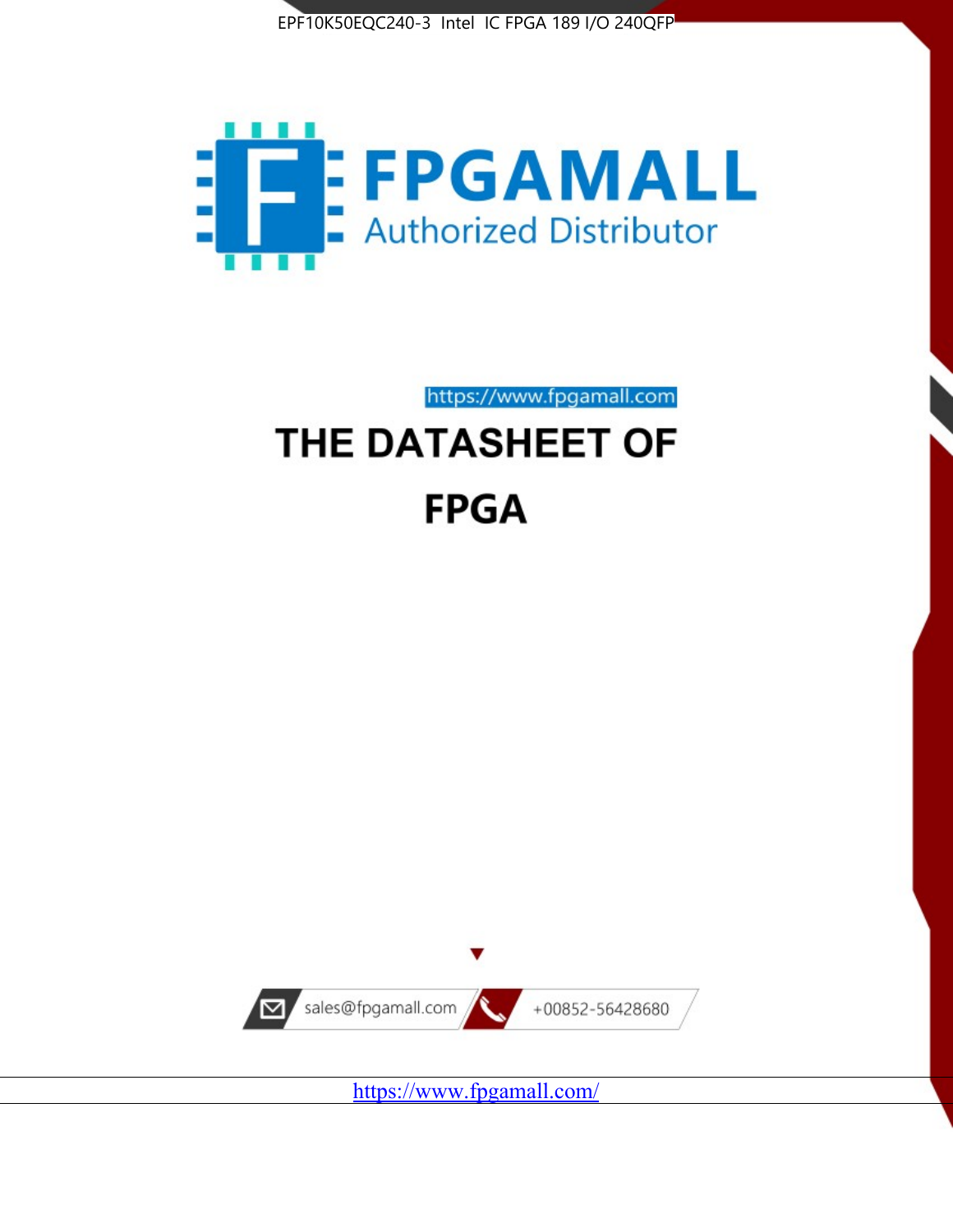

### **FLEX 10KE**

### **Embedded Programmable Logic Device**

**January 2003, ver. 2.5 Data Sheet**

**Features...** ■ Embedded programmable logic devices (PLDs), providing system-on-a-programmable-chip (SOPC) integration in a single device

- Enhanced embedded array for implementing megafunctions such as efficient memory and specialized logic functions
- Dual-port capability with up to 16-bit width per embedded array block (EAB)
- Logic array for general logic functions
- High density
	- 30,000 to 200,000 typical gates (see Tables 1 and 2)
	- Up to 98,304 RAM bits (4,096 bits per EAB), all of which can be used without reducing logic capacity
- System-level features
	- MultiVolt<sup>™</sup> I/O pins can drive or be driven by 2.5-V, 3.3-V, or 5.0-V devices
	- Low power consumption
	- Bidirectional I/O performance  $(t_{SI}$  and  $t_{CO}$ ) up to 212 MHz
	- Fully compliant with the PCI Special Interest Group (PCI SIG) *PCI Local Bus Specification, Revision 2.2* for 3.3-V operation at 33 MHz or 66 MHz
	- -1 speed grade devices are compliant with *PCI Local Bus Specification, Revision 2.2*, for 5.0-V operation
	- Built-in Joint Test Action Group (JTAG) boundary-scan test (BST) circuitry compliant with IEEE Std. 1149.1-1990, available without consuming additional device logic



For information on 5.0-V FLEX<sup>®</sup> 10K or 3.3-V FLEX 10KA devices, see the *FLEX 10K Embedded Programmable Logic Family Data Sheet*.

| Tadie T. Flex Tuke Device Features |                  |                               |  |  |
|------------------------------------|------------------|-------------------------------|--|--|
| Feature                            | <b>EPF10K30E</b> | EPF10K50E<br><b>EPF10K50S</b> |  |  |
| Typical gates (1)                  | 30,000           | 50,000                        |  |  |
| Maximum system gates               | 119,000          | 199,000                       |  |  |
| Logic elements (LEs)               | 1,728            | 2,880                         |  |  |
| EABs                               | 6                | 10                            |  |  |
| <b>Total RAM bits</b>              | 24,576           | 40,960                        |  |  |
| Maximum user I/O pins              | 220              | 254                           |  |  |

#### *Table 1. FLEX 10KE Device Features*

#### **Altera Corporation 1**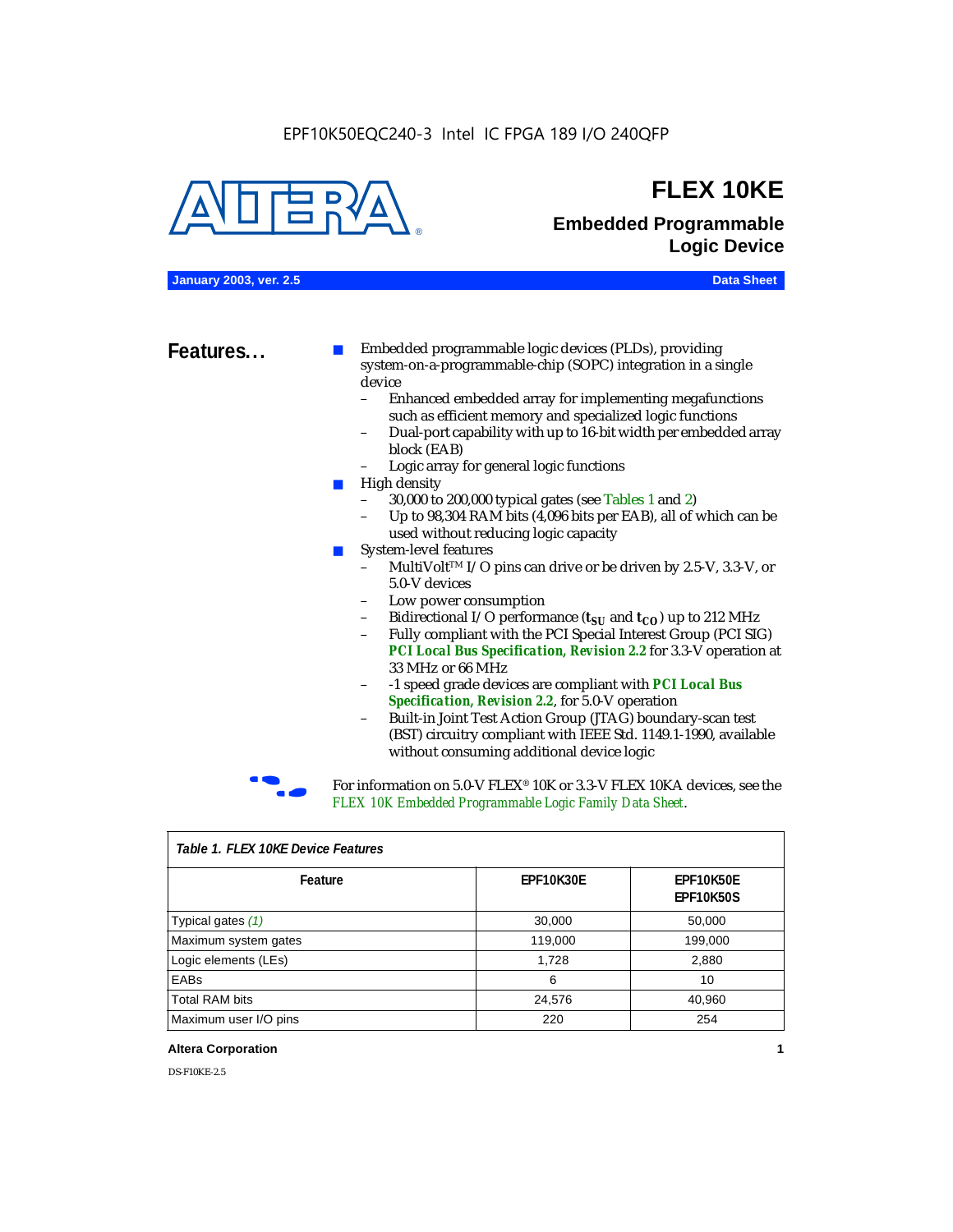| Table 2. FLEX 10KE Device Features |                |                   |                                        |  |
|------------------------------------|----------------|-------------------|----------------------------------------|--|
| Feature                            | EPF10K100E (2) | <b>EPF10K130E</b> | <b>EPF10K200E</b><br><b>EPF10K200S</b> |  |
| Typical gates (1)                  | 100,000        | 130,000           | 200,000                                |  |
| Maximum system gates               | 257,000        | 342,000           | 513,000                                |  |
| Logic elements (LEs)               | 4,992          | 6,656             | 9,984                                  |  |
| <b>EABs</b>                        | 12             | 16                | 24                                     |  |
| <b>Total RAM bits</b>              | 49,152         | 65,536            | 98,304                                 |  |
| Maximum user I/O pins              | 338            | 413               | 470                                    |  |

#### *Note to tables:*

- (1) The embedded IEEE Std. 1149.1 JTAG circuitry adds up to 31,250 gates in addition to the listed typical or maximum system gates.
- (2) New EPF10K100B designs should use EPF10K100E devices.

### **...and More Features**

- Fabricated on an advanced process and operate with a 2.5-V internal supply voltage
- In-circuit reconfigurability (ICR) via external configuration devices, intelligent controller, or JTAG port
- ClockLockTM and ClockBoostTM options for reduced clock delay/skew and clock multiplication
- Built-in low-skew clock distribution trees
- 100% functional testing of all devices; test vectors or scan chains are not required
- Pull-up on I/O pins before and during configuration
- Flexible interconnect
	- FastTrack<sup>®</sup> Interconnect continuous routing structure for fast, predictable interconnect delays
	- Dedicated carry chain that implements arithmetic functions such as fast adders, counters, and comparators (automatically used by software tools and megafunctions)
	- Dedicated cascade chain that implements high-speed, high-fan-in logic functions (automatically used by software tools and megafunctions)
	- Tri-state emulation that implements internal tri-state buses
	- Up to six global clock signals and four global clear signals
	- Powerful I/O pins
		- Individual tri-state output enable control for each pin
		- Open-drain option on each I/O pin
		- Programmable output slew-rate control to reduce switching noise
		- Clamp to  $V_{\text{CCIO}}$  user-selectable on a pin-by-pin basis
		- Supports hot-socketing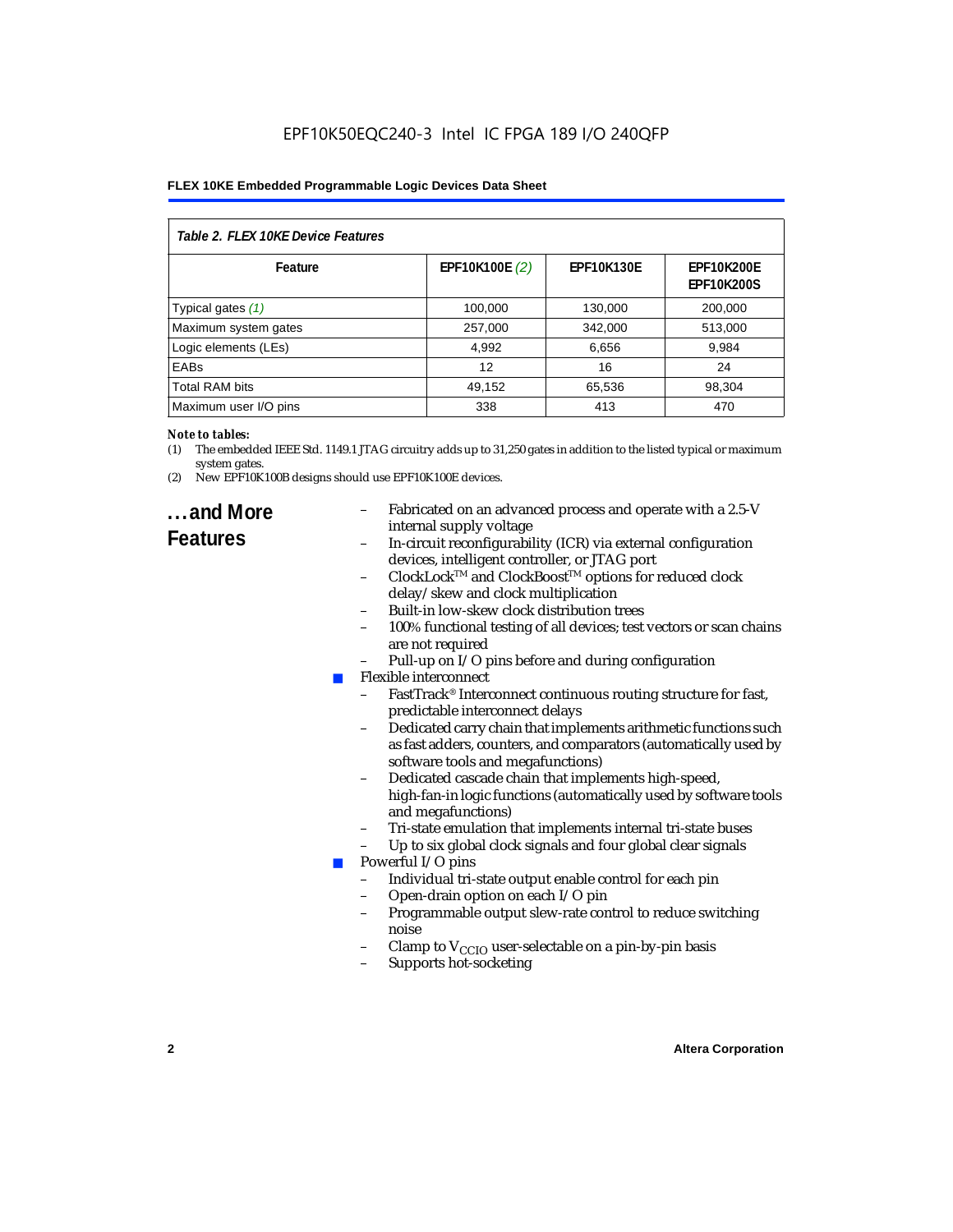- Software design support and automatic place-and-route provided by Altera's development systems for Windows-based PCs and Sun SPARCstation, and HP 9000 Series 700/800
- Flexible package options
	- Available in a variety of packages with 144 to 672 pins, including the innovative FineLine BGA<sup>TM</sup> packages (see Tables 3 and 4)
	- SameFrame™ pin-out compatibility between FLEX 10KA and FLEX 10KE devices across a range of device densities and pin counts
- Additional design entry and simulation support provided by EDIF 2 0 0 and 3 0 0 netlist files, library of parameterized modules (LPM), DesignWare components, Verilog HDL, VHDL, and other interfaces to popular EDA tools from manufacturers such as Cadence, Exemplar Logic, Mentor Graphics, OrCAD, Synopsys, Synplicity, VeriBest, and Viewlogic

| Table 3. FLEX 10KE Package Options & I/O Pin Count<br>Notes $(1)$ , $(2)$ |                        |                        |                                       |                                   |                |                            |                |                       |                            |
|---------------------------------------------------------------------------|------------------------|------------------------|---------------------------------------|-----------------------------------|----------------|----------------------------|----------------|-----------------------|----------------------------|
| <b>Device</b>                                                             | 144-Pin<br><b>TOFP</b> | 208-Pin<br><b>POFP</b> | 240-Pin<br><b>POFP</b><br><b>ROFP</b> | 256-Pin<br>FineLine<br><b>BGA</b> | 356-Pin<br>BGA | 484-Pin<br>FineLine<br>BGA | 599-Pin<br>PGA | 600-Pin<br><b>BGA</b> | 672-Pin<br>FineLine<br>BGA |
| EPF10K30E                                                                 | 102                    | 147                    |                                       | 176                               |                | 220                        |                |                       | 220(3)                     |
| <b>EPF10K50E</b>                                                          | 102                    | 147                    | 189                                   | 191                               |                | 254                        |                |                       | 254(3)                     |
| <b>EPF10K50S</b>                                                          | 102                    | 147                    | 189                                   | 191                               | 220            | 254                        |                |                       | 254(3)                     |
| EPF10K100E                                                                |                        | 147                    | 189                                   | 191                               | 274            | 338                        |                |                       | 338(3)                     |
| EPF10K130E                                                                |                        |                        | 186                                   |                                   | 274            | 369                        |                | 424                   | 413                        |
| EPF10K200E                                                                |                        |                        |                                       |                                   |                |                            | 470            | 470                   | 470                        |
| EPF10K200S                                                                |                        |                        | 182                                   |                                   | 274            | 369                        | 470            | 470                   | 470                        |

#### *Notes:*

- (1) FLEX 10KE device package types include thin quad flat pack (TQFP), plastic quad flat pack (PQFP), power quad flat pack (RQFP), pin-grid array (PGA), and ball-grid array (BGA) packages.
- (2) Devices in the same package are pin-compatible, although some devices have more I/O pins than others. When planning device migration, use the I/O pins that are common to all devices.
- (3) This option is supported with a 484-pin FineLine BGA package. By using SameFrame pin migration, all FineLine BGA packages are pin-compatible. For example, a board can be designed to support 256-pin, 484-pin, and 672-pin FineLine BGA packages. The Altera software automatically avoids conflicting pins when future migration is set.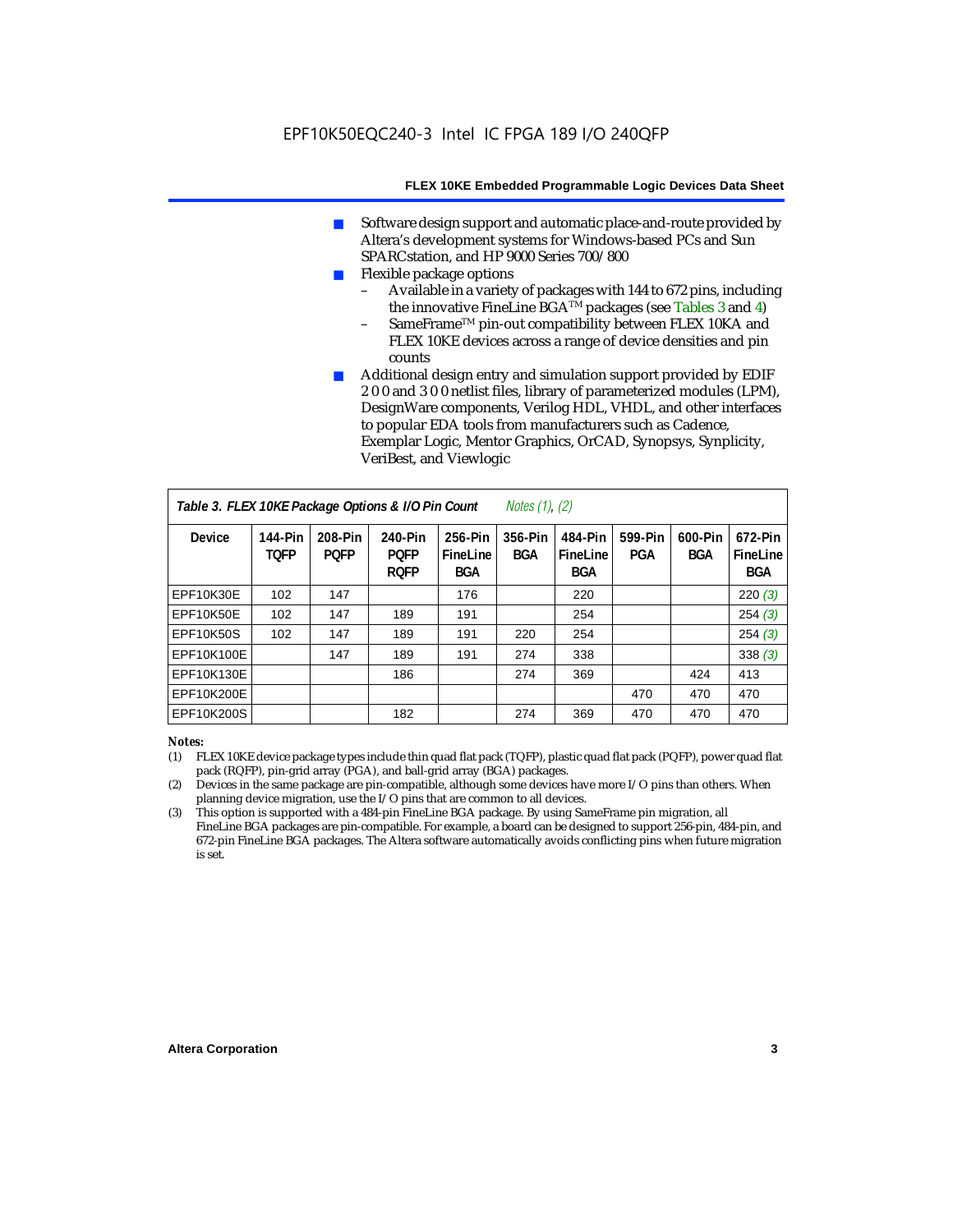| Table 4. FLEX 10KE Package Sizes          |                            |                                                      |                                       |                                   |                       |                            |                                     |                              |                                   |
|-------------------------------------------|----------------------------|------------------------------------------------------|---------------------------------------|-----------------------------------|-----------------------|----------------------------|-------------------------------------|------------------------------|-----------------------------------|
| <b>Device</b>                             | 144-<br>Pin<br><b>TOFP</b> | 208-Pin<br><b>POFP</b>                               | 240-Pin<br><b>POFP</b><br><b>ROFP</b> | 256-Pin<br>FineLine<br><b>BGA</b> | $356 -$<br>Pin<br>BGA | 484-Pin<br>FineLine<br>BGA | 599-Pin<br>PGA                      | $600 -$<br>Pin<br><b>BGA</b> | 672-Pin<br>FineLine<br><b>BGA</b> |
| Pitch (mm)                                | 0.50                       | 0.50                                                 | 0.50                                  | 1.0                               | 1.27                  | 1.0                        |                                     | 1.27                         | 1.0                               |
| Area $(mm2)$                              | 484                        | 936                                                  | 1,197                                 | 289                               | 1.225                 | 529                        | 3.904                               | 2,025                        | 729                               |
| Length $\times$ width<br>$(mm \times mm)$ |                            | $22 \times 22$ 30.6 $\times$ 30.6 34.6 $\times$ 34.6 |                                       | $17 \times 17$                    | $35 \times 35$        | $23 \times 23$             | $62.5 \times 62.5$   45 $\times$ 45 |                              | $27 \times 27$                    |

### **General Description**

Altera FLEX 10KE devices are enhanced versions of FLEX 10K devices. Based on reconfigurable CMOS SRAM elements, the FLEX architecture incorporates all features necessary to implement common gate array megafunctions. With up to 200,000 typical gates, FLEX 10KE devices provide the density, speed, and features to integrate entire systems, including multiple 32-bit buses, into a single device.

The ability to reconfigure FLEX 10KE devices enables 100% testing prior to shipment and allows the designer to focus on simulation and design verification. FLEX 10KE reconfigurability eliminates inventory management for gate array designs and generation of test vectors for fault coverage.

Table 5 shows FLEX 10KE performance for some common designs. All performance values were obtained with Synopsys DesignWare or LPM functions. Special design techniques are not required to implement the applications; the designer simply infers or instantiates a function in a Verilog HDL, VHDL, Altera Hardware Description Language (AHDL), or schematic design file.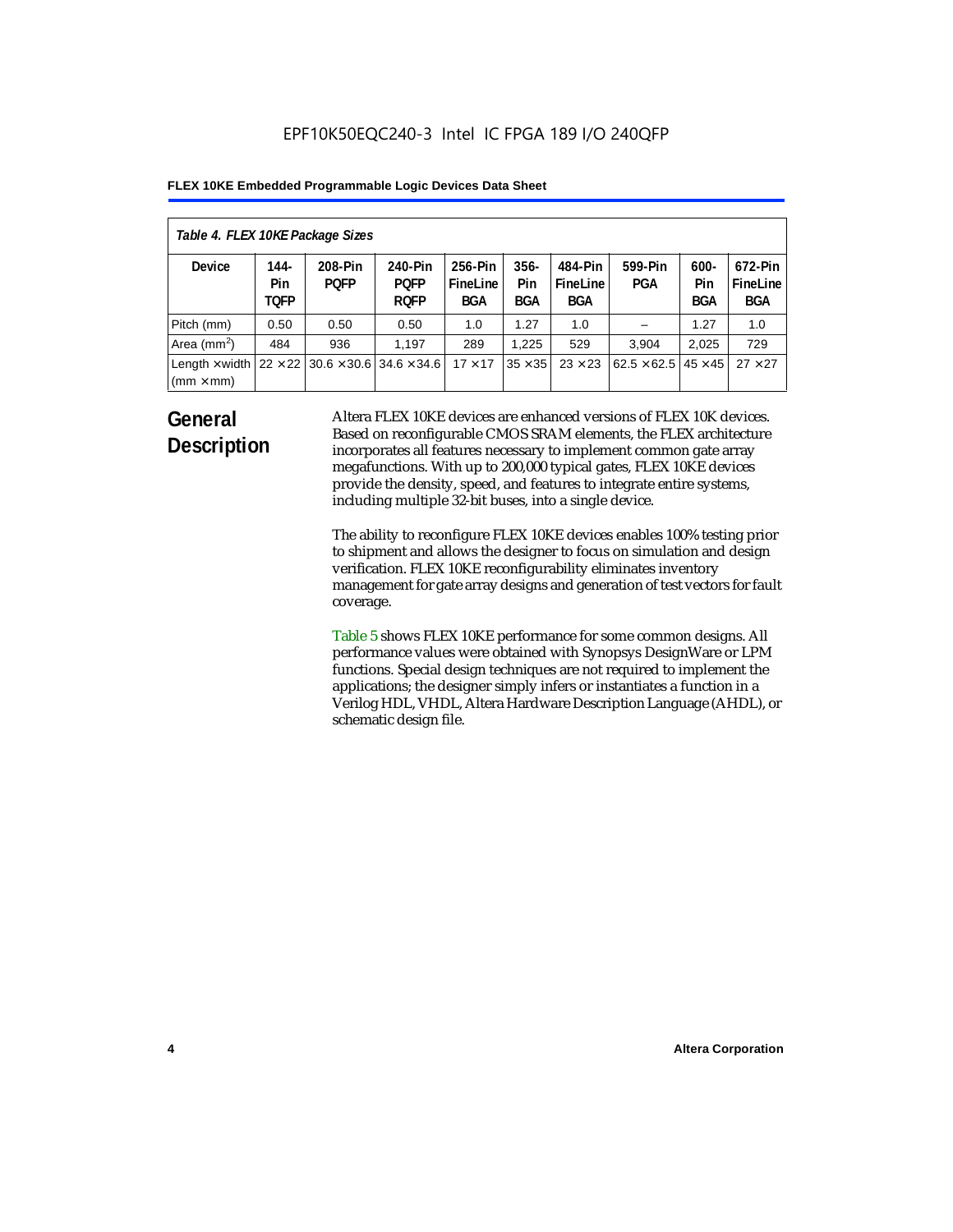| Table 5. FLEX 10KE Performance                   |                       |             |                |                |                |            |  |
|--------------------------------------------------|-----------------------|-------------|----------------|----------------|----------------|------------|--|
| Application                                      | <b>Resources Used</b> |             |                | Performance    |                |            |  |
|                                                  | <b>LEs</b>            | <b>EABs</b> | -1 Speed Grade | -2 Speed Grade | -3 Speed Grade |            |  |
| 16-bit loadable counter                          | 16                    | $\Omega$    | 285            | 250            | 200            | <b>MHz</b> |  |
| 16-bit accumulator                               | 16                    | $\Omega$    | 285            | 250            | 200            | <b>MHz</b> |  |
| 16-to-1 multiplexer $(1)$                        | 10                    | $\Omega$    | 3.5            | 4.9            | 7.0            | ns         |  |
| 16-bit multiplier with 3-stage<br>pipeline $(2)$ | 592                   | $\Omega$    | 156            | 131            | 93             | <b>MHz</b> |  |
| $256 \times 16$ RAM read cycle<br>speed $(2)$    | $\Omega$              | 1           | 196            | 154            | 118            | <b>MHz</b> |  |
| $256 \times 16$ RAM write cycle<br>speed $(2)$   | $\Omega$              | 1           | 185            | 143            | 106            | <b>MHz</b> |  |

#### *Notes:*

(1) This application uses combinatorial inputs and outputs.

This application uses registered inputs and outputs.

Table 6 shows FLEX 10KE performance for more complex designs. These designs are available as Altera MegaCore® functions.

| Table 6. FLEX 10KE Performance for Complex Designs             |                 |                |                |                |              |
|----------------------------------------------------------------|-----------------|----------------|----------------|----------------|--------------|
| Application                                                    | <b>LEs Used</b> | Performance    |                |                | <b>Units</b> |
|                                                                |                 | -1 Speed Grade | -2 Speed Grade | -3 Speed Grade |              |
| 8-bit, 16-tap parallel finite impulse<br>response (FIR) filter | 597             | 192            | 156            | 116            | <b>MSPS</b>  |
| 8-bit, 512-point fast Fourier                                  | 1,854           | 23.4           | 28.7           | 38.9           | $\mu s(1)$   |
| transform (FFT) function                                       |                 | 113            | 92             | 68             | <b>MHz</b>   |
| a16450 universal asynchronous<br>receiver/transmitter (UART)   | 342             | 36             | 28             | 20.5           | <b>MHz</b>   |

## *Note:*<br>(1) 1

These values are for calculation time. Calculation time = number of clocks required/ $f_{max}$ . Number of clocks required = ceiling [log 2 (points)/2]  $\times$  [points +14 + ceiling]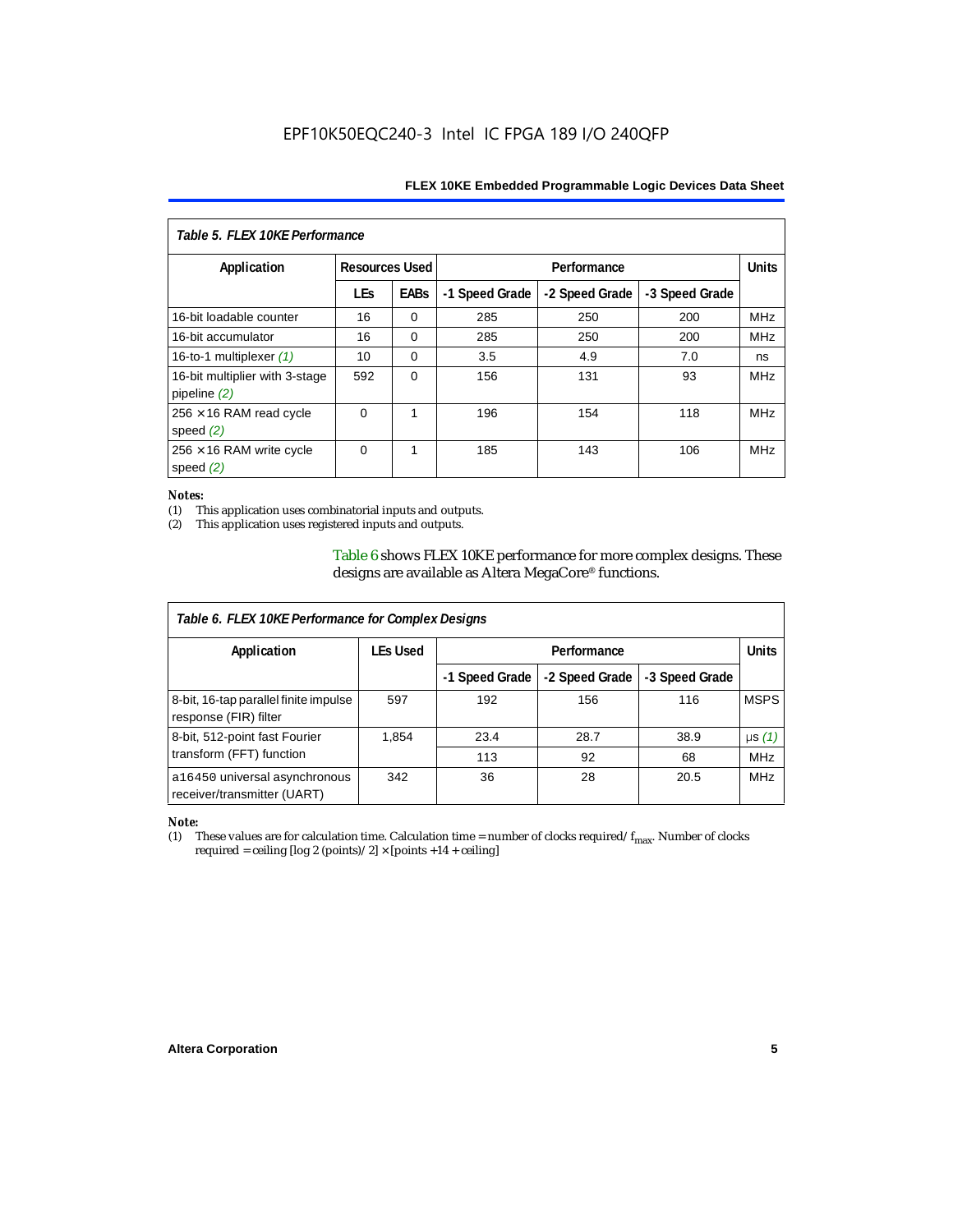Similar to the FLEX 10KE architecture, embedded gate arrays are the fastest-growing segment of the gate array market. As with standard gate arrays, embedded gate arrays implement general logic in a conventional "sea-of-gates" architecture. Additionally, embedded gate arrays have dedicated die areas for implementing large, specialized functions. By embedding functions in silicon, embedded gate arrays reduce die area and increase speed when compared to standard gate arrays. While embedded megafunctions typically cannot be customized, FLEX 10KE devices are programmable, providing the designer with full control over embedded megafunctions and general logic, while facilitating iterative design changes during debugging.

Each FLEX 10KE device contains an embedded array and a logic array. The embedded array is used to implement a variety of memory functions or complex logic functions, such as digital signal processing (DSP), wide data-path manipulation, microcontroller applications, and datatransformation functions. The logic array performs the same function as the sea-of-gates in the gate array and is used to implement general logic such as counters, adders, state machines, and multiplexers. The combination of embedded and logic arrays provides the high performance and high density of embedded gate arrays, enabling designers to implement an entire system on a single device.

FLEX 10KE devices are configured at system power-up with data stored in an Altera serial configuration device or provided by a system controller. Altera offers the EPC1, EPC2, and EPC16 configuration devices, which configure FLEX 10KE devices via a serial data stream. Configuration data can also be downloaded from system RAM or via the Altera BitBlaster™, ByteBlasterMV™, or MasterBlaster download cables. After a FLEX 10KE device has been configured, it can be reconfigured in-circuit by resetting the device and loading new data. Because reconfiguration requires less than 85 ms, real-time changes can be made during system operation.

FLEX 10KE devices contain an interface that permits microprocessors to configure FLEX 10KE devices serially or in-parallel, and synchronously or asynchronously. The interface also enables microprocessors to treat a FLEX 10KE device as memory and configure it by writing to a virtual memory location, making it easy to reconfigure the device.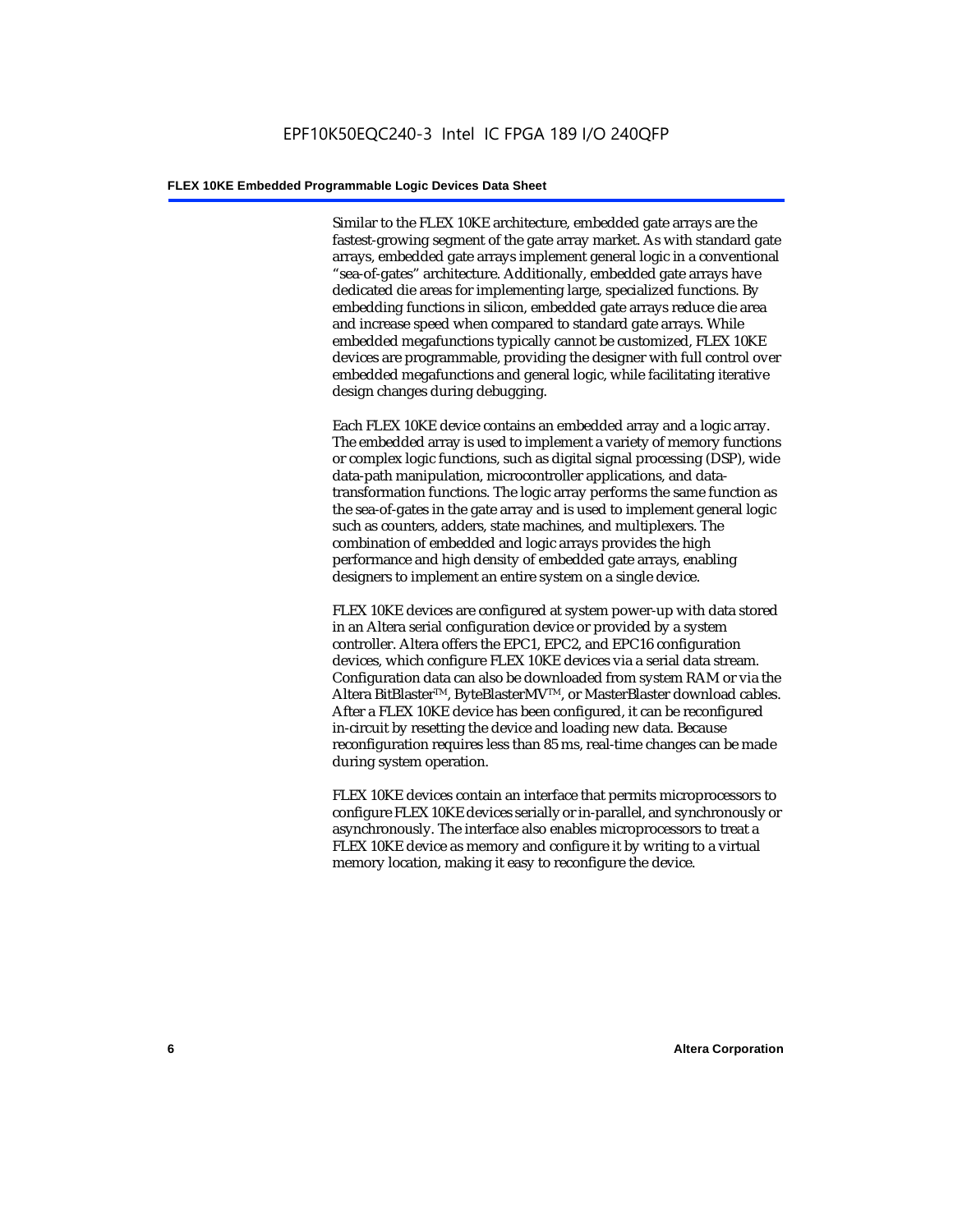For more information on FLEX device configuration, see the following documents:

- *Configuration Devices for APEX & FLEX Devices Data Sheet*
- *BitBlaster Serial Download Cable Data Sheet*
- *ByteBlasterMV Parallel Port Download Cable Data Sheet*
- *MasterBlaster Download Cable Data Sheet*
- *Application Note 116 (Configuring APEX 20K, FLEX 10K, & FLEX 6000 Devices)*

FLEX 10KE devices are supported by the Altera development systems, which are integrated packages that offer schematic, text (including AHDL), and waveform design entry, compilation and logic synthesis, full simulation and worst-case timing analysis, and device configuration. The Altera software provides EDIF 2 0 0 and 3 0 0, LPM, VHDL, Verilog HDL, and other interfaces for additional design entry and simulation support from other industry-standard PC- and UNIX workstation-based EDA tools.

The Altera software works easily with common gate array EDA tools for synthesis and simulation. For example, the Altera software can generate Verilog HDL files for simulation with tools such as Cadence Verilog-XL. Additionally, the Altera software contains EDA libraries that use devicespecific features such as carry chains, which are used for fast counter and arithmetic functions. For instance, the Synopsys Design Compiler library supplied with the Altera development system includes DesignWare functions that are optimized for the FLEX 10KE architecture.

The Altera development system runs on Windows-based PCs and Sun SPARCstation, and HP 9000 Series 700/800.



See the *MAX+PLUS II Programmable Logic Development System & Software Data Sheet* and the *Quartus Programmable Logic Development System & Software Data Sheet* for more information.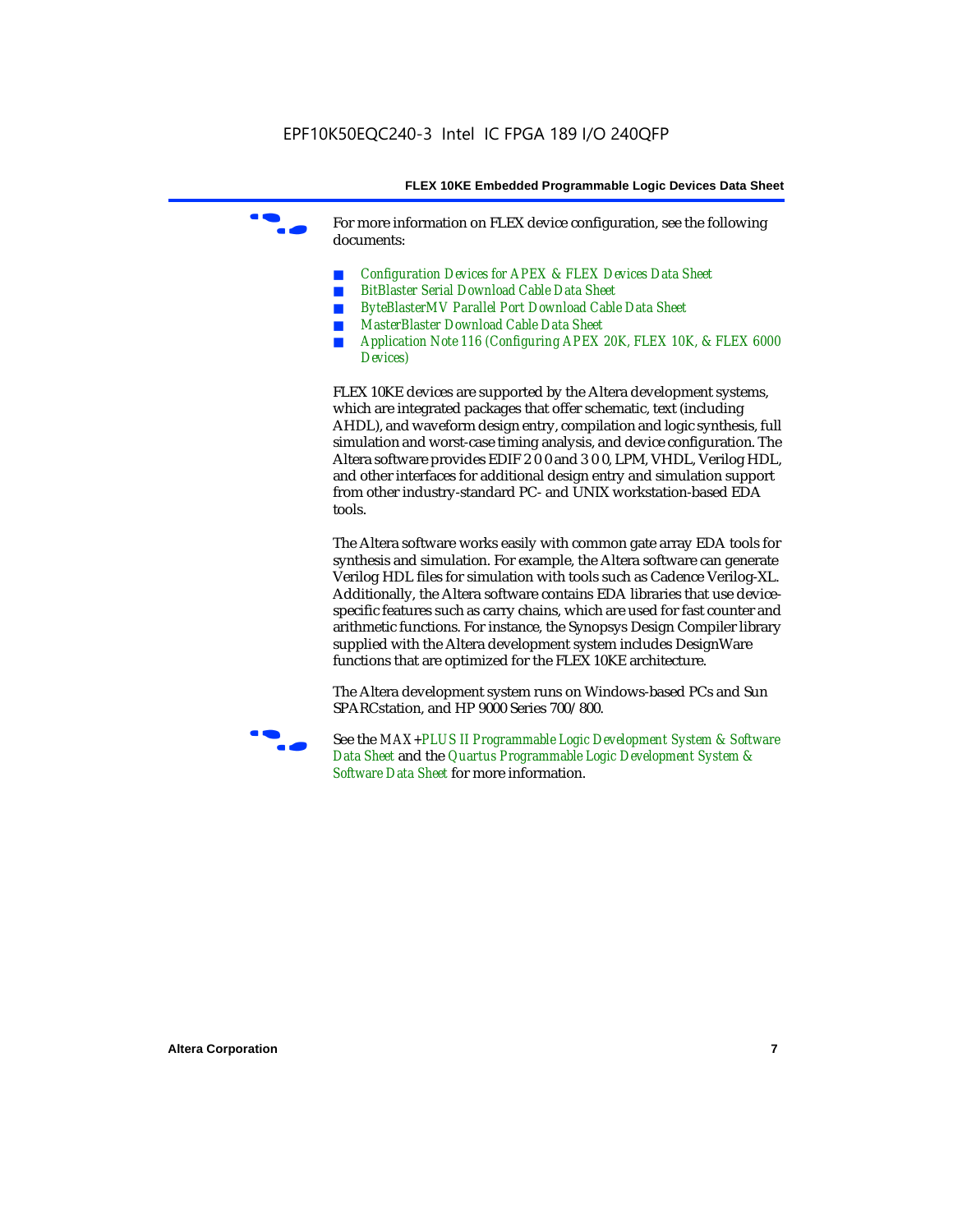| <b>Functional</b><br><b>Description</b> | Each FLEX 10KE device contains an enhanced embedded array to<br>implement memory and specialized logic functions, and a logic array to<br>implement general logic.                                                                                                                                                                                                                                                                                                                                                                                                                                                                                                                                             |
|-----------------------------------------|----------------------------------------------------------------------------------------------------------------------------------------------------------------------------------------------------------------------------------------------------------------------------------------------------------------------------------------------------------------------------------------------------------------------------------------------------------------------------------------------------------------------------------------------------------------------------------------------------------------------------------------------------------------------------------------------------------------|
|                                         | The embedded array consists of a series of EABs. When implementing<br>memory functions, each EAB provides 4,096 bits, which can be used to<br>create RAM, ROM, dual-port RAM, or first-in first-out (FIFO) functions.<br>When implementing logic, each EAB can contribute 100 to 600 gates<br>towards complex logic functions, such as multipliers, microcontrollers,<br>state machines, and DSP functions. EABs can be used independently, or<br>multiple EABs can be combined to implement larger functions.                                                                                                                                                                                                 |
|                                         | The logic array consists of logic array blocks (LABs). Each LAB contains<br>eight LEs and a local interconnect. An LE consists of a four-input look-up<br>table (LUT), a programmable flipflop, and dedicated signal paths for carry<br>and cascade functions. The eight LEs can be used to create medium-sized<br>blocks of logic-such as 8-bit counters, address decoders, or state<br>machines—or combined across LABs to create larger logic blocks. Each<br>LAB represents about 96 usable gates of logic.                                                                                                                                                                                                |
|                                         | Signal interconnections within FLEX 10KE devices (as well as to and from<br>device pins) are provided by the FastTrack Interconnect routing structure,<br>which is a series of fast, continuous row and column channels that run the<br>entire length and width of the device.                                                                                                                                                                                                                                                                                                                                                                                                                                 |
|                                         | Each I/O pin is fed by an I/O element (IOE) located at the end of each row<br>and column of the FastTrack Interconnect routing structure. Each IOE<br>contains a bidirectional I/O buffer and a flipflop that can be used as either<br>an output or input register to feed input, output, or bidirectional signals.<br>When used with a dedicated clock pin, these registers provide exceptional<br>performance. As inputs, they provide setup times as low as 0.9 ns and<br>hold times of 0 ns. As outputs, these registers provide clock-to-output<br>times as low as 3.0 ns. IOEs provide a variety of features, such as JTAG<br>BST support, slew-rate control, tri-state buffers, and open-drain outputs. |
|                                         |                                                                                                                                                                                                                                                                                                                                                                                                                                                                                                                                                                                                                                                                                                                |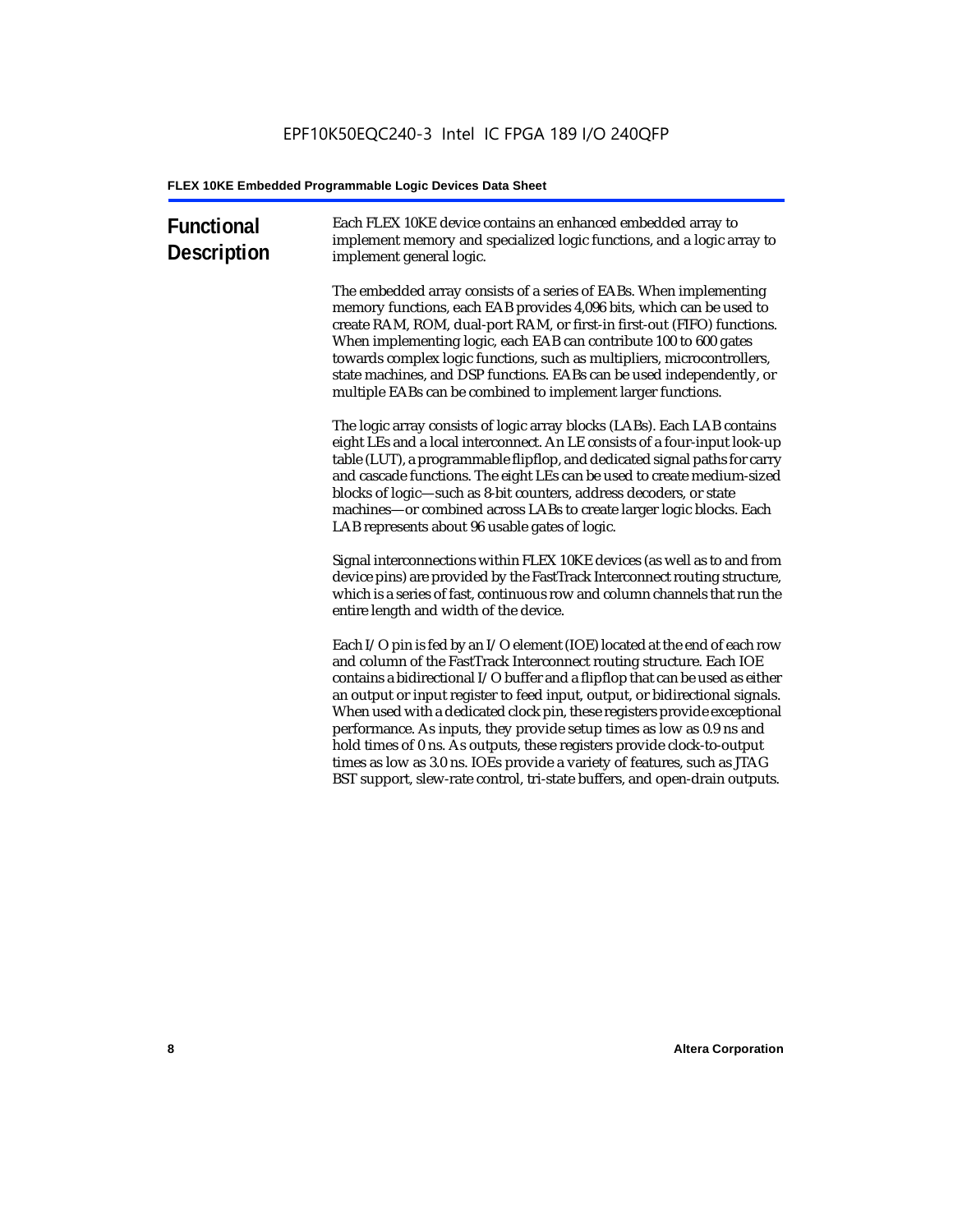Figure 1 shows a block diagram of the FLEX 10KE architecture. Each group of LEs is combined into an LAB; groups of LABs are arranged into rows and columns. Each row also contains a single EAB. The LABs and EABs are interconnected by the FastTrack Interconnect routing structure. IOEs are located at the end of each row and column of the FastTrack Interconnect routing structure.



FLEX 10KE devices provide six dedicated inputs that drive the flipflops' control inputs and ensure the efficient distribution of high-speed, lowskew (less than 1.5 ns) control signals. These signals use dedicated routing channels that provide shorter delays and lower skews than the FastTrack Interconnect routing structure. Four of the dedicated inputs drive four global signals. These four global signals can also be driven by internal logic, providing an ideal solution for a clock divider or an internally generated asynchronous clear signal that clears many registers in the device.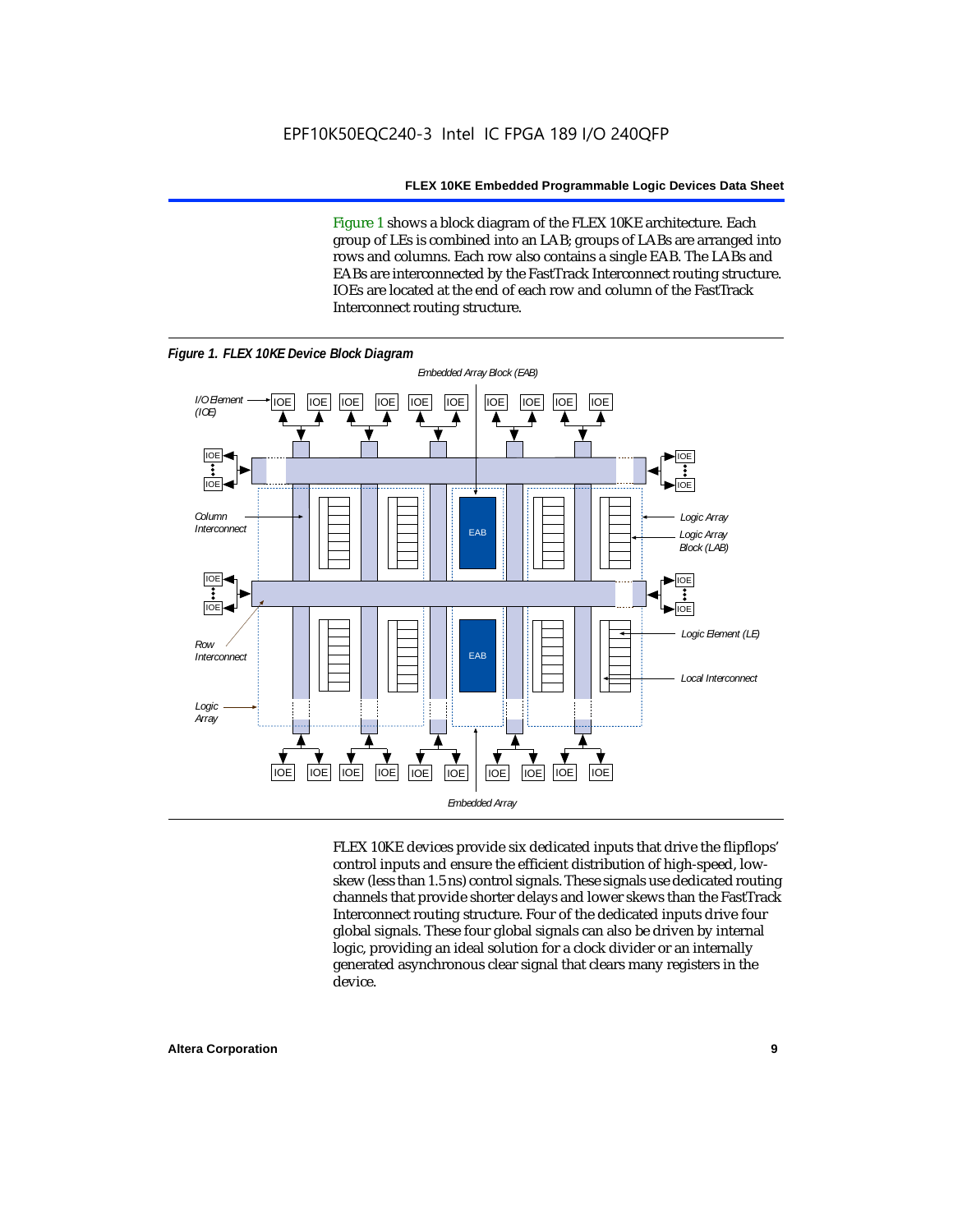#### **Embedded Array Block**

The EAB is a flexible block of RAM, with registers on the input and output ports, that is used to implement common gate array megafunctions. Because it is large and flexible, the EAB is suitable for functions such as multipliers, vector scalars, and error correction circuits. These functions can be combined in applications such as digital filters and microcontrollers.

Logic functions are implemented by programming the EAB with a readonly pattern during configuration, thereby creating a large LUT. With LUTs, combinatorial functions are implemented by looking up the results, rather than by computing them. This implementation of combinatorial functions can be faster than using algorithms implemented in general logic, a performance advantage that is further enhanced by the fast access times of EABs. The large capacity of EABs enables designers to implement complex functions in one logic level without the routing delays associated with linked LEs or field-programmable gate array (FPGA) RAM blocks. For example, a single EAB can implement any function with 8 inputs and 16 outputs. Parameterized functions such as LPM functions can take advantage of the EAB automatically.

The FLEX 10KE EAB provides advantages over FPGAs, which implement on-board RAM as arrays of small, distributed RAM blocks. These small FPGA RAM blocks must be connected together to make RAM blocks of manageable size. The RAM blocks are connected together using multiplexers implemented with more logic blocks. These extra multiplexers cause extra delay, which slows down the RAM block. FPGA RAM blocks are also prone to routing problems because small blocks of RAM must be connected together to make larger blocks. In contrast, EABs can be used to implement large, dedicated blocks of RAM that eliminate these timing and routing concerns.

The FLEX 10KE enhanced EAB adds dual-port capability to the existing EAB structure. The dual-port structure is ideal for FIFO buffers with one or two clocks. The FLEX 10KE EAB can also support up to 16-bit-wide RAM blocks and is backward-compatible with any design containing FLEX 10K EABs. The FLEX 10KE EAB can act in dual-port or single-port mode. When in dual-port mode, separate clocks may be used for EAB read and write sections, which allows the EAB to be written and read at different rates. It also has separate synchronous clock enable signals for the EAB read and write sections, which allow independent control of these sections.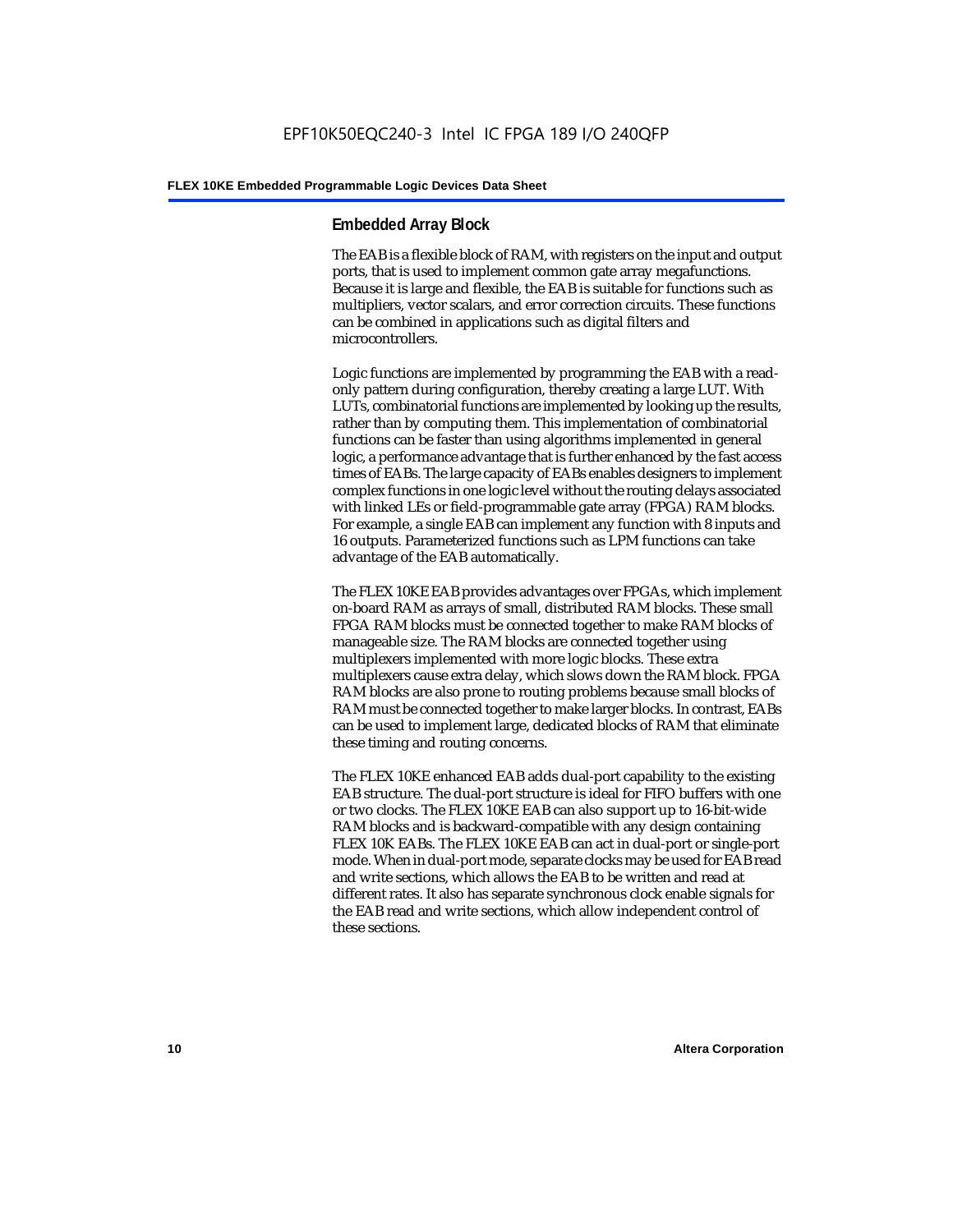The EAB can also be used for bidirectional, dual-port memory applications where two ports read or write simultaneously. To implement this type of dual-port memory, two EABs are used to support two simultaneous read or writes.

Alternatively, one clock and clock enable can be used to control the input registers of the EAB, while a different clock and clock enable control the output registers (see Figure 2).



#### *Notes:*

- (1) All registers can be asynchronously cleared by EAB local interconnect signals, global signals, or the chip-wide reset.
- (2) EPF10K30E and EPF10K50E devices have 88 EAB local interconnect channels; EPF10K100E, EPF10K130E, and EPF10K200E devices have 104 EAB local interconnect channels.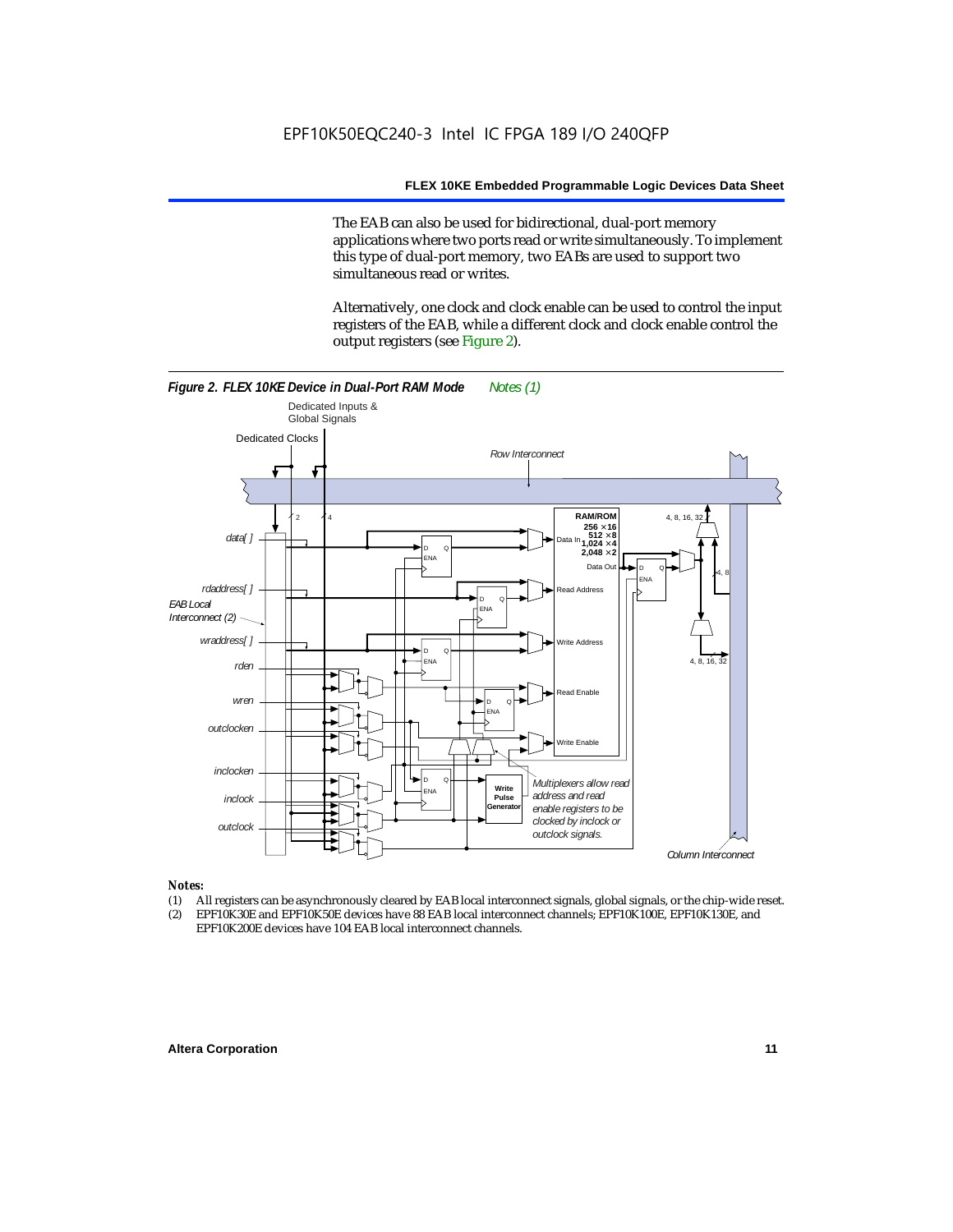The EAB can also use Altera megafunctions to implement dual-port RAM applications where both ports can read or write, as shown in Figure 3.



The FLEX 10KE EAB can be used in a single-port mode, which is useful for backward-compatibility with FLEX 10K designs (see Figure 4).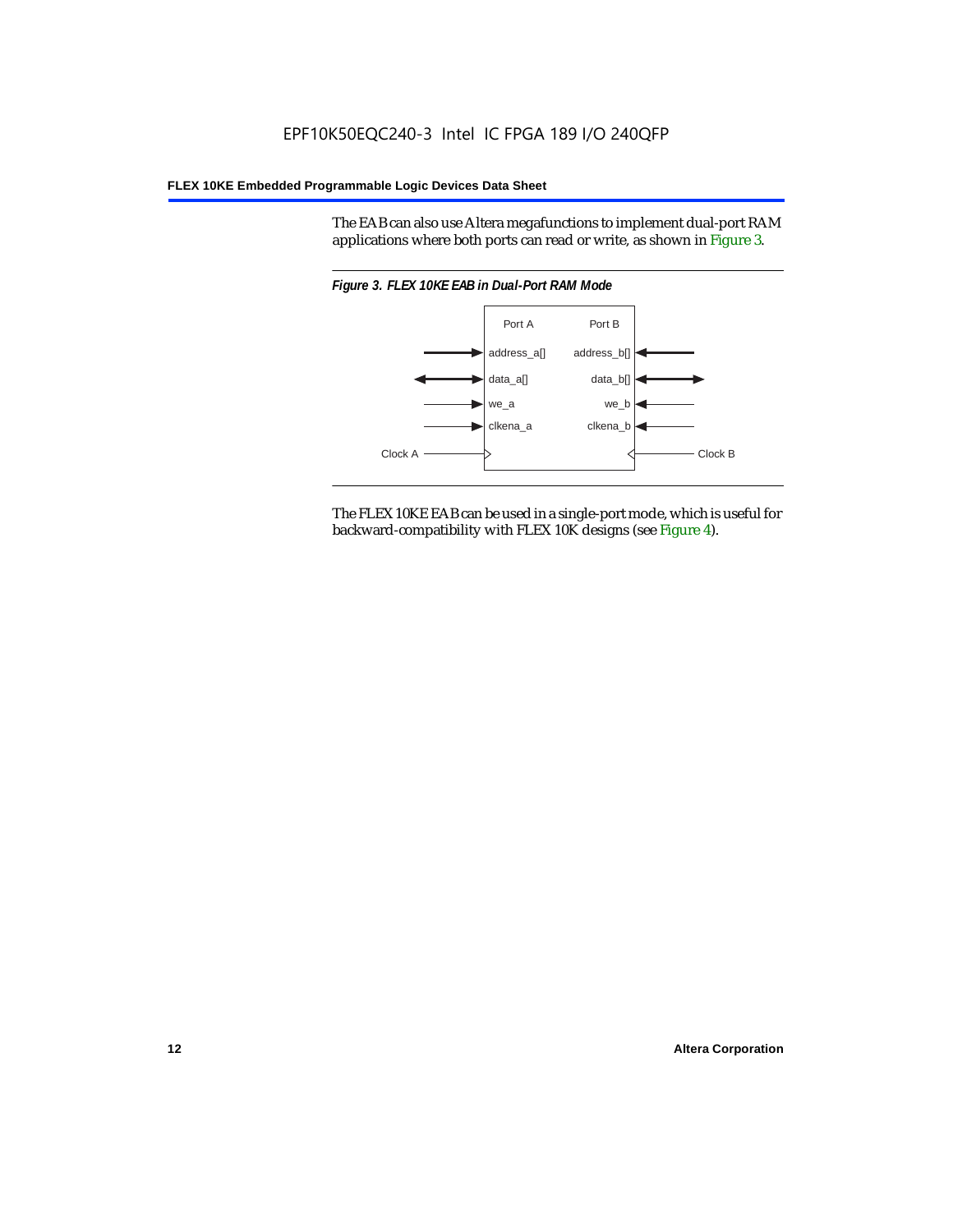

#### *Figure 4. FLEX 10KE Device in Single-Port RAM Mode*

### *Note:*<br>(1) **F**

(1) EPF10K30E, EPF10K50E, and EPF10K50S devices have 88 EAB local interconnect channels; EPF10K100E, EPF10K130E, EPF10K200E, and EPF10K200S devices have 104 EAB local interconnect channels.

> EABs can be used to implement synchronous RAM, which is easier to use than asynchronous RAM. A circuit using asynchronous RAM must generate the RAM write enable signal, while ensuring that its data and address signals meet setup and hold time specifications relative to the write enable signal. In contrast, the EAB's synchronous RAM generates its own write enable signal and is self-timed with respect to the input or write clock. A circuit using the EAB's self-timed RAM must only meet the setup and hold time specifications of the global clock.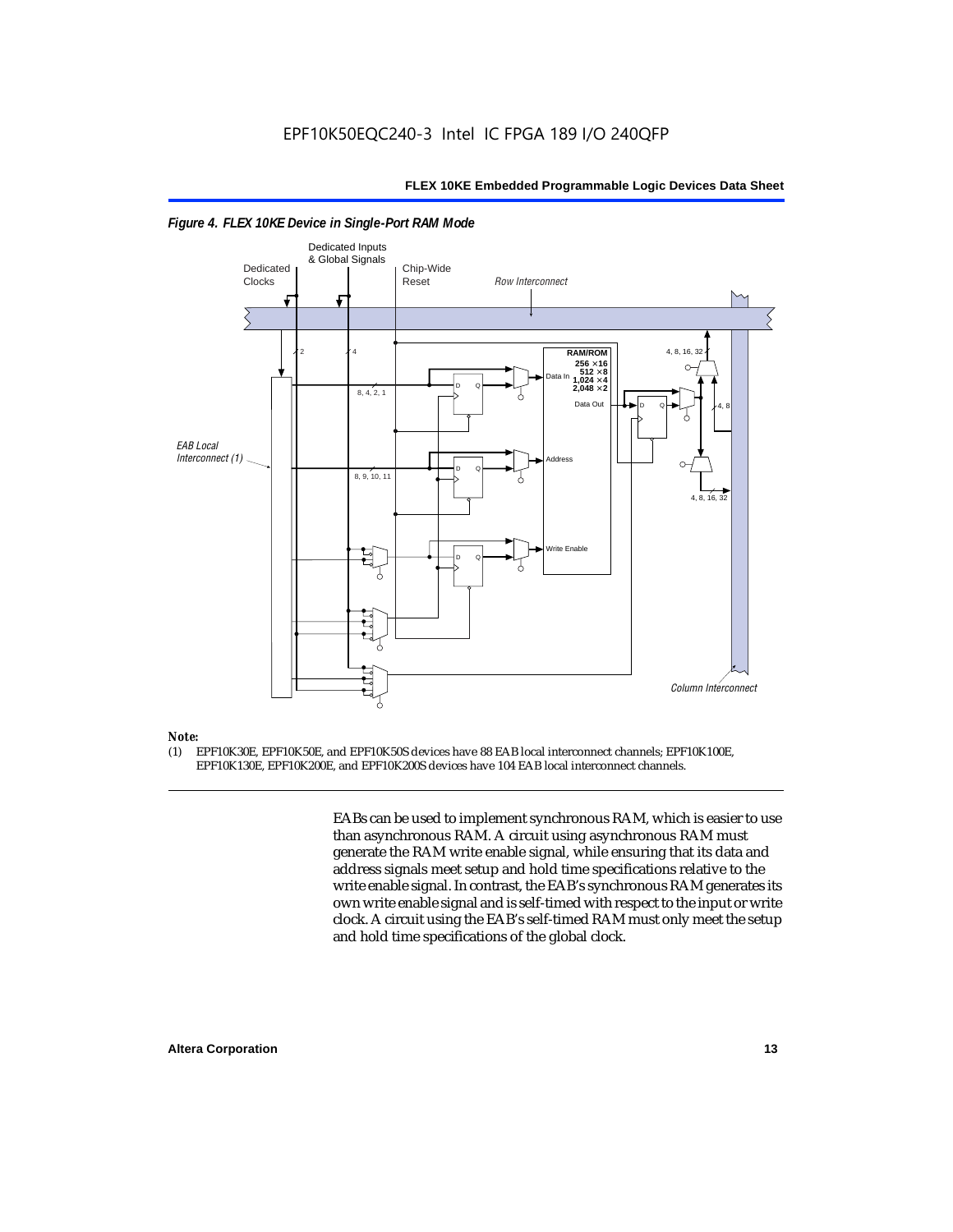When used as RAM, each EAB can be configured in any of the following sizes:  $256 \times 16$ ,  $512 \times 8$ ,  $1,024 \times 4$ , or  $2,048 \times 2$  (see Figure 5).



Larger blocks of RAM are created by combining multiple EABs. For example, two  $256 \times 16$  RAM blocks can be combined to form a  $256 \times 32$ block; two  $512 \times 8$  RAM blocks can be combined to form a  $512 \times 16$  block (see Figure 6).





If necessary, all EABs in a device can be cascaded to form a single RAM block. EABs can be cascaded to form RAM blocks of up to 2,048 words without impacting timing. The Altera software automatically combines EABs to meet a designer's RAM specifications.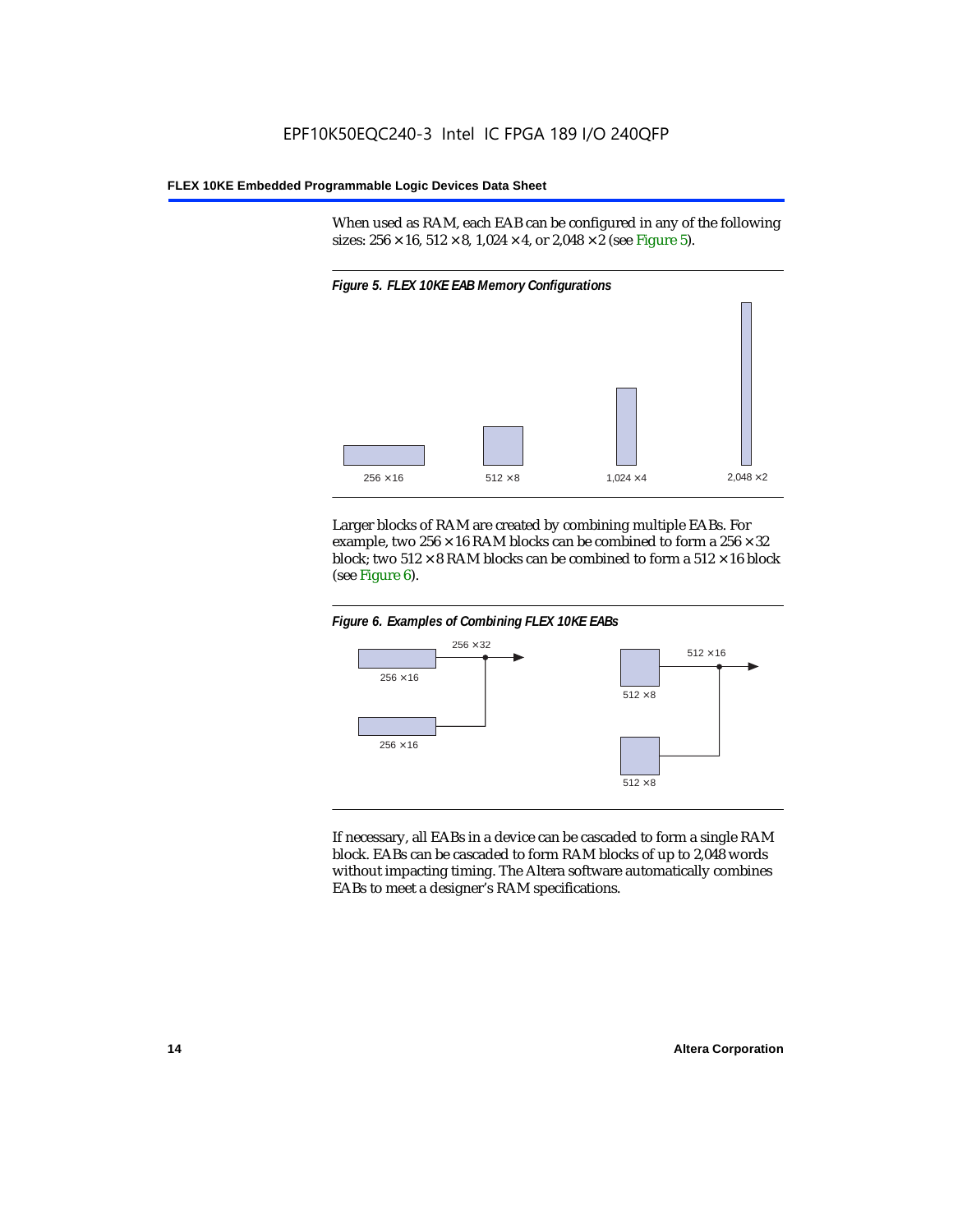EABs provide flexible options for driving and controlling clock signals. Different clocks and clock enables can be used for reading and writing to the EAB. Registers can be independently inserted on the data input, EAB output, write address, write enable signals, read address, and read enable signals. The global signals and the EAB local interconnect can drive write enable, read enable, and clock enable signals. The global signals, dedicated clock pins, and EAB local interconnect can drive the EAB clock signals. Because the LEs drive the EAB local interconnect, the LEs can control write enable, read enable, clear, clock, and clock enable signals.

An EAB is fed by a row interconnect and can drive out to row and column interconnects. Each EAB output can drive up to two row channels and up to two column channels; the unused row channel can be driven by other LEs. This feature increases the routing resources available for EAB outputs (see Figures 2 and 4). The column interconnect, which is adjacent to the EAB, has twice as many channels as other columns in the device.

#### **Logic Array Block**

An LAB consists of eight LEs, their associated carry and cascade chains, LAB control signals, and the LAB local interconnect. The LAB provides the coarse-grained structure to the FLEX 10KE architecture, facilitating efficient routing with optimum device utilization and high performance (see Figure 7).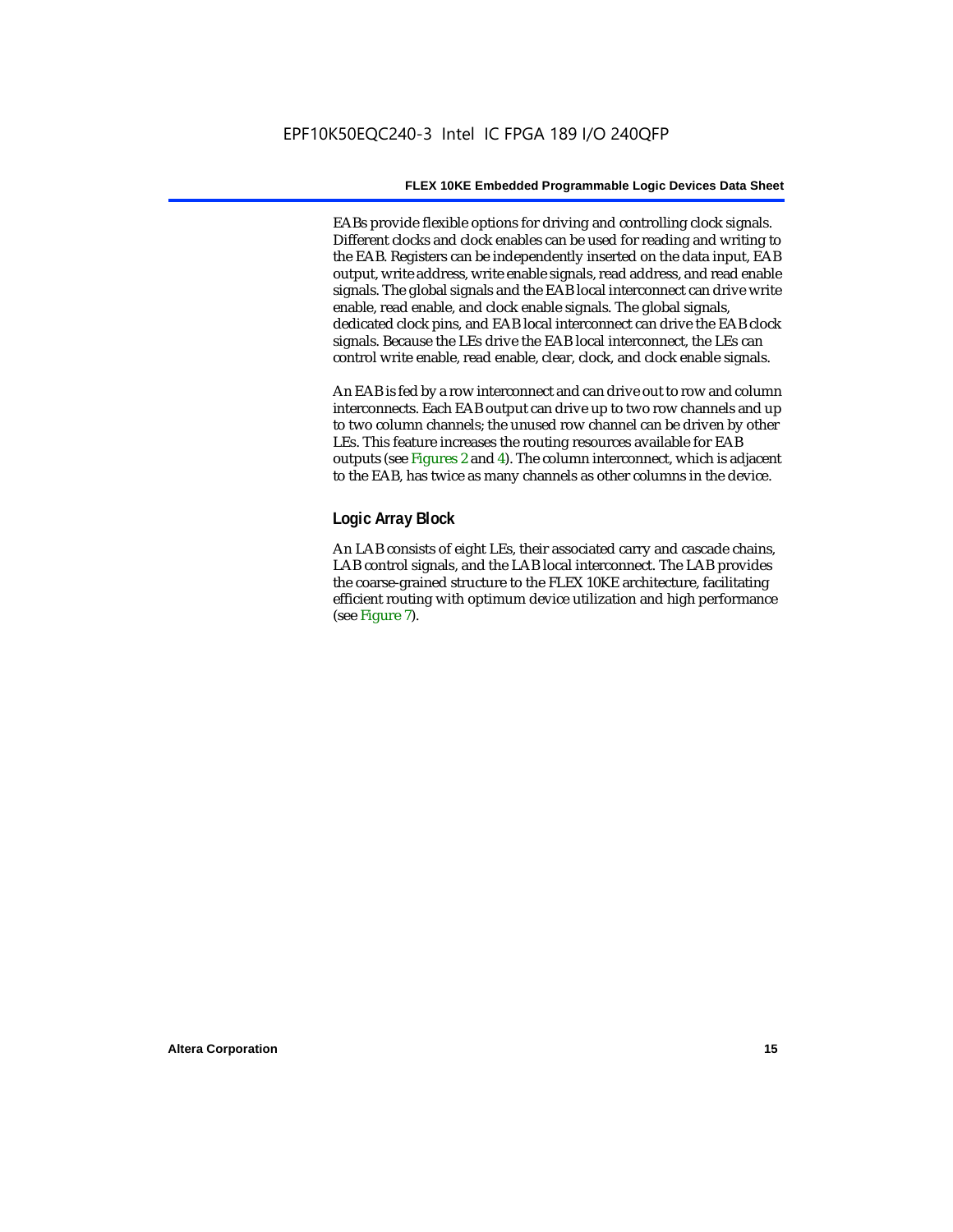#### *Figure 7. FLEX 10KE LAB*



#### *Notes:*

- (1) EPF10K30E, EPF10K50E, and EPF10K50S devices have 22 inputs to the LAB local interconnect channel from the row; EPF10K100E, EPF10K130E, EPF10K200E, and EPF10K200S devices have 26.
- (2) EPF10K30E, EPF10K50E, and EPF10K50S devices have 30 LAB local interconnect channels; EPF10K100E, EPF10K130E, EPF10K200E, and EPF10K200S devices have 34.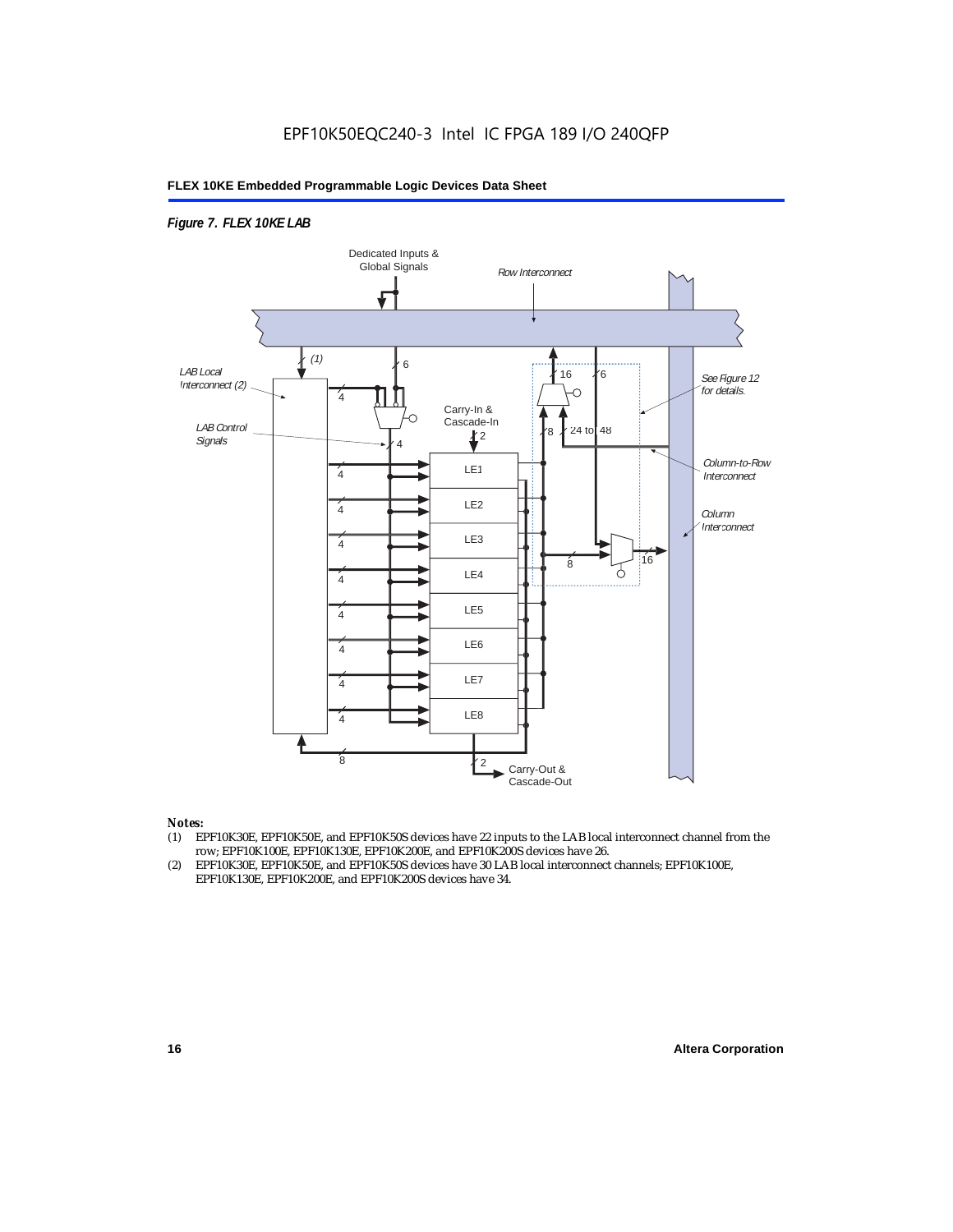Each LAB provides four control signals with programmable inversion that can be used in all eight LEs. Two of these signals can be used as clocks, the other two can be used for clear/preset control. The LAB clocks can be driven by the dedicated clock input pins, global signals, I/O signals, or internal signals via the LAB local interconnect. The LAB preset and clear control signals can be driven by the global signals, I/O signals, or internal signals via the LAB local interconnect. The global control signals are typically used for global clock, clear, or preset signals because they provide asynchronous control with very low skew across the device. If logic is required on a control signal, it can be generated in one or more LE in any LAB and driven into the local interconnect of the target LAB. In addition, the global control signals can be generated from LE outputs.

#### **Logic Element**

The LE, the smallest unit of logic in the FLEX 10KE architecture, has a compact size that provides efficient logic utilization. Each LE contains a four-input LUT, which is a function generator that can quickly compute any function of four variables. In addition, each LE contains a programmable flipflop with a synchronous clock enable, a carry chain, and a cascade chain. Each LE drives both the local and the FastTrack Interconnect routing structure (see Figure 8).

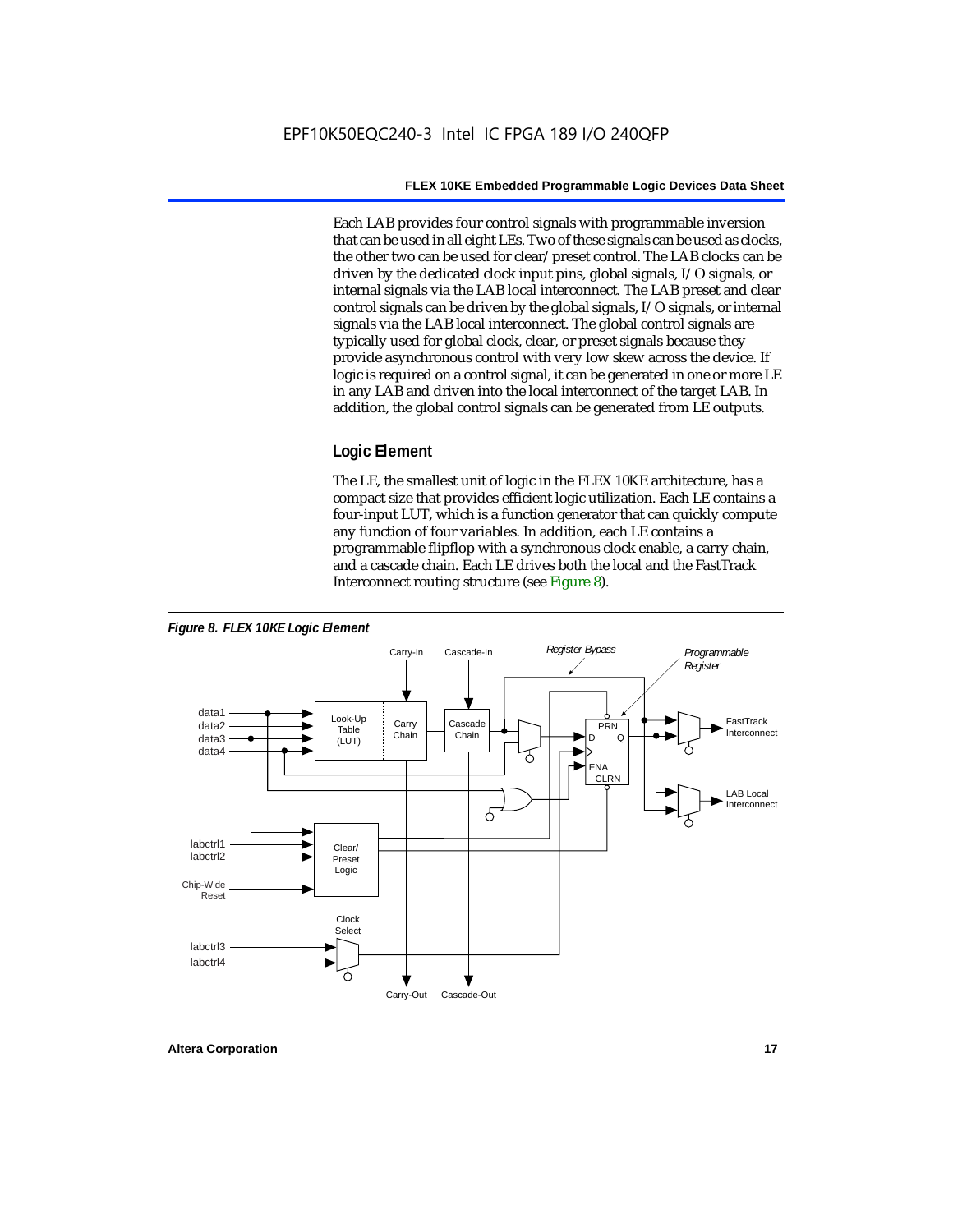The programmable flipflop in the LE can be configured for D, T, JK, or SR operation. The clock, clear, and preset control signals on the flipflop can be driven by global signals, general-purpose I/O pins, or any internal logic. For combinatorial functions, the flipflop is bypassed and the output of the LUT drives the output of the LE.

The LE has two outputs that drive the interconnect: one drives the local interconnect and the other drives either the row or column FastTrack Interconnect routing structure. The two outputs can be controlled independently. For example, the LUT can drive one output while the register drives the other output. This feature, called register packing, can improve LE utilization because the register and the LUT can be used for unrelated functions.

The FLEX 10KE architecture provides two types of dedicated high-speed data paths that connect adjacent LEs without using local interconnect paths: carry chains and cascade chains. The carry chain supports high-speed counters and adders and the cascade chain implements wide-input functions with minimum delay. Carry and cascade chains connect all LEs in a LAB as well as all LABs in the same row. Intensive use of carry and cascade chains can reduce routing flexibility. Therefore, the use of these chains should be limited to speed-critical portions of a design.

#### *Carry Chain*

The carry chain provides a very fast (as low as 0.2 ns) carry-forward function between LEs. The carry-in signal from a lower-order bit drives forward into the higher-order bit via the carry chain, and feeds into both the LUT and the next portion of the carry chain. This feature allows the FLEX 10KE architecture to implement high-speed counters, adders, and comparators of arbitrary width efficiently. Carry chain logic can be created automatically by the Altera Compiler during design processing, or manually by the designer during design entry. Parameterized functions such as LPM and DesignWare functions automatically take advantage of carry chains.

Carry chains longer than eight LEs are automatically implemented by linking LABs together. For enhanced fitting, a long carry chain skips alternate LABs in a row. A carry chain longer than one LAB skips either from even-numbered LAB to even-numbered LAB, or from oddnumbered LAB to odd-numbered LAB. For example, the last LE of the first LAB in a row carries to the first LE of the third LAB in the row. The carry chain does not cross the EAB at the middle of the row. For instance, in the EPF10K50E device, the carry chain stops at the eighteenth LAB and a new one begins at the nineteenth LAB.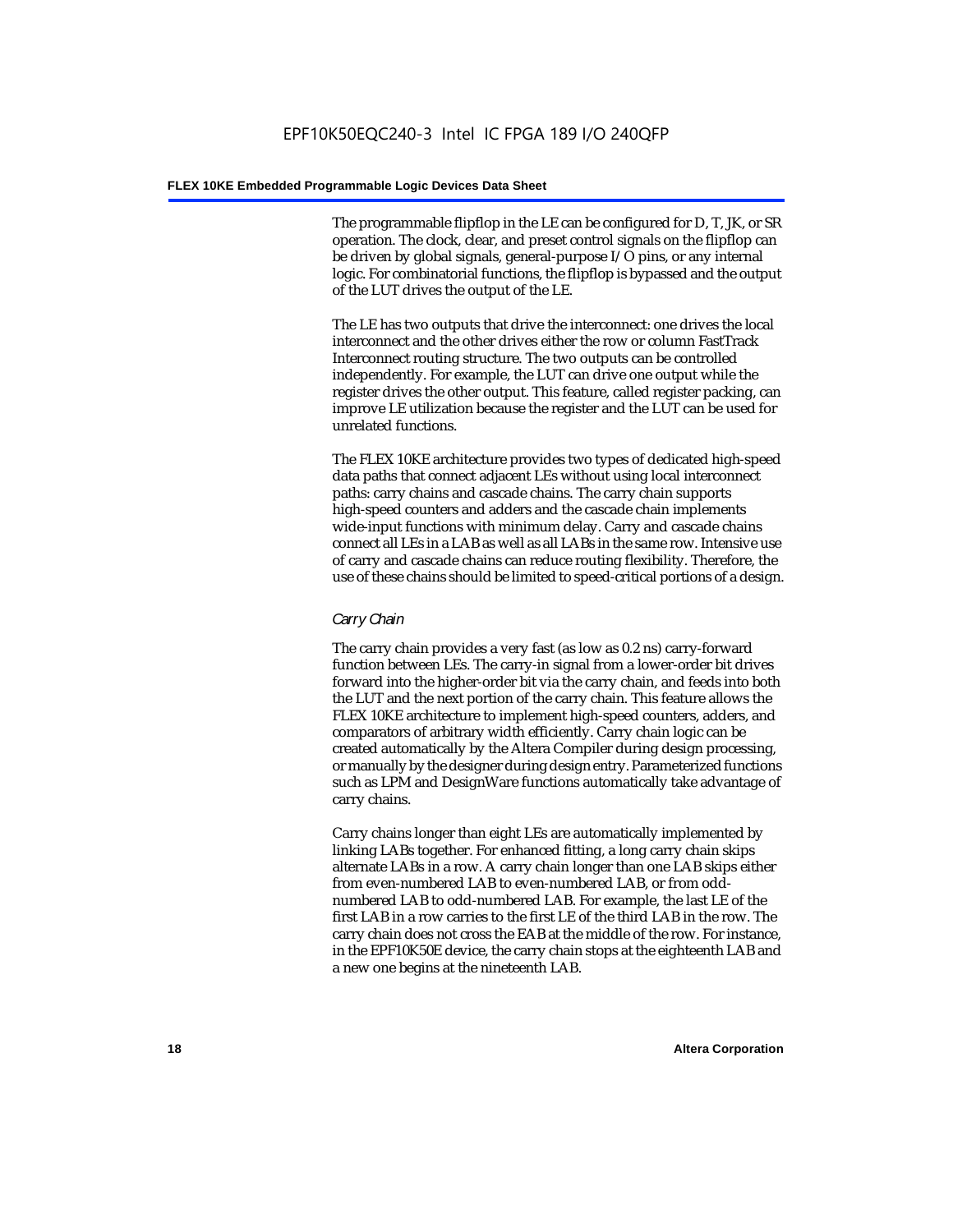Figure 9 shows how an *n*-bit full adder can be implemented in *n* + 1 LEs with the carry chain. One portion of the LUT generates the sum of two bits using the input signals and the carry-in signal; the sum is routed to the output of the LE. The register can be bypassed for simple adders or used for an accumulator function. Another portion of the LUT and the carry chain logic generates the carry-out signal, which is routed directly to the carry-in signal of the next-higher-order bit. The final carry-out signal is routed to an LE, where it can be used as a general-purpose signal.



*Figure 9. FLEX 10KE Carry Chain Operation (n-Bit Full Adder)*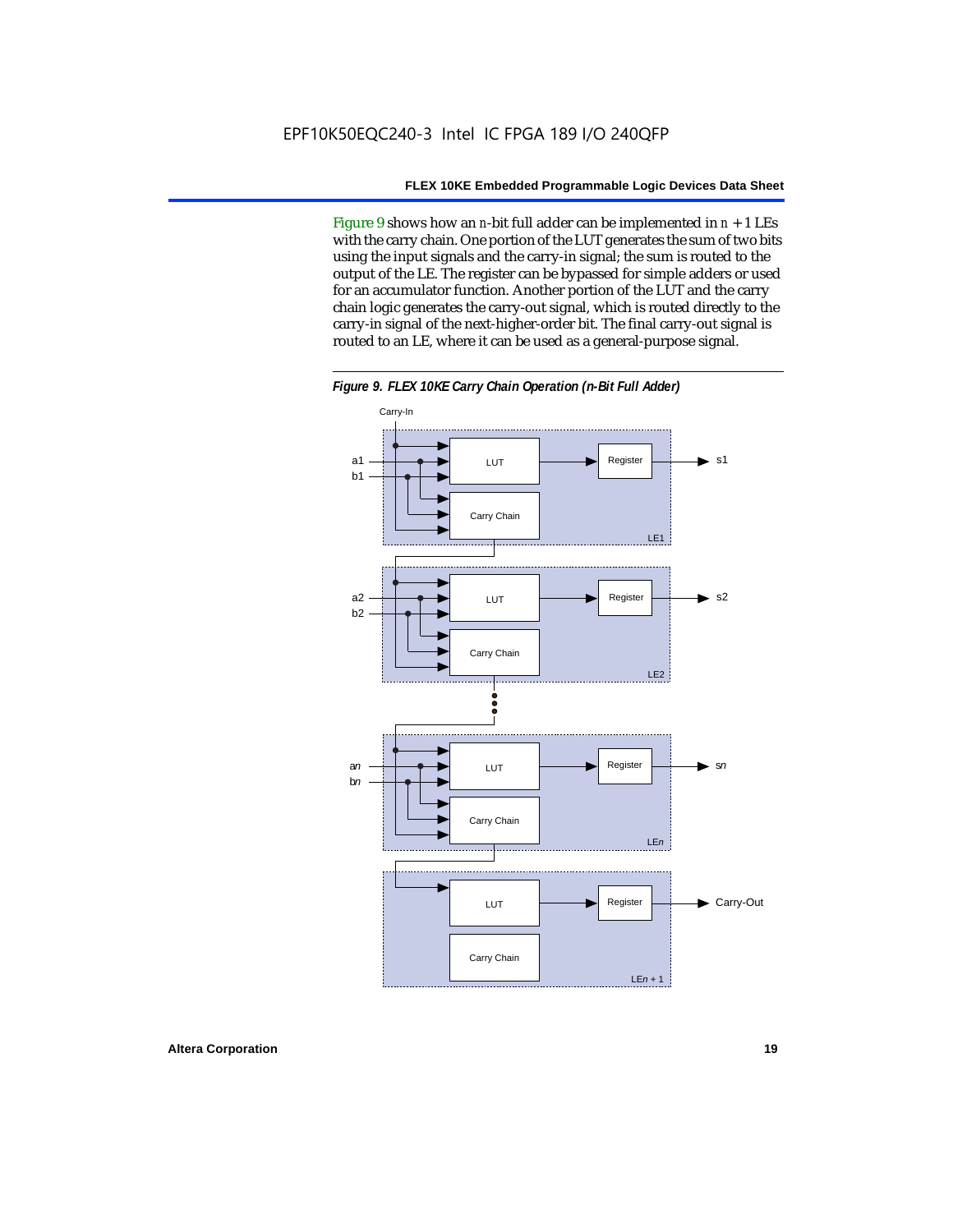#### *Cascade Chain*

With the cascade chain, the FLEX 10KE architecture can implement functions that have a very wide fan-in. Adjacent LUTs can be used to compute portions of the function in parallel; the cascade chain serially connects the intermediate values. The cascade chain can use a logical AND or logical OR (via De Morgan's inversion) to connect the outputs of adjacent LEs. An a delay as low as 0.6 ns per LE, each additional LE provides four more inputs to the effective width of a function. Cascade chain logic can be created automatically by the Altera Compiler during design processing, or manually by the designer during design entry.

Cascade chains longer than eight bits are implemented automatically by linking several LABs together. For easier routing, a long cascade chain skips every other LAB in a row. A cascade chain longer than one LAB skips either from even-numbered LAB to even-numbered LAB, or from odd-numbered LAB to odd-numbered LAB (e.g., the last LE of the first LAB in a row cascades to the first LE of the third LAB). The cascade chain does not cross the center of the row (e.g., in the EPF10K50E device, the cascade chain stops at the eighteenth LAB and a new one begins at the nineteenth LAB). This break is due to the EAB's placement in the middle of the row.

Figure 10 shows how the cascade function can connect adjacent LEs to form functions with a wide fan-in. These examples show functions of 4*n* variables implemented with *n* LEs. The LE delay is 0.9 ns; the cascade chain delay is 0.6 ns. With the cascade chain, 2.7 ns are needed to decode a 16-bit address.



*Figure 10. FLEX 10KE Cascade Chain Operation*

**20 Altera Corporation**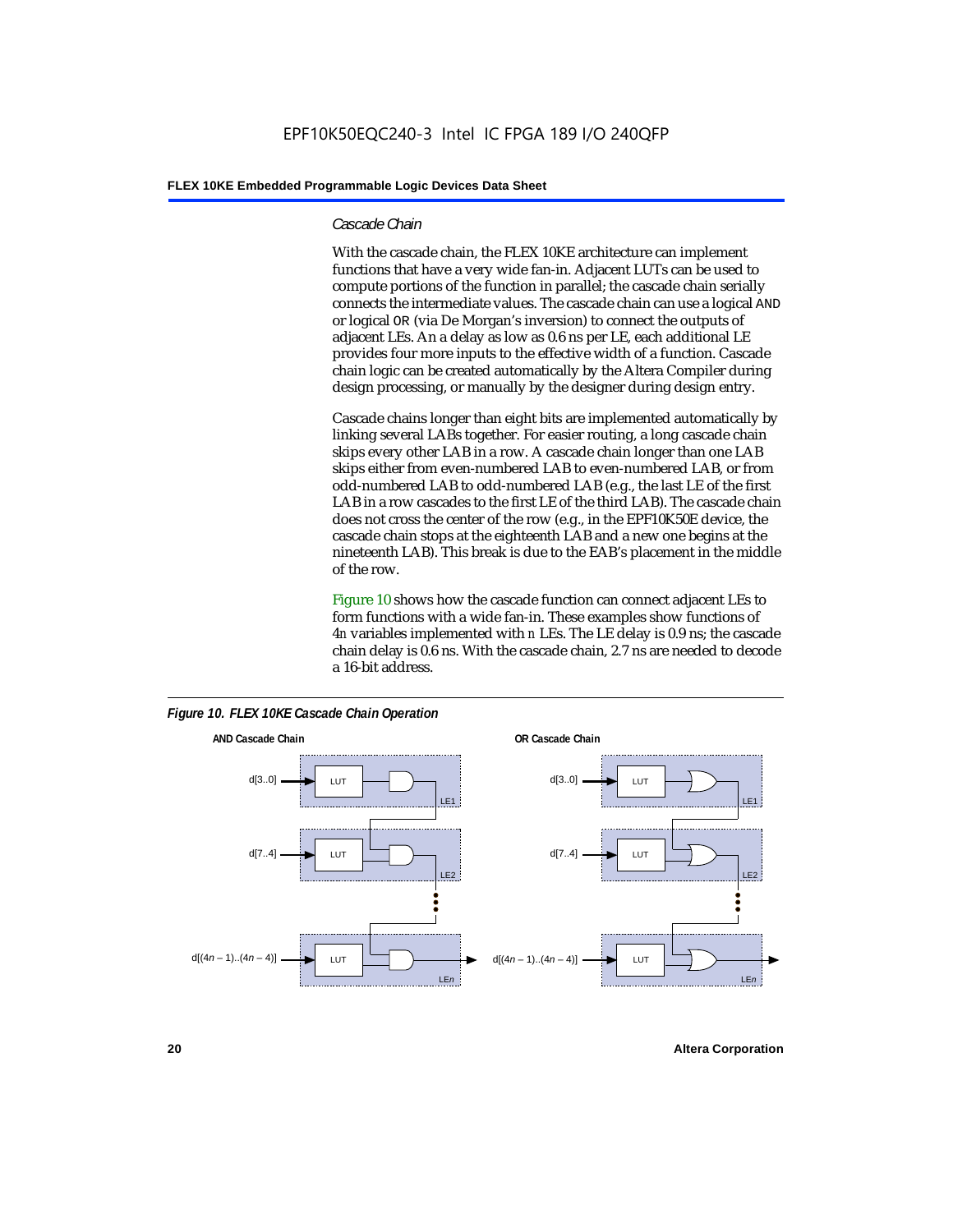#### *LE Operating Modes*

The FLEX 10KE LE can operate in the following four modes:

- Normal mode
- Arithmetic mode
- Up/down counter mode
- Clearable counter mode

Each of these modes uses LE resources differently. In each mode, seven available inputs to the LE—the four data inputs from the LAB local interconnect, the feedback from the programmable register, and the carry-in and cascade-in from the previous LE—are directed to different destinations to implement the desired logic function. Three inputs to the LE provide clock, clear, and preset control for the register. The Altera software, in conjunction with parameterized functions such as LPM and DesignWare functions, automatically chooses the appropriate mode for common functions such as counters, adders, and multipliers. If required, the designer can also create special-purpose functions that use a specific LE operating mode for optimal performance.

The architecture provides a synchronous clock enable to the register in all four modes. The Altera software can set DATA1 to enable the register synchronously, providing easy implementation of fully synchronous designs.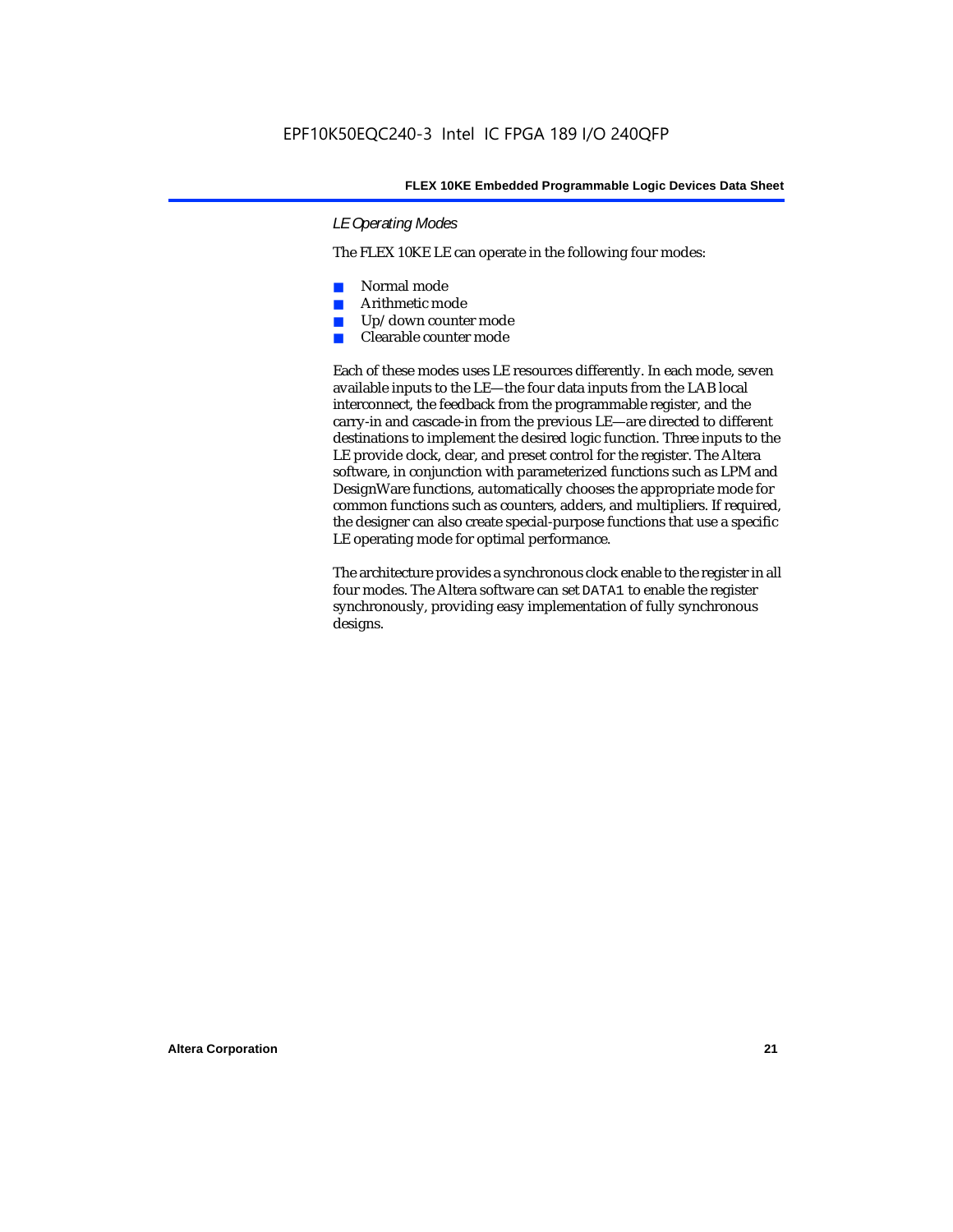#### Figure 11 shows the LE operating modes.

#### *Figure 11. FLEX 10KE LE Operating Modes*









#### **Clearable Counter Mode**

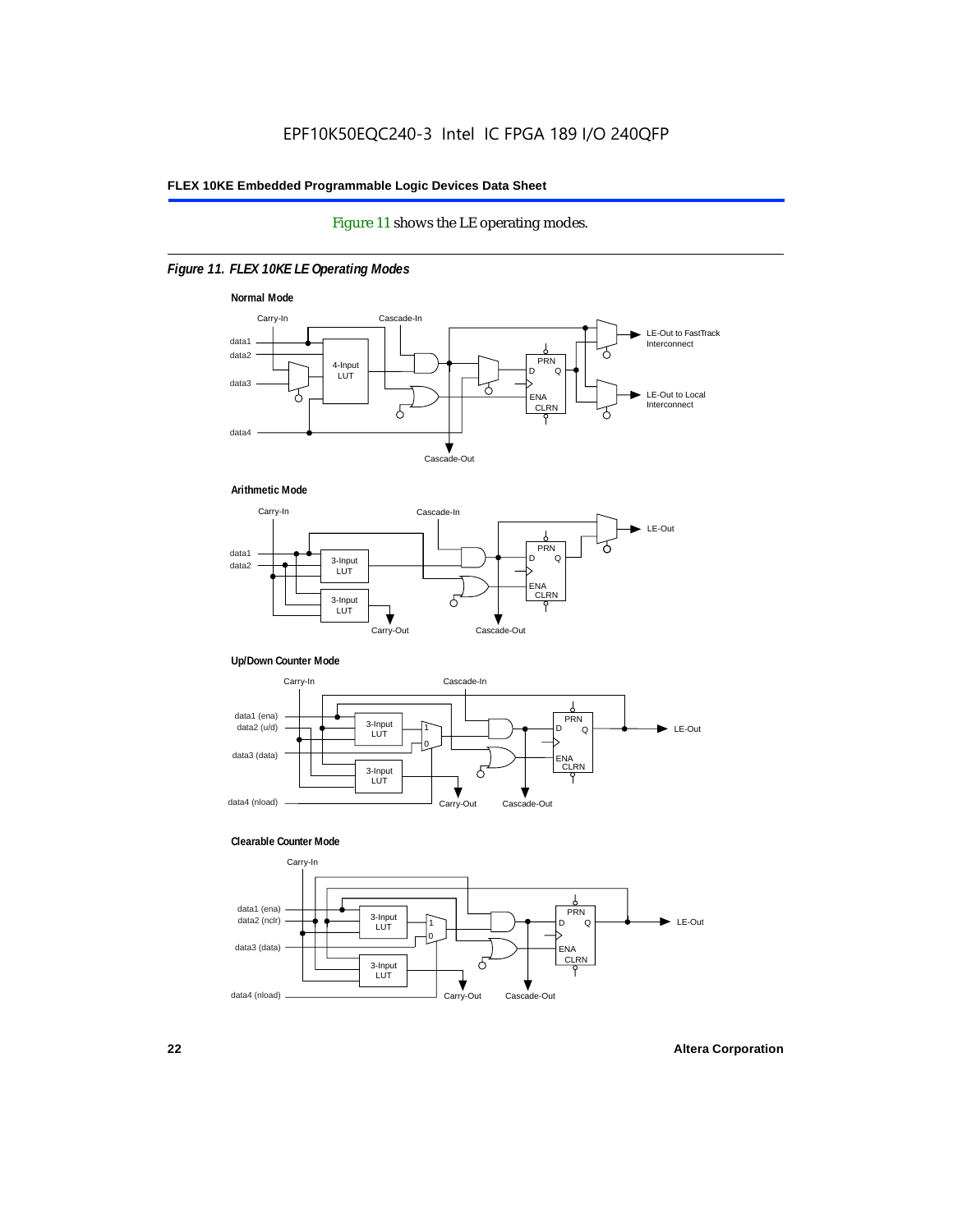#### **Normal Mode**

The normal mode is suitable for general logic applications and wide decoding functions that can take advantage of a cascade chain. In normal mode, four data inputs from the LAB local interconnect and the carry-in are inputs to a four-input LUT. The Altera Compiler automatically selects the carry-in or the DATA3 signal as one of the inputs to the LUT. The LUT output can be combined with the cascade-in signal to form a cascade chain through the cascade-out signal. Either the register or the LUT can be used to drive both the local interconnect and the FastTrack Interconnect routing structure at the same time.

The LUT and the register in the LE can be used independently (register packing). To support register packing, the LE has two outputs; one drives the local interconnect, and the other drives the FastTrack Interconnect routing structure. The DATA4 signal can drive the register directly, allowing the LUT to compute a function that is independent of the registered signal; a three-input function can be computed in the LUT, and a fourth independent signal can be registered. Alternatively, a four-input function can be generated, and one of the inputs to this function can be used to drive the register. The register in a packed LE can still use the clock enable, clear, and preset signals in the LE. In a packed LE, the register can drive the FastTrack Interconnect routing structure while the LUT drives the local interconnect, or vice versa.

#### **Arithmetic Mode**

The arithmetic mode offers 2 three-input LUTs that are ideal for implementing adders, accumulators, and comparators. One LUT computes a three-input function; the other generates a carry output. As shown in Figure 11 on page 22, the first LUT uses the carry-in signal and two data inputs from the LAB local interconnect to generate a combinatorial or registered output. For example, in an adder, this output is the sum of three signals: a, b, and carry-in. The second LUT uses the same three signals to generate a carry-out signal, thereby creating a carry chain. The arithmetic mode also supports simultaneous use of the cascade chain.

#### **Up/Down Counter Mode**

The up/down counter mode offers counter enable, clock enable, synchronous up/down control, and data loading options. These control signals are generated by the data inputs from the LAB local interconnect, the carry-in signal, and output feedback from the programmable register. Use 2 three-input LUTs: one generates the counter data, and the other generates the fast carry bit. A 2-to-1 multiplexer provides synchronous loading. Data can also be loaded asynchronously with the clear and preset register control signals without using the LUT resources.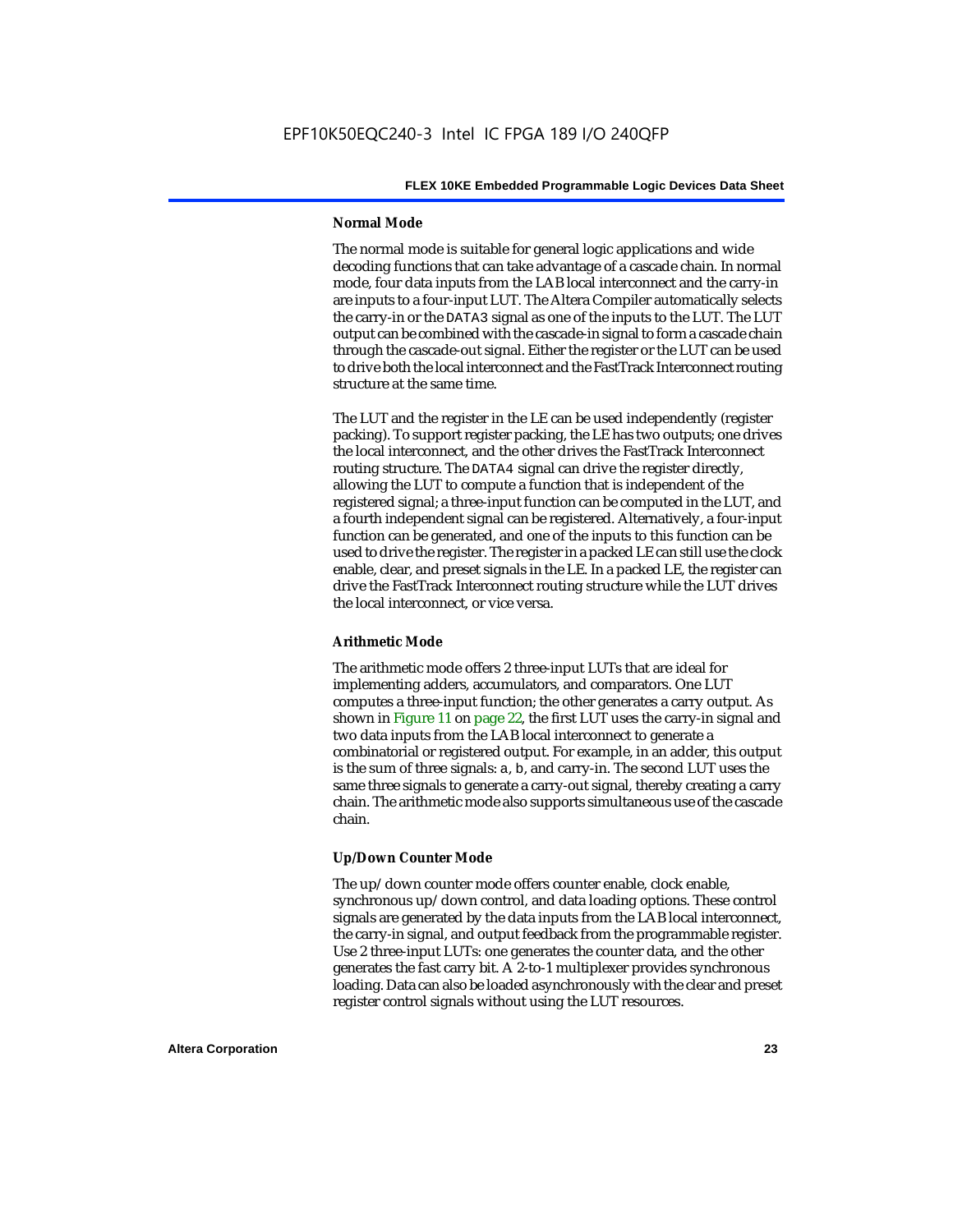#### **Clearable Counter Mode**

The clearable counter mode is similar to the up/down counter mode, but supports a synchronous clear instead of the up/down control. The clear function is substituted for the cascade-in signal in the up/down counter mode. Use 2 three-input LUTs: one generates the counter data, and the other generates the fast carry bit. Synchronous loading is provided by a 2-to-1 multiplexer. The output of this multiplexer is ANDed with a synchronous clear signal.

#### *Internal Tri-State Emulation*

Internal tri-state emulation provides internal tri-states without the limitations of a physical tri-state bus. In a physical tri-state bus, the tri-state buffers' output enable (OE) signals select which signal drives the bus. However, if multiple OE signals are active, contending signals can be driven onto the bus. Conversely, if no OE signals are active, the bus will float. Internal tri-state emulation resolves contending tri-state buffers to a low value and floating buses to a high value, thereby eliminating these problems. The Altera software automatically implements tri-state bus functionality with a multiplexer.

#### *Clear & Preset Logic Control*

Logic for the programmable register's clear and preset functions is controlled by the DATA3, LABCTRL1, and LABCTRL2 inputs to the LE. The clear and preset control structure of the LE asynchronously loads signals into a register. Either LABCTRL1 or LABCTRL2 can control the asynchronous clear. Alternatively, the register can be set up so that LABCTRL1 implements an asynchronous load. The data to be loaded is driven to DATA3; when LABCTRL1 is asserted, DATA3 is loaded into the register.

During compilation, the Altera Compiler automatically selects the best control signal implementation. Because the clear and preset functions are active-low, the Compiler automatically assigns a logic high to an unused clear or preset.

The clear and preset logic is implemented in one of the following six modes chosen during design entry:

- Asynchronous clear
- Asynchronous preset
- Asynchronous clear and preset
- Asynchronous load with clear
- Asynchronous load with preset
- Asynchronous load without clear or preset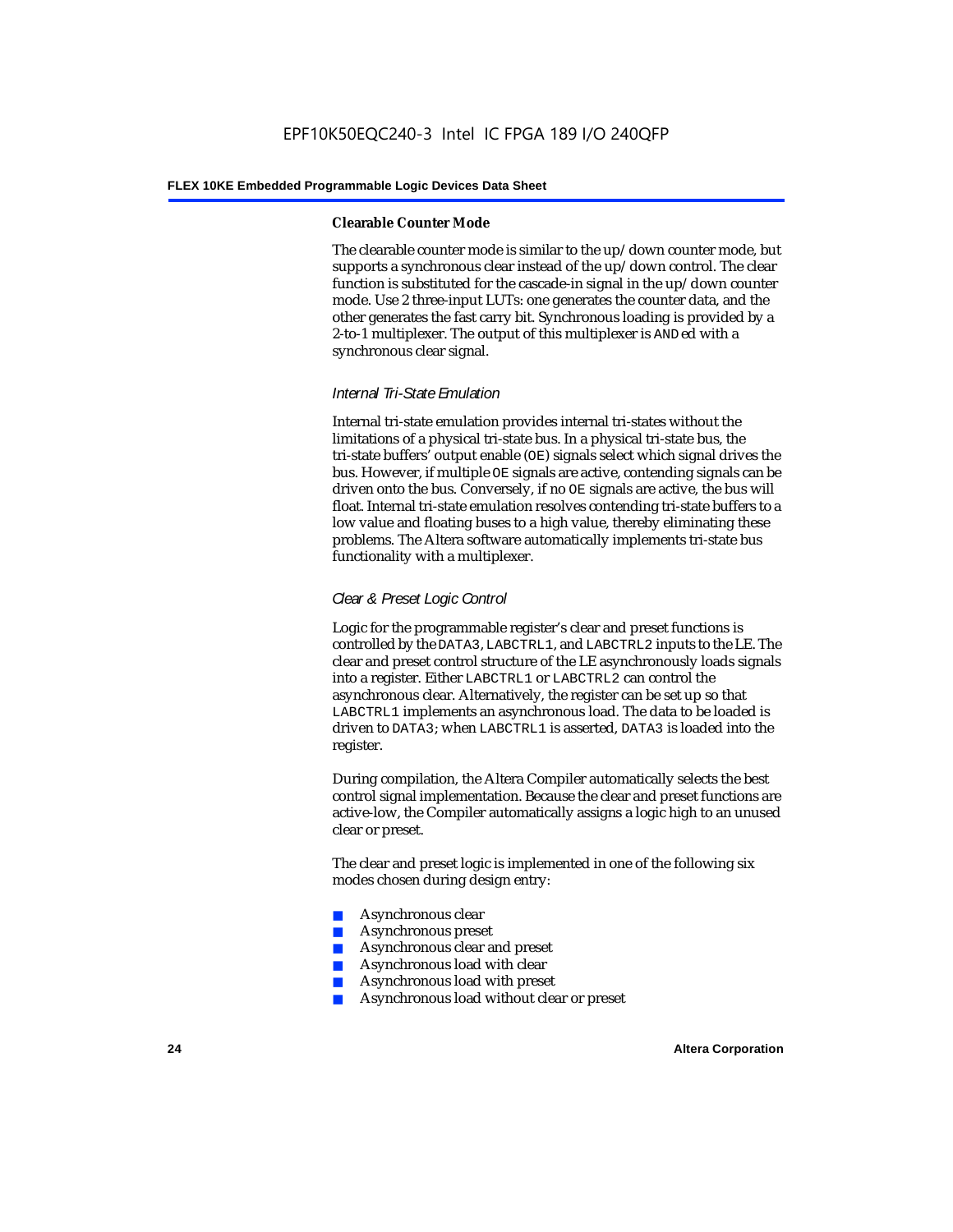In addition to the six clear and preset modes, FLEX 10KE devices provide a chip-wide reset pin that can reset all registers in the device. Use of this feature is set during design entry. In any of the clear and preset modes, the chip-wide reset overrides all other signals. Registers with asynchronous presets may be preset when the chip-wide reset is asserted. Inversion can be used to implement the asynchronous preset. Figure 12 shows examples of how to setup the preset and clear inputs for the desired functionality.



*Figure 12. FLEX 10KE LE Clear & Preset Modes*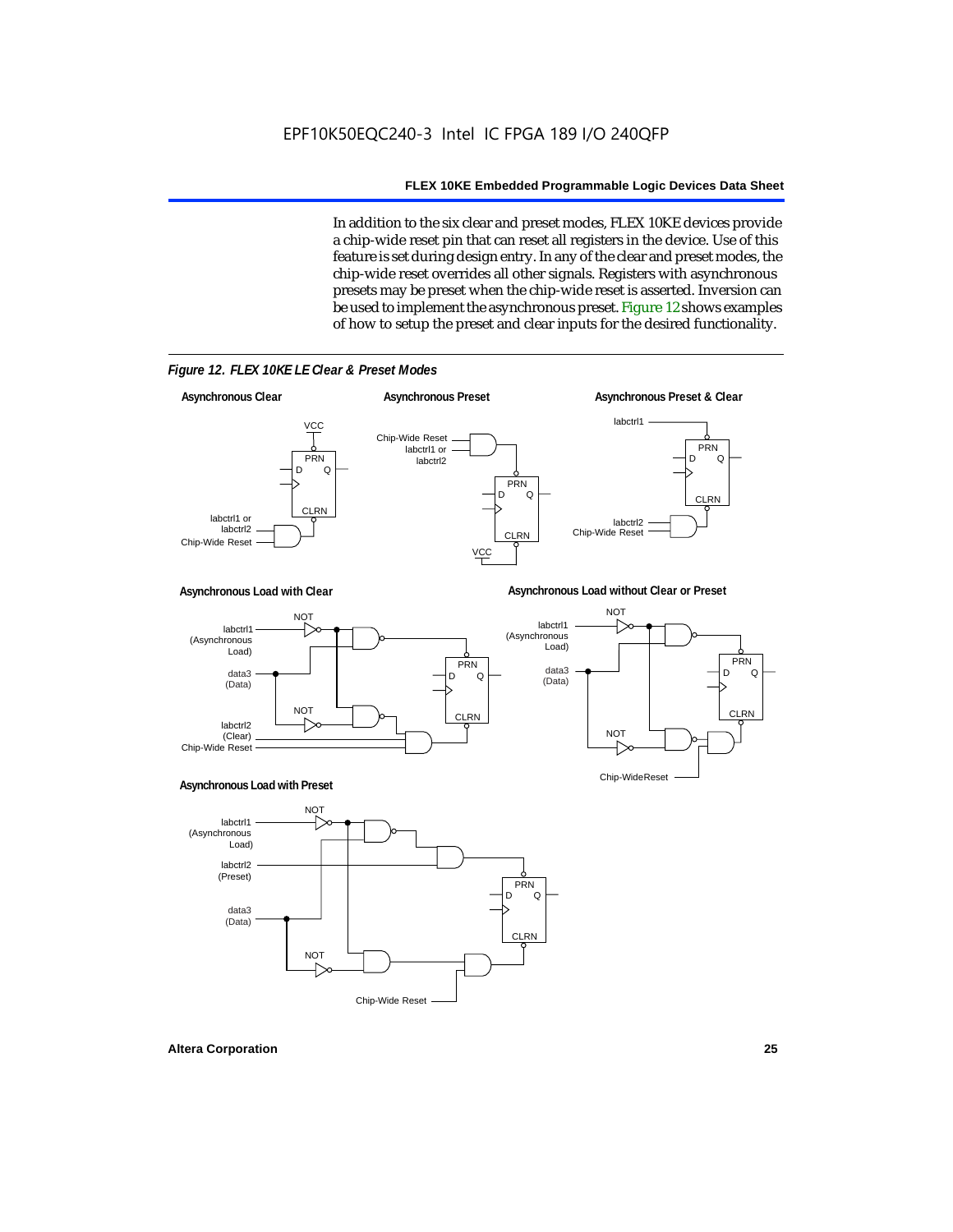#### **Asynchronous Clear**

The flipflop can be cleared by either LABCTRL1 or LABCTRL2. In this mode, the preset signal is tied to VCC to deactivate it.

#### **Asynchronous Preset**

An asynchronous preset is implemented as an asynchronous load, or with an asynchronous clear. If DATA3 is tied to VCC, asserting LABCTRL1 asynchronously loads a one into the register. Alternatively, the Altera software can provide preset control by using the clear and inverting the input and output of the register. Inversion control is available for the inputs to both LEs and IOEs. Therefore, if a register is preset by only one of the two LABCTRL signals, the DATA3 input is not needed and can be used for one of the LE operating modes.

#### **Asynchronous Preset & Clear**

When implementing asynchronous clear and preset, LABCTRL1 controls the preset and LABCTRL2 controls the clear. DATA3 is tied to VCC, so that asserting LABCTRL1 asynchronously loads a one into the register, effectively presetting the register. Asserting LABCTRL2 clears the register.

#### **Asynchronous Load with Clear**

When implementing an asynchronous load in conjunction with the clear, LABCTRL1 implements the asynchronous load of DATA3 by controlling the register preset and clear. LABCTRL2 implements the clear by controlling the register clear; LABCTRL2 does not have to feed the preset circuits.

#### **Asynchronous Load with Preset**

When implementing an asynchronous load in conjunction with preset, the Altera software provides preset control by using the clear and inverting the input and output of the register. Asserting LABCTRL2 presets the register, while asserting LABCTRL1 loads the register. The Altera software inverts the signal that drives DATA3 to account for the inversion of the register's output.

#### **Asynchronous Load without Preset or Clear**

When implementing an asynchronous load without preset or clear, LABCTRL1 implements the asynchronous load of DATA3 by controlling the register preset and clear.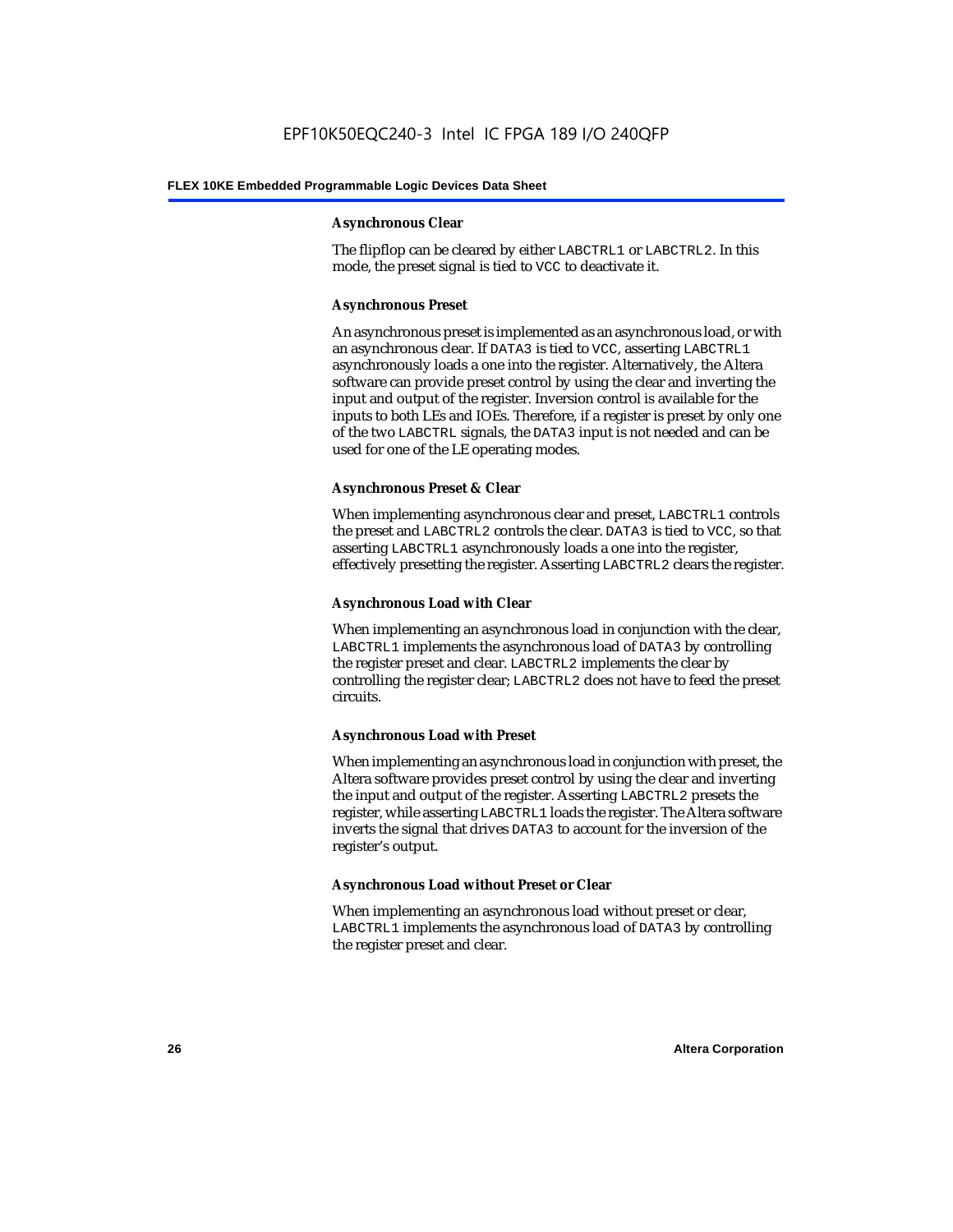#### **FastTrack Interconnect Routing Structure**

In the FLEX 10KE architecture, connections between LEs, EABs, and device I/O pins are provided by the FastTrack Interconnect routing structure, which is a series of continuous horizontal and vertical routing channels that traverses the device. This global routing structure provides predictable performance, even in complex designs. In contrast, the segmented routing in FPGAs requires switch matrices to connect a variable number of routing paths, increasing the delays between logic resources and reducing performance.

The FastTrack Interconnect routing structure consists of row and column interconnect channels that span the entire device. Each row of LABs is served by a dedicated row interconnect. The row interconnect can drive I/O pins and feed other LABs in the row. The column interconnect routes signals between rows and can drive I/O pins.

Row channels drive into the LAB or EAB local interconnect. The row signal is buffered at every LAB or EAB to reduce the effect of fan-out on delay. A row channel can be driven by an LE or by one of three column channels. These four signals feed dual 4-to-1 multiplexers that connect to two specific row channels. These multiplexers, which are connected to each LE, allow column channels to drive row channels even when all eight LEs in a LAB drive the row interconnect.

Each column of LABs or EABs is served by a dedicated column interconnect. The column interconnect that serves the EABs has twice as many channels as other column interconnects. The column interconnect can then drive I/O pins or another row's interconnect to route the signals to other LABs or EABs in the device. A signal from the column interconnect, which can be either the output of a LE or an input from an I/O pin, must be routed to the row interconnect before it can enter a LAB or EAB. Each row channel that is driven by an IOE or EAB can drive one specific column channel.

Access to row and column channels can be switched between LEs in adjacent pairs of LABs. For example, a LE in one LAB can drive the row and column channels normally driven by a particular LE in the adjacent LAB in the same row, and vice versa. This flexibility enables routing resources to be used more efficiently (see Figure 13).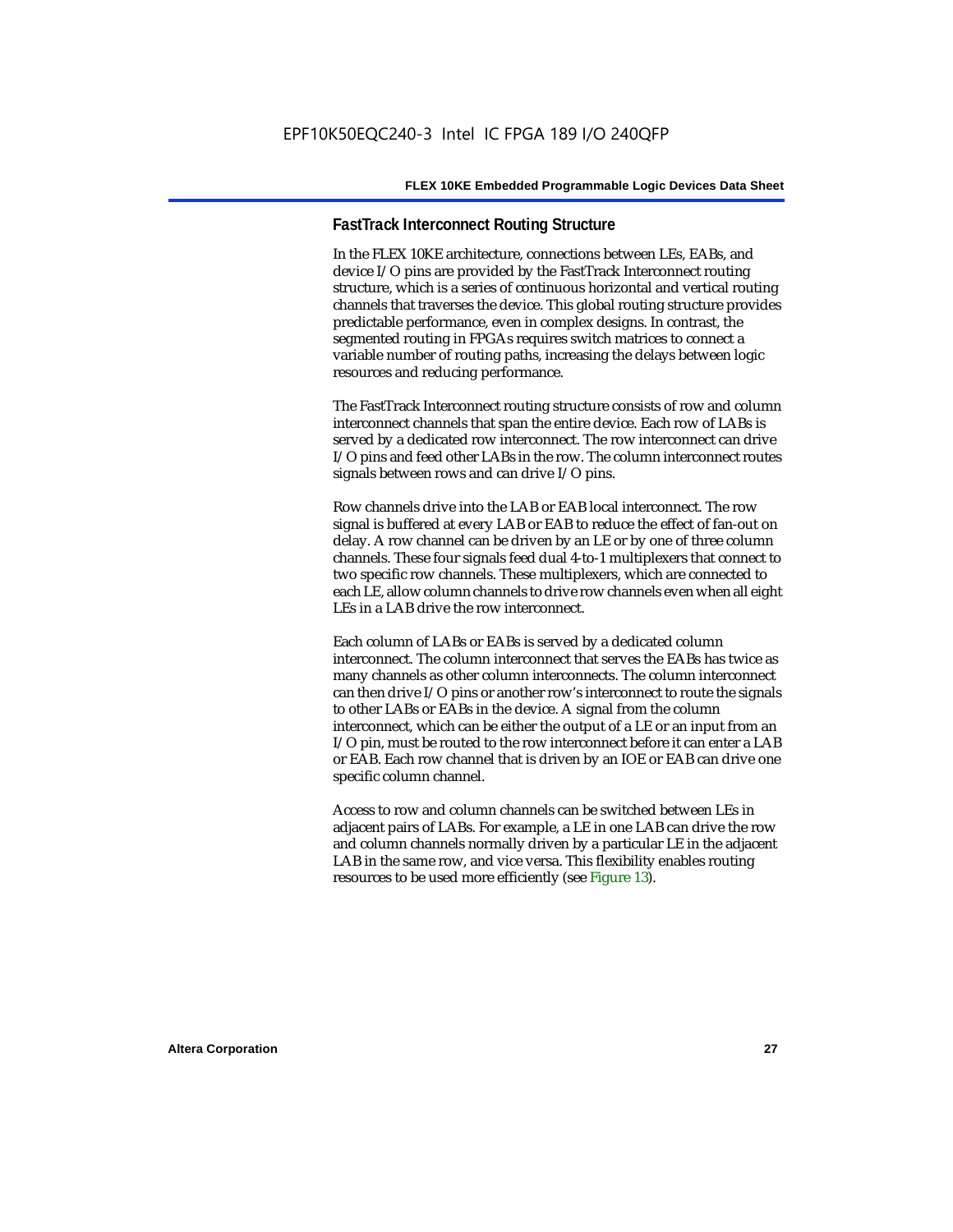#### *Figure 13. FLEX 10KE LAB Connections to Row & Column Interconnect*

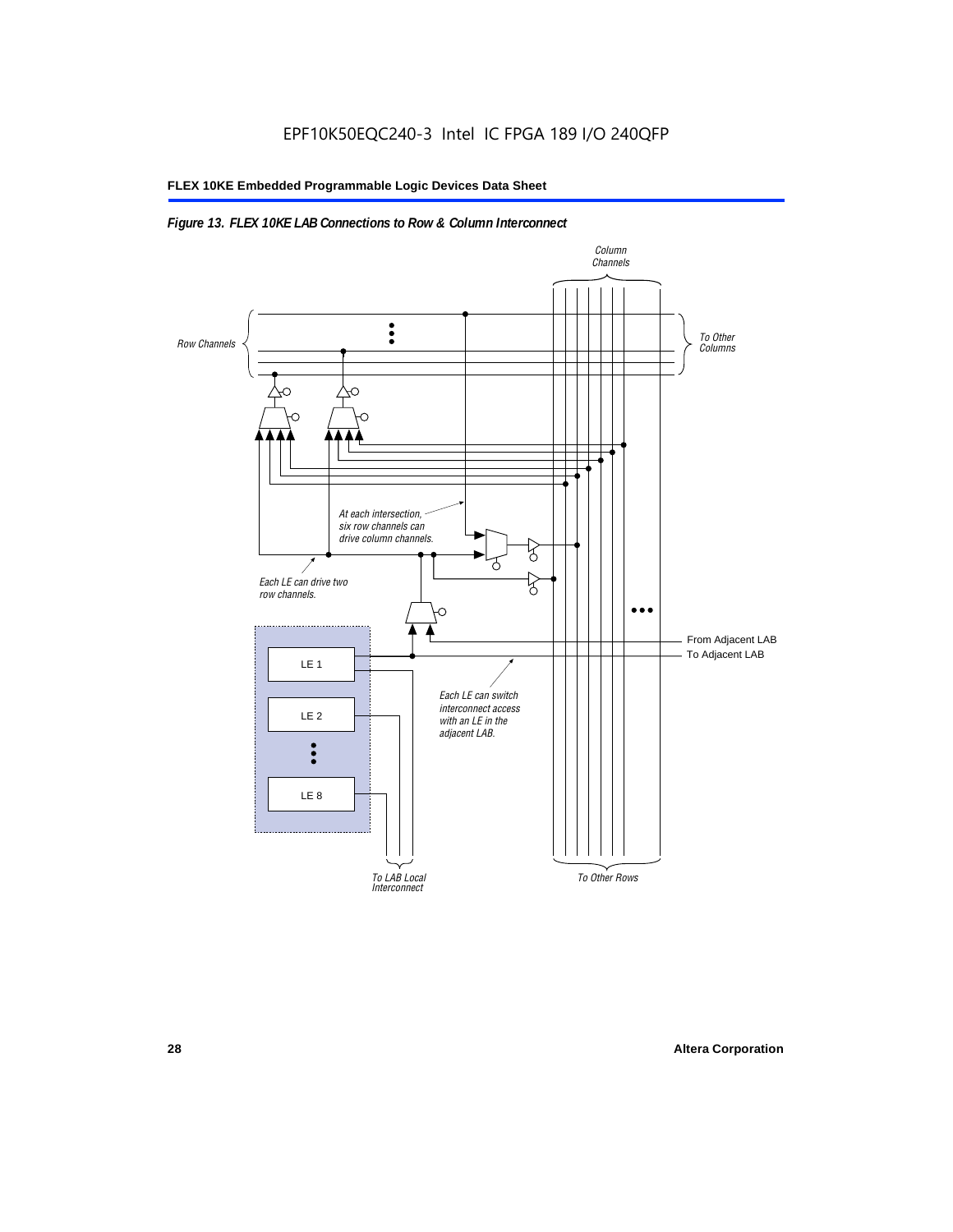For improved routing, the row interconnect consists of a combination of full-length and half-length channels. The full-length channels connect to all LABs in a row; the half-length channels connect to the LABs in half of the row. The EAB can be driven by the half-length channels in the left half of the row and by the full-length channels. The EAB drives out to the fulllength channels. In addition to providing a predictable, row-wide interconnect, this architecture provides increased routing resources. Two neighboring LABs can be connected using a half-row channel, thereby saving the other half of the channel for the other half of the row.

Table 7 summarizes the FastTrack Interconnect routing structure resources available in each FLEX 10KE device.

| Table 7. FLEX 10KE FastTrack Interconnect Resources |             |                     |         |                        |
|-----------------------------------------------------|-------------|---------------------|---------|------------------------|
| Device                                              | <b>Rows</b> | Channels per<br>Row | Columns | Channels per<br>Column |
| <b>EPF10K30E</b>                                    | 6           | 216                 | 36      | 24                     |
| EPF10K50E<br>EPF10K50S                              | 10          | 216                 | 36      | 24                     |
| EPF10K100E                                          | 12          | 312                 | 52      | 24                     |
| EPF10K130E                                          | 16          | 312                 | 52      | 32                     |
| EPF10K200E<br>EPF10K200S                            | 24          | 312                 | 52      | 48                     |

In addition to general-purpose I/O pins, FLEX 10KE devices have six dedicated input pins that provide low-skew signal distribution across the device. These six inputs can be used for global clock, clear, preset, and peripheral output enable and clock enable control signals. These signals are available as control signals for all LABs and IOEs in the device. The dedicated inputs can also be used as general-purpose data inputs because they can feed the local interconnect of each LAB in the device.

Figure 14 shows the interconnection of adjacent LABs and EABs, with row, column, and local interconnects, as well as the associated cascade and carry chains. Each LAB is labeled according to its location: a letter represents the row and a number represents the column. For example, LAB B3 is in row B, column 3.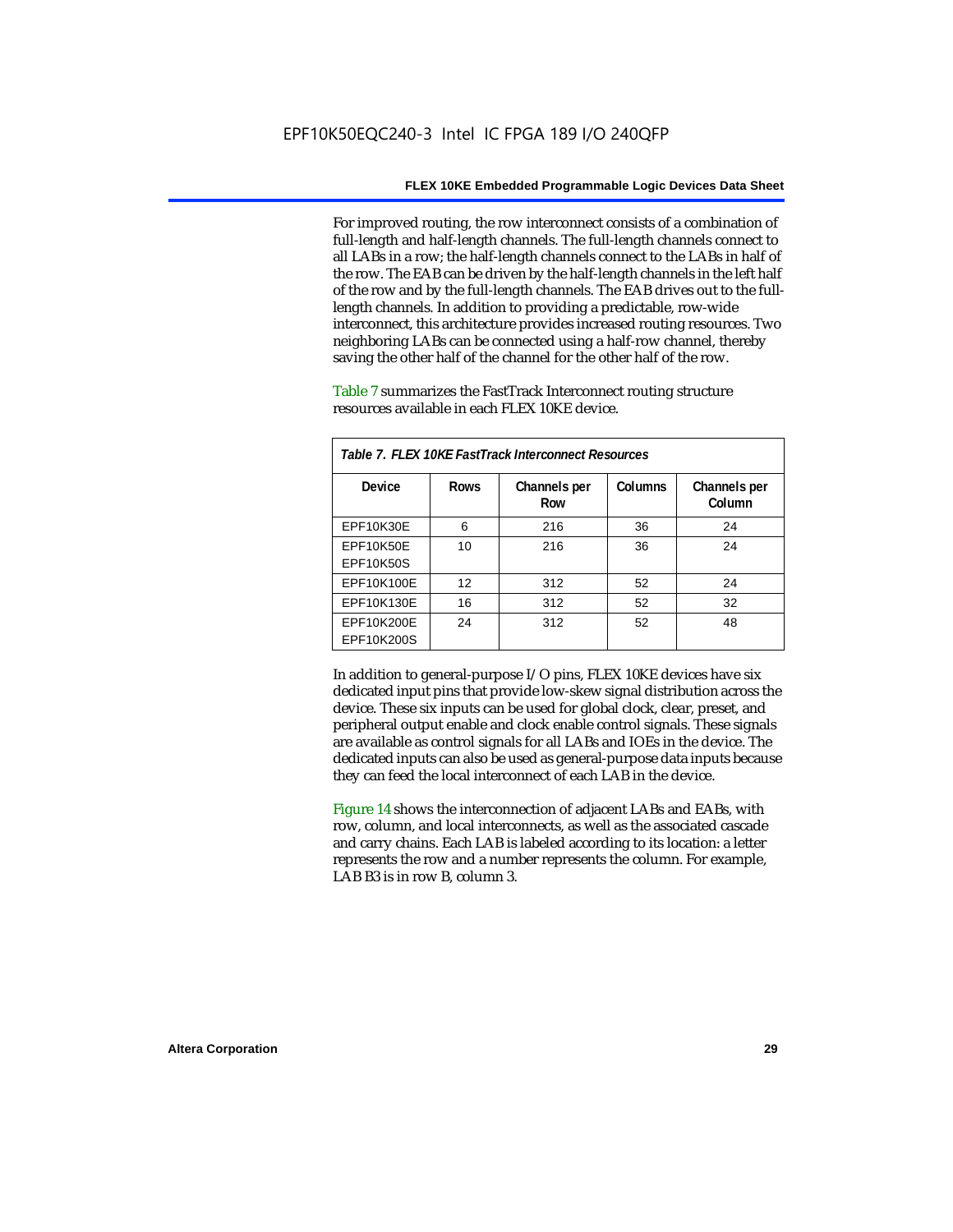



#### **I/O Element**

An IOE contains a bidirectional I/O buffer and a register that can be used either as an input register for external data that requires a fast setup time, or as an output register for data that requires fast clock-to-output performance. In some cases, using an LE register for an input register will result in a faster setup time than using an IOE register. IOEs can be used as input, output, or bidirectional pins. For bidirectional registered I/O implementation, the output register should be in the IOE, and the data input and output enable registers should be LE registers placed adjacent to the bidirectional pin. The Altera Compiler uses the programmable inversion option to invert signals from the row and column interconnect automatically where appropriate. Figure 15 shows the bidirectional I/O registers.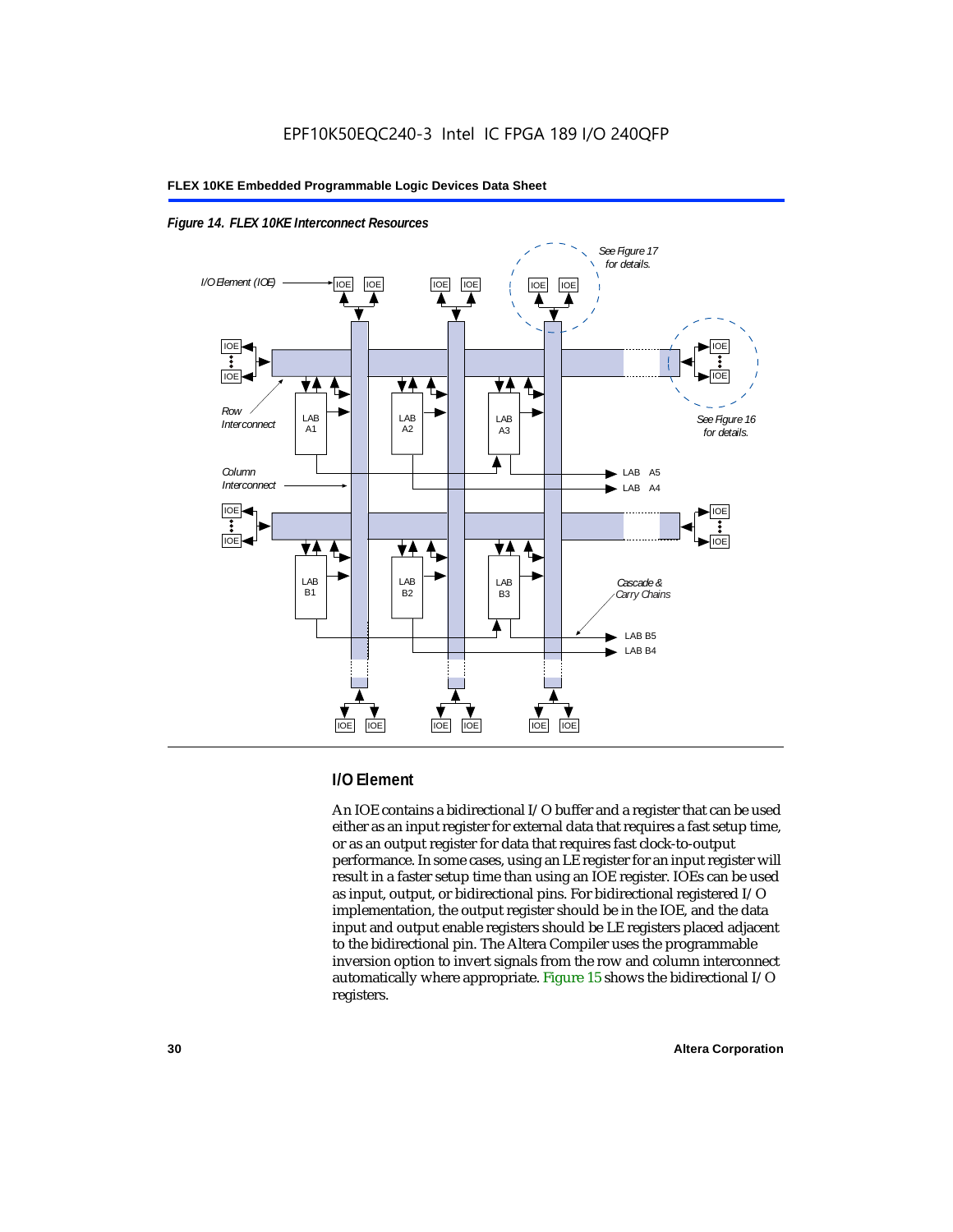



### *Note:*<br>(1) *A*

(1) All FLEX 10KE devices (except the EPF10K50E and EPF10K200E devices) have a programmable input delay buffer on the input path.

#### **Altera Corporation 31**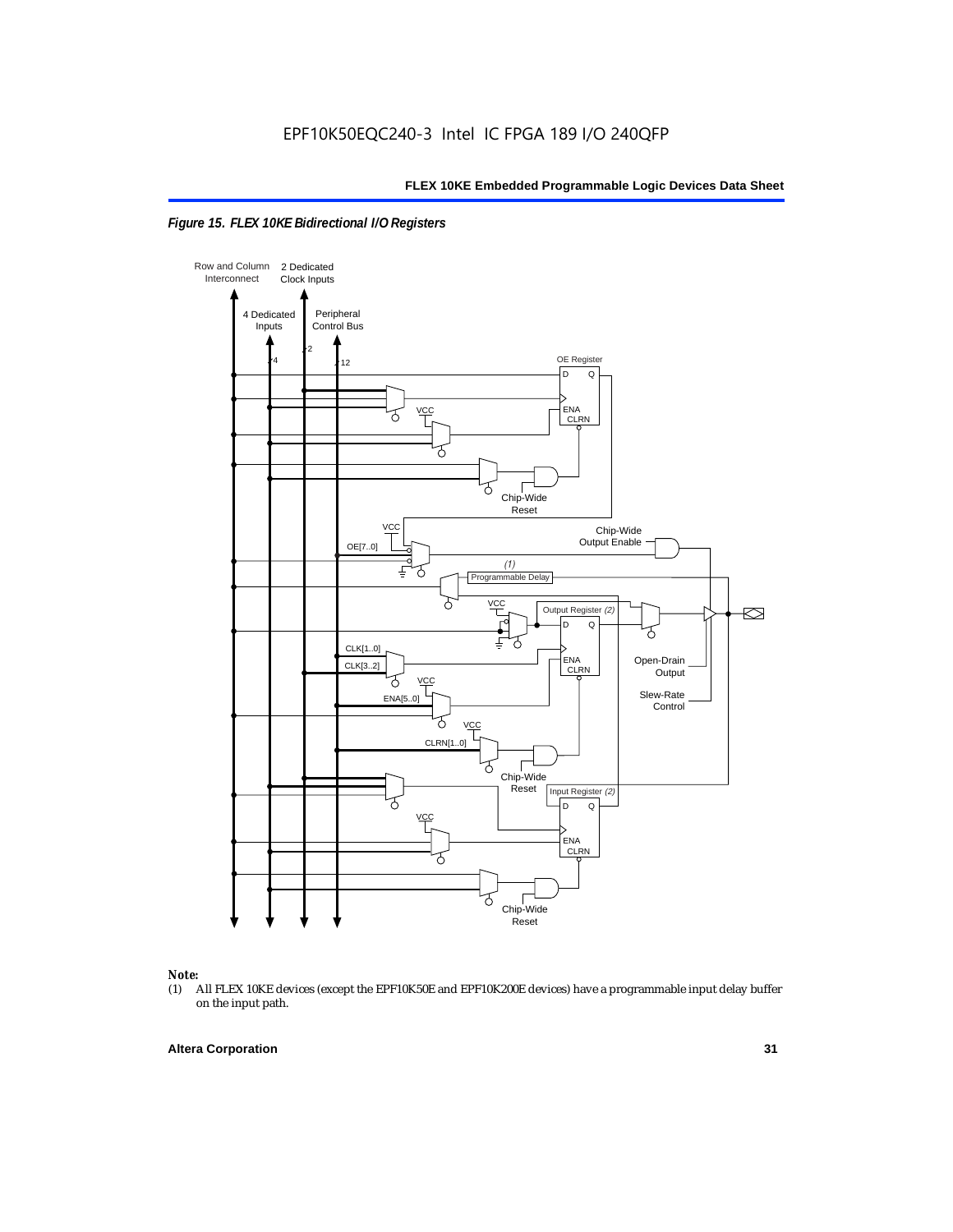On all FLEX 10KE devices (except EPF10K50E and EPF10K200E devices), the input path from the I/O pad to the FastTrack Interconnect has a programmable delay element that can be used to guarantee a zero hold time. EPF10K50S and EPF10K200S devices also support this feature. Depending on the placement of the IOE relative to what it is driving, the designer may choose to turn on the programmable delay to ensure a zero hold time or turn it off to minimize setup time. This feature is used to reduce setup time for complex pin-to-register paths (e.g., PCI designs).

Each IOE selects the clock, clear, clock enable, and output enable controls from a network of I/O control signals called the peripheral control bus. The peripheral control bus uses high-speed drivers to minimize signal skew across the device and provides up to 12 peripheral control signals that can be allocated as follows:

- Up to eight output enable signals
- Up to six clock enable signals
- Up to two clock signals
- Up to two clear signals

If more than six clock enable or eight output enable signals are required, each IOE on the device can be controlled by clock enable and output enable signals driven by specific LEs. In addition to the two clock signals available on the peripheral control bus, each IOE can use one of two dedicated clock pins. Each peripheral control signal can be driven by any of the dedicated input pins or the first LE of each LAB in a particular row. In addition, a LE in a different row can drive a column interconnect, which causes a row interconnect to drive the peripheral control signal. The chipwide reset signal resets all IOE registers, overriding any other control signals.

When a dedicated clock pin drives IOE registers, it can be inverted for all IOEs in the device. All IOEs must use the same sense of the clock. For example, if any IOE uses the inverted clock, all IOEs must use the inverted clock and no IOE can use the non-inverted clock. However, LEs can still use the true or complement of the clock on a LAB-by-LAB basis.

The incoming signal may be inverted at the dedicated clock pin and will drive all IOEs. For the true and complement of a clock to be used to drive IOEs, drive it into both global clock pins. One global clock pin will supply the true, and the other will supply the complement.

When the true and complement of a dedicated input drives IOE clocks, two signals on the peripheral control bus are consumed, one for each sense of the clock.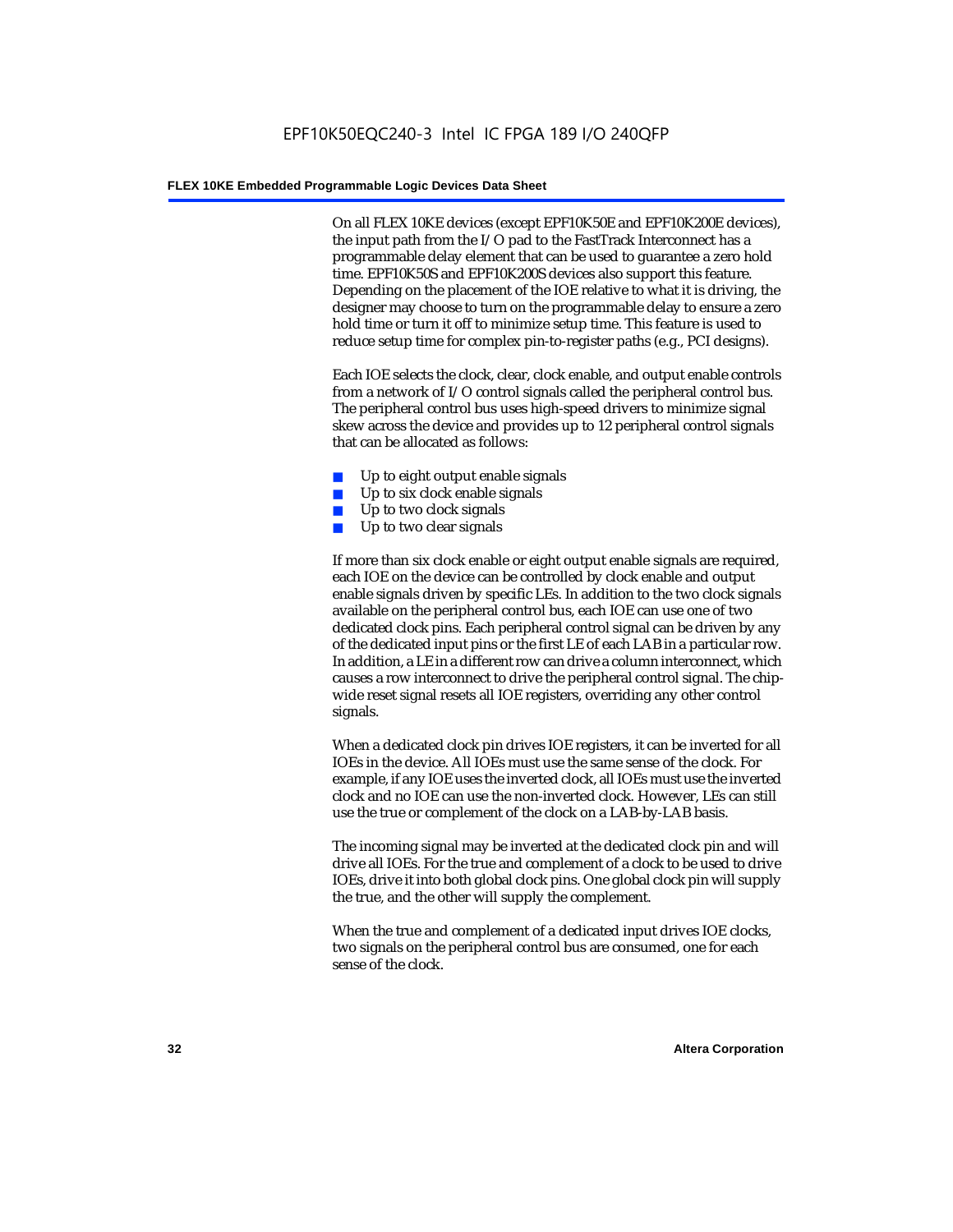When dedicated inputs drive non-inverted and inverted peripheral clears, clock enables, and output enables, two signals on the peripheral control bus will be used.

Tables 8 and 9 list the sources for each peripheral control signal, and show how the output enable, clock enable, clock, and clear signals share 12 peripheral control signals. The tables also show the rows that can drive global signals.

| Table 8. Peripheral Bus Sources for EPF10K30E, EPF10K50E & EPF10K50S Devices |                  |                        |  |  |
|------------------------------------------------------------------------------|------------------|------------------------|--|--|
| Peripheral<br><b>Control Signal</b>                                          | <b>EPF10K30E</b> | EPF10K50E<br>EPF10K50S |  |  |
| OE0                                                                          | Row A            | Row A                  |  |  |
| OE1                                                                          | Row B            | Row B                  |  |  |
| OE2                                                                          | Row C            | Row D                  |  |  |
| OE3                                                                          | Row D            | Row F                  |  |  |
| OE4                                                                          | Row E            | Row H                  |  |  |
| OE5                                                                          | Row F            | Row J                  |  |  |
| CLKENA0/CLK0/GLOBAL0                                                         | Row A            | Row A                  |  |  |
| CLKENA1/OE6/GLOBAL1                                                          | Row B            | Row C                  |  |  |
| CLKENA2/CLR0                                                                 | Row C            | Row E                  |  |  |
| CLKENA3/OE7/GLOBAL2                                                          | Row D            | Row G                  |  |  |
| CLKENA4/CLR1                                                                 | Row E            | Row I                  |  |  |
| CLKENA5/CLK1/GLOBAL3                                                         | Row F            | Row J                  |  |  |

*Table 8. Peripheral Bus Sources for EPF10K30E, EPF10K50E & EPF10K50S Devices*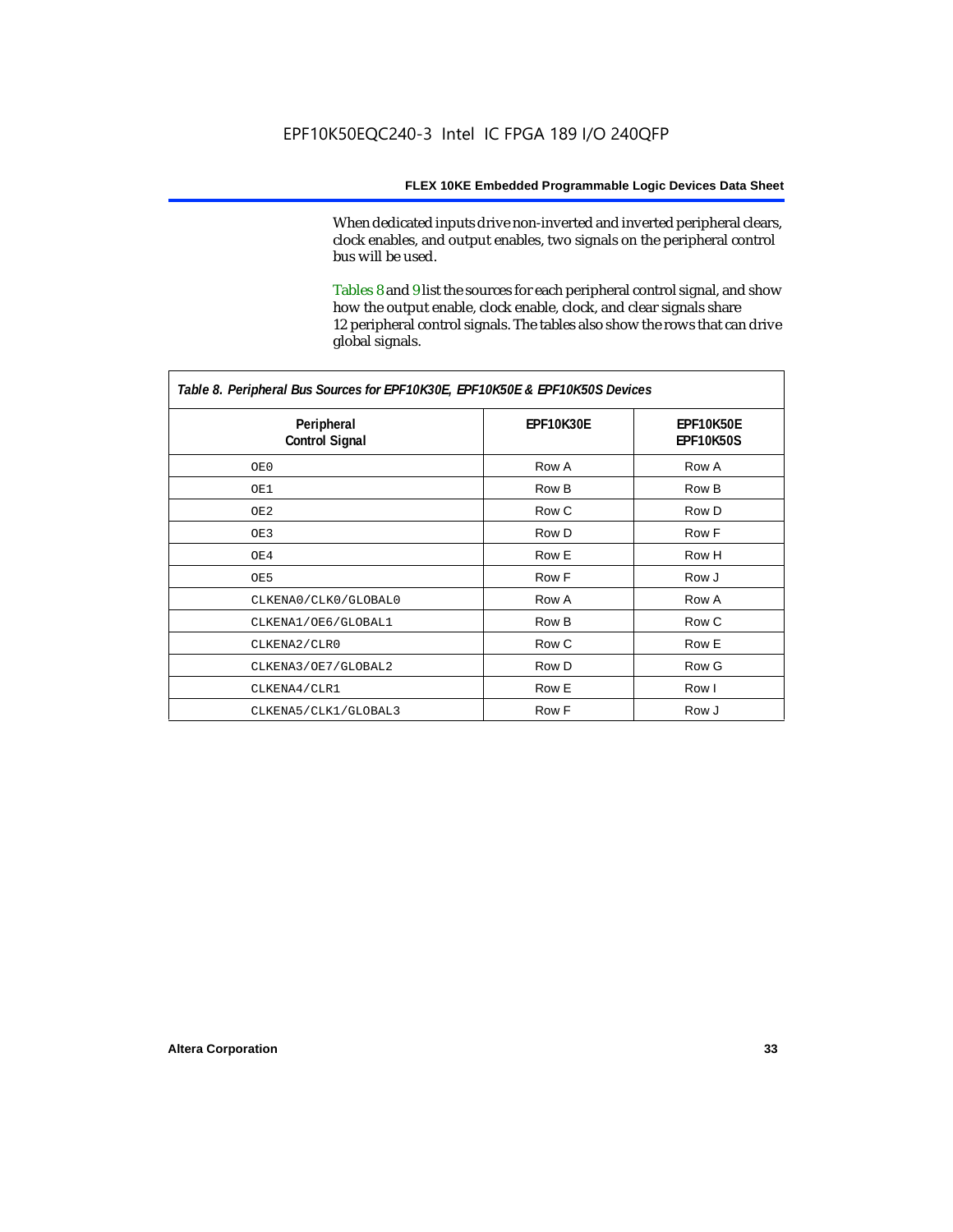| Table 9. Peripheral Bus Sources for EPF10K100E, EPF10K130E, EPF10K200E & EPF10K200S Devices |                   |                   |                                        |  |
|---------------------------------------------------------------------------------------------|-------------------|-------------------|----------------------------------------|--|
| Peripheral<br><b>Control Signal</b>                                                         | <b>EPF10K100E</b> | <b>EPF10K130E</b> | <b>EPF10K200E</b><br><b>EPF10K200S</b> |  |
| OE0                                                                                         | Row A             | Row C             | Row G                                  |  |
| OE1                                                                                         | Row C             | Row E             | Row I                                  |  |
| OE <sub>2</sub>                                                                             | Row E             | Row G             | Row K                                  |  |
| OE3                                                                                         | Row L             | Row N             | Row <sub>R</sub>                       |  |
| OE4                                                                                         | Row I             | Row K             | Row O                                  |  |
| OE5                                                                                         | Row K             | Row M             | Row Q                                  |  |
| CLKENA0/CLK0/GLOBAL0                                                                        | Row F             | Row H             | Row L                                  |  |
| CLKENA1/OE6/GLOBAL1                                                                         | Row D             | Row F             | Row J                                  |  |
| CLKENA2/CLR0                                                                                | Row B             | Row D             | Row H                                  |  |
| CLKENA3/OE7/GLOBAL2                                                                         | Row H             | Row J             | Row N                                  |  |
| CLKENA4/CLR1                                                                                | Row J             | Row L             | Row P                                  |  |
| CLKENA5/CLK1/GLOBAL3                                                                        | Row G             | Row I             | Row M                                  |  |

Signals on the peripheral control bus can also drive the four global signals, referred to as GLOBAL0 through GLOBAL3 in Tables 8 and 9. An internally generated signal can drive a global signal, providing the same low-skew, low-delay characteristics as a signal driven by an input pin. An LE drives the global signal by driving a row line that drives the peripheral bus, which then drives the global signal. This feature is ideal for internally generated clear or clock signals with high fan-out. However, internally driven global signals offer no advantage over the general-purpose interconnect for routing data signals. The dedicated input pin should be driven to a known logic state (such as ground) and not be allowed to float.

The chip-wide output enable pin is an active-high pin (DEV\_OE) that can be used to tri-state all pins on the device. This option can be set in the Altera software. On EPF10K50E and EPF10K200E devices, the built-in I/O pin pull-up resistors (which are active during configuration) are active when the chip-wide output enable pin is asserted. The registers in the IOE can also be reset by the chip-wide reset pin.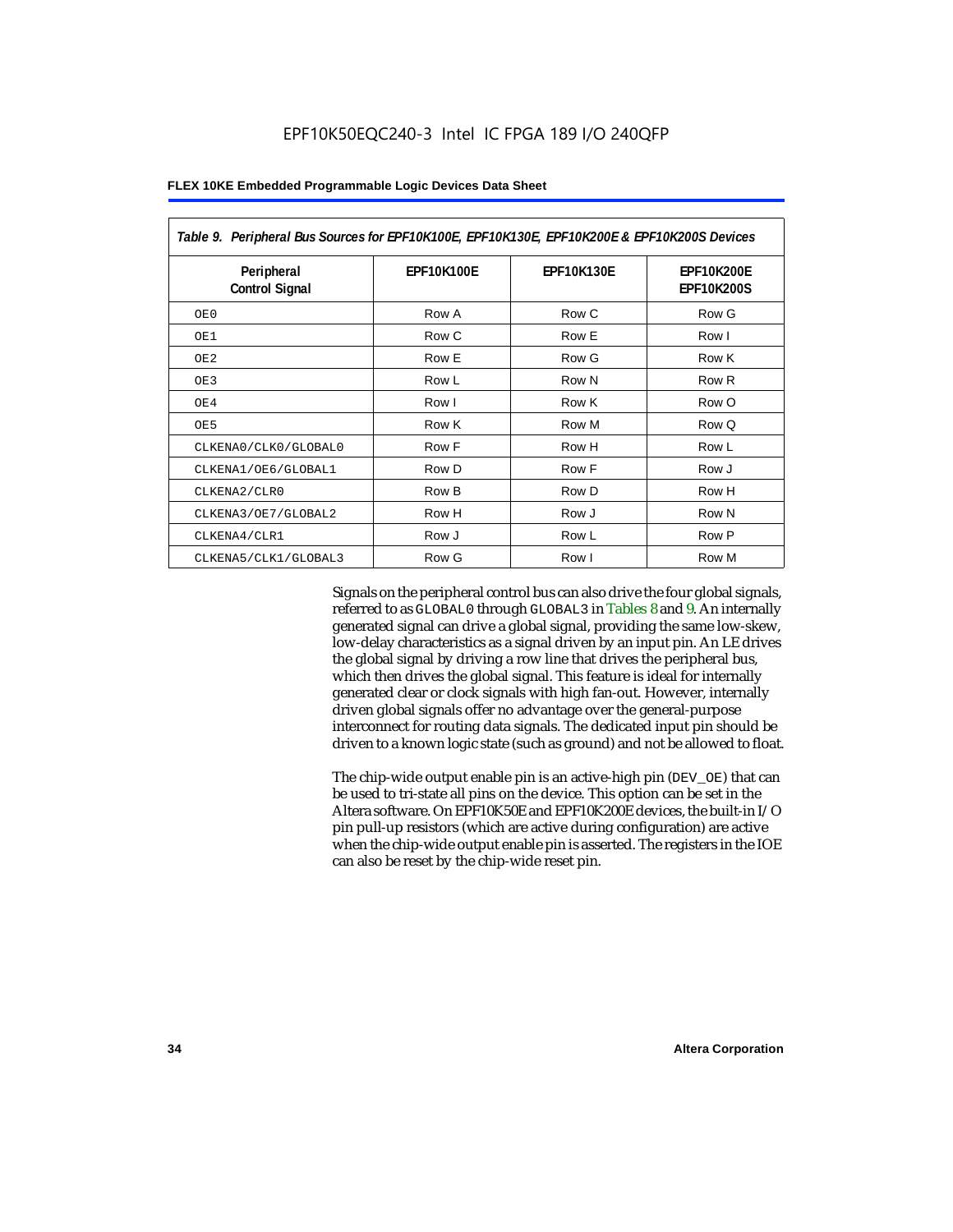*Row-to-IOE Connections*

When an IOE is used as an input signal, it can drive two separate row channels. The signal is accessible by all LEs within that row. When an IOE is used as an output, the signal is driven by a multiplexer that selects a signal from the row channels. Up to eight IOEs connect to each side of each row channel (see Figure 16).



*The values for m and n are provided in Table 10.*





| Table 10. FLEX 10KE Row-to-IOE Interconnect Resources |                      |                          |  |  |
|-------------------------------------------------------|----------------------|--------------------------|--|--|
| <b>Device</b>                                         | Channels per Row (n) | Row Channels per Pin (m) |  |  |
| <b>EPF10K30E</b>                                      | 216                  | 27                       |  |  |
| EPF10K50E                                             | 216                  | 27                       |  |  |
| <b>EPF10K50S</b>                                      |                      |                          |  |  |
| EPF10K100E                                            | 312                  | 39                       |  |  |
| EPF10K130E                                            | 312                  | 39                       |  |  |
| EPF10K200E<br>EPF10K200S                              | 312                  | 39                       |  |  |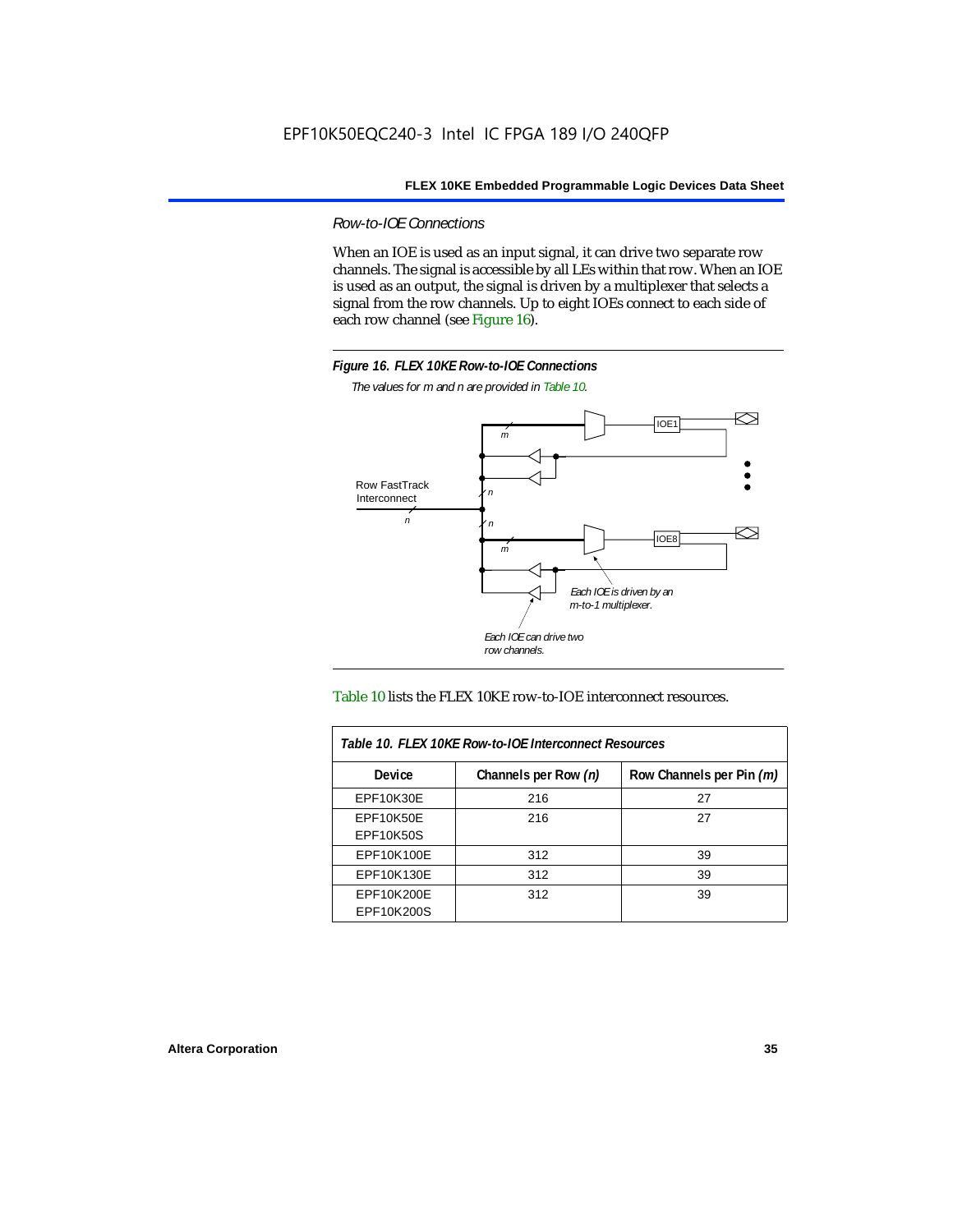*Column-to-IOE Connections*

When an IOE is used as an input, it can drive up to two separate column channels. When an IOE is used as an output, the signal is driven by a multiplexer that selects a signal from the column channels. Two IOEs connect to each side of the column channels. Each IOE can be driven by column channels via a multiplexer. The set of column channels is different for each IOE (see Figure 17).



*The values for m and n are provided in Table 11.*



#### Table 11 lists the FLEX 10KE column-to-IOE interconnect resources.

| Table 11. FLEX 10KE Column-to-IOE Interconnect Resources |                         |                             |  |  |  |
|----------------------------------------------------------|-------------------------|-----------------------------|--|--|--|
| <b>Device</b>                                            | Channels per Column (n) | Column Channels per Pin (m) |  |  |  |
| EPF10K30E                                                | 24                      | 16                          |  |  |  |
| EPF10K50E<br><b>EPF10K50S</b>                            | 24                      | 16                          |  |  |  |
| EPF10K100E                                               | 24                      | 16                          |  |  |  |
| EPF10K130E                                               | 32                      | 24                          |  |  |  |
| EPF10K200E<br>EPF10K200S                                 | 48                      | 40                          |  |  |  |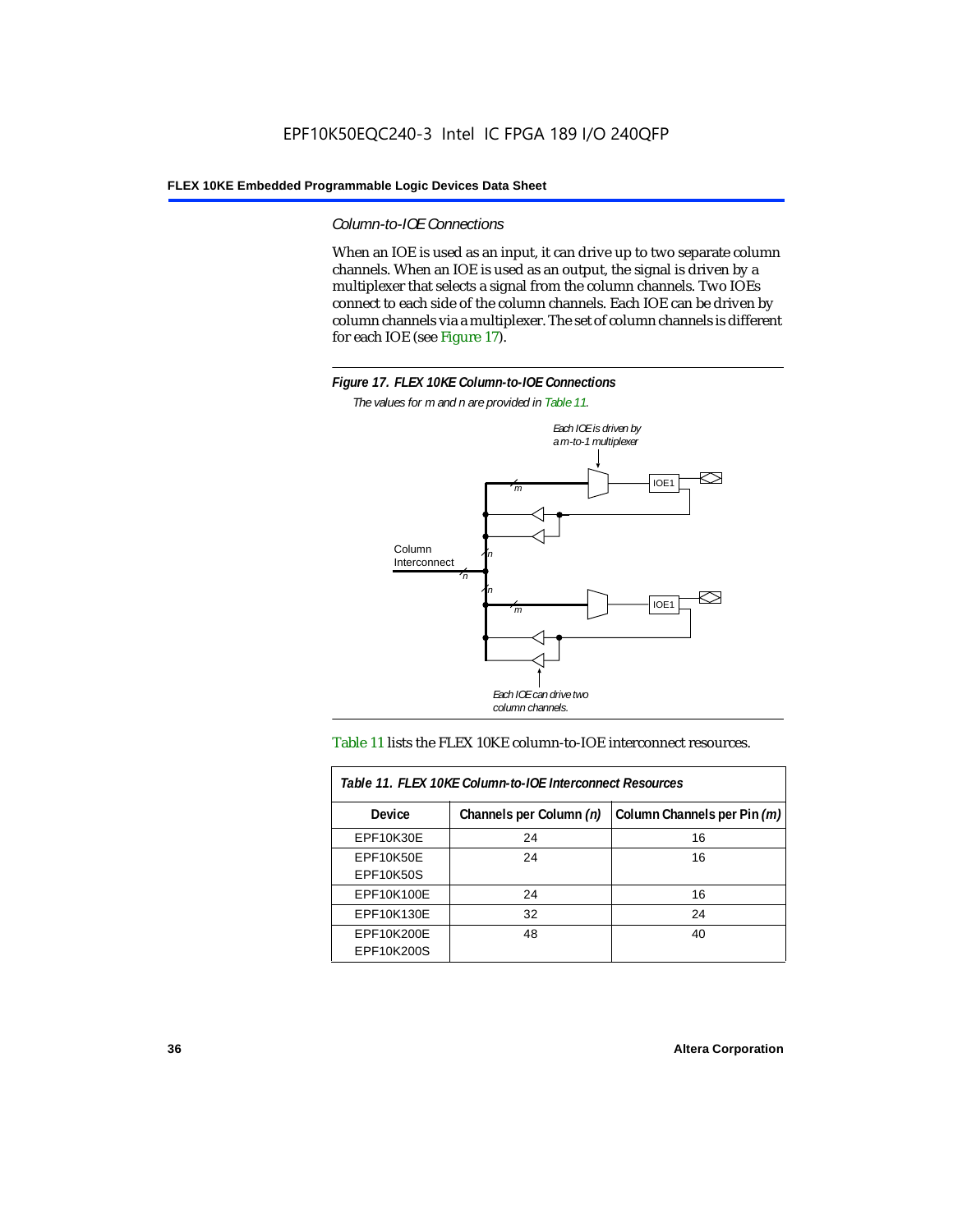**SameFrame Pin-Outs** FLEX 10KE devices support the SameFrame pin-out feature for FineLine BGA packages. The SameFrame pin-out feature is the arrangement of balls on FineLine BGA packages such that the lower-ballcount packages form a subset of the higher-ball-count packages. SameFrame pin-outs provide the flexibility to migrate not only from device to device within the same package, but also from one package to another. A given printed circuit board (PCB) layout can support multiple device density/package combinations. For example, a single board layout can support a range of devices from an EPF10K30E device in a 256-pin FineLine BGA package to an EPF10K200S device in a 672-pin FineLine BGA package.

> The Altera software provides support to design PCBs with SameFrame pin-out devices. Devices can be defined for present and future use. The Altera software generates pin-outs describing how to lay out a board to take advantage of this migration (see Figure 18).





Designed for 672-Pin FineLine BGA Package Printed Circuit Board



256-Pin FineLine BGA Package (Reduced I/O Count or Logic Requirements) 672-Pin FineLine BGA Package (Increased I/O Count or Logic Requirements)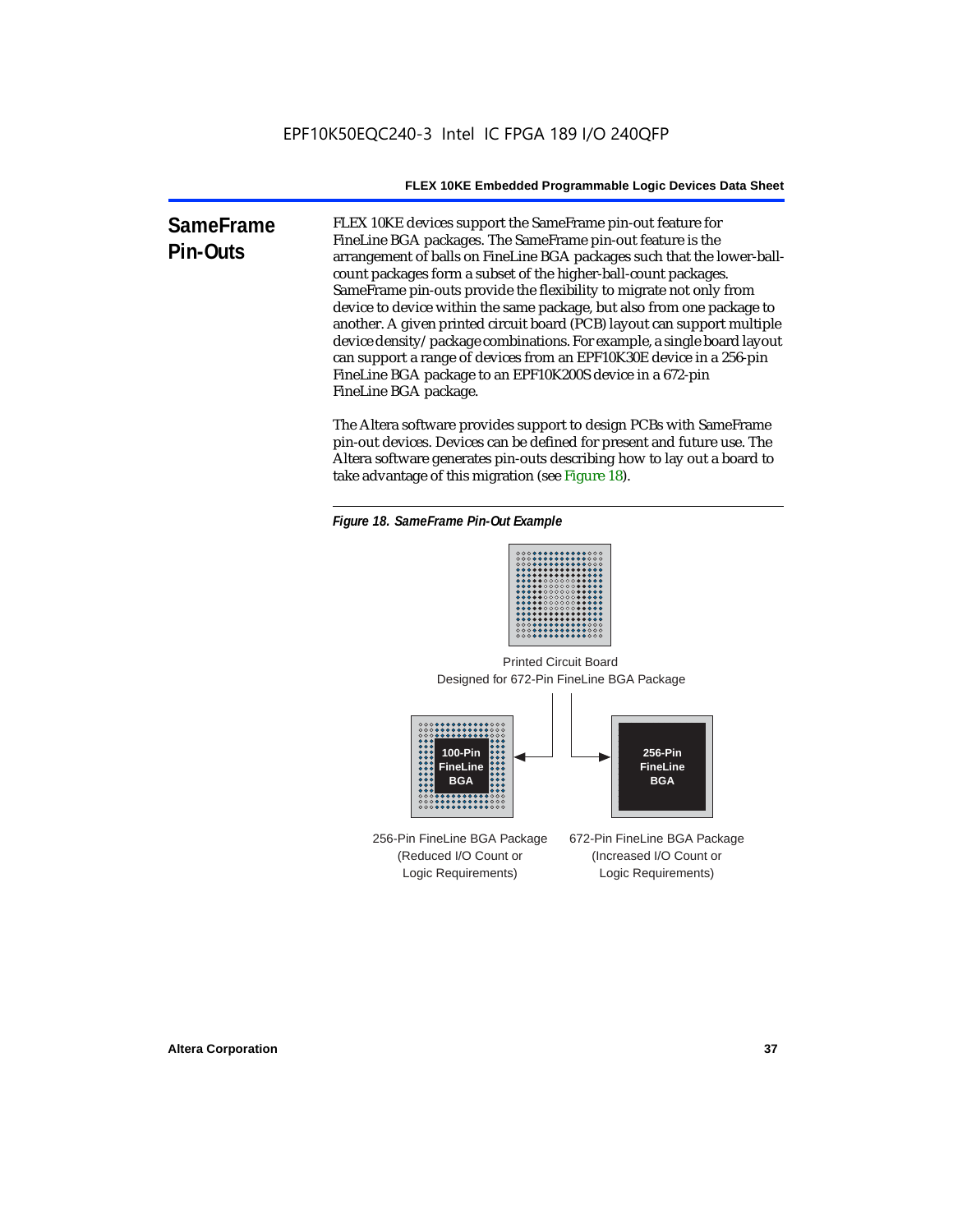# **ClockLock & ClockBoost Features**

To support high-speed designs, FLEX 10KE devices offer optional ClockLock and ClockBoost circuitry containing a phase-locked loop (PLL) used to increase design speed and reduce resource usage. The ClockLock circuitry uses a synchronizing PLL that reduces the clock delay and skew within a device. This reduction minimizes clock-to-output and setup times while maintaining zero hold times. The ClockBoost circuitry, which provides a clock multiplier, allows the designer to enhance device area efficiency by resource sharing within the device. The ClockBoost feature allows the designer to distribute a low-speed clock and multiply that clock on-device. Combined, the ClockLock and ClockBoost features provide significant improvements in system performance and bandwidth.

All FLEX 10KE devices, except EPF10K50E and EPF10K200E devices, support ClockLock and ClockBoost circuitry. EPF10K50S and EPF10K200S devices support this circuitry. Devices that support Clock-Lock and ClockBoost circuitry are distinguished with an "X" suffix in the ordering code; for instance, the EPF10K200SFC672-1X device supports this circuit.

The ClockLock and ClockBoost features in FLEX 10KE devices are enabled through the Altera software. External devices are not required to use these features. The output of the ClockLock and ClockBoost circuits is not available at any of the device pins.

The ClockLock and ClockBoost circuitry locks onto the rising edge of the incoming clock. The circuit output can drive the clock inputs of registers only; the generated clock cannot be gated or inverted.

The dedicated clock pin (GCLK1) supplies the clock to the ClockLock and ClockBoost circuitry. When the dedicated clock pin is driving the ClockLock or ClockBoost circuitry, it cannot drive elsewhere in the device.

For designs that require both a multiplied and non-multiplied clock, the clock trace on the board can be connected to the GCLK1 pin. In the Altera software, the GCLK1 pin can feed both the ClockLock and ClockBoost circuitry in the FLEX 10KE device. However, when both circuits are used, the other clock pin cannot be used.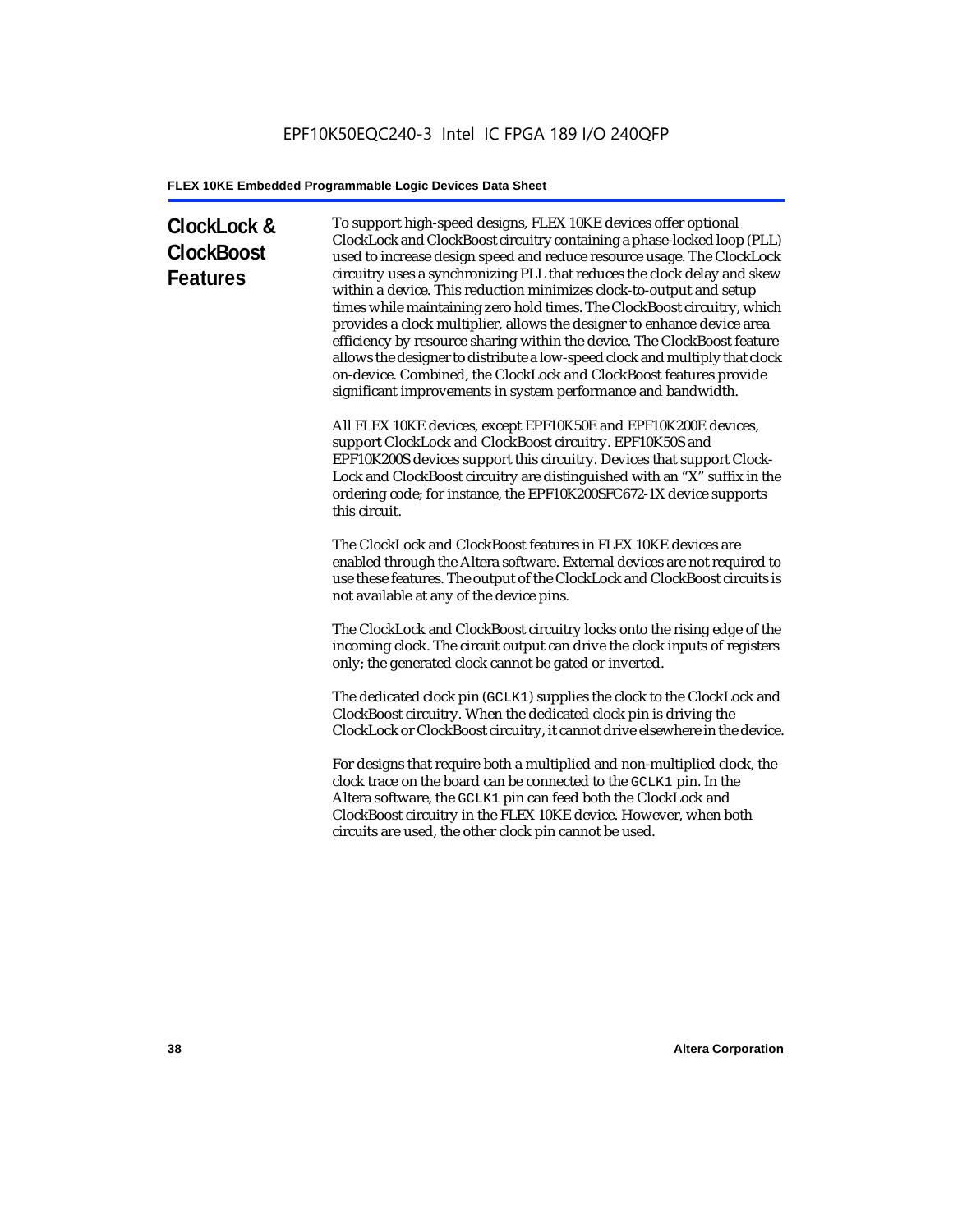## **ClockLock & ClockBoost Timing Parameters**

For the ClockLock and ClockBoost circuitry to function properly, the incoming clock must meet certain requirements. If these specifications are not met, the circuitry may not lock onto the incoming clock, which generates an erroneous clock within the device. The clock generated by the ClockLock and ClockBoost circuitry must also meet certain specifications. If the incoming clock meets these requirements during configuration, the ClockLock and ClockBoost circuitry will lock onto the clock during configuration. The circuit will be ready for use immediately after configuration. Figure 19 shows the incoming and generated clock specifications.

#### *Figure 19. Specifications for Incoming & Generated Clocks*

*The t<sub>I</sub> parameter refers to the nominal input clock period; the t<sub>0</sub> parameter refers to the nominal output clock period.*

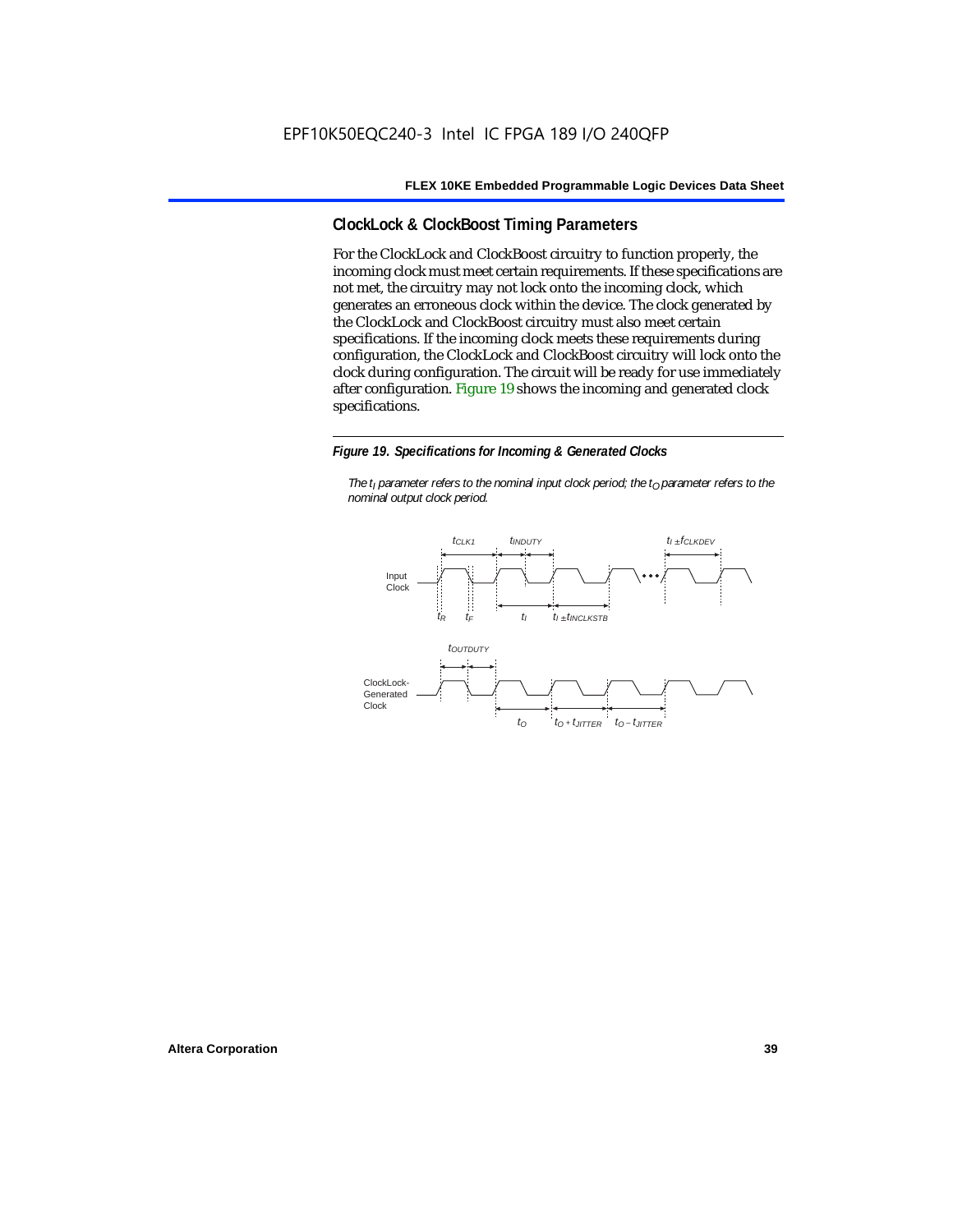Tables 12 and 13 summarize the ClockLock and ClockBoost parameters for -1 and -2 speed-grade devices, respectively.

| Table 12. ClockLock & ClockBoost Parameters for -1 Speed-Grade Devices |                                                                               |                      |     |     |           |               |
|------------------------------------------------------------------------|-------------------------------------------------------------------------------|----------------------|-----|-----|-----------|---------------|
| Symbol                                                                 | Parameter                                                                     | Condition            | Min | Typ | Max       | Unit          |
| $t_R$                                                                  | Input rise time                                                               |                      |     |     | 5         | ns            |
| $t_F$                                                                  | Input fall time                                                               |                      |     |     | 5         | ns            |
| $t$ <sub>INDUTY</sub>                                                  | Input duty cycle                                                              |                      | 40  |     | 60        | $\%$          |
| $f_{CLK1}$                                                             | Input clock frequency (ClockBoost<br>clock multiplication factor equals 1)    |                      | 25  |     | 180       | <b>MHz</b>    |
| $f_{CLK2}$                                                             | Input clock frequency (ClockBoost<br>clock multiplication factor equals 2)    |                      | 16  |     | 90        | <b>MHz</b>    |
| $f_{CLKDEV}$                                                           | Input deviation from user<br>specification in the MAX+PLUS II<br>software (1) |                      |     |     | 25,000(2) | <b>PPM</b>    |
| $t_{INCLKSTB}$                                                         | Input clock stability (measured<br>between adjacent clocks)                   |                      |     |     | 100       | ps            |
| $t_{\text{LOCK}}$                                                      | Time required for ClockLock or<br>ClockBoost to acquire lock $(3)$            |                      |     |     | 10        | μs            |
| $t_{JITTER}$                                                           | Jitter on ClockLock or ClockBoost-                                            | $t_{INCLKSTB} < 100$ |     |     | 250       | ps            |
|                                                                        | generated clock $(4)$                                                         | $t_{INCLKSTB}$ < 50  |     |     | 200 $(4)$ | ps            |
| <i>toutbuty</i>                                                        | Duty cycle for ClockLock or<br>ClockBoost-generated clock                     |                      | 40  | 50  | 60        | $\frac{9}{6}$ |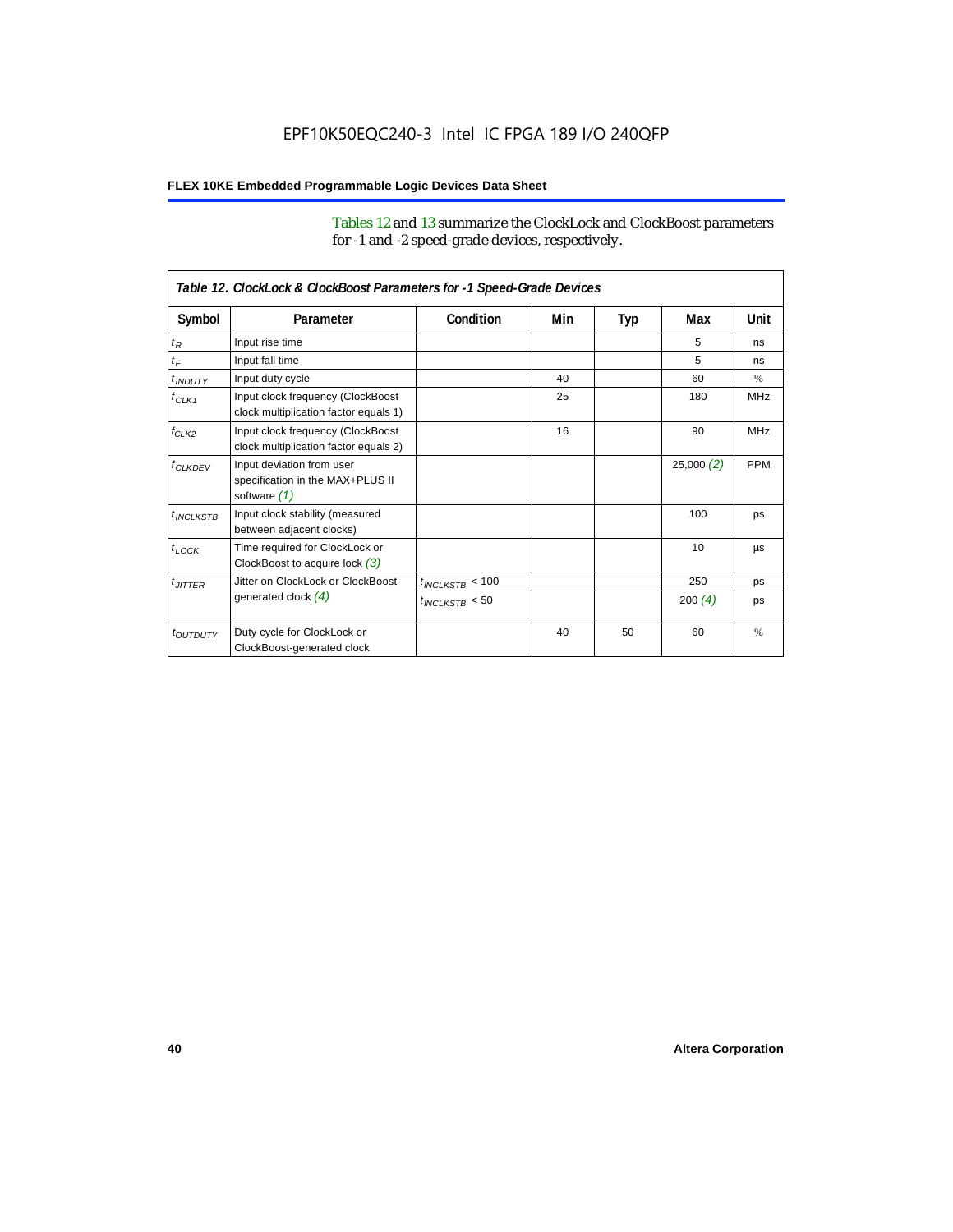|                       | Table 13. ClockLock & ClockBoost Parameters for -2 Speed-Grade Devices        |                      |     |            |           |            |  |
|-----------------------|-------------------------------------------------------------------------------|----------------------|-----|------------|-----------|------------|--|
| Symbol                | Parameter                                                                     | Condition            | Min | <b>Typ</b> | Max       | Unit       |  |
| $t_R$                 | Input rise time                                                               |                      |     |            | 5         | ns         |  |
| $t_{\digamma}$        | Input fall time                                                               |                      |     |            | 5         | ns         |  |
| $t$ <sub>INDUTY</sub> | Input duty cycle                                                              |                      | 40  |            | 60        | $\%$       |  |
| $f_{CLK1}$            | Input clock frequency (ClockBoost<br>clock multiplication factor equals 1)    |                      | 25  |            | 75        | <b>MHz</b> |  |
| $f_{CLK2}$            | Input clock frequency (ClockBoost<br>clock multiplication factor equals 2)    |                      | 16  |            | 37.5      | <b>MHz</b> |  |
| $f_{CLKDEV}$          | Input deviation from user<br>specification in the MAX+PLUS II<br>software (1) |                      |     |            | 25,000(2) | <b>PPM</b> |  |
| $t_{INCLKSTB}$        | Input clock stability (measured<br>between adjacent clocks)                   |                      |     |            | 100       | ps         |  |
| $t_{LOCK}$            | Time required for ClockLock or<br>ClockBoost to acquire lock $(3)$            |                      |     |            | 10        | μs         |  |
| $t_{JITTER}$          | Jitter on ClockLock or ClockBoost-                                            | $t_{INCLKSTB}$ < 100 |     |            | 250       | ps         |  |
|                       | generated clock $(4)$                                                         | $t_{INCIKSTB}$ < 50  |     |            | 200 $(4)$ | ps         |  |
| toutputy              | Duty cycle for ClockLock or<br>ClockBoost-generated clock                     |                      | 40  | 50         | 60        | $\%$       |  |

#### *Notes to tables:*

- (1) To implement the ClockLock and ClockBoost circuitry with the MAX+PLUS II software, designers must specify the input frequency. The Altera software tunes the PLL in the ClockLock and ClockBoost circuitry to this frequency. The *f<sub>CLKDEV</sub>* parameter specifies how much the incoming clock can differ from the specified frequency during device operation. Simulation does not reflect this parameter.
- (2) Twenty-five thousand parts per million (PPM) equates to 2.5% of input clock period.<br>(3) During device configuration, the ClockLock and ClockBoost circuitry is configured b
- (3) During device configuration, the ClockLock and ClockBoost circuitry is configured before the rest of the device. If the incoming clock is supplied during configuration, the ClockLock and ClockBoost circuitry locks during configuration because the  $t_{LOCK}$  value is less than the time required for configuration.
- (4) The *tJITTER* specification is measured under long-term observation. The maximum value for *tJITTER* is 200 ps if  $t_{INCI KSTB}$  is lower than 50 ps.

# **I/O Configuration**

This section discusses the peripheral component interconnect (PCI) pull-up clamping diode option, slew-rate control, open-drain output option, and MultiVolt I/O interface for FLEX 10KE devices. The PCI pull-up clamping diode, slew-rate control, and open-drain output options are controlled pin-by-pin via Altera software logic options. The MultiVolt I/O interface is controlled by connecting  $V_{CCIO}$  to a different voltage than V<sub>CCINT</sub>. Its effect can be simulated in the Altera software via the Global **Project Device Options** dialog box (Assign menu).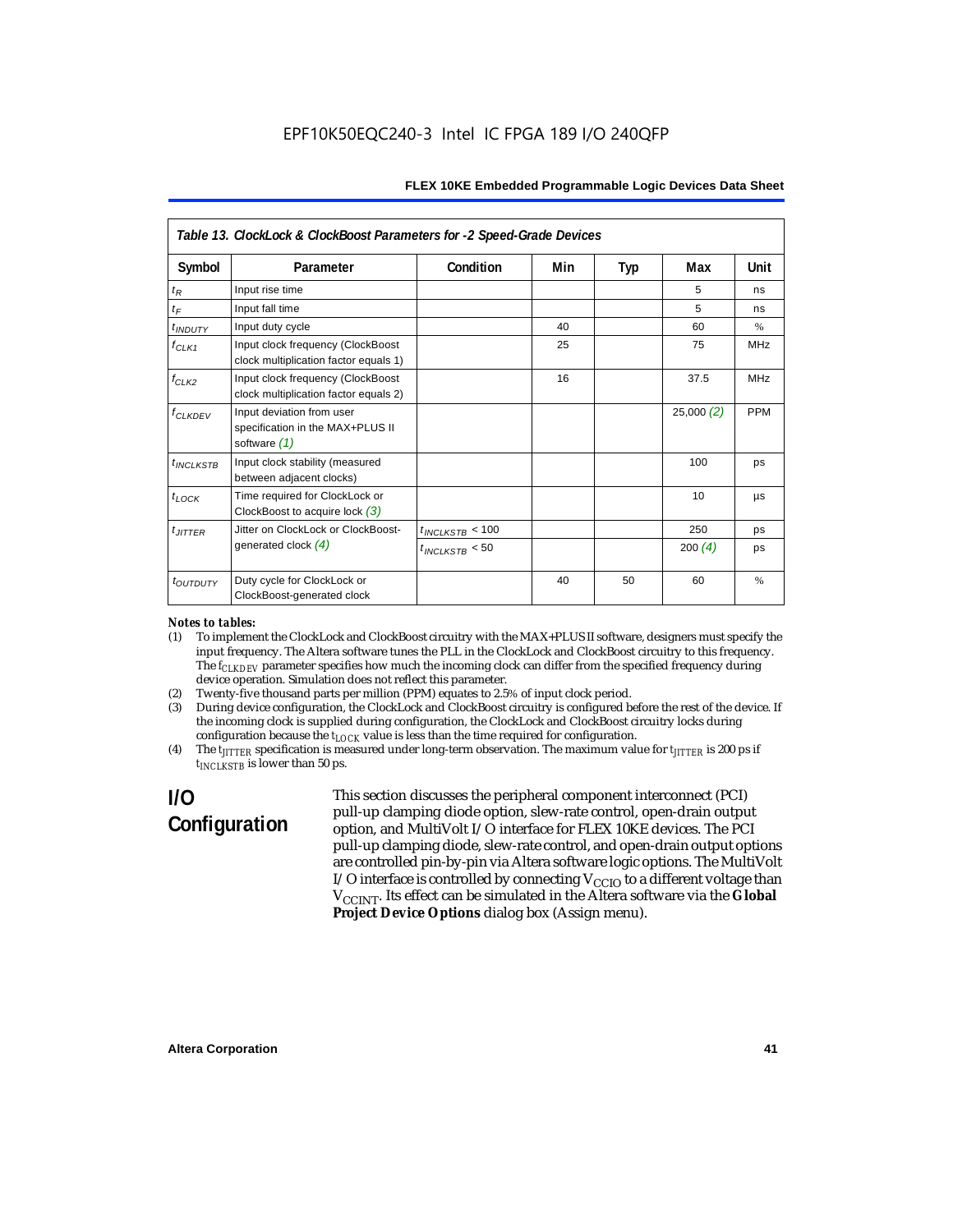## **PCI Pull-Up Clamping Diode Option**

FLEX 10KE devices have a pull-up clamping diode on every I/O, dedicated input, and dedicated clock pin. PCI clamping diodes clamp the signal to the  $V_{\text{CCIO}}$  value and are required for 3.3-V PCI compliance. Clamping diodes can also be used to limit overshoot in other systems.

Clamping diodes are controlled on a pin-by-pin basis. When  $V_{\text{CCIO}}$  is 3.3 V, a pin that has the clamping diode option turned on can be driven by a 2.5-V or 3.3-V signal, but not a 5.0-V signal. When  $V_{CCIO}$  is 2.5 V, a pin that has the clamping diode option turned on can be driven by a 2.5-V signal, but not a 3.3-V or 5.0-V signal. Additionally, a clamping diode can be activated for a subset of pins, which would allow a device to bridge between a 3.3-V PCI bus and a 5.0-V device.

## **Slew-Rate Control**

The output buffer in each IOE has an adjustable output slew rate that can be configured for low-noise or high-speed performance. A slower slew rate reduces system noise and adds a maximum delay of 4.3 ns. The fast slew rate should be used for speed-critical outputs in systems that are adequately protected against noise. Designers can specify the slew rate pin-by-pin or assign a default slew rate to all pins on a device-wide basis. The slow slew rate setting affects the falling edge of the output.

## **Open-Drain Output Option**

FLEX 10KE devices provide an optional open-drain output (electrically equivalent to open-collector output) for each I/O pin. This open-drain output enables the device to provide system-level control signals (e.g., interrupt and write enable signals) that can be asserted by any of several devices. It can also provide an additional wired-OR plane.

## **MultiVolt I/O Interface**

The FLEX 10KE device architecture supports the MultiVolt I/O interface feature, which allows FLEX 10KE devices in all packages to interface with systems of differing supply voltages. These devices have one set of  $V_{CC}$ pins for internal operation and input buffers (VCCINT), and another set for I/O output drivers (VCCIO).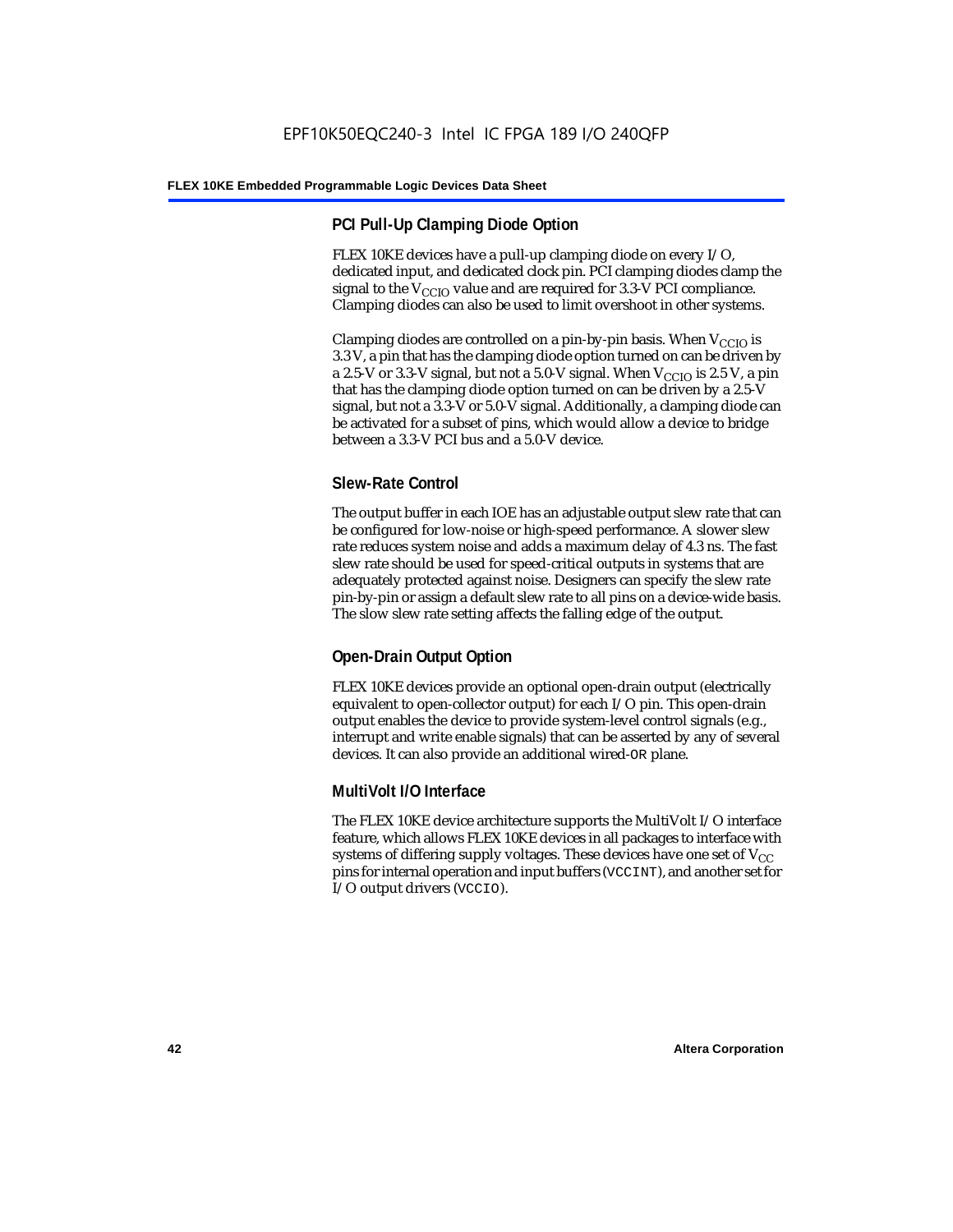The VCCINT pins must always be connected to a 2.5-V power supply. With a 2.5-V  $V_{CCMT}$  level, input voltages are compatible with 2.5-V, 3.3-V, and 5.0-V inputs. The VCCIO pins can be connected to either a 2.5-V or 3.3-V power supply, depending on the output requirements. When the VCCIO pins are connected to a 2.5-V power supply, the output levels are compatible with 2.5-V systems. When the VCCIO pins are connected to a 3.3-V power supply, the output high is at 3.3 V and is therefore compatible with 3.3-V or 5.0-V systems. Devices operating with  $V_{CCIO}$  levels higher than 3.0 V achieve a faster timing delay of  $t_{OD2}$  instead of  $t_{OD1}$ .

| Table 14. FLEX 10KE MultiVolt I/O Support |                  |     |     |                   |     |     |
|-------------------------------------------|------------------|-----|-----|-------------------|-----|-----|
| $V_{\text{CCIO}}(V)$                      | Input Signal (V) |     |     | Output Signal (V) |     |     |
|                                           | 2.5              | 3.3 | 5.0 | 2.5               | 3.3 | 5.0 |
| 2.5                                       |                  |     |     |                   |     |     |
| 3.3                                       |                  |     |     |                   |     |     |

Table 14 summarizes FLEX 10KE MultiVolt I/O support.

#### *Notes:*

(1) The PCI clamping diode must be disabled to drive an input with voltages higher than  $V_{CCIO}$ .

(2) When  $V_{\text{CCIO}} = 3.3$  V, a FLEX 10KE device can drive a 2.5-V device that has 3.3-V tolerant inputs.

Open-drain output pins on FLEX 10KE devices (with a pull-up resistor to the 5.0-V supply) can drive 5.0-V CMOS input pins that require a  $V_{\text{H}}$  of 3.5 V. When the open-drain pin is active, it will drive low. When the pin is inactive, the trace will be pulled up to 5.0 V by the resistor. The open-drain pin will only drive low or tri-state; it will never drive high. The rise time is dependent on the value of the pull-up resistor and load impedance. The  $I_{\text{OL}}$  current specification should be considered when selecting a pull-up resistor.

### **Power Sequencing & Hot-Socketing**

Because FLEX 10KE devices can be used in a mixed-voltage environment, they have been designed specifically to tolerate any possible power-up sequence. The  $V_{\text{CCIO}}$  and  $V_{\text{CCINT}}$  power planes can be powered in any order.

Signals can be driven into FLEX 10KE devices before and during power up without damaging the device. Additionally, FLEX 10KE devices do not drive out during power up. Once operating conditions are reached, FLEX 10KE devices operate as specified by the user.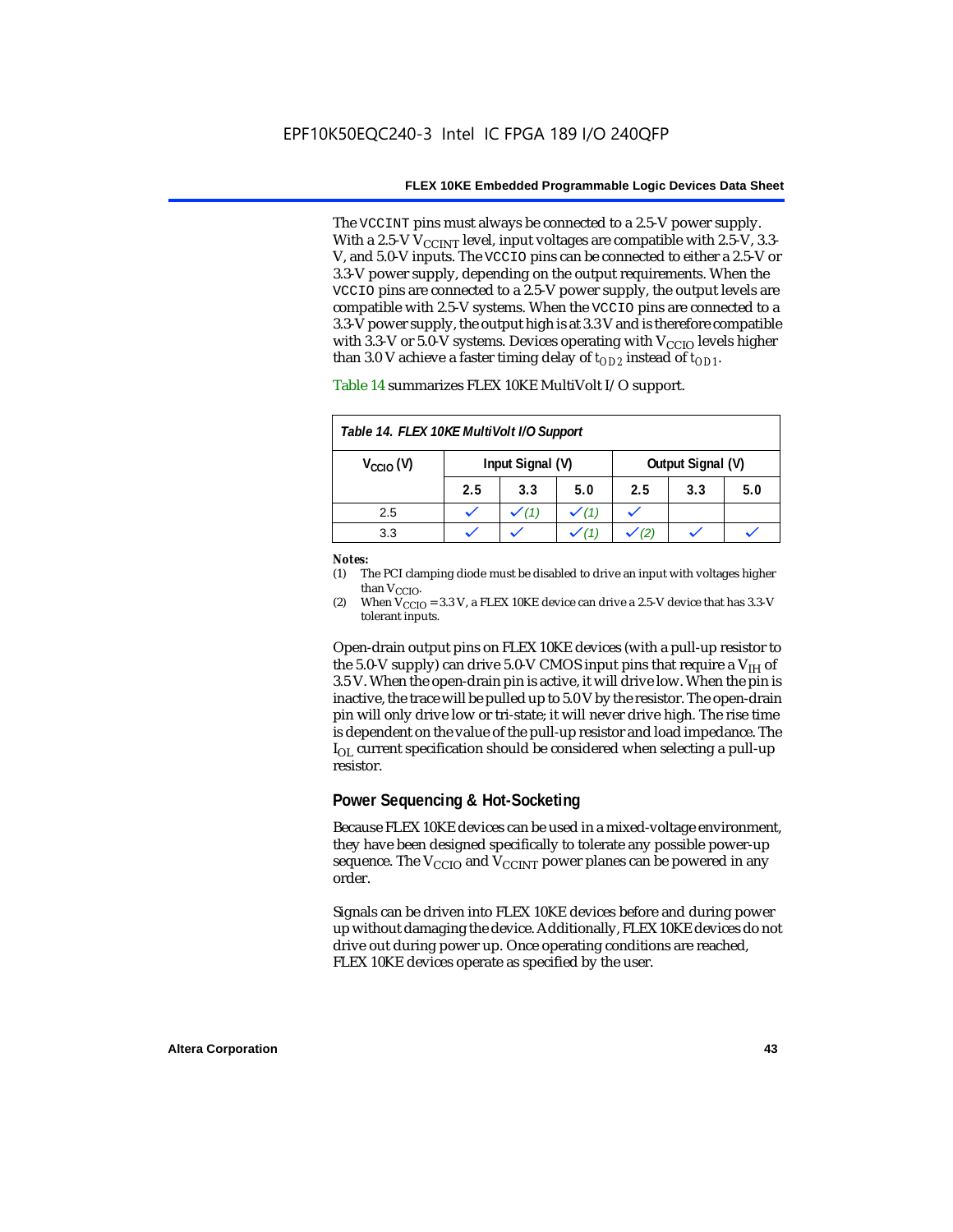# **IEEE Std. 1149.1 (JTAG) Boundary-Scan Support**

All FLEX 10KE devices provide JTAG BST circuitry that complies with the IEEE Std. 1149.1-1990 specification. FLEX 10KE devices can also be configured using the JTAG pins through the BitBlaster or ByteBlasterMV download cable, or via hardware that uses the Jam™ STAPL programming and test language. JTAG boundary-scan testing can be performed before or after configuration, but not during configuration. FLEX 10KE devices support the JTAG instructions shown in Table 15.

| Table 15. FLEX 10KE JTAG Instructions |                                                                                                                                                                                                                            |  |  |  |
|---------------------------------------|----------------------------------------------------------------------------------------------------------------------------------------------------------------------------------------------------------------------------|--|--|--|
| <b>JTAG Instruction</b>               | <b>Description</b>                                                                                                                                                                                                         |  |  |  |
| SAMPLE/PRELOAD                        | Allows a snapshot of signals at the device pins to be captured and examined during<br>normal device operation, and permits an initial data pattern to be output at the device<br>pins.                                     |  |  |  |
| <b>EXTEST</b>                         | Allows the external circuitry and board-level interconnections to be tested by forcing a<br>test pattern at the output pins and capturing test results at the input pins.                                                  |  |  |  |
| <b>BYPASS</b>                         | Places the 1-bit bypass register between the TDI and TDO pins, which allows the BST<br>data to pass synchronously through a selected device to adjacent devices during normal<br>device operation.                         |  |  |  |
| <b>USERCODE</b>                       | Selects the user electronic signature (USERCODE) register and places it between the<br>TDI and TDO pins, allowing the USERCODE to be serially shifted out of TDO.                                                          |  |  |  |
| <b>IDCODE</b>                         | Selects the IDCODE register and places it between TDI and TDO, allowing the IDCODE<br>to be serially shifted out of TDO.                                                                                                   |  |  |  |
| <b>ICR Instructions</b>               | These instructions are used when configuring a FLEX 10KE device via JTAG ports with<br>a BitBlaster or ByteBlasterMV download cable, or using a Jam File (.jam) or<br>Jam Byte-Code File (.jbc) via an embedded processor. |  |  |  |

The instruction register length of FLEX 10KE devices is 10 bits. The USERCODE register length in FLEX 10KE devices is 32 bits; 7 bits are determined by the user, and 25 bits are pre-determined. Tables 16 and 17 show the boundary-scan register length and device IDCODE information for FLEX 10KE devices.

| Table 16. FLEX 10KE Boundary-Scan Register Length |                               |  |  |
|---------------------------------------------------|-------------------------------|--|--|
| Device                                            | Boundary-Scan Register Length |  |  |
| EPF10K30E                                         | 690                           |  |  |
| EPF10K50E                                         | 798                           |  |  |
| <b>EPF10K50S</b>                                  |                               |  |  |
| EPF10K100E                                        | 1,050                         |  |  |
| EPF10K130E                                        | 1,308                         |  |  |
| EPF10K200E                                        | 1.446                         |  |  |
| EPF10K200S                                        |                               |  |  |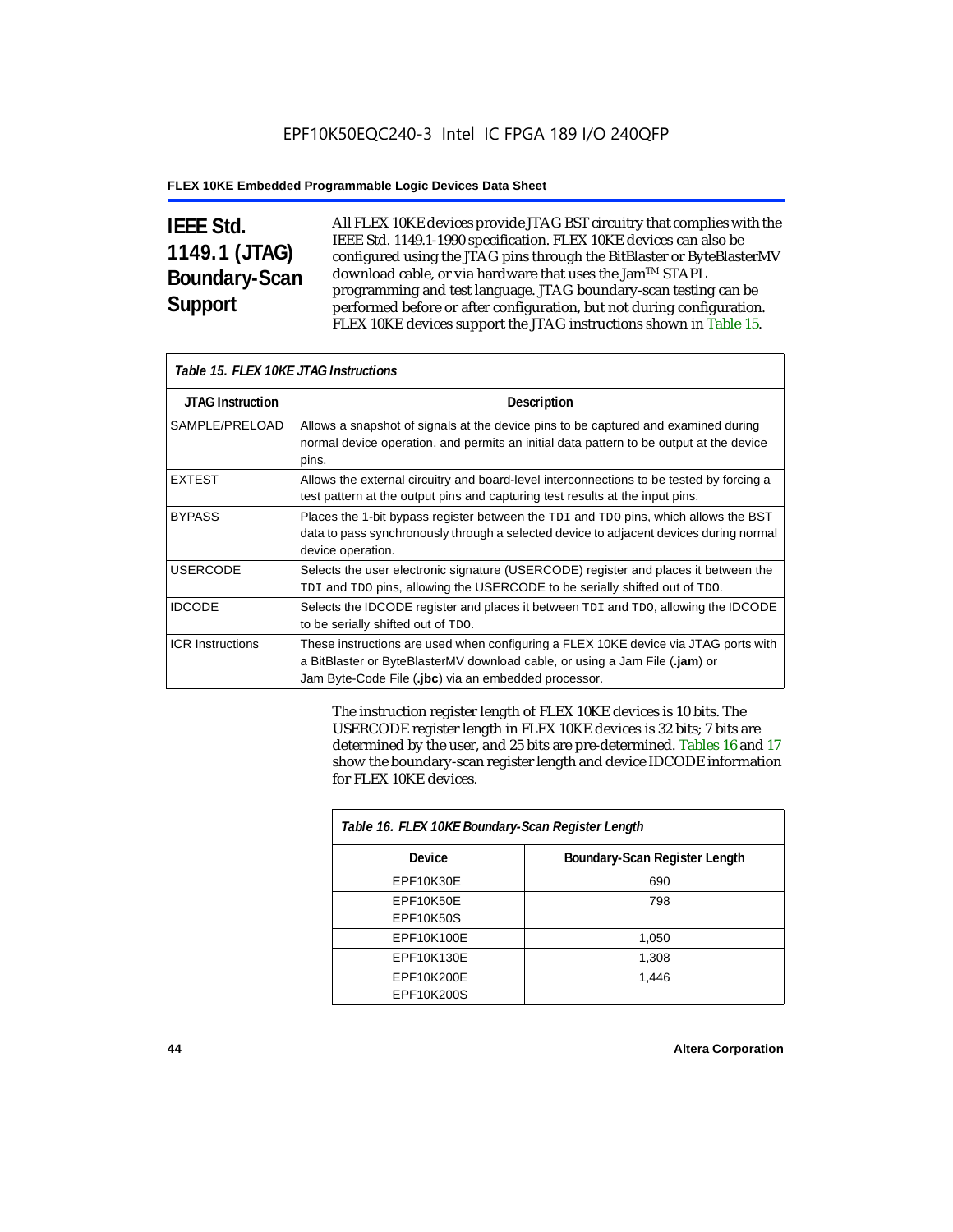| Table 17, 32-Bit IDCODE for FLEX 10KE Devices<br>Note $(1)$ |                            |                              |                                      |                  |  |  |  |
|-------------------------------------------------------------|----------------------------|------------------------------|--------------------------------------|------------------|--|--|--|
| <b>Device</b>                                               |                            | IDCODE (32 Bits)             |                                      |                  |  |  |  |
|                                                             | <b>Version</b><br>(4 Bits) | Part Number (16 Bits)        | Manufacturer's<br>Identity (11 Bits) | 1 (1 Bit)<br>(2) |  |  |  |
| EPF10K30E                                                   | 0001                       | 0000<br>0011<br>0001<br>0000 | 00001101110                          | $\mathbf{1}$     |  |  |  |
| <b>EPF10K50E</b><br>EPF10K50S                               | 0001                       | 0000<br>0101<br>0001<br>0000 | 00001101110                          | 1                |  |  |  |
| EPF10K100E                                                  | 0010                       | 0000 0001 0000<br>0000       | 00001101110                          | $\mathbf{1}$     |  |  |  |
| EPF10K130E                                                  | 0001                       | 0011<br>0001<br>0000<br>0000 | 00001101110                          | 1                |  |  |  |
| EPF10K200E<br>EPF10K200S                                    | 0001                       | 0010<br>0000<br>0000<br>0000 | 00001101110                          | 1                |  |  |  |

#### *Notes:*

(1) The most significant bit (MSB) is on the left.

(2) The least significant bit (LSB) for all JTAG IDCODEs is 1.

FLEX 10KE devices include weak pull-up resistors on the JTAG pins.



For more information, see the following documents:

- *Application Note 39 (IEEE Std. 1149.1 (JTAG) Boundary-Scan Testing in Altera Devices)*
- *BitBlaster Serial Download Cable Data Sheet*
- *ByteBlasterMV Parallel Port Download Cable Data Sheet*
- *Jam Programming & Test Language Specification*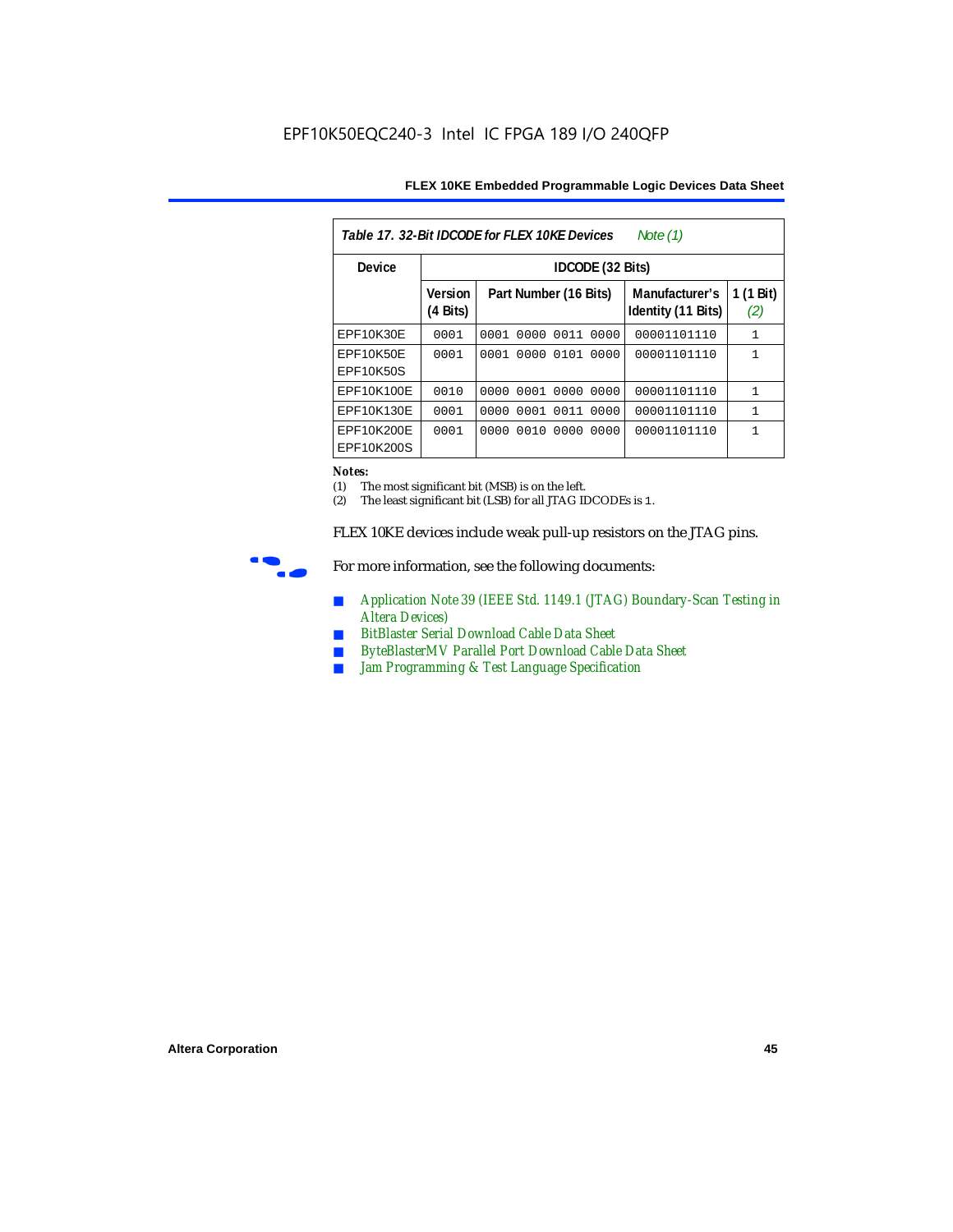Figure 20 shows the timing requirements for the JTAG signals.



*Figure 20. FLEX 10KE JTAG Waveforms*

#### Table 18 shows the timing parameters and values for FLEX 10KE devices.

| Table 18. FLEX 10KE JTAG Timing Parameters & Values |                                                |     |     |             |  |
|-----------------------------------------------------|------------------------------------------------|-----|-----|-------------|--|
| Symbol                                              | Parameter                                      | Min | Max | <b>Unit</b> |  |
| t <sub>JCP</sub>                                    | <b>TCK clock period</b>                        | 100 |     | ns          |  |
| t <sub>JCH</sub>                                    | TCK clock high time                            | 50  |     | ns          |  |
| $t_{\sf JCL}$                                       | TCK clock low time                             | 50  |     | ns          |  |
| tjpsu                                               | JTAG port setup time                           | 20  |     | ns          |  |
| t <sub>JPH</sub>                                    | JTAG port hold time                            | 45  |     | ns          |  |
| tjpco                                               | JTAG port clock to output                      |     | 25  | ns          |  |
| t <sub>JPZX</sub>                                   | JTAG port high impedance to valid output       |     | 25  | ns          |  |
| t <sub>JPXZ</sub>                                   | JTAG port valid output to high impedance       |     | 25  | ns          |  |
| tjssu                                               | Capture register setup time                    | 20  |     | ns          |  |
| $t_{\mathsf{JSH}}$                                  | Capture register hold time                     | 45  |     | ns          |  |
| tjsco                                               | Update register clock to output                |     | 35  | ns          |  |
| t <sub>JSZX</sub>                                   | Update register high impedance to valid output |     | 35  | ns          |  |
| t <sub>JSXZ</sub>                                   | Update register valid output to high impedance |     | 35  | ns          |  |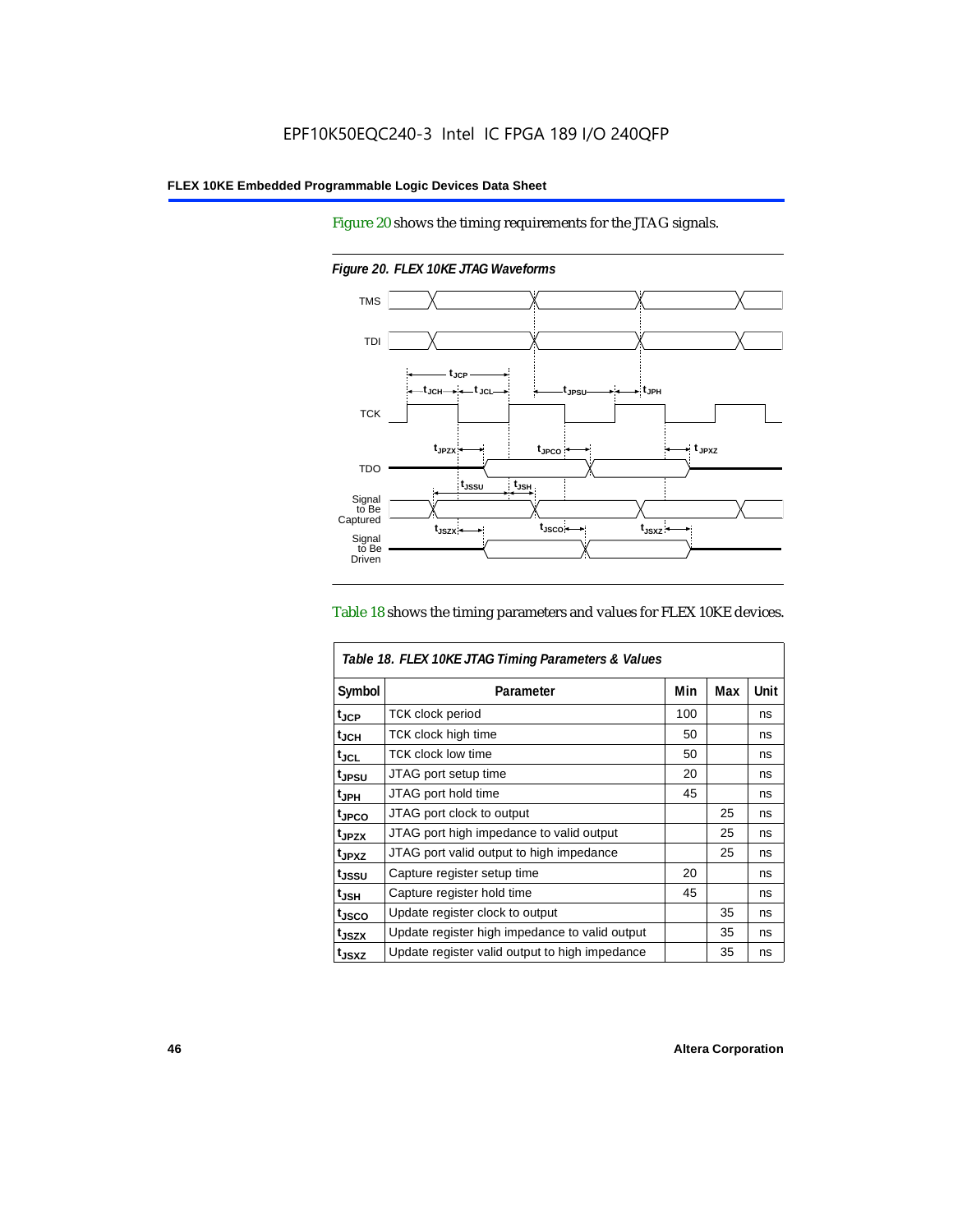**Generic Testing** Each FLEX 10KE device is functionally tested. Complete testing of each configurable static random access memory (SRAM) bit and all logic functionality ensures 100% yield. AC test measurements for FLEX 10KE devices are made under conditions equivalent to those shown in Figure 21. Multiple test patterns can be used to configure devices during all stages of the production flow.

#### *Figure 21. FLEX 10KE AC Test Conditions*

*measurements. Simultaneous transitions of multiple outputs should be avoided for accurate measurement. Threshold tests must not be performed under AC conditions. Large-amplitude, fast-groundcurrent transients normally occur as the device outputs discharge the load capacitances. When these transients flow through the parasitic inductance between the device ground pin and the test system ground, significant reductions in observable noise immunity can result. Numbers in brackets are for 2.5-V devices or outputs. Numbers without brackets are for 3.3-V. devices or outputs.*



# **Operating Conditions**

Tables 19 through 23 provide information on absolute maximum ratings, recommended operating conditions, DC operating conditions, and capacitance for 2.5-V FLEX 10KE devices.

| Table 19. FLEX 10KE 2.5-V Device Absolute Maximum Ratings<br>Note $(1)$ |                            |                                   |        |      |              |  |
|-------------------------------------------------------------------------|----------------------------|-----------------------------------|--------|------|--------------|--|
| Symbol                                                                  | Parameter                  | <b>Conditions</b>                 | Min    | Max  | <b>Unit</b>  |  |
| V <sub>CCINT</sub>                                                      | Supply voltage             | With respect to ground $(2)$      | $-0.5$ | 3.6  | $\vee$       |  |
| V <sub>CCIO</sub>                                                       |                            |                                   | $-0.5$ | 4.6  | V            |  |
| $V_{\parallel}$                                                         | DC input voltage           |                                   | $-2.0$ | 5.75 | $\vee$       |  |
| $I_{OUT}$                                                               | DC output current, per pin |                                   | $-25$  | 25   | mA           |  |
| $\mathsf{T}_{\textsf{STG}}$                                             | Storage temperature        | No bias                           | $-65$  | 150  | $^{\circ}$ C |  |
| $T_{AMB}$                                                               | Ambient temperature        | Under bias                        | $-65$  | 135  | $^{\circ}$ C |  |
| $T_{\rm J}$                                                             | Junction temperature       | PQFP, TQFP, BGA, and FineLine BGA |        | 135  | $^{\circ}$ C |  |
|                                                                         |                            | packages, under bias              |        |      |              |  |
|                                                                         |                            | Ceramic PGA packages, under bias  |        | 150  | $^{\circ}$ C |  |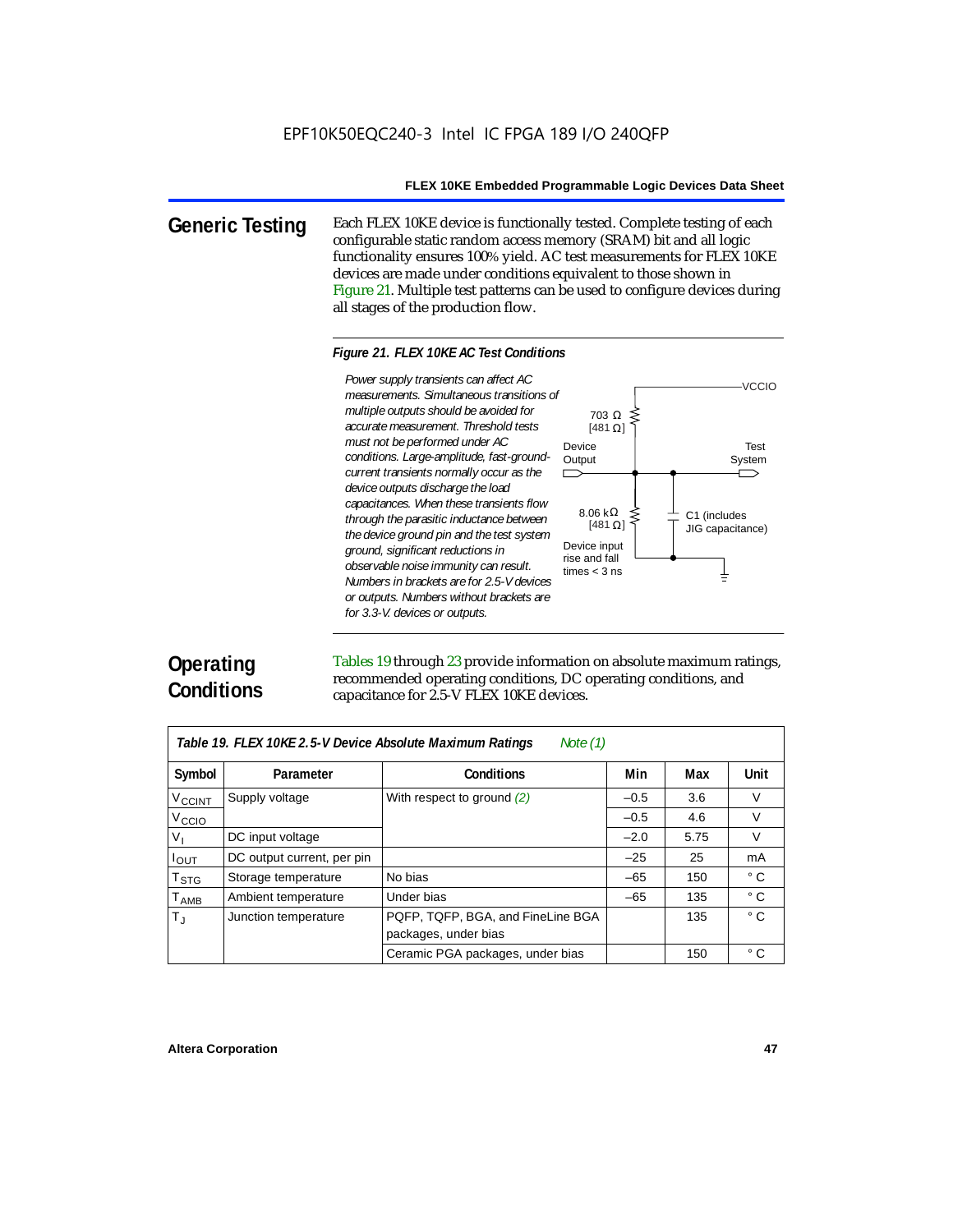## EPF10K50EQC240-3 Intel IC FPGA 189 I/O 240QFP

### **FLEX 10KE Embedded Programmable Logic Devices Data Sheet**

|                          | Table 20. 2.5-V EPF10K50E & EPF10K200E Device Recommended Operating Conditions |                    |            |                   |              |  |  |
|--------------------------|--------------------------------------------------------------------------------|--------------------|------------|-------------------|--------------|--|--|
| Symbol                   | Parameter                                                                      | <b>Conditions</b>  | Min        | Max               | <b>Unit</b>  |  |  |
| <b>V<sub>CCINT</sub></b> | Supply voltage for internal logic<br>and input buffers                         | (3), (4)           | 2.30(2.30) | 2.70(2.70)        | $\vee$       |  |  |
| V <sub>CCIO</sub>        | Supply voltage for output buffers,<br>3.3-V operation                          | (3), (4)           | 3.00(3.00) | 3.60(3.60)        | $\vee$       |  |  |
|                          | Supply voltage for output buffers,<br>2.5-V operation                          | (3), (4)           | 2.30(2.30) | 2.70(2.70)        | $\vee$       |  |  |
| $V_{1}$                  | Input voltage                                                                  | (5)                | $-0.5$     | 5.75              | $\vee$       |  |  |
| $V_{\rm O}$              | Output voltage                                                                 |                    | 0          | V <sub>ccio</sub> | V            |  |  |
| Т <sub>А</sub>           | Ambient temperature                                                            | For commercial use | $\Omega$   | 70                | $^{\circ}$ C |  |  |
|                          |                                                                                | For industrial use | $-40$      | 85                | $^{\circ}$ C |  |  |
| $T_{\rm J}$              | Operating temperature                                                          | For commercial use | $\Omega$   | 85                | $^{\circ}$ C |  |  |
|                          |                                                                                | For industrial use | $-40$      | 100               | $^{\circ}$ C |  |  |
| $t_{R}$                  | Input rise time                                                                |                    |            | 40                | ns           |  |  |
| $t_F$                    | Input fall time                                                                |                    |            | 40                | ns           |  |  |

## *Table 21. 2.5-V EPF10K30E, EPF10K50S, EPF10K100E, EPF10K130E & EPF10K200S Device Recommended Operating Conditions*

| Symbol                   | Parameter                                              | <b>Conditions</b>  | Min              | Max               | Unit         |
|--------------------------|--------------------------------------------------------|--------------------|------------------|-------------------|--------------|
| <b>V<sub>CCINT</sub></b> | Supply voltage for internal logic<br>and input buffers | (3), (4)           | 2.375<br>(2.375) | 2.625<br>(2.625)  | $\vee$       |
| V <sub>CCIO</sub>        | Supply voltage for output buffers,<br>3.3-V operation  | (3), (4)           | 3.00(3.00)       | 3.60(3.60)        | $\vee$       |
|                          | Supply voltage for output buffers,<br>2.5-V operation  | (3), (4)           | 2.375<br>(2.375) | 2.625<br>(2.625)  | $\vee$       |
| $V_{1}$                  | Input voltage                                          | (5)                | $-0.5$           | 5.75              | $\vee$       |
| $V_{\rm O}$              | Output voltage                                         |                    | 0                | V <sub>CCIO</sub> | $\vee$       |
| $T_A$                    | Ambient temperature                                    | For commercial use | 0                | 70                | ° C          |
|                          |                                                        | For industrial use | $-40$            | 85                | $^{\circ}$ C |
| $T_{\rm J}$              | Operating temperature                                  | For commercial use | $\mathbf 0$      | 85                | °C           |
|                          |                                                        | For industrial use | $-40$            | 100               | $^{\circ}$ C |
| $t_{R}$                  | Input rise time                                        |                    |                  | 40                | ns           |
| $t_F$                    | Input fall time                                        |                    |                  | 40                | ns           |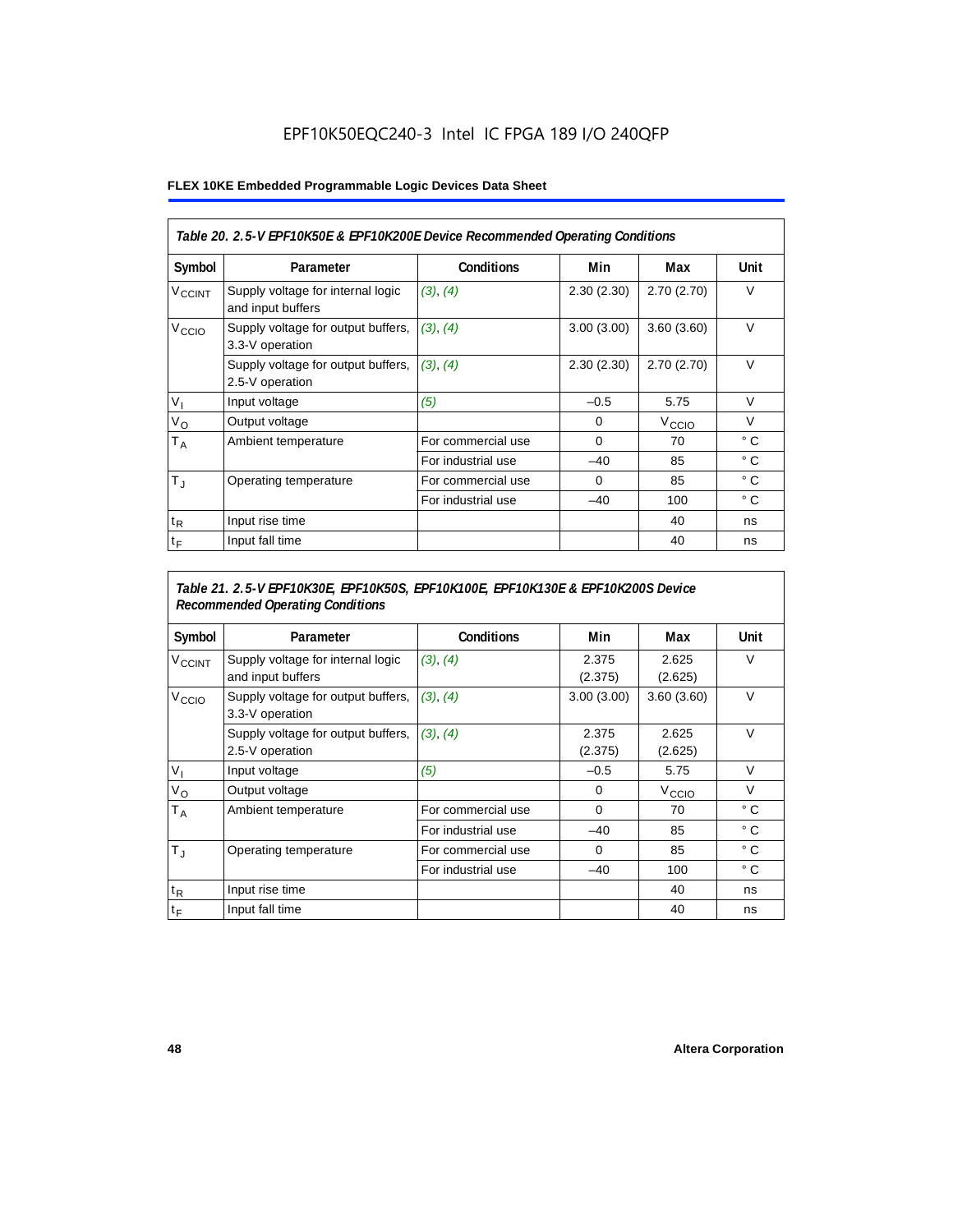| Symbol            | Parameter                                      | Conditions                                                                      | Min                                   | <b>Typ</b> | Max                                      | Unit           |
|-------------------|------------------------------------------------|---------------------------------------------------------------------------------|---------------------------------------|------------|------------------------------------------|----------------|
|                   |                                                |                                                                                 |                                       |            |                                          |                |
| V <sub>IH</sub>   | High-level input<br>voltage                    |                                                                                 | 1.7, $0.5 \times V_{\text{CCIO}}$ (8) |            | 5.75                                     | V              |
| $V_{IL}$          | Low-level input<br>voltage                     |                                                                                 | $-0.5$                                |            | 0.8.<br>$0.3 \times V_{\text{CCIO}}$ (8) | V              |
| ۷он               | 3.3-V high-level TTL<br>output voltage         | $I_{OH} = -8$ mA DC,<br>$V_{\text{CCIO}} = 3.00 V(9)$                           | 2.4                                   |            |                                          | V              |
|                   | 3.3-V high-level<br>CMOS output voltage        | $I_{OH} = -0.1$ mA DC,<br>$V_{\text{CCIO}} = 3.00 V(9)$                         | $V_{\text{CCIO}} - 0.2$               |            |                                          | V              |
|                   | 3.3-V high-level PCI<br>output voltage         | $I_{OH} = -0.5$ mA DC,<br>$V_{\text{CCIO}} = 3.00$ to 3.60 V (9)                | $0.9 \times V_{\text{CCIO}}$          |            |                                          | $\vee$         |
|                   | 2.5-V high-level output<br>voltage             | $I_{OH} = -0.1$ mA DC,<br>$V_{\text{CCIO}} = 2.30 \text{ V} (9)$                | 2.1                                   |            |                                          | $\vee$         |
|                   |                                                | $I_{OH} = -1$ mA DC,<br>$V_{\text{CCIO}} = 2.30 \text{ V } (9)$                 | 2.0                                   |            |                                          | V              |
|                   |                                                | $I_{OH} = -2$ mA DC,<br>$V_{\text{CCIO}} = 2.30 V (9)$                          | 1.7                                   |            |                                          | V              |
| $V_{OL}$          | 3.3-V low-level TTL<br>output voltage          | $I_{OL}$ = 12 mA DC,<br>$V_{\text{CCIO}} = 3.00 \text{ V} (10)$                 |                                       |            | 0.45                                     | $\vee$         |
|                   | 3.3-V low-level CMOS<br>output voltage         | $I_{\text{OI}} = 0.1 \text{ mA} \text{ DC},$<br>$V_{\text{CCIO}} = 3.00 V (10)$ |                                       |            | 0.2                                      | V              |
|                   | 3.3-V low-level PCI<br>output voltage          | $I_{\Omega}$ = 1.5 mA DC,<br>$V_{\text{CCIO}} = 3.00$ to 3.60 V<br>(10)         |                                       |            | $0.1 \times V_{\text{CCIO}}$             | V              |
|                   | 2.5-V low-level output<br>voltage              | $I_{OL} = 0.1$ mA DC,<br>$V_{\text{CCIO}} = 2.30 V (10)$                        |                                       |            | 0.2                                      | $\vee$         |
|                   |                                                | $I_{OL}$ = 1 mA DC,<br>$V_{\text{CCIO}} = 2.30 V (10)$                          |                                       |            | 0.4                                      | V              |
|                   |                                                | $I_{\text{OI}} = 2 \text{ mA DC}$ ,<br>$V_{\text{CCIO}} = 2.30 V (10)$          |                                       |            | 0.7                                      | V              |
| $I_1$             | Input pin leakage<br>current                   | $V_1 = V_{\text{CCIOMax}}$ to 0 V (11)                                          | $-10$                                 |            | 10                                       | μA             |
| $I_{OZ}$          | Tri-stated I/O pin<br>leakage current          | $V_{\text{O}} = V_{\text{CCIOMax}}$ to 0 V (11)                                 | $-10$                                 |            | 10                                       | μA             |
| ICCO              | V <sub>CC</sub> supply current<br>(standby)    | $V_1$ = ground, no load, no<br>toggling inputs                                  |                                       | 5          |                                          | mA             |
|                   |                                                | $V_1$ = ground, no load, no<br>toggling inputs (12)                             |                                       | 10         |                                          | mA             |
| R <sub>CONF</sub> | Value of I/O pin pull-                         | $V_{\text{CCIO}} = 3.0 V (13)$                                                  | 20                                    |            | 50                                       | $k\frac{3}{4}$ |
|                   | up resistor before and<br>during configuration | $V_{\text{CCIO}} = 2.3 \text{ V} (13)$                                          | 30                                    |            | 80                                       | $k\frac{3}{4}$ |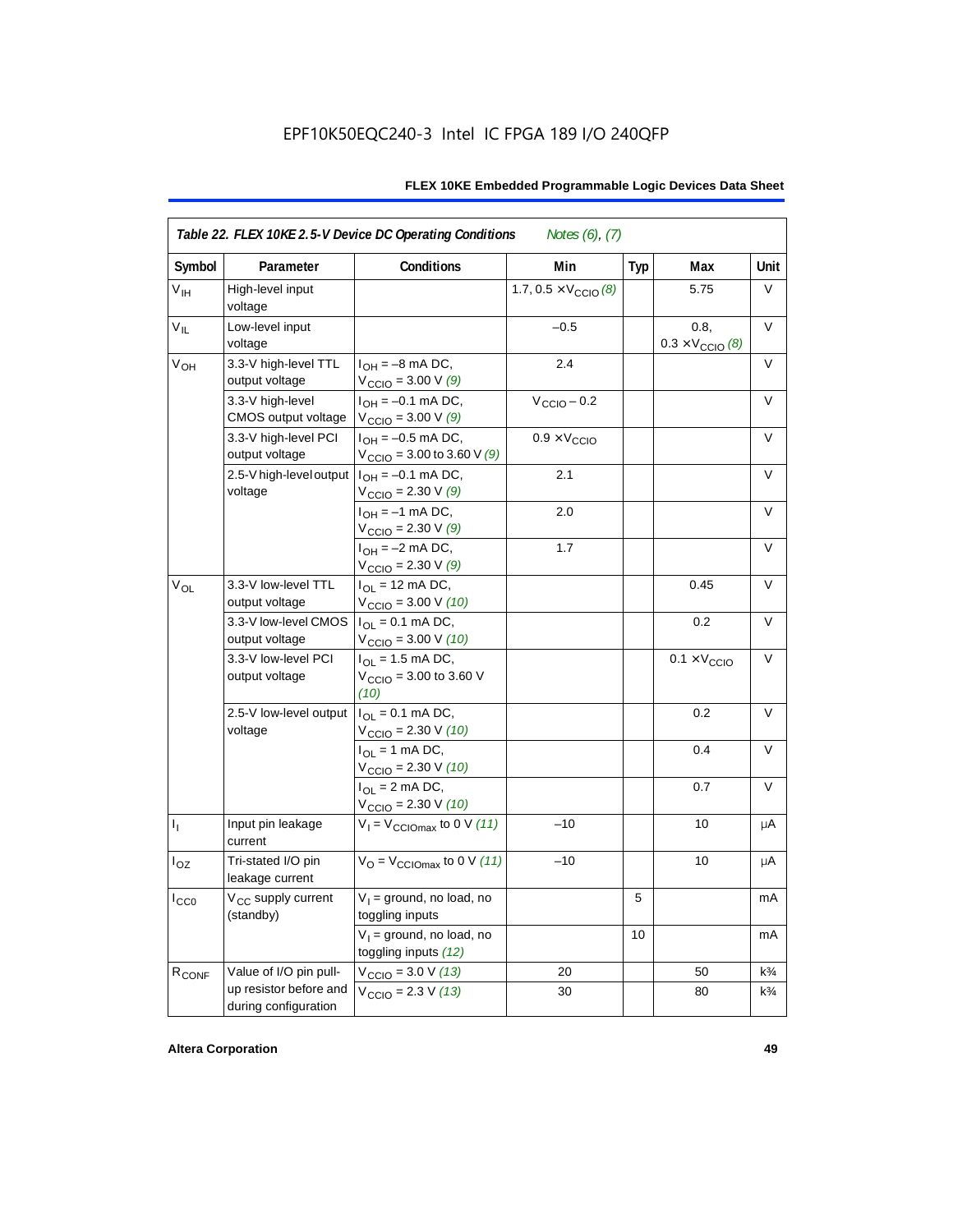|                    | Table 23. FLEX 10KE Device Capacitance<br>Note (14) |                              |     |     |      |  |
|--------------------|-----------------------------------------------------|------------------------------|-----|-----|------|--|
| Symbol             | Parameter                                           | <b>Conditions</b>            | Min | Max | Unit |  |
| $C_{IN}$           | Input capacitance                                   | $V_{IN} = 0 V$ , f = 1.0 MHz |     | 10  | pF   |  |
| $C_{\text{INCLK}}$ | Input capacitance on<br>dedicated clock pin         | $V_{IN} = 0 V$ , f = 1.0 MHz |     | 12  | pF   |  |
| $C_{OUT}$          | Output capacitance                                  | $V_{OUT} = 0 V, f = 1.0 MHz$ |     | 10  | рF   |  |

#### *Notes to tables:*

- (1) See the *Operating Requirements for Altera Devices Data Sheet*.
- (2) Minimum DC input voltage is –0.5 V. During transitions, the inputs may undershoot to –2.0 V for input currents less than 100 mA and periods shorter than 20 ns.
- (3) Numbers in parentheses are for industrial-temperature-range devices.
- (4) Maximum  $V_{CC}$  rise time is 100 ms, and  $V_{CC}$  must rise monotonically.<br>(5) All pins, including dedicated inputs, clock, I/O, and JTAG pins, may
- All pins, including dedicated inputs, clock, I/O, and JTAG pins, may be driven before  $V_{CCTNT}$  and  $V_{CCTO}$  are powered.
- (6) Typical values are for  $T_A = 25^\circ$  C,  $V_{CClNT} = 2.5$  V, and  $V_{CClO} = 2.5$  V or 3.3 V.<br>(7) These values are specified under the FLEX 10KE Recommended Operating Co
- (7) These values are specified under the FLEX 10KE Recommended Operating Conditions shown in Tables 20 and 21.<br>(8) The FLEX 10KE input buffers are compatible with 2.5-V. 3.3-V (LVTTL and LVCMOS), and 5.0-V TTL and CMOS (8) The FLEX 10KE input buffers are compatible with 2.5-V, 3.3-V (LVTTL and LVCMOS), and 5.0-V TTL and CMOS
- signals. Additionally, the input buffers are 3.3-V PCI compliant when  $V_{\rm CCD}$  and  $V_{\rm CCINT}$  meet the relationship shown in Figure 22.
- (9) The  $I<sub>OH</sub>$  parameter refers to high-level TTL, PCI, or CMOS output current.
- (10) The IOL parameter refers to low-level TTL, PCI, or CMOS output current. This parameter applies to open-drain pins as well as output pins.
- (11) This value is specified for normal device operation. The value may vary during power-up.
- (12) This parameter applies to -1 speed-grade commercial-temperature devices and -2 speed-grade-industrial temperature devices.
- (13) Pin pull-up resistance values will be lower if the pin is driven higher than  $V_{CCIO}$  by an external source.
- (14) Capacitance is sample-tested only.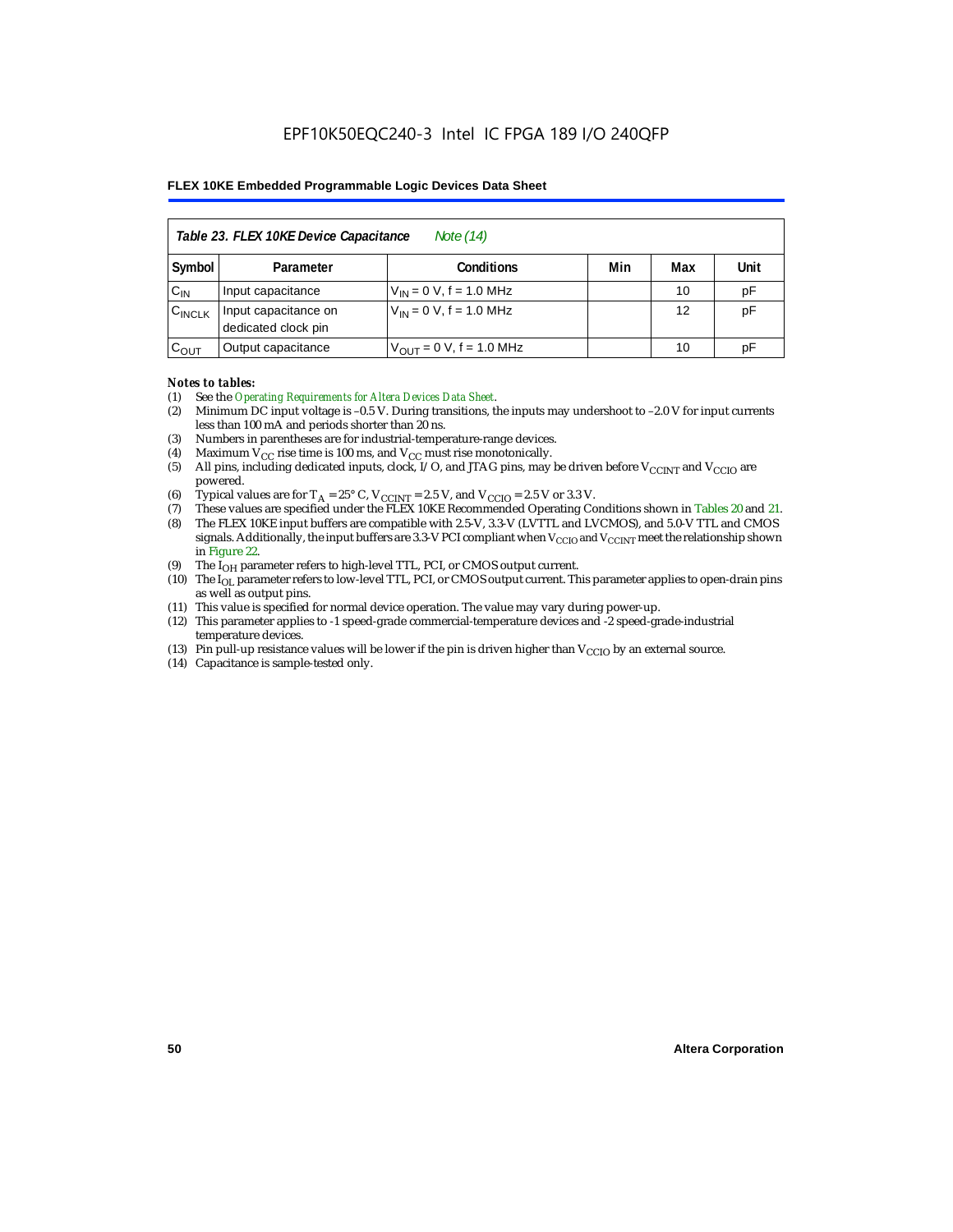Figure 22 shows the required relationship between  $V_{\text{CCIO}}$  and  $V_{\text{CCINT}}$  for 3.3-V PCI compliance.



Figure 23 shows the typical output drive characteristics of FLEX 10KE devices with 3.3-V and 2.5-V  $V_{\text{CCIO}}$ . The output driver is compliant to the 3.3-V *PCI Local Bus Specification*, *Revision 2.2* (when VCCIO pins are connected to 3.3 V). FLEX 10KE devices with a -1 speed grade also comply with the drive strength requirements of the *PCI Local Bus Specification*, *Revision 2.2* (when VCCINT pins are powered with a minimum supply of 2.375 V, and VCCIO pins are connected to 3.3 V). Therefore, these devices can be used in open 5.0-V PCI systems.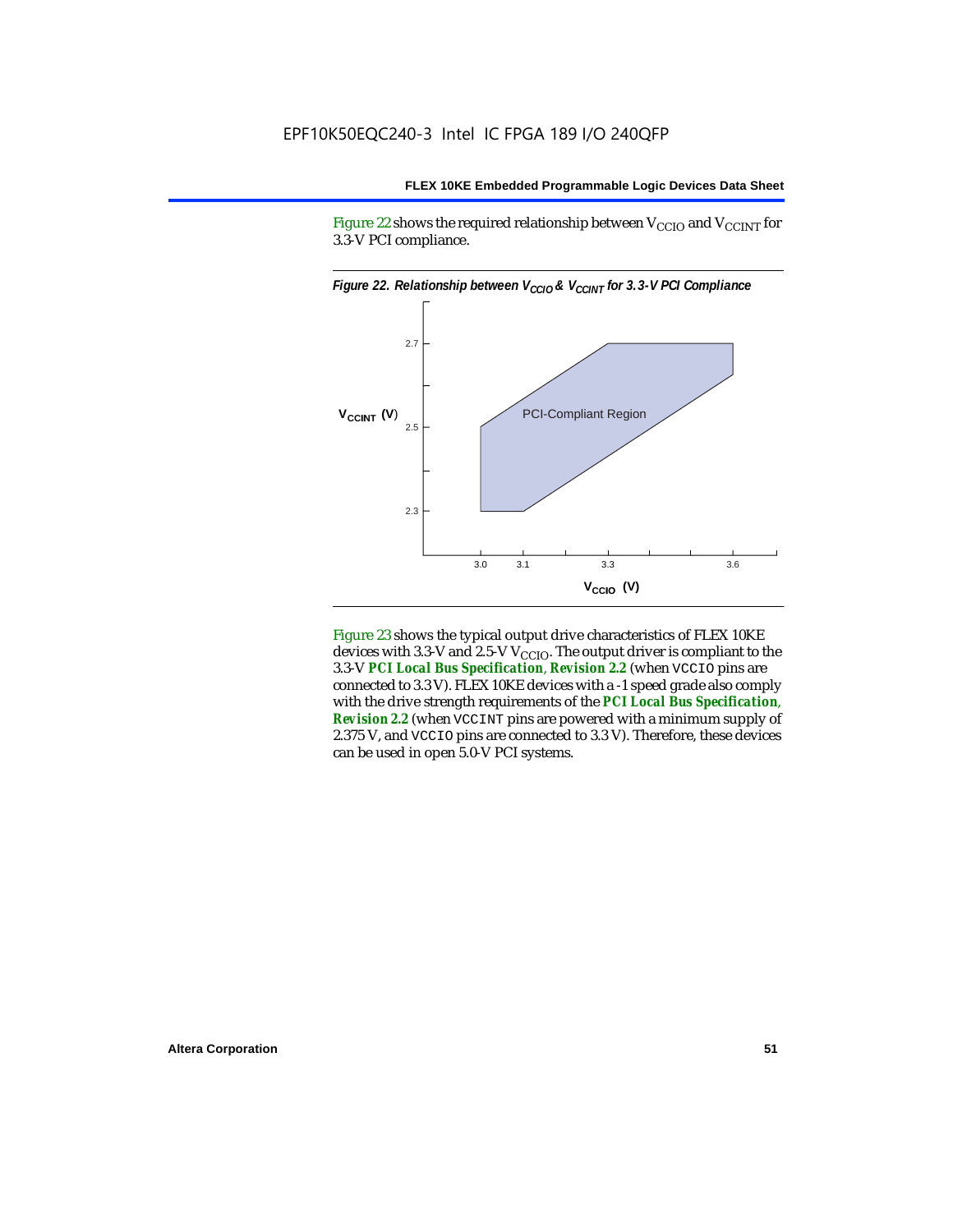#### $V_{O}$  Output Voltage (V)  $I_{OL}$  $I_{OH}$  $I_{OH}$  $\rm V_{\rm CCINT}$  = 2.5 V V<sub>CCIO</sub> = 2.5 V Room Temperature  $\rm V_{\rm CCINT}$  = 2.5 V V<sub>CCIO</sub> = 3.3 V Room Temperature 123 10 20 30 50 60 40 **70** 80 90  $V_{\Omega}$  Output Voltage (V) 123 10  $20$ 30 50 60 40 70 80 90 IOL Typical I<sub>O</sub> **Output** Current (mA) Typical I<sub>O</sub> **Output** Current (mA)

#### **FLEX 10KE Embedded Programmable Logic Devices Data Sheet**



#### *Note:*

(1) These are transient (AC) currents.

**Timing Model** The continuous, high-performance FastTrack Interconnect routing resources ensure predictable performance and accurate simulation and timing analysis. This predictable performance contrasts with that of FPGAs, which use a segmented connection scheme and therefore have unpredictable performance.

> Device performance can be estimated by following the signal path from a source, through the interconnect, to the destination. For example, the registered performance between two LEs on the same row can be calculated by adding the following parameters:

- LE register clock-to-output delay  $(t_{CO})$
- **■** Interconnect delay  $(t_{SAMEROW})$ <br> **■** I.E look-up table delay  $(t_{LUT})$
- LE look-up table delay  $(t_{LUT})$
- LE register setup time  $(t_{SI})$

The routing delay depends on the placement of the source and destination LEs. A more complex registered path may involve multiple combinatorial LEs between the source and destination LEs.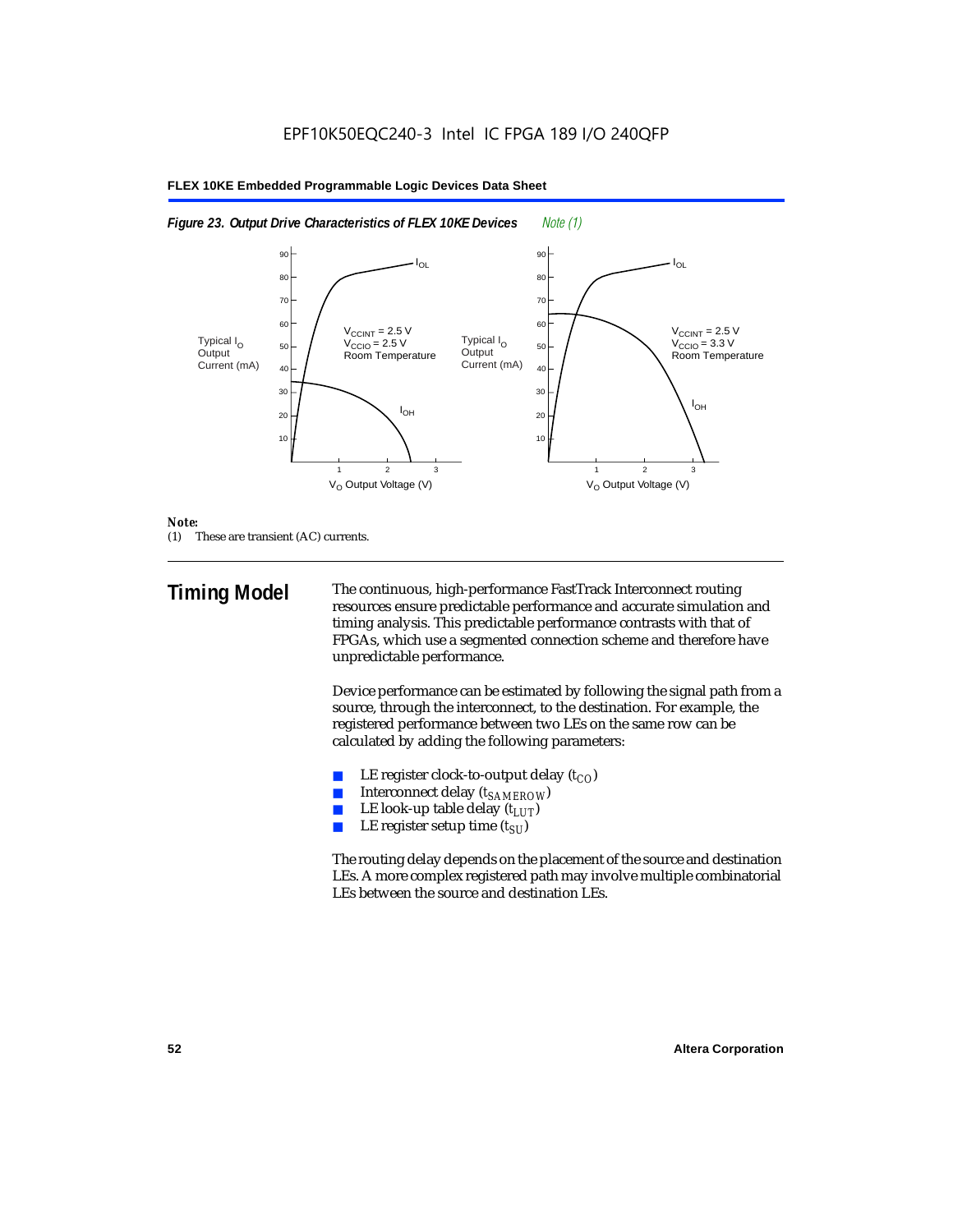Timing simulation and delay prediction are available with the Altera Simulator and Timing Analyzer, or with industry-standard EDA tools. The Simulator offers both pre-synthesis functional simulation to evaluate logic design accuracy and post-synthesis timing simulation with 0.1-ns resolution. The Timing Analyzer provides point-to-point timing delay information, setup and hold time analysis, and device-wide performance analysis.

Figure 24 shows the overall timing model, which maps the possible paths to and from the various elements of the FLEX 10KE device.

*Figure 24. FLEX 10KE Device Timing Model*



Figures 25 through 28 show the delays that correspond to various paths and functions within the LE, IOE, EAB, and bidirectional timing models.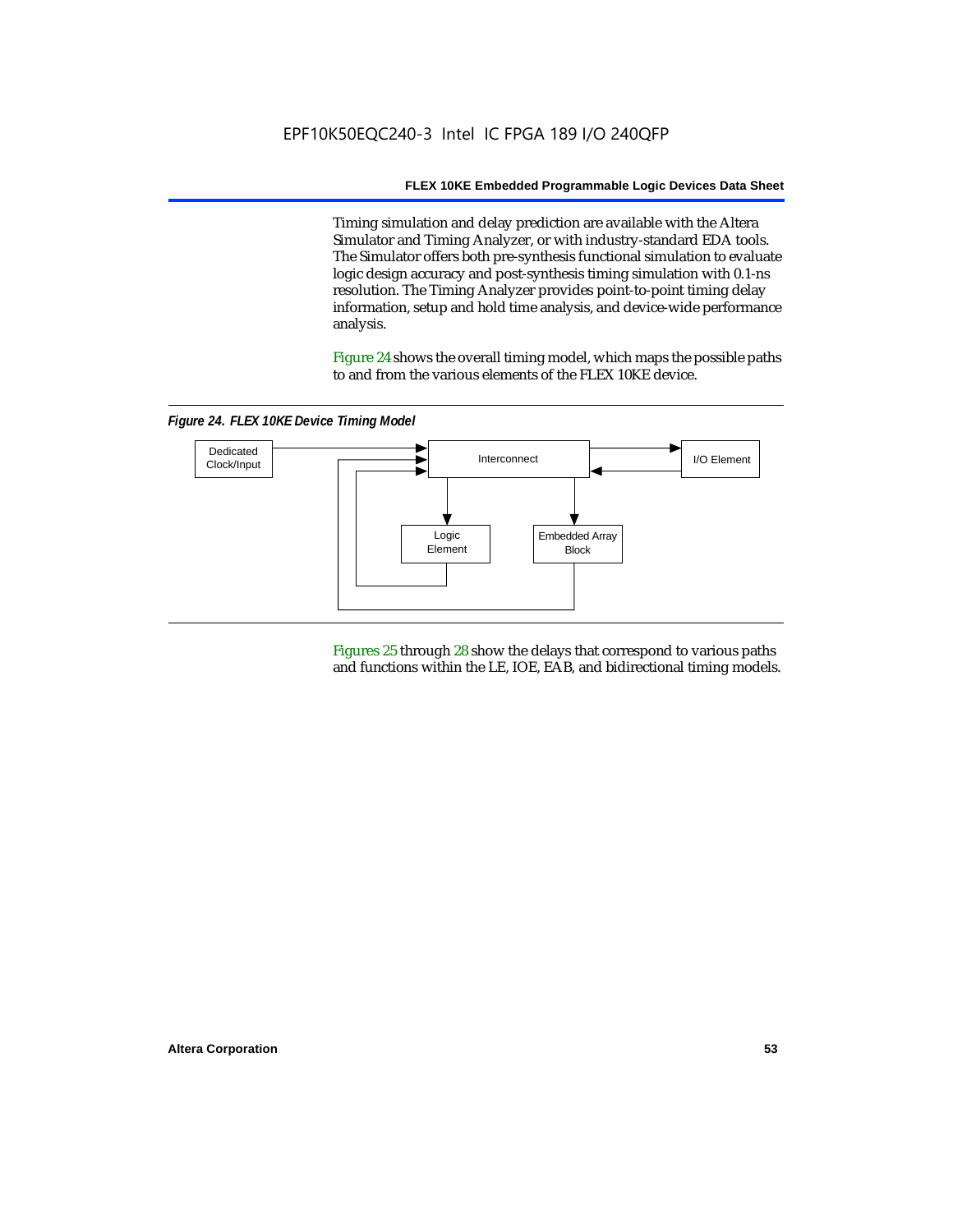## *Figure 25. FLEX 10KE Device LE Timing Model*

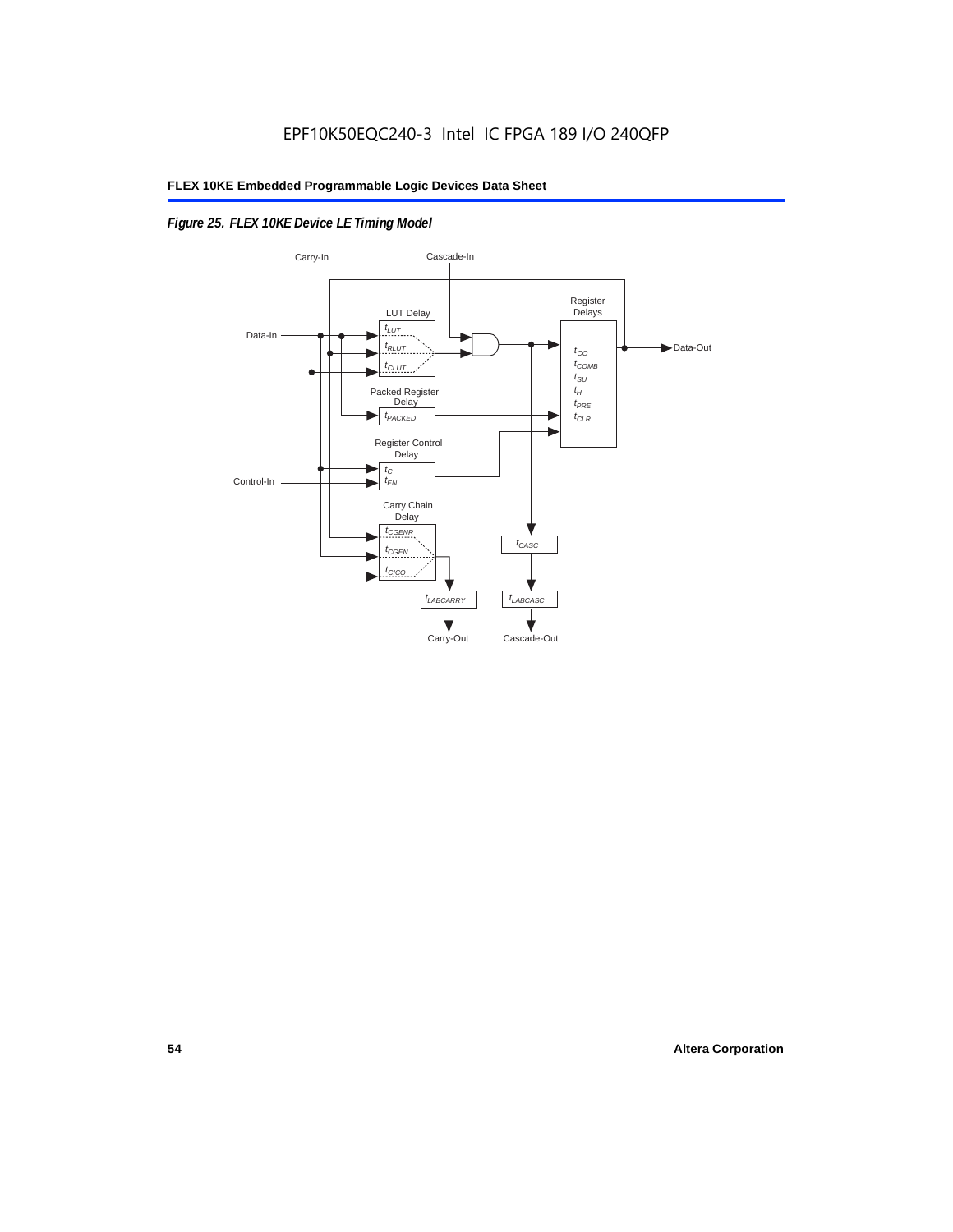#### Output Data I/O Register **Output Delays** Delays **Delay**  $t_{\text{IOD}}$  $t_{IOCO}$  $\blacktriangleright$ Data-In  $t_{OD1}$  $t_{IOCOMB}$  $t_{OD2}$  $t_{IOSU}$  $t_{OD3}$  $t_{IOH}$ I/O Element  $t_{\chi z}$  $t_{IOCLR}$ Contol Delay  $t_{ZX1}$ Clock Enable  $t_{ZX2}$ Clear  $t_{7X3}$  $t_{IOC}$ Clock Output Enable  $t_{INREG}$ Input Register Delay I/O Register Feedback Delay Data Feedback  $t_{IOFD}$ into FastTrack Interconnect Input Delay  $t_{INCOMB}$

### *Figure 26. FLEX 10KE Device IOE Timing Model*

*Figure 27. FLEX 10KE Device EAB Timing Model*

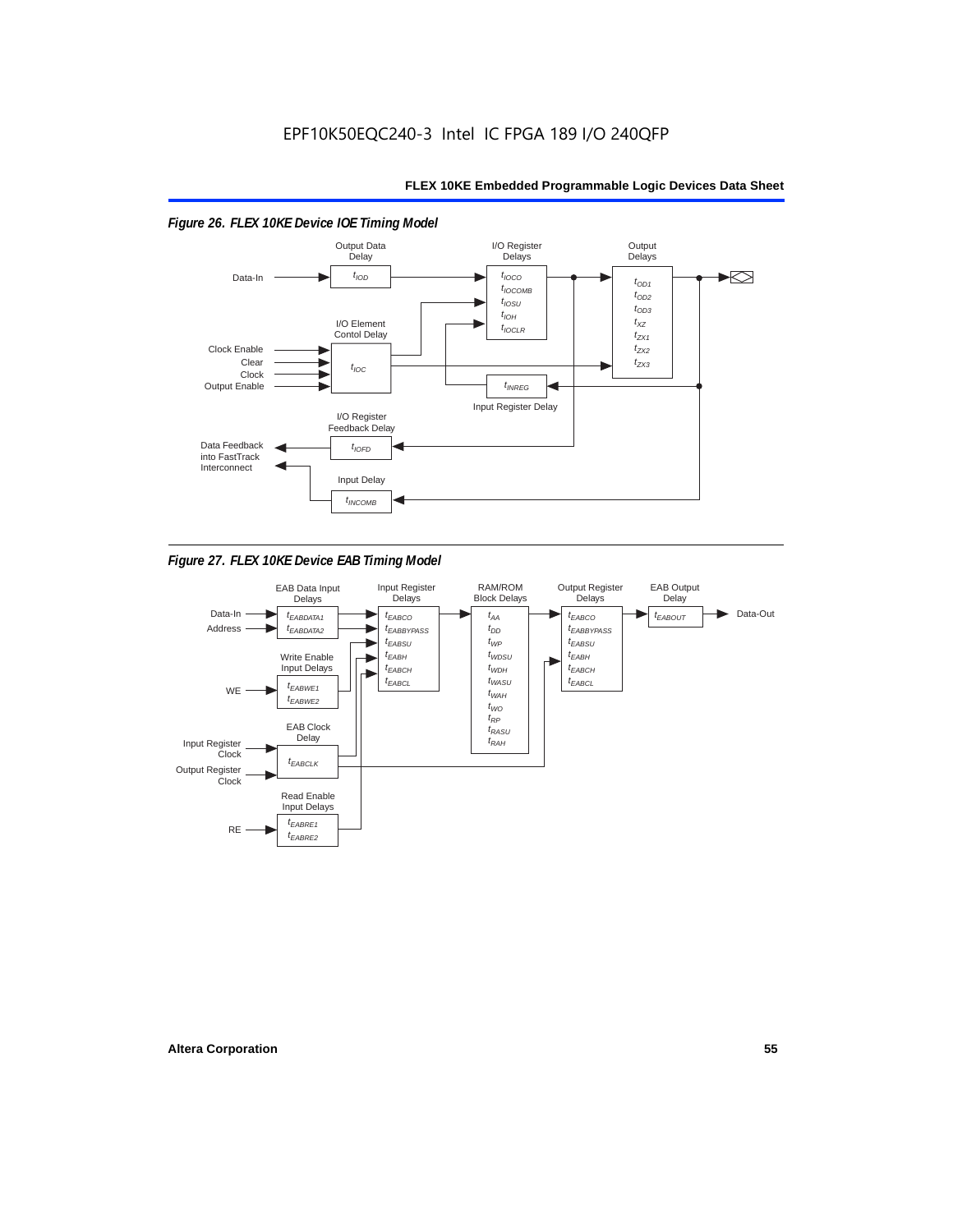

*Figure 28. Synchronous Bidirectional Pin External Timing Model*

Tables 24 through 28 describe the FLEX 10KE device internal timing parameters. Tables 29 through 30 describe the FLEX 10KE external timing parameters and their symbols.

|                     | Table 24. LE Timing Microparameters (Part 1 of 2)<br>Note $(1)$                                                                         |           |
|---------------------|-----------------------------------------------------------------------------------------------------------------------------------------|-----------|
| Symbol              | Parameter                                                                                                                               | Condition |
| $t_{LUT}$           | LUT delay for data-in                                                                                                                   |           |
| $t_{CLUT}$          | LUT delay for carry-in                                                                                                                  |           |
| $t_{RLUT}$          | LUT delay for LE register feedback                                                                                                      |           |
| <sup>t</sup> PACKED | Data-in to packed register delay                                                                                                        |           |
| $t_{EN}$            | LE register enable delay                                                                                                                |           |
| $t_{CICO}$          | Carry-in to carry-out delay                                                                                                             |           |
| $t_{GEN}$           | Data-in to carry-out delay                                                                                                              |           |
| ${}^t$ CGENR        | LE register feedback to carry-out delay                                                                                                 |           |
| $t_{CASC}$          | Cascade-in to cascade-out delay                                                                                                         |           |
| $t_C$               | LE register control signal delay                                                                                                        |           |
| $t_{CO}$            | LE register clock-to-output delay                                                                                                       |           |
| $t_{COMB}$          | Combinatorial delay                                                                                                                     |           |
| $t_{\rm SU}$        | LE register setup time for data and enable signals before clock; LE register<br>recovery time after asynchronous clear, preset, or load |           |
| $t_H$               | LE register hold time for data and enable signals after clock                                                                           |           |
| $t_{PRE}$           | LE register preset delay                                                                                                                |           |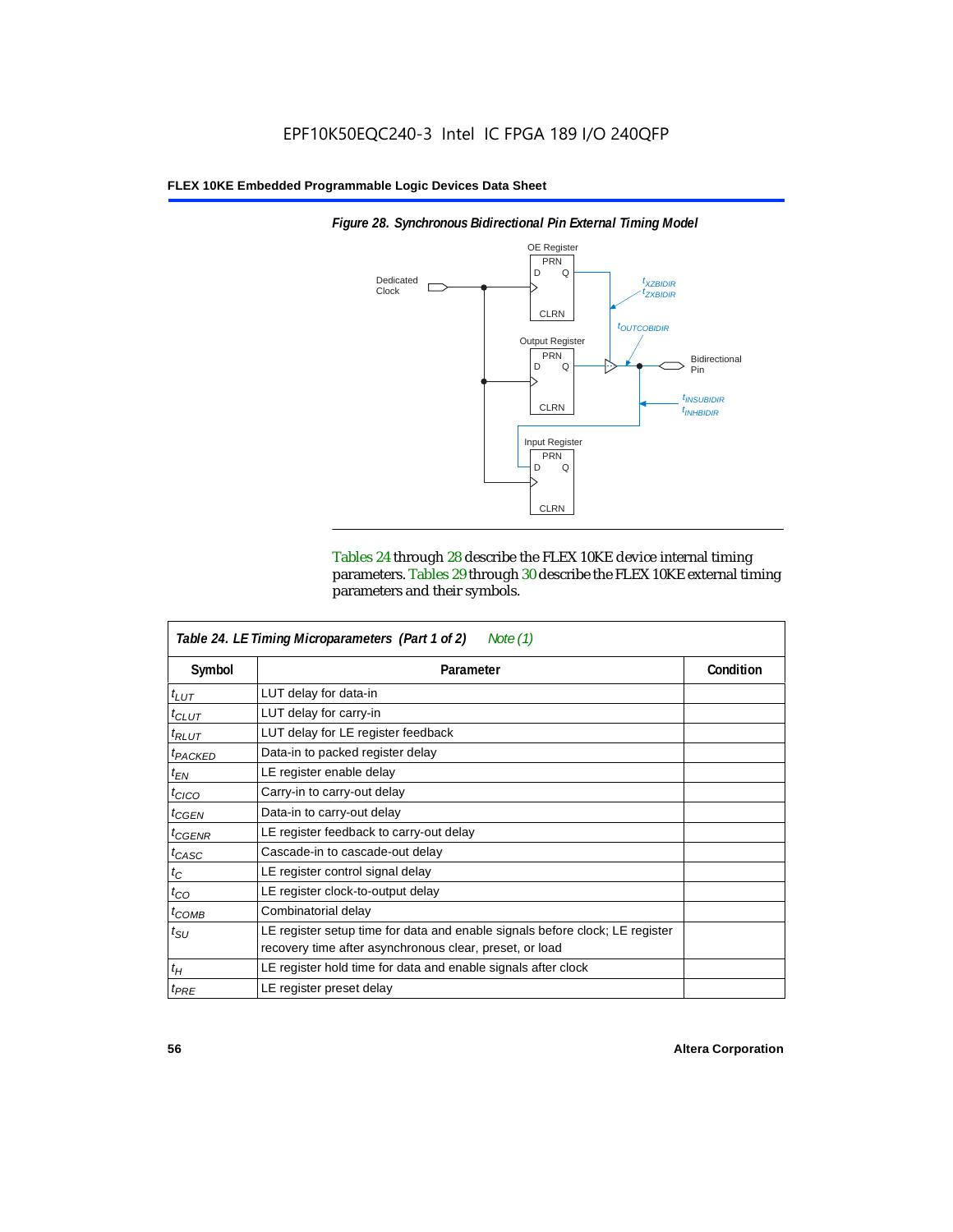| Table 24. LE Timing Microparameters (Part 2 of 2)<br>Note (1) |                                        |           |  |  |
|---------------------------------------------------------------|----------------------------------------|-----------|--|--|
| Symbol                                                        | Parameter                              | Condition |  |  |
| $t_{CLR}$                                                     | LE register clear delay                |           |  |  |
| $t_{CH}$                                                      | Minimum clock high time from clock pin |           |  |  |
| $t_{CL}$                                                      | Minimum clock low time from clock pin  |           |  |  |

|                          | Table 25. IOE Timing Microparameters<br>Note (1)                                                                         |                    |
|--------------------------|--------------------------------------------------------------------------------------------------------------------------|--------------------|
| Symbol                   | Parameter                                                                                                                | <b>Conditions</b>  |
| $t_{\mathit{IOD}}$       | IOE data delay                                                                                                           |                    |
| $t_{\text{IOC}}$         | IOE register control signal delay                                                                                        |                    |
| $t_{\text{IOCO}}$        | IOE register clock-to-output delay                                                                                       |                    |
| <sup>t</sup> IOCOMB      | IOE combinatorial delay                                                                                                  |                    |
| $t_{IOSU}$               | IOE register setup time for data and enable signals before clock; IOE register<br>recovery time after asynchronous clear |                    |
| t <sub>IOH</sub>         | IOE register hold time for data and enable signals after clock                                                           |                    |
| $t_{IOCLR}$              | IOE register clear time                                                                                                  |                    |
| $t_{OD1}$                | Output buffer and pad delay, slow slew rate = off, $V_{\text{CCIO}} = 3.3 \text{ V}$                                     | $C1 = 35$ pF $(2)$ |
| $t_{OD2}$                | Output buffer and pad delay, slow slew rate = off, $V_{\text{CCIO}} = 2.5$ V                                             | $C1 = 35$ pF $(3)$ |
| $t_{OD3}$                | Output buffer and pad delay, slow slew rate $=$ on                                                                       | $C1 = 35$ pF $(4)$ |
| $t_{XZ}$                 | IOE output buffer disable delay                                                                                          |                    |
| $t_{ZX1}$                | IOE output buffer enable delay, slow slew rate = off, $V_{\text{CCIO}} = 3.3 \text{ V}$                                  | $C1 = 35$ pF $(2)$ |
| $t_{ZX2}$                | IOE output buffer enable delay, slow slew rate = off, $V_{\text{CCIO}} = 2.5 V$                                          | $C1 = 35$ pF $(3)$ |
| $t_{ZX3}$                | IOE output buffer enable delay, slow slew rate = on                                                                      | $C1 = 35$ pF $(4)$ |
| <i>t<sub>INREG</sub></i> | IOE input pad and buffer to IOE register delay                                                                           |                    |
| $t_{IOFD}$               | IOE register feedback delay                                                                                              |                    |
| <sup>t</sup> INCOMB      | IOE input pad and buffer to FastTrack Interconnect delay                                                                 |                    |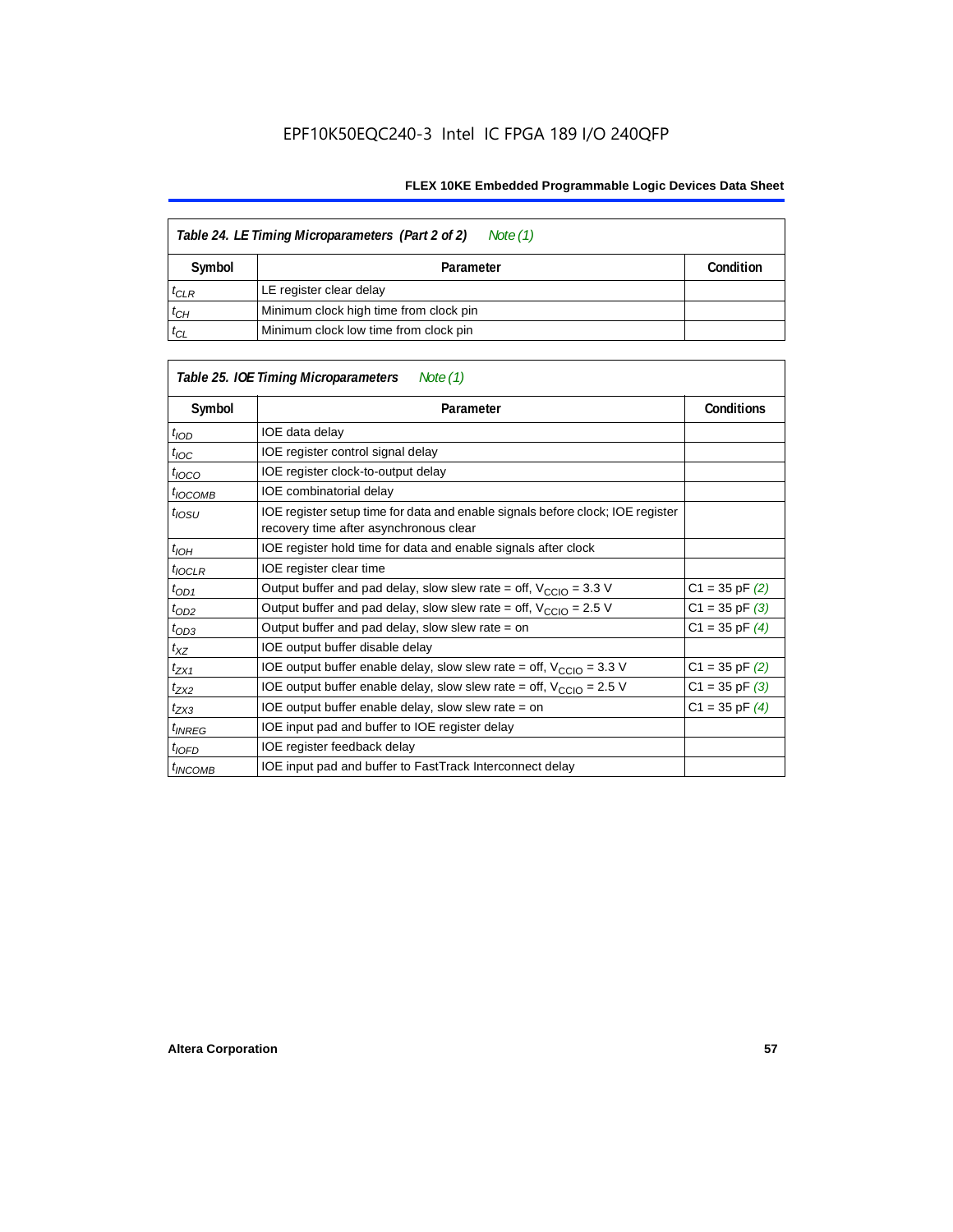## EPF10K50EQC240-3 Intel IC FPGA 189 I/O 240QFP

|                        | Table 26. EAB Timing Microparameters<br>Note $(1)$                     |                   |
|------------------------|------------------------------------------------------------------------|-------------------|
| Symbol                 | Parameter                                                              | <b>Conditions</b> |
| $t_{EABDATA1}$         | Data or address delay to EAB for combinatorial input                   |                   |
| <sup>t</sup> EABDATA2  | Data or address delay to EAB for registered input                      |                   |
| t <sub>EABWE1</sub>    | Write enable delay to EAB for combinatorial input                      |                   |
| <sup>t</sup> EABWE2    | Write enable delay to EAB for registered input                         |                   |
| <sup>t</sup> EABRE1    | Read enable delay to EAB for combinatorial input                       |                   |
| t <sub>EABRE2</sub>    | Read enable delay to EAB for registered input                          |                   |
| $t_{EABCLK}$           | EAB register clock delay                                               |                   |
| $t_{EABCO}$            | EAB register clock-to-output delay                                     |                   |
| <sup>t</sup> EABBYPASS | Bypass register delay                                                  |                   |
| t <sub>EABSU</sub>     | EAB register setup time before clock                                   |                   |
| t <sub>EABH</sub>      | EAB register hold time after clock                                     |                   |
| <sup>t</sup> EABCLR    | EAB register asynchronous clear time to output delay                   |                   |
| $t_{AA}$               | Address access delay (including the read enable to output delay)       |                   |
| $t_{WP}$               | Write pulse width                                                      |                   |
| $t_{RP}$               | Read pulse width                                                       |                   |
| $t_{WDSU}$             | Data setup time before falling edge of write pulse                     | (5)               |
| $t_{WDH}$              | Data hold time after falling edge of write pulse                       | (5)               |
| $t_{WASU}$             | Address setup time before rising edge of write pulse                   | (5)               |
| $t_{WAH}$              | Address hold time after falling edge of write pulse                    | (5)               |
| t <sub>RASU</sub>      | Address setup time with respect to the falling edge of the read enable |                   |
| $t_{RAH}$              | Address hold time with respect to the falling edge of the read enable  |                   |
| $t_{WO}$               | Write enable to data output valid delay                                |                   |
| $t_{DD}$               | Data-in to data-out valid delay                                        |                   |
| <sup>t</sup> EABOUT    | Data-out delay                                                         |                   |
| <sup>t</sup> EABCH     | Clock high time                                                        |                   |
| <sup>t</sup> EABCL     | Clock low time                                                         |                   |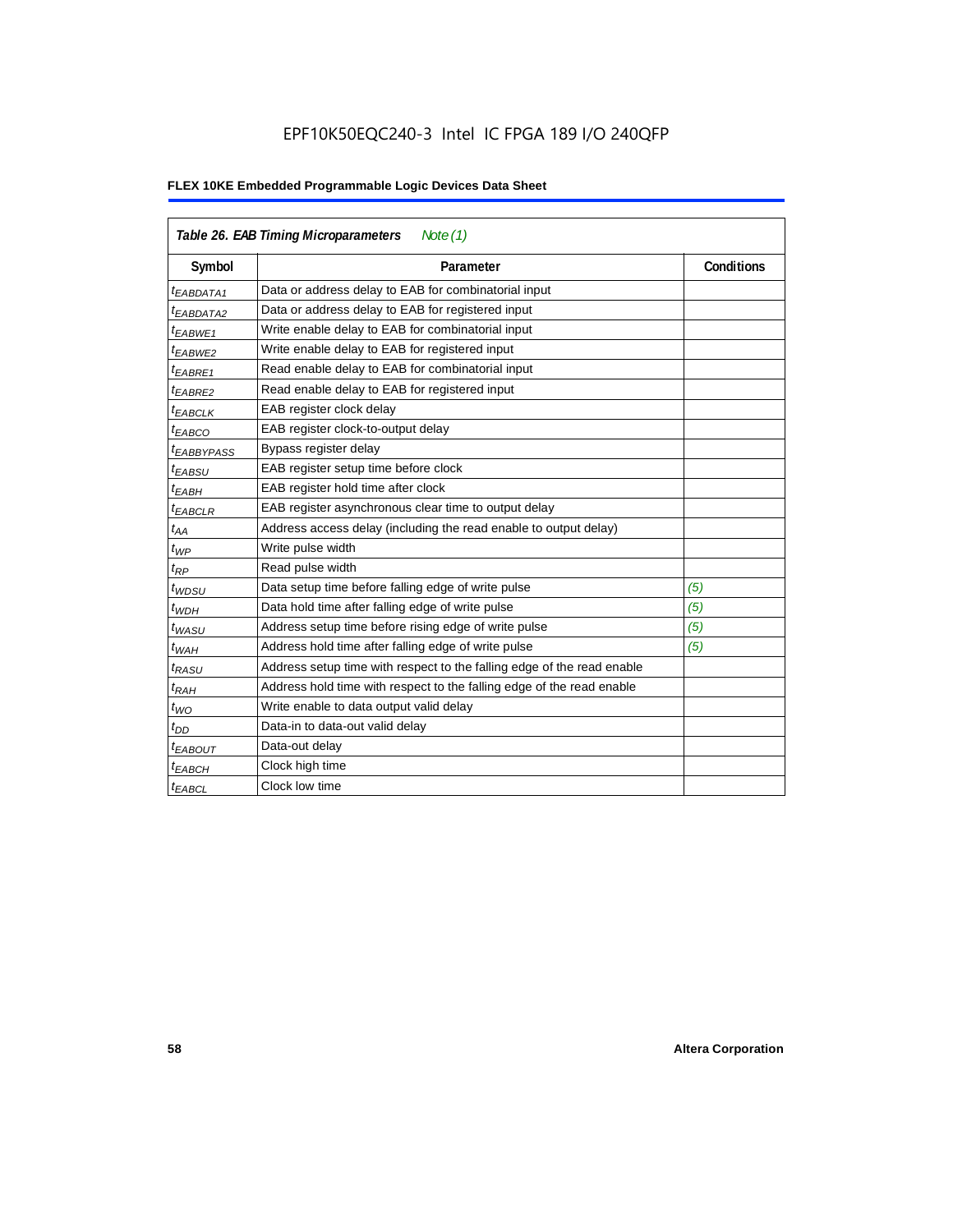|                        | Table 27. EAB Timing Macroparameters<br>Note (1), (6)                        |            |
|------------------------|------------------------------------------------------------------------------|------------|
| Symbol                 | Parameter                                                                    | Conditions |
| <sup>t</sup> EABAA     | EAB address access delay                                                     |            |
| <sup>t</sup> EABRCCOMB | EAB asynchronous read cycle time                                             |            |
| <sup>t</sup> EABRCREG  | EAB synchronous read cycle time                                              |            |
| <sup>t</sup> EABWP     | EAB write pulse width                                                        |            |
| <sup>t</sup> ЕАВWССОМВ | EAB asynchronous write cycle time                                            |            |
| <sup>t</sup> EABWCREG  | EAB synchronous write cycle time                                             |            |
| <sup>t</sup> EABDD     | EAB data-in to data-out valid delay                                          |            |
| <sup>t</sup> EABDATACO | EAB clock-to-output delay when using output registers                        |            |
| <sup>I</sup> EABDATASU | EAB data/address setup time before clock when using input register           |            |
| <sup>t</sup> EABDATAH  | EAB data/address hold time after clock when using input register             |            |
| <sup>t</sup> EABWESU   | EAB WE setup time before clock when using input register                     |            |
| t <sub>EABWEH</sub>    | EAB WE hold time after clock when using input register                       |            |
| t <sub>EABWDSU</sub>   | EAB data setup time before falling edge of write pulse when not using input  |            |
|                        | registers                                                                    |            |
| <sup>t</sup> EABWDH    | EAB data hold time after falling edge of write pulse when not using input    |            |
|                        | registers                                                                    |            |
| <sup>t</sup> EABWASU   | EAB address setup time before rising edge of write pulse when not using      |            |
|                        | input registers                                                              |            |
| t <sub>FARWAH</sub>    | EAB address hold time after falling edge of write pulse when not using input |            |
|                        | registers                                                                    |            |
| <sup>t</sup> EABWO     | EAB write enable to data output valid delay                                  |            |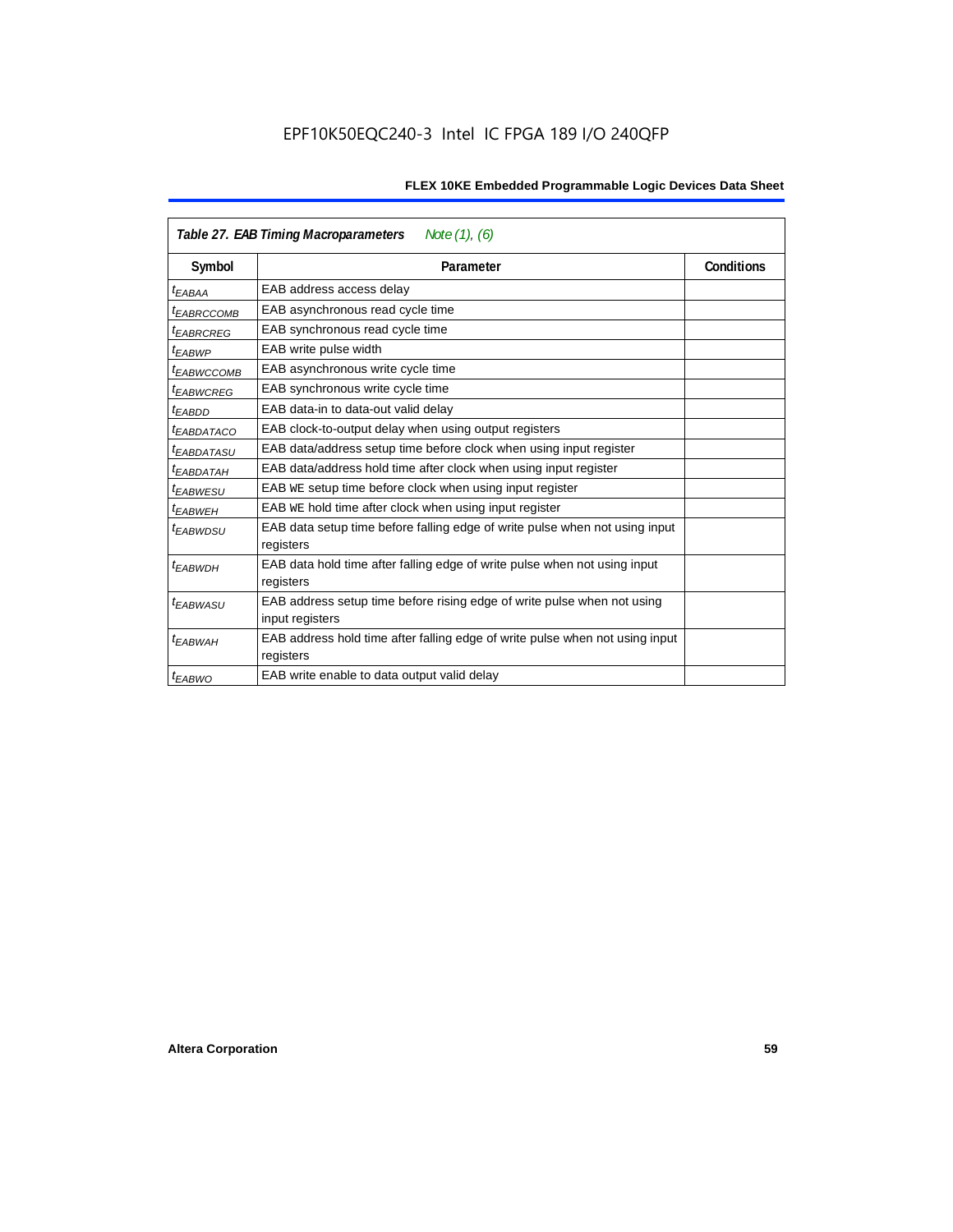|                            | Table 28. Interconnect Timing Microparameters<br>Note $(1)$                                                             |                   |
|----------------------------|-------------------------------------------------------------------------------------------------------------------------|-------------------|
| Symbol                     | Parameter                                                                                                               | <b>Conditions</b> |
| $tD$ IN2IOE                | Delay from dedicated input pin to IOE control input                                                                     | (7)               |
| $t_{DIN2LE}$               | Delay from dedicated input pin to LE or EAB control input                                                               | (7)               |
| <sup>t</sup> DCLK2IOE      | Delay from dedicated clock pin to IOE clock                                                                             | (7)               |
| $t_{DCLK2LE}$              | Delay from dedicated clock pin to LE or EAB clock                                                                       | (7)               |
| <sup>t</sup> DIN2DATA      | Delay from dedicated input or clock to LE or EAB data                                                                   | (7)               |
| <sup>t</sup> SAMELAB       | Routing delay for an LE driving another LE in the same LAB                                                              |                   |
| <sup>t</sup> SAMEROW       | Routing delay for a row IOE, LE, or EAB driving a row IOE, LE, or EAB in the<br>same row                                | (7)               |
| <sup>t</sup> SAMECOLUMN    | Routing delay for an LE driving an IOE in the same column                                                               | (7)               |
| <i>t<sub>DIFFROW</sub></i> | Routing delay for a column IOE, LE, or EAB driving an LE or EAB in a different<br>row                                   | (7)               |
| <i>t</i> TWOROWS           | Routing delay for a row IOE or EAB driving an LE or EAB in a different row                                              | (7)               |
| <sup>t</sup> LEPERIPH      | Routing delay for an LE driving a control signal of an IOE via the peripheral<br>control bus                            | (7)               |
| $t_{LABCARRY}$             | Routing delay for the carry-out signal of an LE driving the carry-in signal of a<br>different LE in a different LAB     |                   |
| $t_{LABCASC}$              | Routing delay for the cascade-out signal of an LE driving the cascade-in<br>signal of a different LE in a different LAB |                   |

|                    | Table 29. External Timing Parameters                                                              |                   |
|--------------------|---------------------------------------------------------------------------------------------------|-------------------|
| Symbol             | Parameter                                                                                         | <b>Conditions</b> |
| <sup>t</sup> DRR   | Register-to-register delay via four LEs, three row interconnects, and four local<br>interconnects | (8)               |
| t <sub>insu</sub>  | Setup time with global clock at IOE register                                                      | (9)               |
| $t_{\rm INH}$      | Hold time with global clock at IOE register                                                       | (9)               |
| toutco             | Clock-to-output delay with global clock at IOE register                                           | (9)               |
| t <sub>PCISU</sub> | Setup time with global clock for registers used in PCI designs                                    | $(9)$ , $(10)$    |
| <sup>t</sup> PCIH  | Hold time with global clock for registers used in PCI designs                                     | $(9)$ , $(10)$    |
| <sup>T</sup> PCICO | Clock-to-output delay with global clock for registers used in PCI designs                         | $(9)$ , $(10)$    |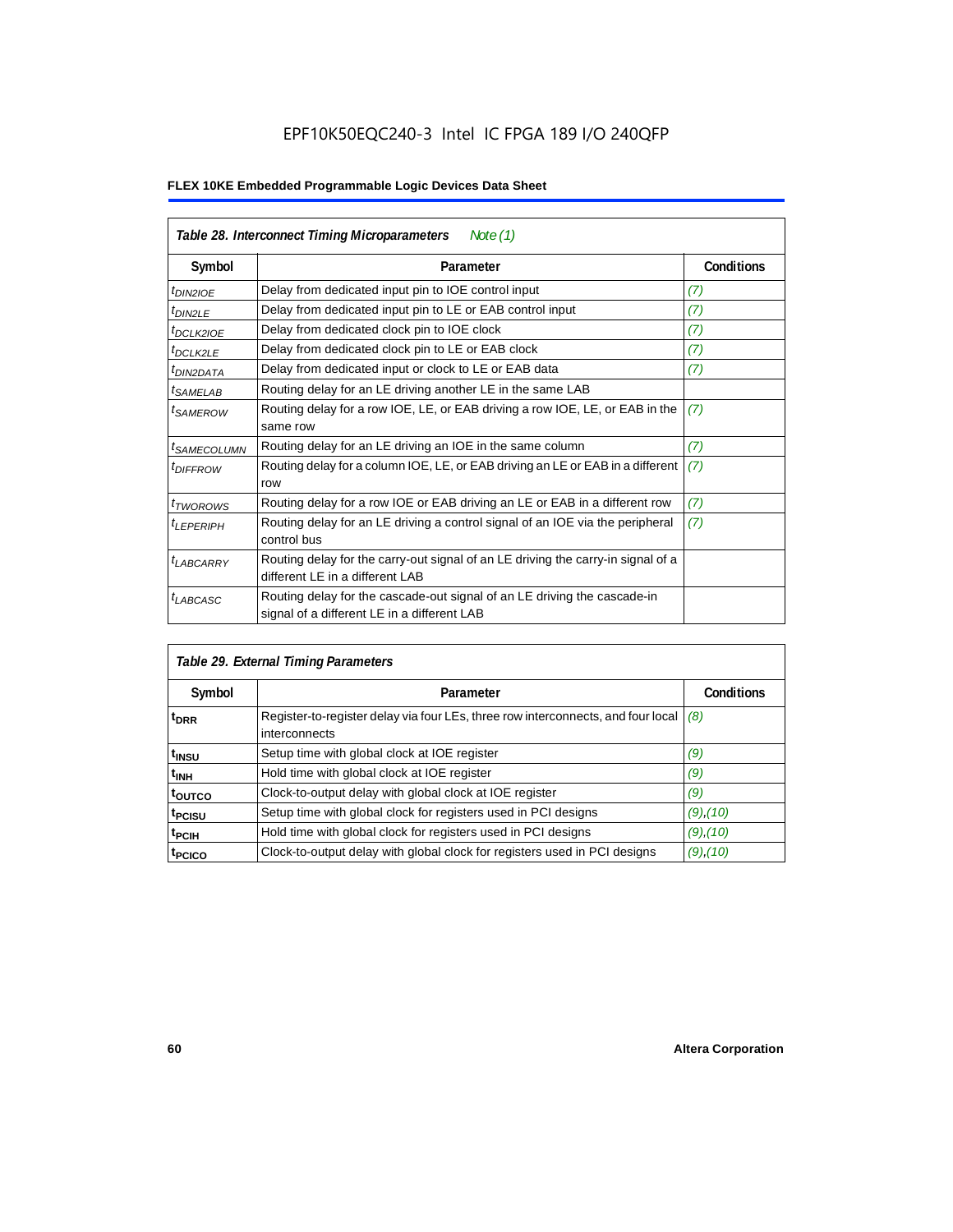|                           | Table 30. External Bidirectional Timing Parameters<br>Note $(9)$                                |                   |
|---------------------------|-------------------------------------------------------------------------------------------------|-------------------|
| Symbol                    | Parameter                                                                                       | <b>Conditions</b> |
| <sup>t</sup> INSUBIDIR    | Setup time for bi-directional pins with global clock at same-row or same-<br>column LE register |                   |
| <sup>t</sup> INHBIDIR     | Hold time for bidirectional pins with global clock at same-row or same-column<br>LE register    |                   |
| $t_{INH}$                 | Hold time with global clock at IOE register                                                     |                   |
| <b><i>LOUTCOBIDIR</i></b> | Clock-to-output delay for bidirectional pins with global clock at IOE register                  | $C1 = 35 pF$      |
| <sup>t</sup> xzbidir      | Synchronous IOE output buffer disable delay                                                     | $C1 = 35 pF$      |
| <sup>T</sup> ZXBIDIR      | Synchronous IOE output buffer enable delay, slow slew rate= off                                 | $C1 = 35 pF$      |

#### *Notes to tables:*

- (1) Microparameters are timing delays contributed by individual architectural elements. These parameters cannot be measured explicitly.
- (2) Operating conditions:  $VCCIO = 3.3 V ±10%$  for commercial or industrial use.<br>(3) Operating conditions:  $VCCIO = 2.5 V ±5%$  for commercial or industrial use in
- Operating conditions: VCCIO =  $2.5$  V  $\pm 5$ % for commercial or industrial use in EPF10K30E, EPF10K50S, EPF10K100E, EPF10K130E, and EPF10K200S devices.
- (4) Operating conditions: VCCIO = 3.3 V.
- (5) Because the RAM in the EAB is self-timed, this parameter can be ignored when the WE signal is registered.<br>(6) EAB macroparameters are internal parameters that can simplify predicting the behavior of an EAB at its bor
- EAB macroparameters are internal parameters that can simplify predicting the behavior of an EAB at its boundary; these parameters are calculated by summing selected microparameters.
- (7) These parameters are worst-case values for typical applications. Post-compilation timing simulation and timing analysis are required to determine actual worst-case performance.
- (8) Contact Altera Applications for test circuit specifications and test conditions.
- (9) This timing parameter is sample-tested only.
- (10) This parameter is measured with the measurement and test conditions, including load, specified in the PCI Local Bus Specification, revision 2.2.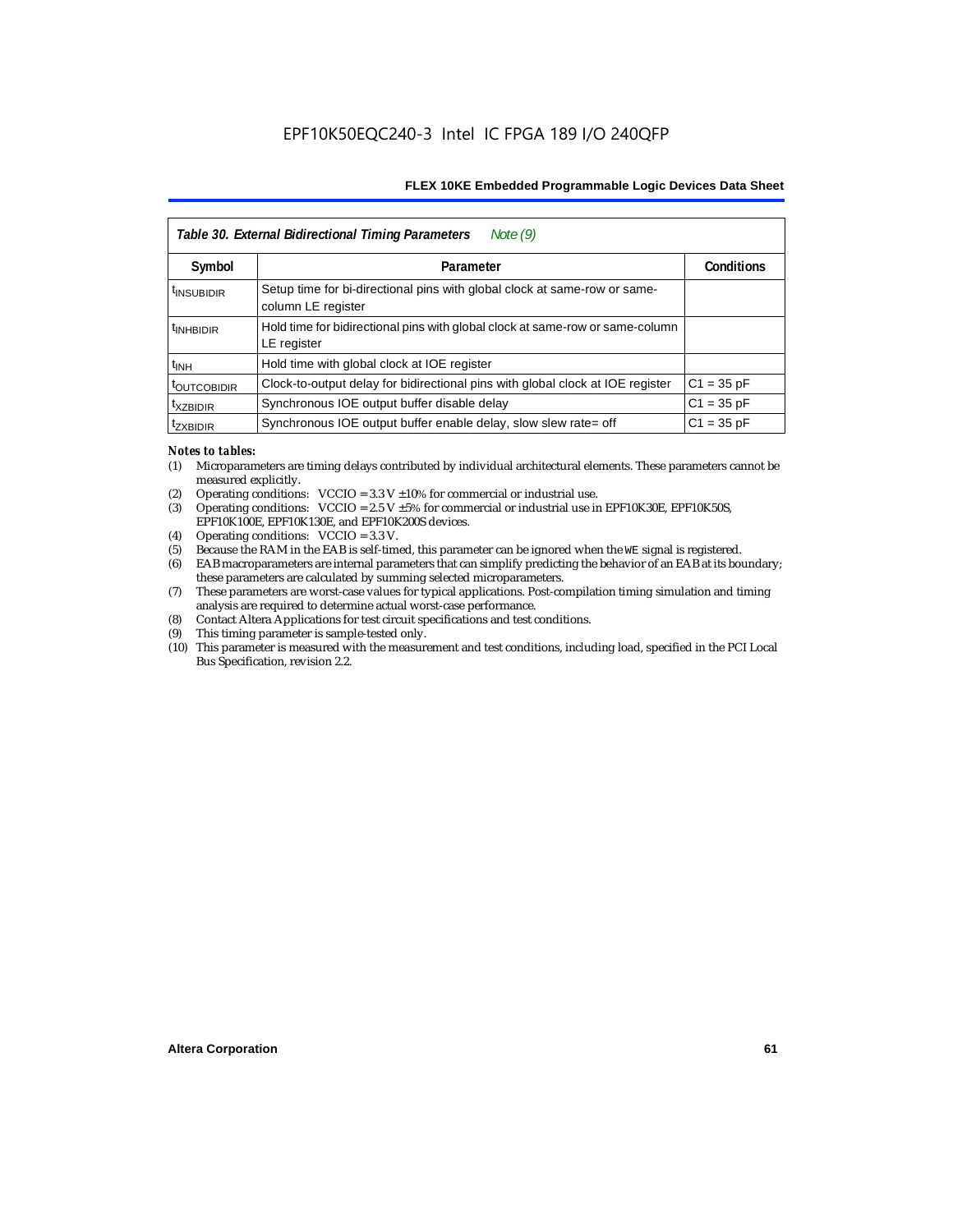Figures 29 and 30 show the asynchronous and synchronous timing waveforms, respectively, or the EAB macroparameters in Tables 26 and 27.

**EAB Asynchronous Write EAB Asynchronous Read** WE. a0 d0 d3  $t_{EABRCCOMB}$ a1 *《*、 a2 *《*、 a3 d2  $t_{FABAA}$ d1 Address Data-Out WE a0 din1  $\chi$  dout2  $t_{EABDD}$ a1 a2 din1 din0  $t_{EABWCCOMB}$  $t_{EABWASU}$   $\longrightarrow$  $t_{EABWDSU}$  +  $\longrightarrow$   $t_{EABWDH}$  $t_{EABWP}$ Data-In din0 Address Data-Out

#### *Figure 29. EAB Asynchronous Timing Waveforms*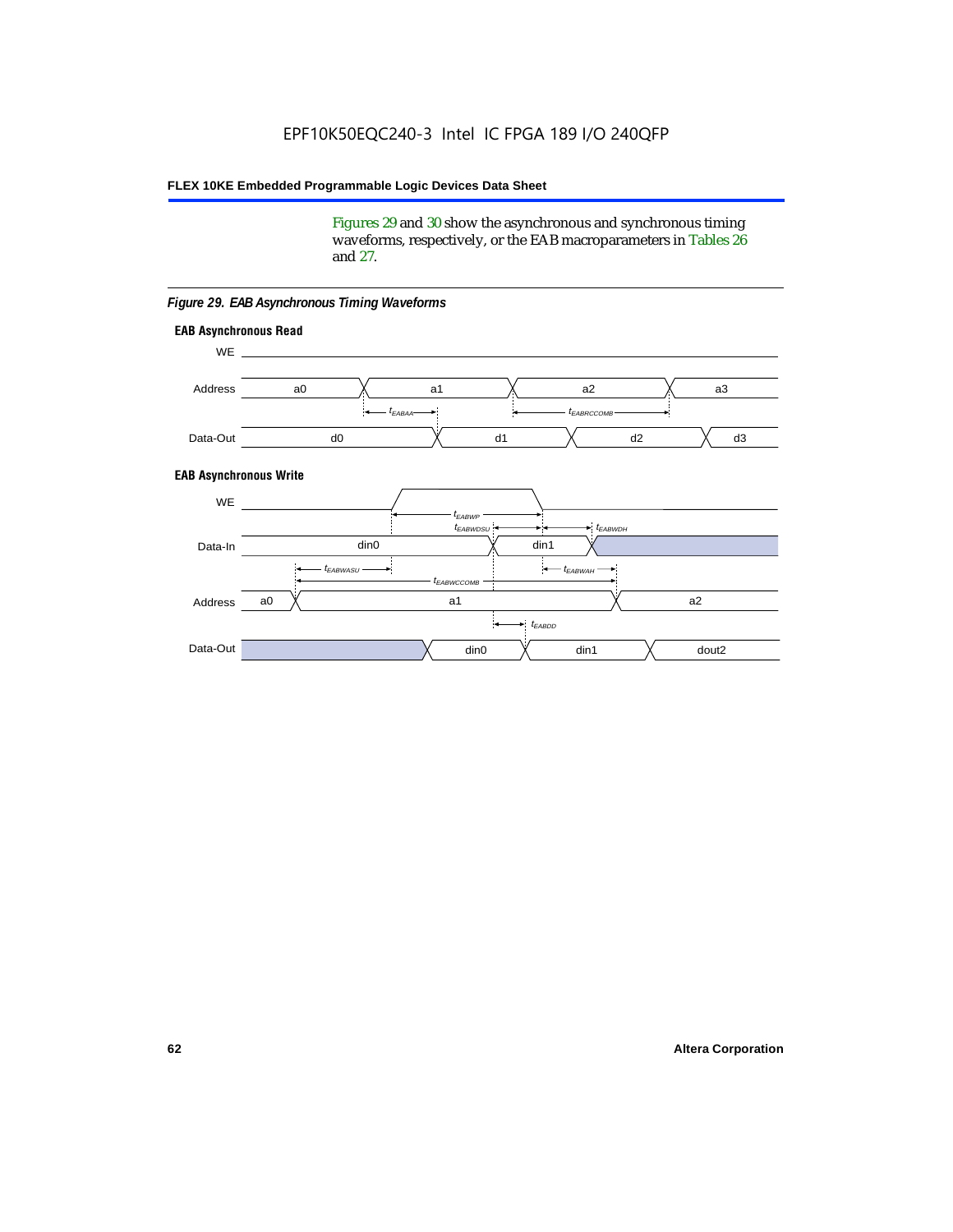

## *Figure 30. EAB Synchronous Timing Waveforms*

### **EAB Synchronous Write (EAB Output Registers Used)**



Tables 31 through 37 show EPF10K30E device internal and external timing parameters.

| Table 31. EPF10K30E Device LE Timing Microparameters (Part 1 of 2)<br>Note $(1)$ |     |                |     |                |     |                |      |
|----------------------------------------------------------------------------------|-----|----------------|-----|----------------|-----|----------------|------|
| Symbol                                                                           |     | -1 Speed Grade |     | -2 Speed Grade |     | -3 Speed Grade | Unit |
|                                                                                  | Min | Max            | Min | Max            | Min | Max            |      |
| $t_{LUT}$                                                                        |     | 0.7            |     | 0.8            |     | 1.1            | ns   |
| $t_{CLUT}$                                                                       |     | 0.5            |     | 0.6            |     | 0.8            | ns   |
| $t_{RLUT}$                                                                       |     | 0.6            |     | 0.7            |     | 1.0            | ns   |
| <sup>t</sup> PACKED                                                              |     | 0.3            |     | 0.4            |     | 0.5            | ns   |
| $t_{EN}$                                                                         |     | 0.6            |     | 0.8            |     | 1.0            | ns   |
| $t_{CICO}$                                                                       |     | 0.1            |     | 0.1            |     | 0.2            | ns   |
| $t_{\text{G}\text{E}\text{N}}$                                                   |     | 0.4            |     | 0.5            |     | 0.7            | ns   |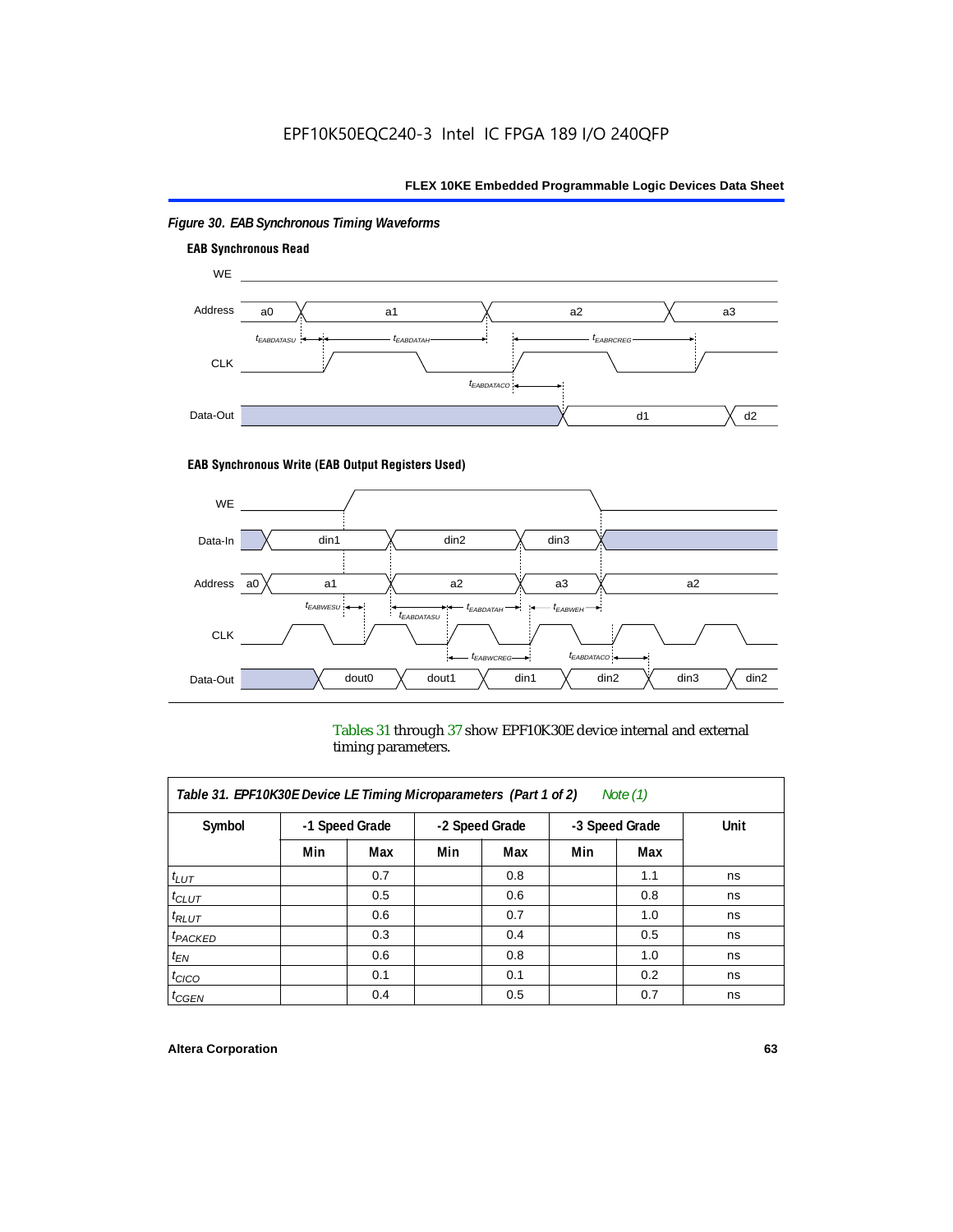## EPF10K50EQC240-3 Intel IC FPGA 189 I/O 240QFP

| Table 31. EPF10K30E Device LE Timing Microparameters (Part 2 of 2) |     |                |     |                |     | Note (1)       |      |
|--------------------------------------------------------------------|-----|----------------|-----|----------------|-----|----------------|------|
| Symbol                                                             |     | -1 Speed Grade |     | -2 Speed Grade |     | -3 Speed Grade | Unit |
|                                                                    | Min | Max            | Min | Max            | Min | Max            |      |
| $t_{G\text{ENR}}$                                                  |     | 0.1            |     | 0.1            |     | 0.2            | ns   |
| $t_{CASC}$                                                         |     | 0.6            |     | 0.8            |     | 1.0            | ns   |
| $t_C$                                                              |     | 0.0            |     | 0.0            |     | 0.0            | ns   |
| $t_{CO}$                                                           |     | 0.3            |     | 0.4            |     | 0.5            | ns   |
| $t_{COMB}$                                                         |     | 0.4            |     | 0.4            |     | 0.6            | ns   |
| $t_{\text{SU}}$                                                    | 0.4 |                | 0.6 |                | 0.6 |                | ns   |
| $t_H\,$                                                            | 0.7 |                | 1.0 |                | 1.3 |                | ns   |
| $t_{PRE}$                                                          |     | 0.8            |     | 0.9            |     | 1.2            | ns   |
| $t_{CLR}$                                                          |     | 0.8            |     | 0.9            |     | 1.2            | ns   |
| $t_{\mathit{CH}}$                                                  | 2.0 |                | 2.5 |                | 2.5 |                | ns   |
| $t_{CL}$                                                           | 2.0 |                | 2.5 |                | 2.5 |                | ns   |

| Symbol                    |     | -1 Speed Grade |     | -2 Speed Grade |     | -3 Speed Grade | Unit |  |
|---------------------------|-----|----------------|-----|----------------|-----|----------------|------|--|
|                           | Min | Max            | Min | Max            | Min | <b>Max</b>     |      |  |
| t <sub>IOD</sub>          |     | 2.4            |     | 2.8            |     | 3.8            | ns   |  |
| $t_{\text{IOC}}$          |     | 0.3            |     | 0.4            |     | 0.5            | ns   |  |
| $t_{\text{IOCO}}$         |     | 1.0            |     | 1.1            |     | 1.6            | ns   |  |
| $t_{IOCOMB}$              |     | 0.0            |     | 0.0            |     | 0.0            | ns   |  |
| $t_{IOSU}$                | 1.2 |                | 1.4 |                | 1.9 |                | ns   |  |
| $t_{IOM}$                 | 0.3 |                | 0.4 |                | 0.5 |                | ns   |  |
| $t_{IOCLR}$               |     | 1.0            |     | 1.1            |     | 1.6            | ns   |  |
| $t_{OD1}$                 |     | 1.9            |     | 2.3            |     | 3.0            | ns   |  |
| $t_{OD2}$                 |     | 1.4            |     | 1.8            |     | 2.5            | ns   |  |
| $t_{OD3}$                 |     | 4.4            |     | 5.2            |     | 7.0            | ns   |  |
| $t_{XZ}$                  |     | 2.7            |     | 3.1            |     | 4.3            | ns   |  |
| $t_{ZX1}$                 |     | 2.7            |     | 3.1            |     | 4.3            | ns   |  |
| $t_{ZX2}$                 |     | 2.2            |     | 2.6            |     | 3.8            | ns   |  |
| $t_{ZX3}$                 |     | 5.2            |     | 6.0            |     | 8.3            | ns   |  |
| <i>t</i> <sub>INREG</sub> |     | 3.4            |     | 4.1            |     | 5.5            | ns   |  |
| $t_{IQED}$                |     | 0.8            |     | 1.3            |     | 2.4            | ns   |  |
| $t_{INCOMB}$              |     | 0.8            |     | 1.3            |     | 2.4            | ns   |  |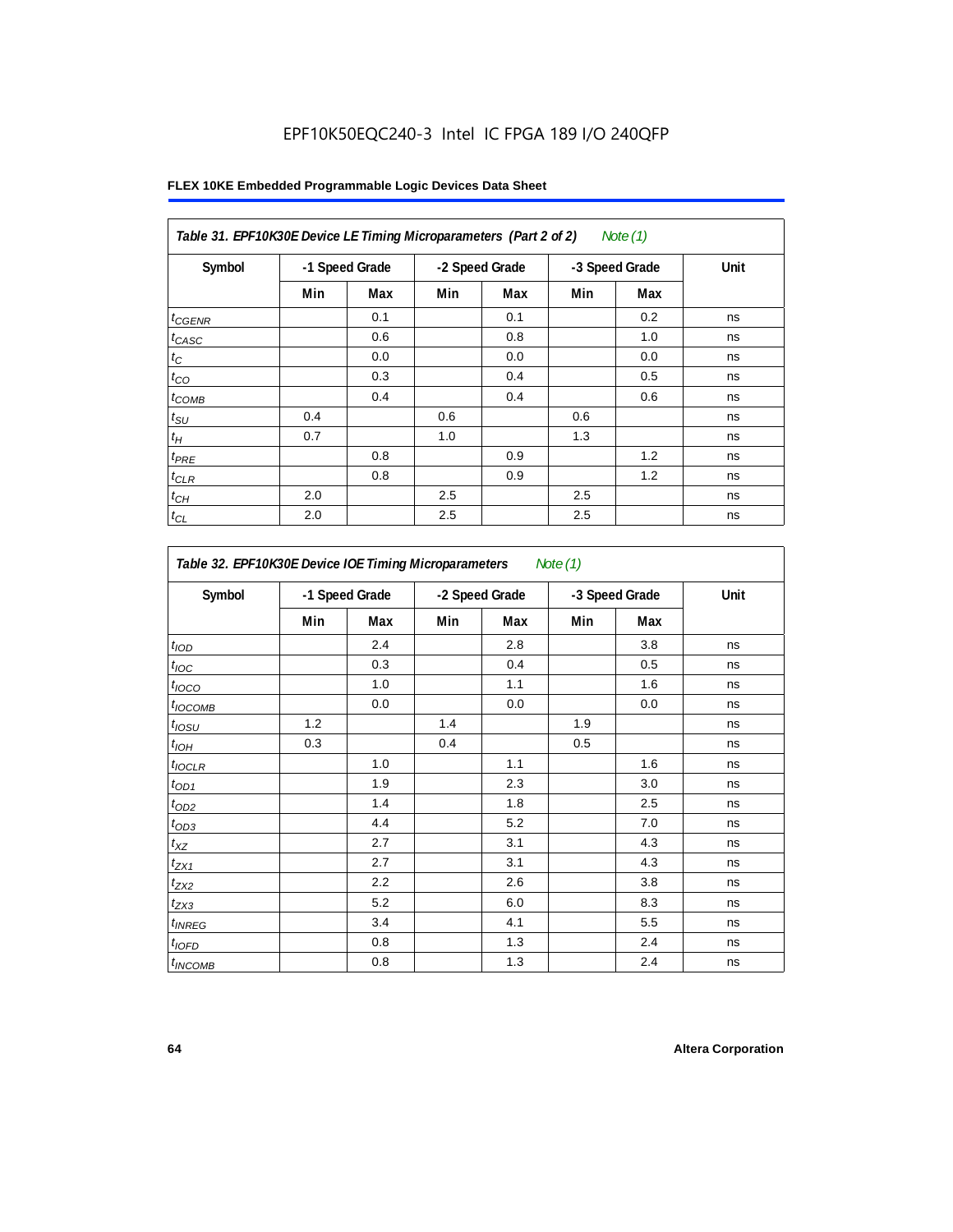| Table 33. EPF10K30E Device EAB Internal Microparameters<br>Note $(1)$ |     |                |     |                |     |                |      |  |  |
|-----------------------------------------------------------------------|-----|----------------|-----|----------------|-----|----------------|------|--|--|
| Symbol                                                                |     | -1 Speed Grade |     | -2 Speed Grade |     | -3 Speed Grade | Unit |  |  |
|                                                                       | Min | <b>Max</b>     | Min | Max            | Min | Max            |      |  |  |
| t <sub>EABDATA1</sub>                                                 |     | 1.7            |     | 2.0            |     | 2.3            | ns   |  |  |
| t <sub>EABDATA1</sub>                                                 |     | 0.6            |     | 0.7            |     | 0.8            | ns   |  |  |
| t <sub>EABWE1</sub>                                                   |     | 1.1            |     | 1.3            |     | 1.4            | ns   |  |  |
| t <sub>EABWE2</sub>                                                   |     | 0.4            |     | 0.4            |     | 0.5            | ns   |  |  |
| $t_{EABRE1}$                                                          |     | 0.8            |     | 0.9            |     | 1.0            | ns   |  |  |
| t <sub>EABRE2</sub>                                                   |     | 0.4            |     | 0.4            |     | 0.5            | ns   |  |  |
| <b><i>EABCLK</i></b>                                                  |     | 0.0            |     | 0.0            |     | 0.0            | ns   |  |  |
| t <sub>EABCO</sub>                                                    |     | 0.3            |     | 0.3            |     | 0.4            | ns   |  |  |
| <b><i>EABBYPASS</i></b>                                               |     | 0.5            |     | 0.6            |     | 0.7            | ns   |  |  |
| $t_{EABSU}$                                                           | 0.9 |                | 1.0 |                | 1.2 |                | ns   |  |  |
| $t_{EABH}$                                                            | 0.4 |                | 0.4 |                | 0.5 |                | ns   |  |  |
| $t_{EABCLR}$                                                          | 0.3 |                | 0.3 |                | 0.3 |                | ns   |  |  |
| $t_{AA}$                                                              |     | 3.2            |     | 3.8            |     | 4.4            | ns   |  |  |
| $t_{WP}$                                                              | 2.5 |                | 2.9 |                | 3.3 |                | ns   |  |  |
| $t_{RP}$                                                              | 0.9 |                | 1.1 |                | 1.2 |                | ns   |  |  |
| $t_{WDSU}$                                                            | 0.9 |                | 1.0 |                | 1.1 |                | ns   |  |  |
| $t_{WDH}$                                                             | 0.1 |                | 0.1 |                | 0.1 |                | ns   |  |  |
| $t_{WASU}$                                                            | 1.7 |                | 2.0 |                | 2.3 |                | ns   |  |  |
| $t_{WAH}$                                                             | 1.8 |                | 2.1 |                | 2.4 |                | ns   |  |  |
| $t_{RASU}$                                                            | 3.1 |                | 3.7 |                | 4.2 |                | ns   |  |  |
| $t_{RAH}$                                                             | 0.2 |                | 0.2 |                | 0.2 |                | ns   |  |  |
| $t_{WO}$                                                              |     | 2.5            |     | 2.9            |     | 3.3            | ns   |  |  |
| $t_{DD}$                                                              |     | 2.5            |     | 2.9            |     | 3.3            | ns   |  |  |
| $t_{EABOUT}$                                                          |     | 0.5            |     | 0.6            |     | 0.7            | ns   |  |  |
| $t_{EABCH}$                                                           | 1.5 |                | 2.0 |                | 2.3 |                | ns   |  |  |
| $t_{EABCL}$                                                           | 2.5 |                | 2.9 |                | 3.3 |                | ns   |  |  |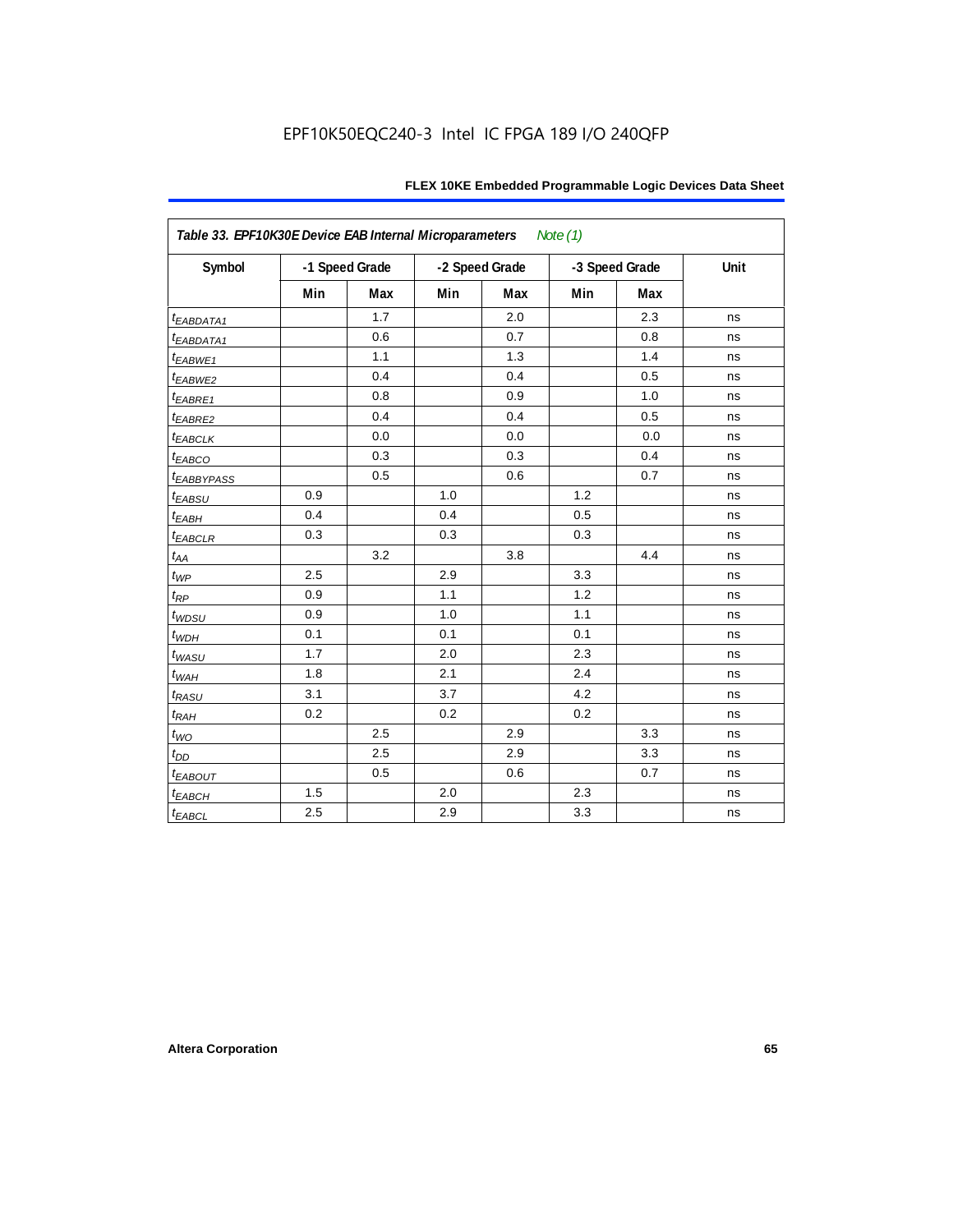## EPF10K50EQC240-3 Intel IC FPGA 189 I/O 240QFP

|                        | Table 34. EPF10K30E Device EAB Internal Timing Macroparameters<br>Note $(1)$ |     |                |     |     |                |      |  |  |  |
|------------------------|------------------------------------------------------------------------------|-----|----------------|-----|-----|----------------|------|--|--|--|
| Symbol                 | -1 Speed Grade                                                               |     | -2 Speed Grade |     |     | -3 Speed Grade | Unit |  |  |  |
|                        | Min                                                                          | Max | Min            | Max | Min | Max            |      |  |  |  |
| $t_{EABA}$             |                                                                              | 6.4 |                | 7.6 |     | 8.8            | ns   |  |  |  |
| <sup>t</sup> EABRCOMB  | 6.4                                                                          |     | 7.6            |     | 8.8 |                | ns   |  |  |  |
| <i><b>EABRCREG</b></i> | 4.4                                                                          |     | 5.1            |     | 6.0 |                | ns   |  |  |  |
| $t_{EABWP}$            | 2.5                                                                          |     | 2.9            |     | 3.3 |                | ns   |  |  |  |
| <sup>t</sup> ЕАВWСОМВ  | 6.0                                                                          |     | 7.0            |     | 8.0 |                | ns   |  |  |  |
| <sup>t</sup> EABWCREG  | 6.8                                                                          |     | 7.8            |     | 9.0 |                | ns   |  |  |  |
| t <sub>EABDD</sub>     |                                                                              | 5.7 |                | 6.7 |     | 7.7            | ns   |  |  |  |
| t <sub>eabdataco</sub> |                                                                              | 0.8 |                | 0.9 |     | 1.1            | ns   |  |  |  |
| <sup>t</sup> EABDATASU | 1.5                                                                          |     | 1.7            |     | 2.0 |                | ns   |  |  |  |
| t <sub>EABDATAH</sub>  | 0.0                                                                          |     | 0.0            |     | 0.0 |                | ns   |  |  |  |
| <sup>t</sup> EABWESU   | 1.3                                                                          |     | 1.4            |     | 1.7 |                | ns   |  |  |  |
| <sup>t</sup> EABWEH    | 0.0                                                                          |     | 0.0            |     | 0.0 |                | ns   |  |  |  |
| t <sub>EABWDSU</sub>   | 1.5                                                                          |     | 1.7            |     | 2.0 |                | ns   |  |  |  |
| <sup>t</sup> EABWDH    | 0.0                                                                          |     | 0.0            |     | 0.0 |                | ns   |  |  |  |
| <sup>t</sup> EABWASU   | 3.0                                                                          |     | 3.6            |     | 4.3 |                | ns   |  |  |  |
| <sup>t</sup> EABWAH    | 0.5                                                                          |     | 0.5            |     | 0.4 |                | ns   |  |  |  |
| $t_{EABWO}$            |                                                                              | 5.1 |                | 6.0 |     | 6.8            | ns   |  |  |  |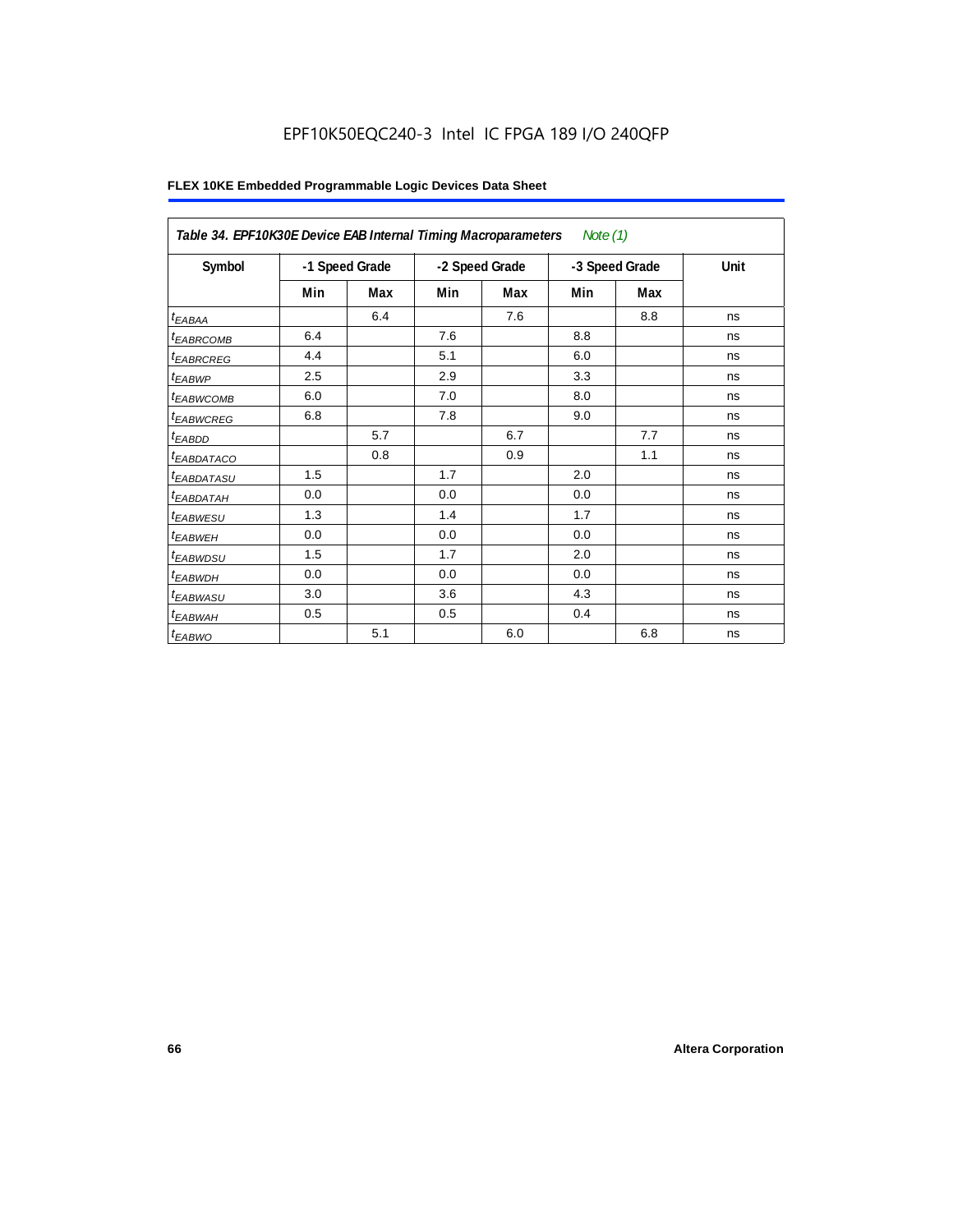| Note $(1)$<br>Table 35. EPF10K30E Device Interconnect Timing Microparameters |     |                |     |                |     |                |      |  |  |  |
|------------------------------------------------------------------------------|-----|----------------|-----|----------------|-----|----------------|------|--|--|--|
| Symbol                                                                       |     | -1 Speed Grade |     | -2 Speed Grade |     | -3 Speed Grade | Unit |  |  |  |
|                                                                              | Min | Max            | Min | Max            | Min | Max            |      |  |  |  |
| $t_{DINZIOE}$                                                                |     | 1.8            |     | 2.4            |     | 2.9            | ns   |  |  |  |
| t <sub>DIN2LE</sub>                                                          |     | 1.5            |     | 1.8            |     | 2.4            | ns   |  |  |  |
| <sup>t</sup> DIN2DATA                                                        |     | 1.5            |     | 1.8            |     | 2.2            | ns   |  |  |  |
| t <sub>DCLK2IOE</sub>                                                        |     | 2.2            |     | 2.6            |     | 3.0            | ns   |  |  |  |
| $t_{DCLK2LE}$                                                                |     | 1.5            |     | 1.8            |     | 2.4            | ns   |  |  |  |
| <i>t<sub>SAMELAB</sub></i>                                                   |     | 0.1            |     | 0.2            |     | 0.3            | ns   |  |  |  |
| <i>t</i> SAMEROW                                                             |     | 2.0            |     | 2.4            |     | 2.7            | ns   |  |  |  |
| <i>t<sub>SAMECOLUMN</sub></i>                                                |     | 0.7            |     | 1.0            |     | 0.8            | ns   |  |  |  |
| <i>t<sub>DIFFROW</sub></i>                                                   |     | 2.7            |     | 3.4            |     | 3.5            | ns   |  |  |  |
| <i>t</i> <sub>TWOROWS</sub>                                                  |     | 4.7            |     | 5.8            |     | 6.2            | ns   |  |  |  |
| <b><i>LEPERIPH</i></b>                                                       |     | 2.7            |     | 3.4            |     | 3.8            | ns   |  |  |  |
| <b><i>LABCARRY</i></b>                                                       |     | 0.3            |     | 0.4            |     | 0.5            | ns   |  |  |  |
| t <sub>LABCASC</sub>                                                         |     | 0.8            |     | 0.8            |     | 1.1            | ns   |  |  |  |

| Table 36. EPF10K30E External Timing Parameters Notes (1), (2) |     |                |     |                |     |                |      |  |  |  |
|---------------------------------------------------------------|-----|----------------|-----|----------------|-----|----------------|------|--|--|--|
| Symbol                                                        |     | -1 Speed Grade |     | -2 Speed Grade |     | -3 Speed Grade | Unit |  |  |  |
|                                                               | Min | Max            | Min | Max            | Min | Max            |      |  |  |  |
| $t_{DRR}$                                                     |     | 8.0            |     | 9.5            |     | 12.5           | ns   |  |  |  |
| $t_{INSU}$ (3)                                                | 2.1 |                | 2.5 |                | 3.9 |                | ns   |  |  |  |
| $t_{INH}$ (3)                                                 | 0.0 |                | 0.0 |                | 0.0 |                | ns   |  |  |  |
| $t_{OUTCO}$ (3)                                               | 2.0 | 4.9            | 2.0 | 5.9            | 2.0 | 7.6            | ns   |  |  |  |
| $t_{INSU}$ (4)                                                | 1.1 |                | 1.5 |                |     |                | ns   |  |  |  |
| $t_{INH}$ (4)                                                 | 0.0 |                | 0.0 |                |     |                | ns   |  |  |  |
| $t_{\text{OUTCO}}(4)$                                         | 0.5 | 3.9            | 0.5 | 4.9            |     |                | ns   |  |  |  |
| t <sub>PCISU</sub>                                            | 3.0 |                | 4.2 |                |     |                | ns   |  |  |  |
| t <sub>PCIH</sub>                                             | 0.0 |                | 0.0 |                |     |                | ns   |  |  |  |
| t <sub>PCICO</sub>                                            | 2.0 | 6.0            | 2.0 | 7.5            |     |                | ns   |  |  |  |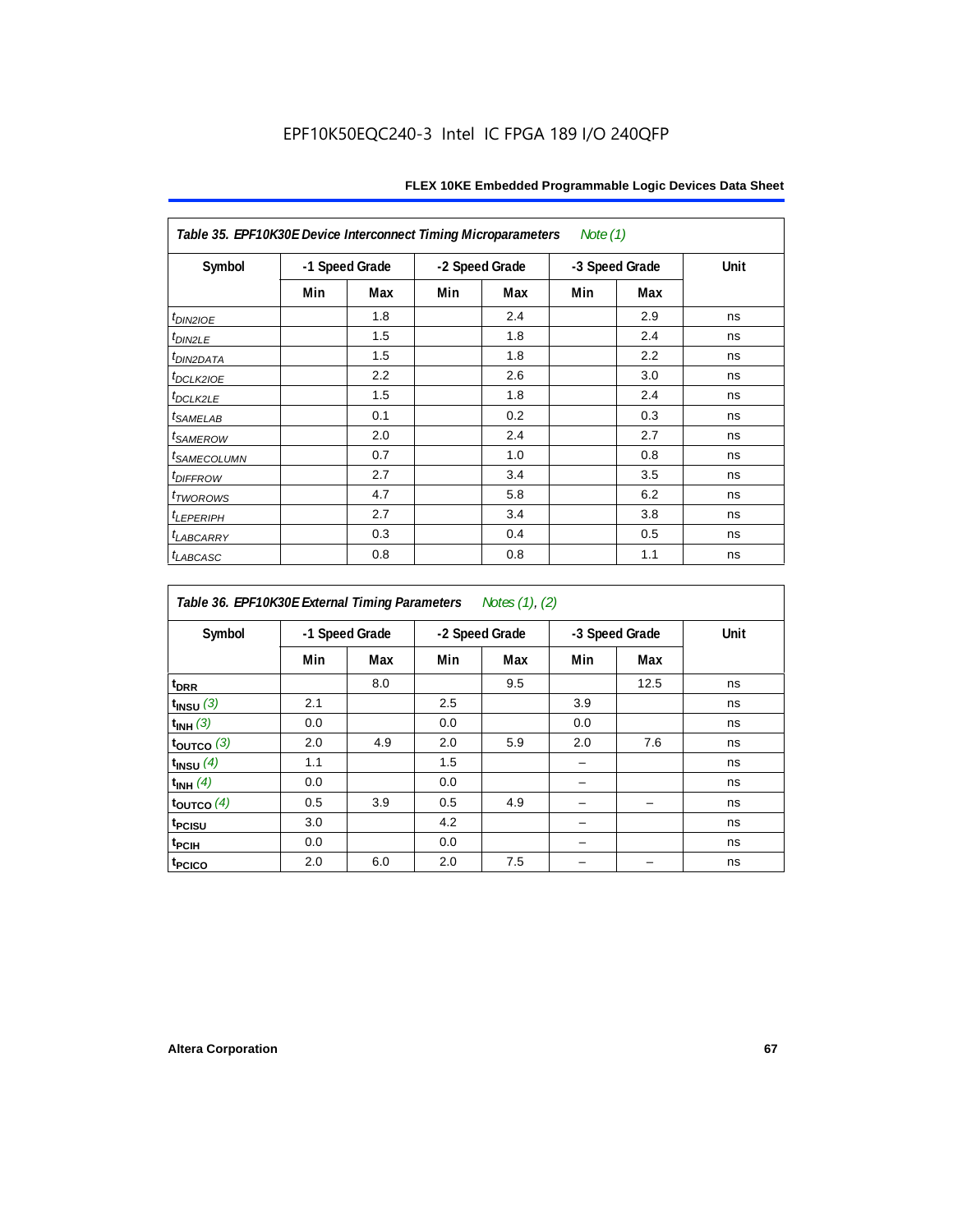| Table 37. EPF10K30E External Bidirectional Timing Parameters<br>Notes (1), (2) |                |     |                |     |                |     |      |  |  |  |
|--------------------------------------------------------------------------------|----------------|-----|----------------|-----|----------------|-----|------|--|--|--|
| Symbol                                                                         | -1 Speed Grade |     | -2 Speed Grade |     | -3 Speed Grade |     | Unit |  |  |  |
|                                                                                | Min            | Max | Min            | Max | Min            | Max |      |  |  |  |
| $t_{INSUBIDIR}$ (3)                                                            | 2.8            |     | 3.9            |     | 5.2            |     | ns   |  |  |  |
| $t_{INHBIDIR}$ (3)                                                             | 0.0            |     | 0.0            |     | 0.0            |     | ns   |  |  |  |
| $t_{INSUBIDIR}(4)$                                                             | 3.8            |     | 4.9            |     | -              |     | ns   |  |  |  |
| $t_{INHBIDIR}(4)$                                                              | 0.0            |     | 0.0            |     |                |     | ns   |  |  |  |
| $t_{\text{OUTCOBIDIR}}$ (3)                                                    | 2.0            | 4.9 | 2.0            | 5.9 | 2.0            | 7.6 | ns   |  |  |  |
| $t_{XZBIDIR}$ (3)                                                              |                | 6.1 |                | 7.5 |                | 9.7 | ns   |  |  |  |
| $t_{ZXBIDIR}$ (3)                                                              |                | 6.1 |                | 7.5 |                | 9.7 | ns   |  |  |  |
| $t_{\text{OUTCOBIDIR}}$ (4)                                                    | 0.5            | 3.9 | 0.5            | 4.9 |                |     | ns   |  |  |  |
| $t_{XZBIDIR}$ (4)                                                              |                | 5.1 |                | 6.5 |                |     | ns   |  |  |  |
| $t_{ZXBIDIR}$ (4)                                                              |                | 5.1 |                | 6.5 |                |     | ns   |  |  |  |

#### *Notes to tables:*

(1) All timing parameters are described in Tables 24 through 30 in this data sheet.<br>(2) These parameters are specified by characterization.

(2) These parameters are specified by characterization.<br>(3) This parameter is measured without the use of the C

This parameter is measured without the use of the ClockLock or ClockBoost circuits.

(4) This parameter is measured with the use of the ClockLock or ClockBoost circuits.

### Tables 38 through 44 show EPF10K50E device internal and external timing parameters.

| Table 38. EPF10K50E Device LE Timing Microparameters (Part 1 of 2)<br>Note (1) |                |     |                |     |                |     |      |  |  |
|--------------------------------------------------------------------------------|----------------|-----|----------------|-----|----------------|-----|------|--|--|
| Symbol                                                                         | -1 Speed Grade |     | -2 Speed Grade |     | -3 Speed Grade |     | Unit |  |  |
|                                                                                | Min            | Max | Min            | Max | Min            | Max |      |  |  |
| $t_{LUT}$                                                                      |                | 0.6 |                | 0.9 |                | 1.3 | ns   |  |  |
| $t_{CLUT}$                                                                     |                | 0.5 |                | 0.6 |                | 0.8 | ns   |  |  |
| $t_{RLUT}$                                                                     |                | 0.7 |                | 0.8 |                | 1.1 | ns   |  |  |
| <b><i>t<sub>PACKED</sub></i></b>                                               |                | 0.4 |                | 0.5 |                | 0.6 | ns   |  |  |
| $t_{EN}$                                                                       |                | 0.6 |                | 0.7 |                | 0.9 | ns   |  |  |
| $t_{CICO}$                                                                     |                | 0.2 |                | 0.2 |                | 0.3 | ns   |  |  |
| $t_{GEN}$                                                                      |                | 0.5 |                | 0.5 |                | 0.8 | ns   |  |  |
| ${}^t$ CGENR                                                                   |                | 0.2 |                | 0.2 |                | 0.3 | ns   |  |  |
| t <sub>CASC</sub>                                                              |                | 0.8 |                | 1.0 |                | 1.4 | ns   |  |  |
| $t_C$                                                                          |                | 0.5 |                | 0.6 |                | 0.8 | ns   |  |  |
| $t_{CO}$                                                                       |                | 0.7 |                | 0.7 |                | 0.9 | ns   |  |  |
| $t_{COMB}$                                                                     |                | 0.5 |                | 0.6 |                | 0.8 | ns   |  |  |
| $t_{\rm SU}$                                                                   | 0.7            |     | 0.7            |     | 0.8            |     | ns   |  |  |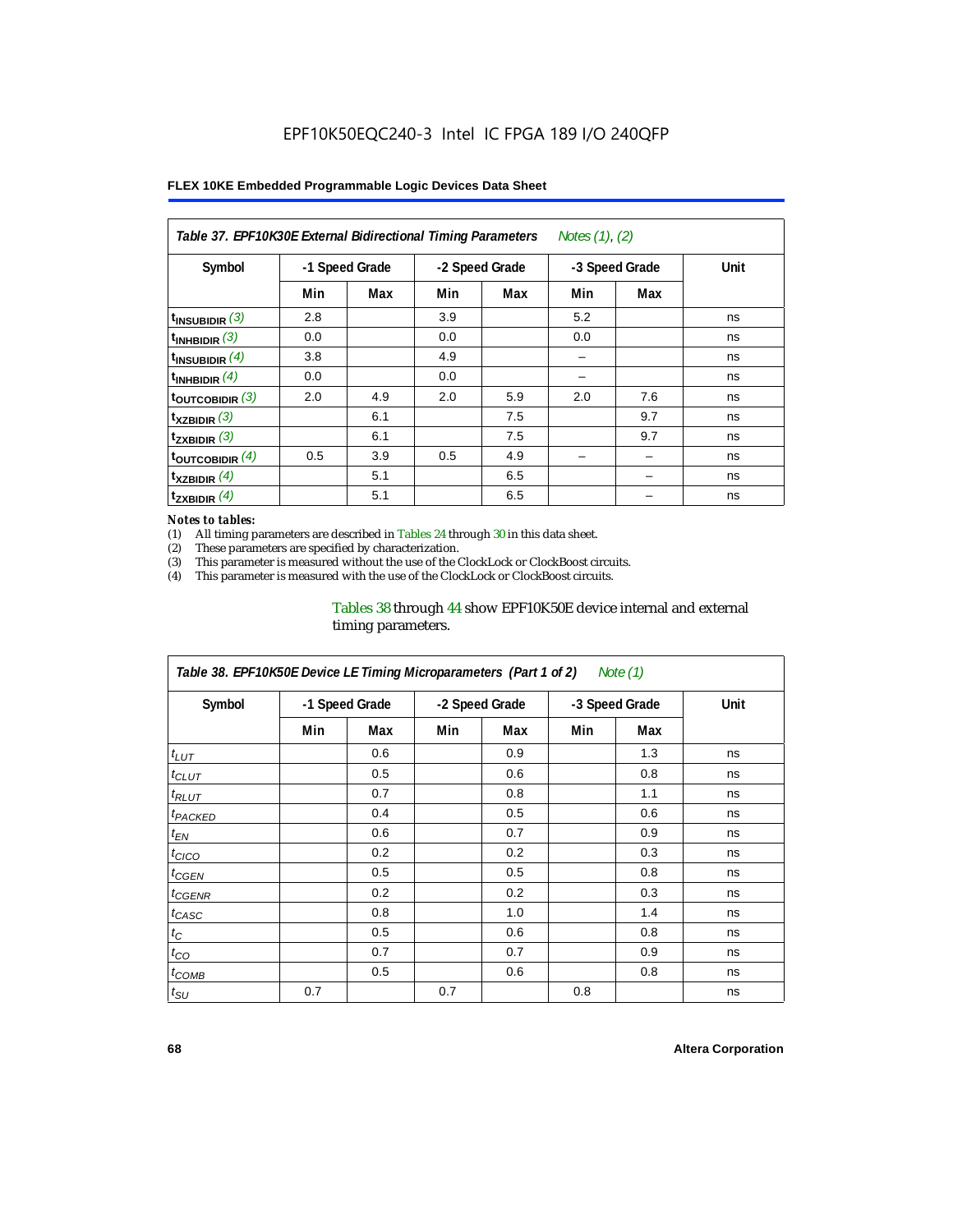| Table 38. EPF10K50E Device LE Timing Microparameters (Part 2 of 2)<br>Note $(1)$ |                |     |     |                |     |                |      |  |  |  |
|----------------------------------------------------------------------------------|----------------|-----|-----|----------------|-----|----------------|------|--|--|--|
| Symbol                                                                           | -1 Speed Grade |     |     | -2 Speed Grade |     | -3 Speed Grade | Unit |  |  |  |
|                                                                                  | Min            | Max | Min | Max            | Min | Max            |      |  |  |  |
| $t_H$                                                                            | 0.9            |     | 1.0 |                | 1.4 |                | ns   |  |  |  |
| $t_{PRE}$                                                                        |                | 0.5 |     | 0.6            |     | 0.8            | ns   |  |  |  |
| $t_{CLR}$                                                                        |                | 0.5 |     | 0.6            |     | 0.8            | ns   |  |  |  |
| $t_{CH}$                                                                         | 2.0            |     | 2.5 |                | 3.0 |                | ns   |  |  |  |
| $t_{CL}$                                                                         | 2.0            |     | 2.5 |                | 3.0 |                | ns   |  |  |  |

| Table 39. EPF10K50E Device IOE Timing Microparameters Note (1) |     |                |     |                |     |                |      |  |  |
|----------------------------------------------------------------|-----|----------------|-----|----------------|-----|----------------|------|--|--|
| Symbol                                                         |     | -1 Speed Grade |     | -2 Speed Grade |     | -3 Speed Grade | Unit |  |  |
|                                                                | Min | Max            | Min | Max            | Min | Max            |      |  |  |
| t <sub>IOD</sub>                                               |     | 2.2            |     | 2.4            |     | 3.3            | ns   |  |  |
| $t_{\text{IOC}}$                                               |     | 0.3            |     | 0.3            |     | 0.5            | ns   |  |  |
| $t_{IOCO}$                                                     |     | 1.0            |     | 1.0            |     | 1.4            | ns   |  |  |
| $t_{IOCOMB}$                                                   |     | 0.0            |     | 0.0            |     | 0.2            | ns   |  |  |
| $t_{IOSU}$                                                     | 1.0 |                | 1.2 |                | 1.7 |                | ns   |  |  |
| $t_{IOH}$                                                      | 0.3 |                | 0.3 |                | 0.5 |                | ns   |  |  |
| $t_{IOCLR}$                                                    |     | 0.9            |     | 1.0            |     | 1.4            | ns   |  |  |
| $t_{OD1}$                                                      |     | 0.8            |     | 0.9            |     | 1.2            | ns   |  |  |
| $t_{OD2}$                                                      |     | 0.3            |     | 0.4            |     | 0.7            | ns   |  |  |
| $t_{OD3}$                                                      |     | 3.0            |     | 3.5            |     | 3.5            | ns   |  |  |
| $t_{\mathsf{XZ}}$                                              |     | 1.4            |     | 1.7            |     | 2.3            | ns   |  |  |
| $t_{ZX1}$                                                      |     | 1.4            |     | 1.7            |     | 2.3            | ns   |  |  |
| $t_{ZX2}$                                                      |     | 0.9            |     | 1.2            |     | 1.8            | ns   |  |  |
| $t_{ZX3}$                                                      |     | 3.6            |     | 4.3            |     | 4.6            | ns   |  |  |
| $t_{INREG}$                                                    |     | 4.9            |     | 5.8            |     | 7.8            | ns   |  |  |
| $t_{IOFD}$                                                     |     | 2.8            |     | 3.3            |     | 4.5            | ns   |  |  |
| $t_{INCOMB}$                                                   |     | 2.8            |     | 3.3            |     | 4.5            | ns   |  |  |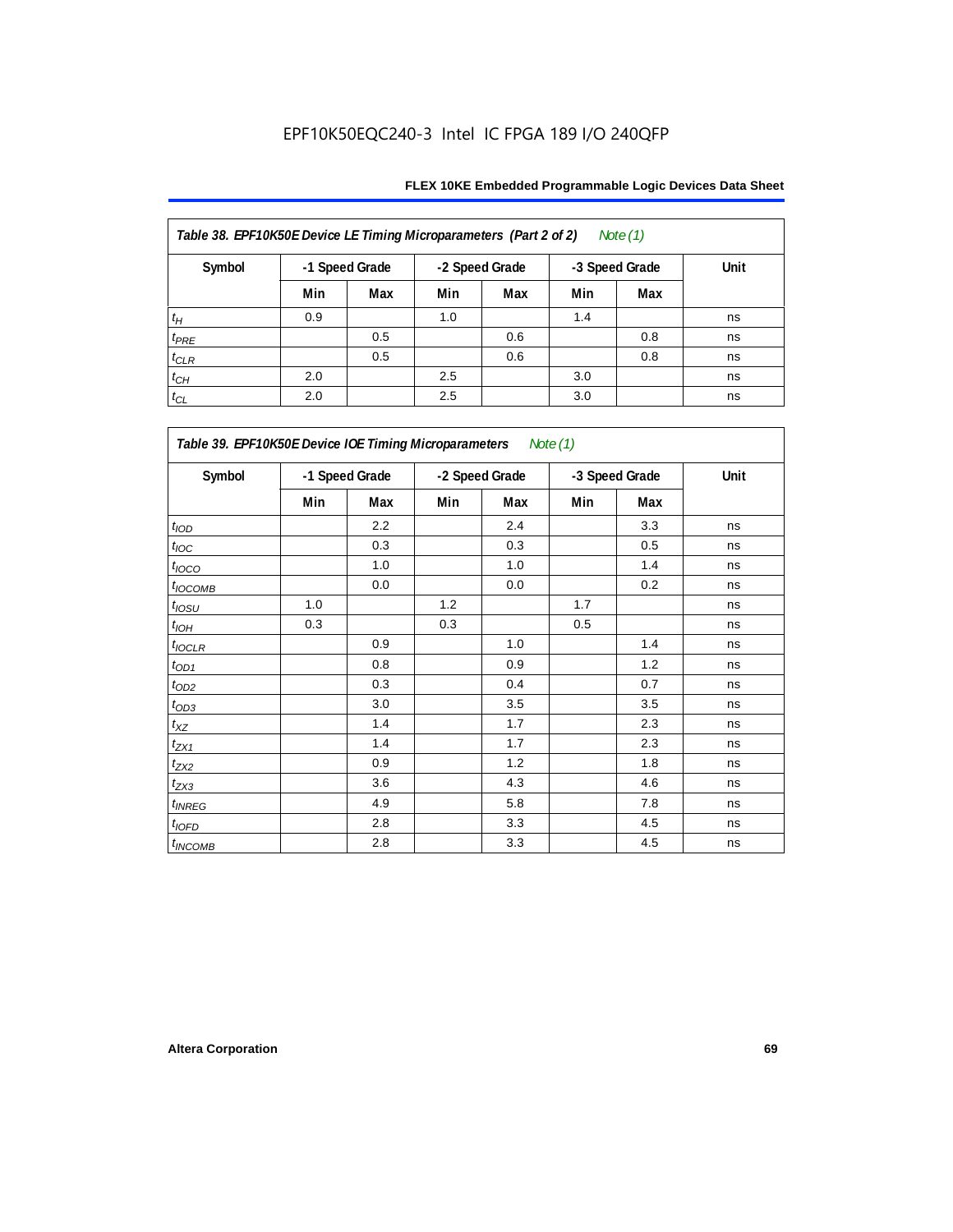## EPF10K50EQC240-3 Intel IC FPGA 189 I/O 240QFP

|                        | Table 40. EPF10K50E Device EAB Internal Microparameters<br>Note $(1)$ |     |                |     |                |     |      |  |  |  |
|------------------------|-----------------------------------------------------------------------|-----|----------------|-----|----------------|-----|------|--|--|--|
| Symbol                 | -1 Speed Grade                                                        |     | -2 Speed Grade |     | -3 Speed Grade |     | Unit |  |  |  |
|                        | Min                                                                   | Max | Min            | Max | Min            | Max |      |  |  |  |
| <sup>t</sup> EABDATA1  |                                                                       | 1.7 |                | 2.0 |                | 2.7 | ns   |  |  |  |
| $t_{EABDATA1}$         |                                                                       | 0.6 |                | 0.7 |                | 0.9 | ns   |  |  |  |
| <sup>t</sup> EABWE1    |                                                                       | 1.1 |                | 1.3 |                | 1.8 | ns   |  |  |  |
| t <sub>EABWE2</sub>    |                                                                       | 0.4 |                | 0.4 |                | 0.6 | ns   |  |  |  |
| t <sub>EABRE1</sub>    |                                                                       | 0.8 |                | 0.9 |                | 1.2 | ns   |  |  |  |
| $t_{EABRE2}$           |                                                                       | 0.4 |                | 0.4 |                | 0.6 | ns   |  |  |  |
| $t_{EABCLK}$           |                                                                       | 0.0 |                | 0.0 |                | 0.0 | ns   |  |  |  |
| t <sub>EABCO</sub>     |                                                                       | 0.3 |                | 0.3 |                | 0.5 | ns   |  |  |  |
| <sup>t</sup> EABBYPASS |                                                                       | 0.5 |                | 0.6 |                | 0.8 | ns   |  |  |  |
| $t_{EABSU}$            | 0.9                                                                   |     | 1.0            |     | 1.4            |     | ns   |  |  |  |
| $t_{EABH}$             | 0.4                                                                   |     | 0.4            |     | 0.6            |     | ns   |  |  |  |
| <sup>t</sup> EABCLR    | 0.3                                                                   |     | 0.3            |     | 0.5            |     | ns   |  |  |  |
| $t_{AA}$               |                                                                       | 3.2 |                | 3.8 |                | 5.1 | ns   |  |  |  |
| $t_{WP}$               | 2.5                                                                   |     | 2.9            |     | 3.9            |     | ns   |  |  |  |
| $t_{RP}$               | 0.9                                                                   |     | 1.1            |     | 1.5            |     | ns   |  |  |  |
| $t_{WDSU}$             | 0.9                                                                   |     | 1.0            |     | 1.4            |     | ns   |  |  |  |
| $t_{WDH}$              | 0.1                                                                   |     | 0.1            |     | 0.2            |     | ns   |  |  |  |
| $t_{WASU}$             | 1.7                                                                   |     | 2.0            |     | 2.7            |     | ns   |  |  |  |
| $t_{WAH}$              | 1.8                                                                   |     | 2.1            |     | 2.9            |     | ns   |  |  |  |
| $t_{RASU}$             | 3.1                                                                   |     | 3.7            |     | 5.0            |     | ns   |  |  |  |
| $t_{RAH}$              | 0.2                                                                   |     | 0.2            |     | 0.3            |     | ns   |  |  |  |
| $t_{\textit{WO}}$      |                                                                       | 2.5 |                | 2.9 |                | 3.9 | ns   |  |  |  |
| $t_{DD}$               |                                                                       | 2.5 |                | 2.9 |                | 3.9 | ns   |  |  |  |
| <b><i>EABOUT</i></b>   |                                                                       | 0.5 |                | 0.6 |                | 0.8 | ns   |  |  |  |
| t <sub>EABCH</sub>     | $1.5$                                                                 |     | 2.0            |     | 2.5            |     | ns   |  |  |  |
| $t_{EABCL}$            | 2.5                                                                   |     | 2.9            |     | 3.9            |     | ns   |  |  |  |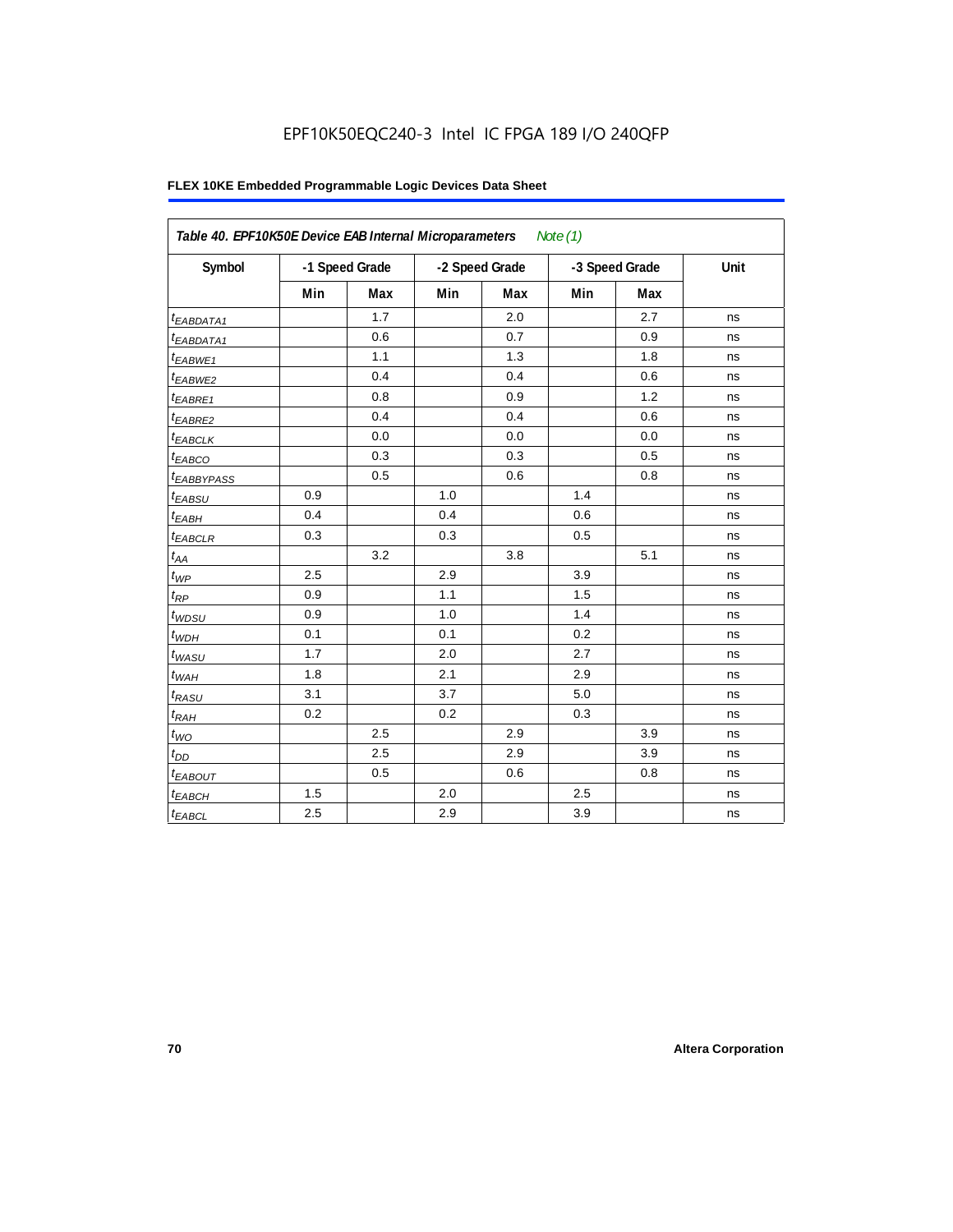| Note (1)<br>Table 41. EPF10K50E Device EAB Internal Timing Macroparameters |                |     |                |     |      |                |      |  |  |
|----------------------------------------------------------------------------|----------------|-----|----------------|-----|------|----------------|------|--|--|
| Symbol                                                                     | -1 Speed Grade |     | -2 Speed Grade |     |      | -3 Speed Grade | Unit |  |  |
|                                                                            | Min            | Max | Min            | Max | Min  | Max            |      |  |  |
| $t_{EABA}$                                                                 |                | 6.4 |                | 7.6 |      | 10.2           | ns   |  |  |
| <b><i>EABRCOMB</i></b>                                                     | 6.4            |     | 7.6            |     | 10.2 |                | ns   |  |  |
| t <sub>EABRCREG</sub>                                                      | 4.4            |     | 5.1            |     | 7.0  |                | ns   |  |  |
| t <sub>EABWP</sub>                                                         | 2.5            |     | 2.9            |     | 3.9  |                | ns   |  |  |
| <sup>t</sup> EABWCOMB                                                      | 6.0            |     | 7.0            |     | 9.5  |                | ns   |  |  |
| <sup>t</sup> EABWCREG                                                      | 6.8            |     | 7.8            |     | 10.6 |                | ns   |  |  |
| t <sub>EABDD</sub>                                                         |                | 5.7 |                | 6.7 |      | 9.0            | ns   |  |  |
| <sup>t</sup> EABDATACO                                                     |                | 0.8 |                | 0.9 |      | 1.3            | ns   |  |  |
| <sup>t</sup> EABDATASU                                                     | 1.5            |     | 1.7            |     | 2.3  |                | ns   |  |  |
| t <sub>eabdatah</sub>                                                      | 0.0            |     | 0.0            |     | 0.0  |                | ns   |  |  |
| <sup>t</sup> EABWESU                                                       | 1.3            |     | 1.4            |     | 2.0  |                | ns   |  |  |
| t <sub>EABWEH</sub>                                                        | 0.0            |     | 0.0            |     | 0.0  |                | ns   |  |  |
| <i>t<sub>EABWDSU</sub></i>                                                 | 1.5            |     | 1.7            |     | 2.3  |                | ns   |  |  |
| <sup>t</sup> EABWDH                                                        | 0.0            |     | 0.0            |     | 0.0  |                | ns   |  |  |
| t <sub>EABWASU</sub>                                                       | 3.0            |     | 3.6            |     | 4.8  |                | ns   |  |  |
| t <sub>EABWAH</sub>                                                        | 0.5            |     | 0.5            |     | 0.8  |                | ns   |  |  |
| $t_{EABWO}$                                                                |                | 5.1 |                | 6.0 |      | 8.1            | ns   |  |  |

| Table 42. EPF10K50E Device Interconnect Timing Microparameters |                |     |                |     | Note (1)       |     |      |
|----------------------------------------------------------------|----------------|-----|----------------|-----|----------------|-----|------|
| Symbol                                                         | -1 Speed Grade |     | -2 Speed Grade |     | -3 Speed Grade |     | Unit |
|                                                                | Min            | Max | Min            | Max | Min            | Max |      |
| $t_{DIN2IOE}$                                                  |                | 3.5 |                | 4.3 |                | 5.6 | ns   |
| t <sub>DIN2LE</sub>                                            |                | 2.1 |                | 2.5 |                | 3.4 | ns   |
| <sup>t</sup> DIN2DATA                                          |                | 2.2 |                | 2.4 |                | 3.1 | ns   |
| t <sub>DCLK2IOE</sub>                                          |                | 2.9 |                | 3.5 |                | 4.7 | ns   |
| t <sub>DCLK2LE</sub>                                           |                | 2.1 |                | 2.5 |                | 3.4 | ns   |
| <i>t</i> SAMELAB                                               |                | 0.1 |                | 0.1 |                | 0.2 | ns   |
| <i>t</i> SAMEROW                                               |                | 1.1 |                | 1.1 |                | 1.5 | ns   |
| <i><b>ISAMECOLUMN</b></i>                                      |                | 0.8 |                | 1.0 |                | 1.3 | ns   |
| <i>t<sub>DIFFROW</sub></i>                                     |                | 1.9 |                | 2.1 |                | 2.8 | ns   |
| <i>t</i> TWOROWS                                               |                | 3.0 |                | 3.2 |                | 4.3 | ns   |
| <sup>t</sup> LEPERIPH                                          |                | 3.1 |                | 3.3 |                | 3.7 | ns   |
| <b>LABCARRY</b>                                                |                | 0.1 |                | 0.1 |                | 0.2 | ns   |
| t <sub>LABCASC</sub>                                           |                | 0.3 |                | 0.3 |                | 0.5 | ns   |

 $\mathsf{r}$ 

٦Ì,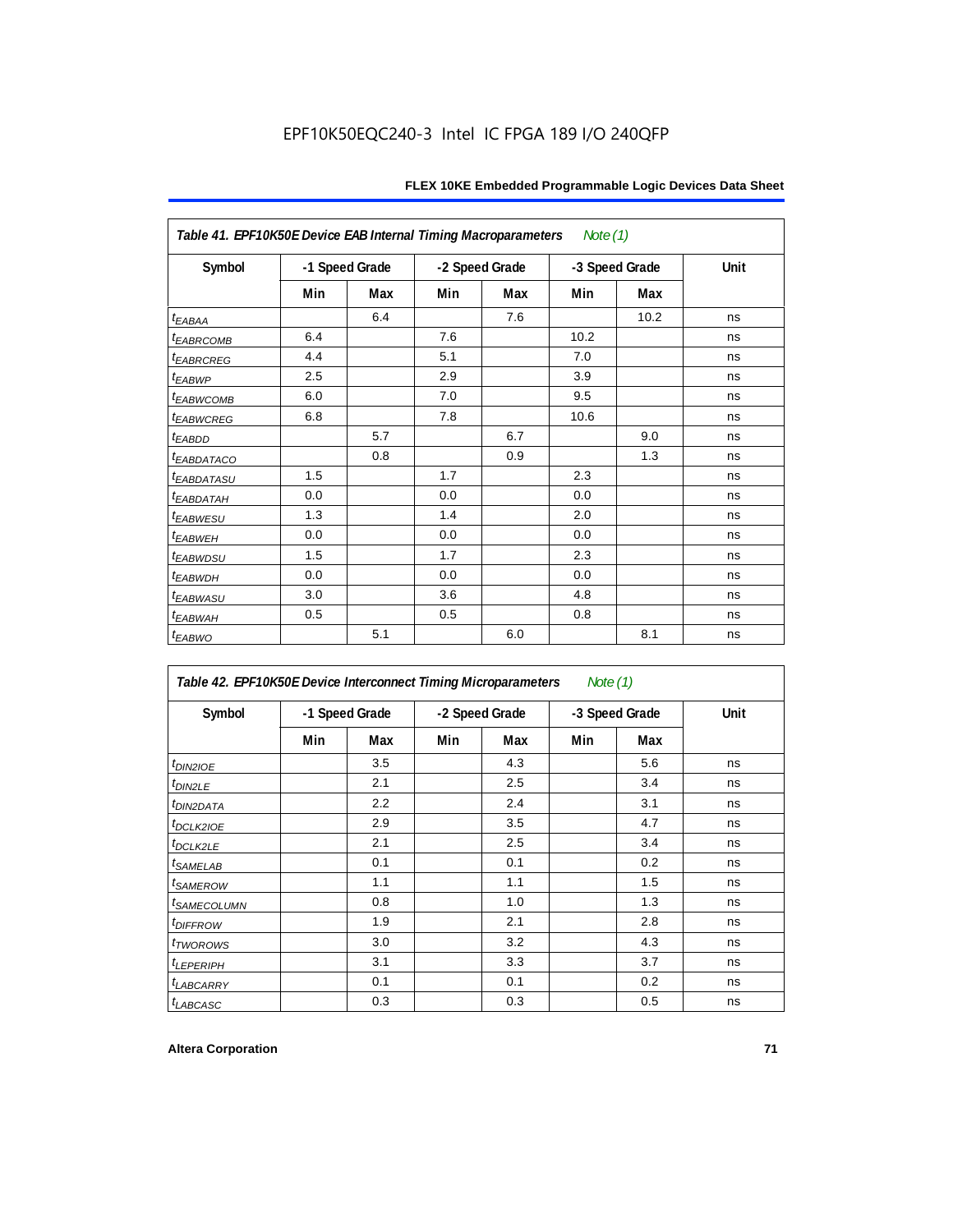#### **FLEX 10KE Embedded Programmable Logic Devices Data Sheet**

| Table 43. EPF10K50E External Timing Parameters<br>Notes (1), (2) |                |     |                |      |                          |      |      |  |  |  |
|------------------------------------------------------------------|----------------|-----|----------------|------|--------------------------|------|------|--|--|--|
| Symbol                                                           | -1 Speed Grade |     | -2 Speed Grade |      | -3 Speed Grade           |      | Unit |  |  |  |
|                                                                  | Min            | Max | Min            | Max  | Min                      | Max  |      |  |  |  |
| t <sub>DRR</sub>                                                 |                | 8.5 |                | 10.0 |                          | 13.5 | ns   |  |  |  |
| t <sub>insu</sub>                                                | 2.7            |     | 3.2            |      | 4.3                      |      | ns   |  |  |  |
| $t_{\text{INH}}$                                                 | 0.0            |     | 0.0            |      | 0.0                      |      | ns   |  |  |  |
| toutco                                                           | 2.0            | 4.5 | 2.0            | 5.2  | 2.0                      | 7.3  | ns   |  |  |  |
| t <sub>PCISU</sub>                                               | 3.0            |     | 4.2            |      |                          |      | ns   |  |  |  |
| <sup>t</sup> PCIH                                                | 0.0            |     | 0.0            |      | $\overline{\phantom{a}}$ |      | ns   |  |  |  |
| <sup>t</sup> PCICO                                               | 2.0            | 6.0 | 2.0            | 7.7  | $\blacksquare$           |      | ns   |  |  |  |

*Table 44. EPF10K50E External Bidirectional Timing Parameters Notes (1), (2)*

| Symbol                   | -1 Speed Grade |     | -2 Speed Grade |     | -3 Speed Grade |      | Unit |
|--------------------------|----------------|-----|----------------|-----|----------------|------|------|
|                          | Min            | Max | Min            | Max | Min            | Max  |      |
| I <sup>t</sup> insubidir | 2.7            |     | 3.2            |     | 4.3            |      | ns   |
| <sup>t</sup> INHBIDIR    | 0.0            |     | 0.0            |     | 0.0            |      | ns   |
| <b>LOUTCOBIDIR</b>       | 2.0            | 4.5 | 2.0            | 5.2 | 2.0            | 7.3  | ns   |
| <sup>t</sup> xzbidir     |                | 6.8 |                | 7.8 |                | 10.1 | ns   |
| <sup>t</sup> zxbidir     |                | 6.8 |                | 7.8 |                | 10.1 | ns   |

#### *Notes to tables:*

(1) All timing parameters are described in Tables 24 through 30 in this data sheet.

(2) These parameters are specified by characterization.

Tables 45 through 51 show EPF10K100E device internal and external timing parameters.

| Table 45. EPF10K100E Device LE Timing Microparameters<br>Note $(1)$ |                |     |                |     |                |     |      |  |  |  |  |
|---------------------------------------------------------------------|----------------|-----|----------------|-----|----------------|-----|------|--|--|--|--|
| Symbol                                                              | -1 Speed Grade |     | -2 Speed Grade |     | -3 Speed Grade |     | Unit |  |  |  |  |
|                                                                     | Min            | Max | Min            | Max | Min            | Max |      |  |  |  |  |
| $t_{LUT}$                                                           |                | 0.7 |                | 1.0 |                | 1.5 | ns   |  |  |  |  |
| $t_{CLUT}$                                                          |                | 0.5 |                | 0.7 |                | 0.9 | ns   |  |  |  |  |
| $t_{RLUT}$                                                          |                | 0.6 |                | 0.8 |                | 1.1 | ns   |  |  |  |  |
| <sup>t</sup> PACKED                                                 |                | 0.3 |                | 0.4 |                | 0.5 | ns   |  |  |  |  |
| $t_{EN}$                                                            |                | 0.2 |                | 0.3 |                | 0.3 | ns   |  |  |  |  |
| $t_{CICO}$                                                          |                | 0.1 |                | 0.1 |                | 0.2 | ns   |  |  |  |  |
| $t_{\text{GEN}}$                                                    |                | 0.4 |                | 0.5 |                | 0.7 | ns   |  |  |  |  |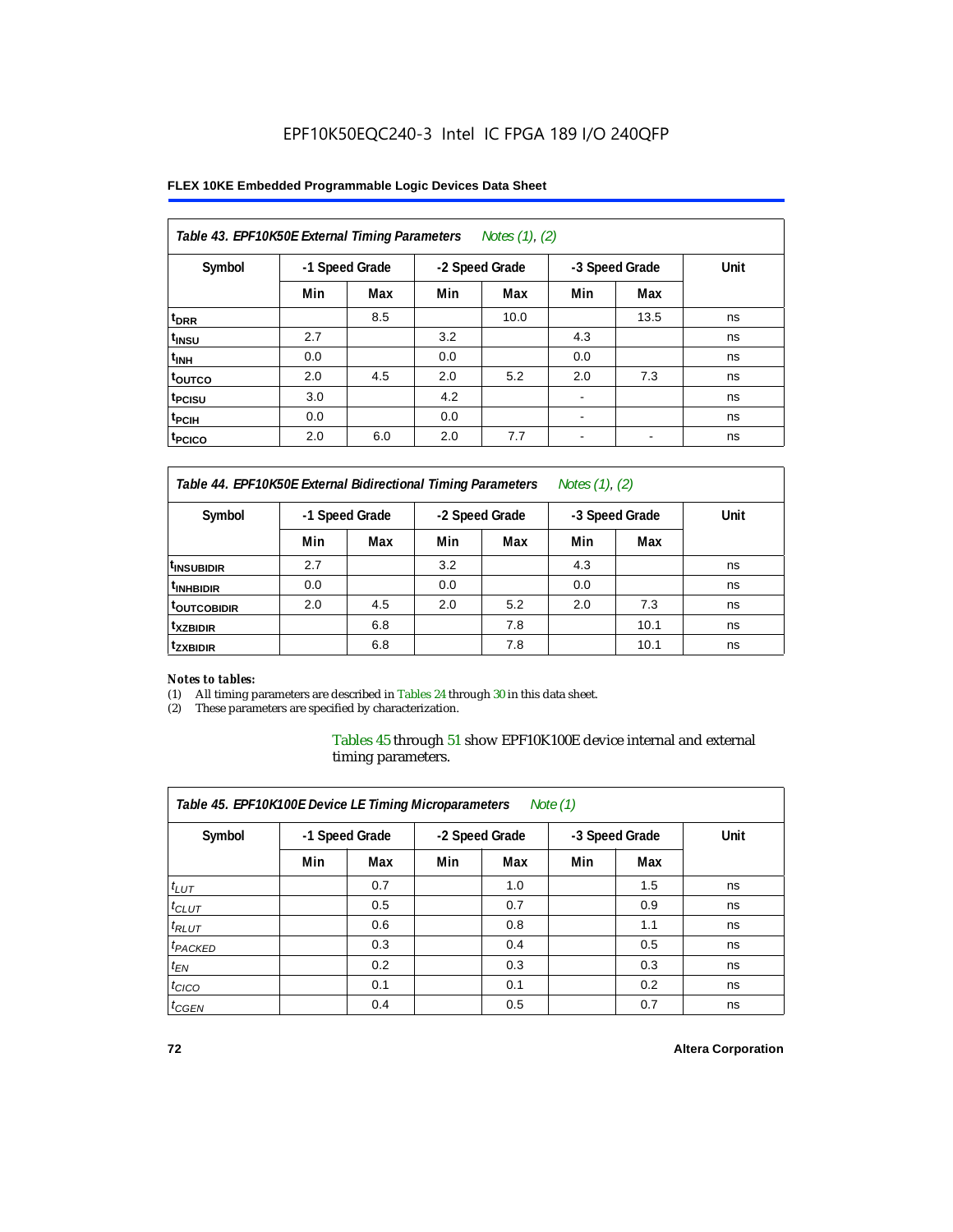| Table 45. EPF10K100E Device LE Timing Microparameters Note (1) |                |     |     |                |     |                |      |  |  |  |
|----------------------------------------------------------------|----------------|-----|-----|----------------|-----|----------------|------|--|--|--|
| Symbol                                                         | -1 Speed Grade |     |     | -2 Speed Grade |     | -3 Speed Grade | Unit |  |  |  |
|                                                                | Min            | Max | Min | Max            | Min | Max            |      |  |  |  |
| $t_{GENR}$                                                     |                | 0.1 |     | 0.1            |     | 0.2            | ns   |  |  |  |
| $t_{CASC}$                                                     |                | 0.6 |     | 0.9            |     | 1.2            | ns   |  |  |  |
| $t_{\rm C}$                                                    |                | 0.8 |     | 1.0            |     | 1.4            | ns   |  |  |  |
| $t_{CO}$                                                       |                | 0.6 |     | 0.8            |     | 1.1            | ns   |  |  |  |
| $t_{COMB}$                                                     |                | 0.4 |     | 0.5            |     | 0.7            | ns   |  |  |  |
| $t_{\text{SU}}$                                                | 0.4            |     | 0.6 |                | 0.7 |                | ns   |  |  |  |
| $t_H\,$                                                        | 0.5            |     | 0.7 |                | 0.9 |                | ns   |  |  |  |
| $t_{PRE}$                                                      |                | 0.8 |     | 1.0            |     | 1.4            | ns   |  |  |  |
| $t_{\mathrm{CLR}}$                                             |                | 0.8 |     | 1.0            |     | 1.4            | ns   |  |  |  |
| $t_{\mathit{CH}}$                                              | 1.5            |     | 2.0 |                | 2.5 |                | ns   |  |  |  |
| $t_{CL}$                                                       | 1.5            |     | 2.0 |                | 2.5 |                | ns   |  |  |  |

| Symbol                   |     | -1 Speed Grade |     | -2 Speed Grade |     | -3 Speed Grade | Unit |
|--------------------------|-----|----------------|-----|----------------|-----|----------------|------|
|                          | Min | Max            | Min | Max            | Min | Max            |      |
| t <sub>IOD</sub>         |     | 1.7            |     | 2.0            |     | 2.6            | ns   |
| $t_{\text{loc}}$         |     | 0.0            |     | 0.0            |     | 0.0            | ns   |
| $t_{\text{IOCO}}$        |     | 1.4            |     | 1.6            |     | 2.1            | ns   |
| t <sub>IOCOMB</sub>      |     | 0.5            |     | 0.7            |     | 0.9            | ns   |
| $t_{IOSU}$               | 0.8 |                | 1.0 |                | 1.3 |                | ns   |
| $t_{IOH}$                | 0.7 |                | 0.9 |                | 1.2 |                | ns   |
| $t_{IOCLR}$              |     | 0.5            |     | 0.7            |     | 0.9            | ns   |
| $t_{OD1}$                |     | 3.0            |     | 4.2            |     | 5.6            | ns   |
| $t_{OD2}$                |     | 3.0            |     | 4.2            |     | 5.6            | ns   |
| $t_{OD3}$                |     | 4.0            |     | 5.5            |     | 7.3            | ns   |
| $t_{XZ}$                 |     | 3.5            |     | 4.6            |     | 6.1            | ns   |
| $t_{ZX1}$                |     | 3.5            |     | 4.6            |     | 6.1            | ns   |
| $t_{ZX2}$                |     | 3.5            |     | 4.6            |     | 6.1            | ns   |
| $t_{ZX3}$                |     | 4.5            |     | 5.9            |     | 7.8            | ns   |
| <i>t<sub>INREG</sub></i> |     | 2.0            |     | 2.6            |     | 3.5            | ns   |
| $t_{IOED}$               |     | 0.5            |     | 0.8            |     | 1.2            | ns   |
| <sup>t</sup> INCOMB      |     | 0.5            |     | 0.8            |     | 1.2            | ns   |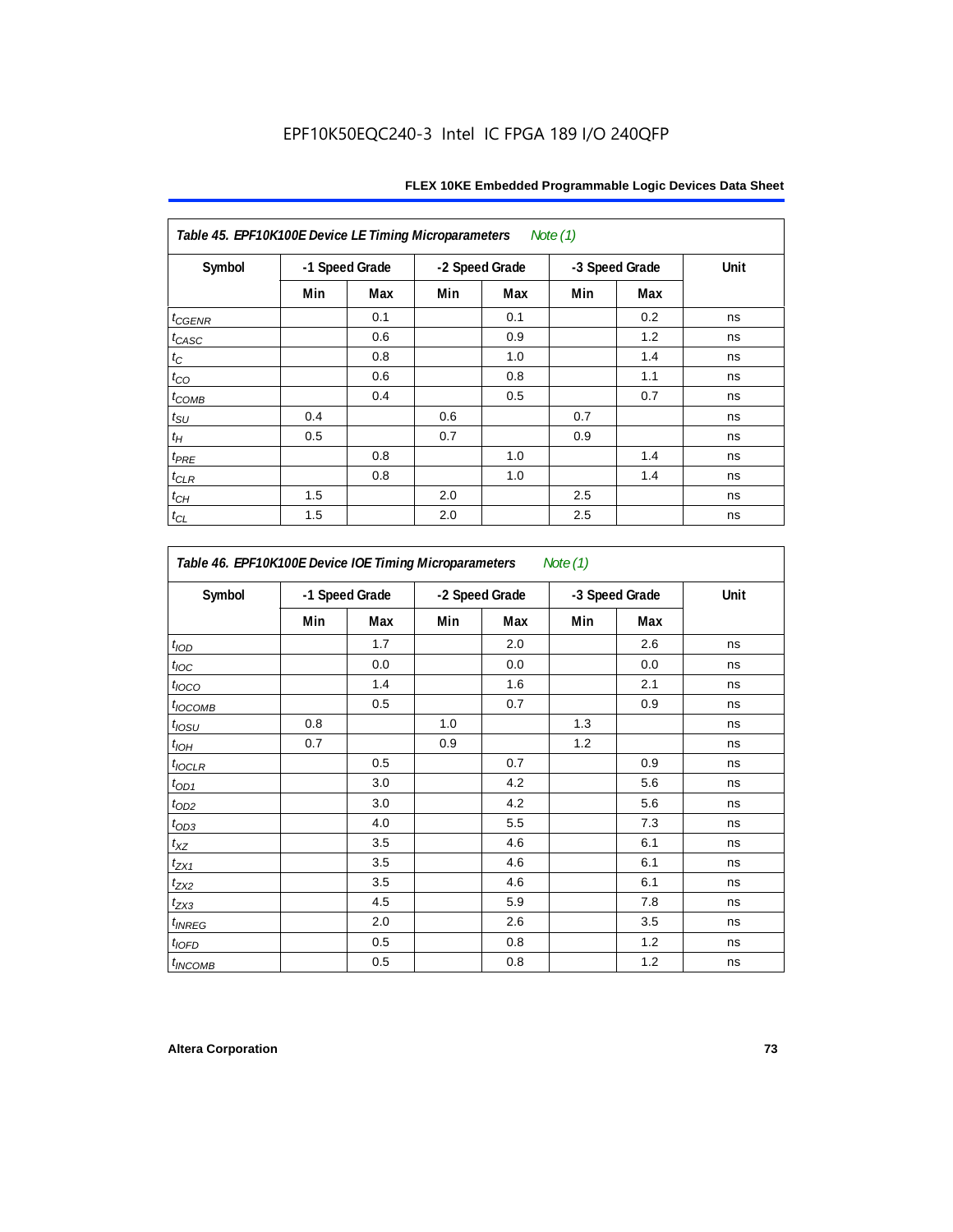#### **FLEX 10KE Embedded Programmable Logic Devices Data Sheet**

| Table 47. EPF10K100E Device EAB Internal Microparameters<br>Note $(1)$ |     |                |     |                |     |                |      |  |  |  |  |
|------------------------------------------------------------------------|-----|----------------|-----|----------------|-----|----------------|------|--|--|--|--|
| Symbol                                                                 |     | -1 Speed Grade |     | -2 Speed Grade |     | -3 Speed Grade | Unit |  |  |  |  |
|                                                                        | Min | Max            | Min | Max            | Min | Max            |      |  |  |  |  |
| <sup>t</sup> EABDATA1                                                  |     | 1.5            |     | 2.0            |     | 2.6            | ns   |  |  |  |  |
| $t_{EABDATA1}$                                                         |     | 0.0            |     | 0.0            |     | 0.0            | ns   |  |  |  |  |
| $t_{EABWE1}$                                                           |     | 1.5            |     | 2.0            |     | 2.6            | ns   |  |  |  |  |
| t <sub>EABWE2</sub>                                                    |     | 0.3            |     | 0.4            |     | 0.5            | ns   |  |  |  |  |
| t <sub>EABRE1</sub>                                                    |     | 0.3            |     | 0.4            |     | 0.5            | ns   |  |  |  |  |
| $t_{EABRE2}$                                                           |     | 0.0            |     | 0.0            |     | 0.0            | ns   |  |  |  |  |
| $t_{EABCLK}$                                                           |     | 0.0            |     | 0.0            |     | 0.0            | ns   |  |  |  |  |
| $t_{EABCO}$                                                            |     | 0.3            |     | 0.4            |     | 0.5            | ns   |  |  |  |  |
| t <sub>EABBYPASS</sub>                                                 |     | 0.1            |     | 0.1            |     | 0.2            | ns   |  |  |  |  |
| $t_{EABSU}$                                                            | 0.8 |                | 1.0 |                | 1.4 |                | ns   |  |  |  |  |
| $t_{EABH}$                                                             | 0.1 |                | 0.1 |                | 0.2 |                | ns   |  |  |  |  |
| $t_{EABCLR}$                                                           | 0.3 |                | 0.4 |                | 0.5 |                | ns   |  |  |  |  |
| $t_{AA}$                                                               |     | 4.0            |     | 5.1            |     | 6.6            | ns   |  |  |  |  |
| $t_{WP}$                                                               | 2.7 |                | 3.5 |                | 4.7 |                | ns   |  |  |  |  |
| $t_{RP}$                                                               | 1.0 |                | 1.3 |                | 1.7 |                | ns   |  |  |  |  |
| $t_{WDSU}$                                                             | 1.0 |                | 1.3 |                | 1.7 |                | ns   |  |  |  |  |
| $t_{WDH}$                                                              | 0.2 |                | 0.2 |                | 0.3 |                | ns   |  |  |  |  |
| $t_{WASU}$                                                             | 1.6 |                | 2.1 |                | 2.8 |                | ns   |  |  |  |  |
| $t_{WAH}$                                                              | 1.6 |                | 2.1 |                | 2.8 |                | ns   |  |  |  |  |
| $t_{RASU}$                                                             | 3.0 |                | 3.9 |                | 5.2 |                | ns   |  |  |  |  |
| $t_{RAH}$                                                              | 0.1 |                | 0.1 |                | 0.2 |                | ns   |  |  |  |  |
| $t_{WO}$                                                               |     | 1.5            |     | 2.0            |     | 2.6            | ns   |  |  |  |  |
| $t_{DD}$                                                               |     | 1.5            |     | 2.0            |     | 2.6            | ns   |  |  |  |  |
| $t_{EABOUT}$                                                           |     | 0.2            |     | 0.3            |     | 0.3            | ns   |  |  |  |  |
| <sup>t</sup> EABCH                                                     | 1.5 |                | 2.0 |                | 2.5 |                | ns   |  |  |  |  |
| $t_{EABCL}$                                                            | 2.7 |                | 3.5 |                | 4.7 |                | ns   |  |  |  |  |

*Table 48. EPF10K100E Device EAB Internal Timing Macroparameters (Part 1 of 2)* 

| Note (1 |
|---------|
|---------|

| Symbol                | -1 Speed Grade |     |     | -2 Speed Grade |     | -3 Speed Grade | Unit |
|-----------------------|----------------|-----|-----|----------------|-----|----------------|------|
|                       | Min            | Max | Min | Max            | Min | Max            |      |
| $t_{EABA}$            |                | 5.9 |     | 7.6            |     | 9.9            | ns   |
| <sup>t</sup> EABRCOMB | 5.9            |     | 7.6 |                | 9.9 |                | ns   |
| <sup>I</sup> EABRCREG | 5.1            |     | 6.5 |                | 8.5 |                | ns   |
| <sup>t</sup> EABWP    | 2.7            |     | 3.5 |                | 4.7 |                | ns   |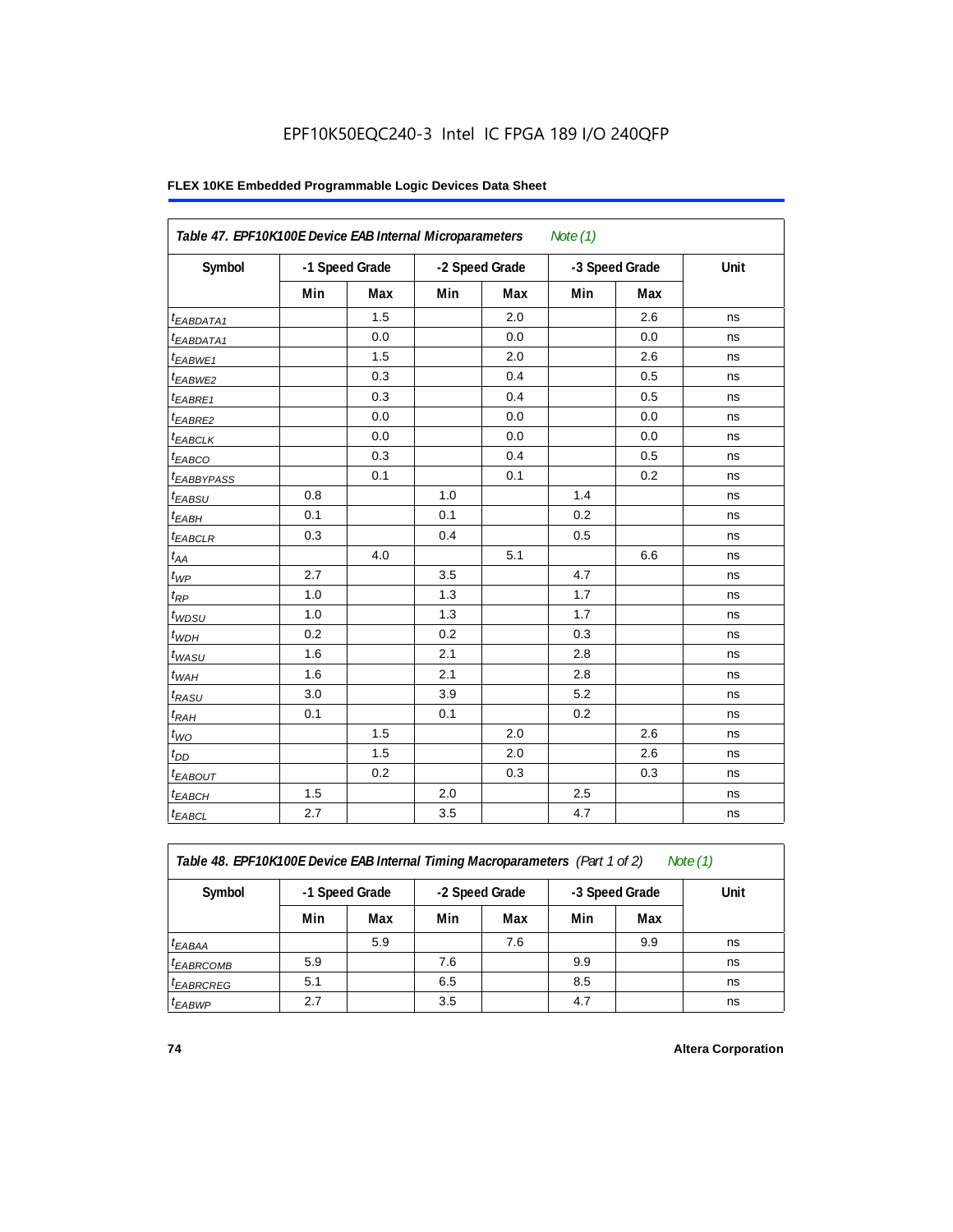| Table 48. EPF10K100E Device EAB Internal Timing Macroparameters (Part 2 of 2)<br>Note (1) |                |     |                |     |                |     |      |  |  |  |
|-------------------------------------------------------------------------------------------|----------------|-----|----------------|-----|----------------|-----|------|--|--|--|
| Symbol                                                                                    | -1 Speed Grade |     | -2 Speed Grade |     | -3 Speed Grade |     | Unit |  |  |  |
|                                                                                           | Min            | Max | Min            | Max | Min            | Max |      |  |  |  |
| <i><b>EABWCOMB</b></i>                                                                    | 5.9            |     | 7.7            |     | 10.3           |     | ns   |  |  |  |
| <sup>t</sup> EABWCREG                                                                     | 5.4            |     | 7.0            |     | 9.4            |     | ns   |  |  |  |
| <sup>t</sup> EABDD                                                                        |                | 3.4 |                | 4.5 |                | 5.9 | ns   |  |  |  |
| <b><i>EABDATACO</i></b>                                                                   |                | 0.5 |                | 0.7 |                | 0.8 | ns   |  |  |  |
| <sup>t</sup> EABDATASU                                                                    | 0.8            |     | 1.0            |     | 1.4            |     | ns   |  |  |  |
| <sup>t</sup> EABDATAH                                                                     | 0.1            |     | 0.1            |     | 0.2            |     | ns   |  |  |  |
| t <sub>EABWESU</sub>                                                                      | 1.1            |     | 1.4            |     | 1.9            |     | ns   |  |  |  |
| <sup>t</sup> EABWEH                                                                       | 0.0            |     | 0.0            |     | 0.0            |     | ns   |  |  |  |
| <sup>t</sup> EABWDSU                                                                      | 1.0            |     | 1.3            |     | 1.7            |     | ns   |  |  |  |
| <sup>t</sup> EABWDH                                                                       | 0.2            |     | 0.2            |     | 0.3            |     | ns   |  |  |  |
| <sup>t</sup> EABWASU                                                                      | 4.1            |     | 5.2            |     | 6.8            |     | ns   |  |  |  |
| <sup>t</sup> ЕАВWАН                                                                       | 0.0            |     | 0.0            |     | 0.0            |     | ns   |  |  |  |
| t <sub>EABWO</sub>                                                                        |                | 3.4 |                | 4.5 |                | 5.9 | ns   |  |  |  |

*Table 49. EPF10K100E Device Interconnect Timing Microparameters Note (1)*

| Symbol                        |     | -1 Speed Grade |     | -2 Speed Grade |     | -3 Speed Grade | Unit |
|-------------------------------|-----|----------------|-----|----------------|-----|----------------|------|
|                               | Min | Max            | Min | Max            | Min | Max            |      |
| $tD$ IN2IOE                   |     | 3.1            |     | 3.6            |     | 4.4            | ns   |
| t <sub>DIN2LE</sub>           |     | 0.3            |     | 0.4            |     | 0.5            | ns   |
| <sup>t</sup> DIN2DATA         |     | 1.6            |     | 1.8            |     | 2.0            | ns   |
| $t_{DCLK2IOE}$                |     | 0.8            |     | 1.1            |     | 1.4            | ns   |
| $t$ DCLK2LE                   |     | 0.3            |     | 0.4            |     | 0.5            | ns   |
| <sup>t</sup> SAMELAB          |     | 0.1            |     | 0.1            |     | 0.2            | ns   |
| <i>t</i> SAMEROW              |     | 1.5            |     | 2.5            |     | 3.4            | ns   |
| <i>t<sub>SAMECOLUMN</sub></i> |     | 0.4            |     | 1.0            |     | 1.6            | ns   |
| <i>t<sub>DIFFROW</sub></i>    |     | 1.9            |     | 3.5            |     | 5.0            | ns   |
| <i>t</i> TWOROWS              |     | 3.4            |     | 6.0            |     | 8.4            | ns   |
| <b><i>LEPERIPH</i></b>        |     | 4.3            |     | 5.4            |     | 6.5            | ns   |
| t <sub>LABCARRY</sub>         |     | 0.5            |     | 0.7            |     | 0.9            | ns   |
| $t_{LABCASC}$                 |     | 0.8            |     | 1.0            |     | 1.4            | ns   |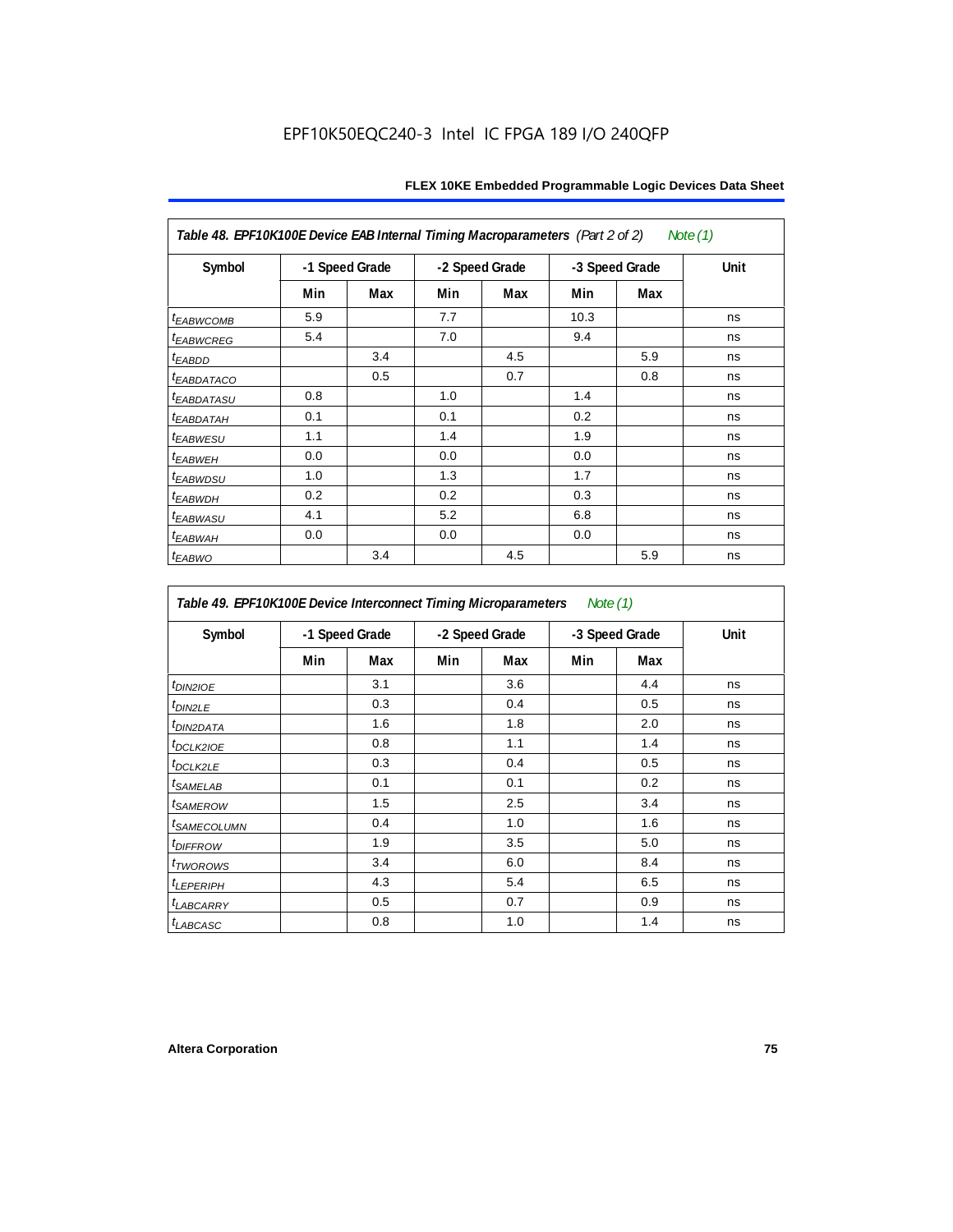#### **FLEX 10KE Embedded Programmable Logic Devices Data Sheet**

| Table 50. EPF10K100E External Timing Parameters Notes (1), (2) |                |     |                |      |                |      |      |  |  |  |
|----------------------------------------------------------------|----------------|-----|----------------|------|----------------|------|------|--|--|--|
| Symbol                                                         | -1 Speed Grade |     | -2 Speed Grade |      | -3 Speed Grade |      | Unit |  |  |  |
|                                                                | Min            | Max | Min            | Max  | Min            | Max  |      |  |  |  |
| t <sub>DRR</sub>                                               |                | 9.0 |                | 12.0 |                | 16.0 | ns   |  |  |  |
| $t_{INSU}$ (3)                                                 | 2.0            |     | 2.5            |      | 3.3            |      | ns   |  |  |  |
| $t_{INH}$ (3)                                                  | 0.0            |     | 0.0            |      | 0.0            |      | ns   |  |  |  |
| $t_{OUTCO}$ (3)                                                | 2.0            | 5.2 | 2.0            | 6.9  | 2.0            | 9.1  | ns   |  |  |  |
| $t_{INSU}$ (4)                                                 | 2.0            |     | 2.2            |      |                |      | ns   |  |  |  |
| $t_{INH}$ (4)                                                  | 0.0            |     | 0.0            |      |                |      | ns   |  |  |  |
| $t_{OUTCO}$ (4)                                                | 0.5            | 3.0 | 0.5            | 4.6  |                |      | ns   |  |  |  |
| t <sub>PCISU</sub>                                             | 3.0            |     | 6.2            |      |                |      | ns   |  |  |  |
| t <sub>PCIH</sub>                                              | 0.0            |     | 0.0            |      | -              |      | ns   |  |  |  |
| <sup>t</sup> PCICO                                             | 2.0            | 6.0 | 2.0            | 6.9  |                |      | ns   |  |  |  |

#### *Table 51. EPF10K100E External Bidirectional Timing Parameters Notes (1), (2)*

| Symbol                      |     | -1 Speed Grade |     | -2 Speed Grade |     | -3 Speed Grade | Unit |
|-----------------------------|-----|----------------|-----|----------------|-----|----------------|------|
|                             | Min | Max            | Min | Max            | Min | Max            |      |
| $t_{INSUBIDIR}$ (3)         | 1.7 |                | 2.5 |                | 3.3 |                | ns   |
| $t_{INHBIDIR}$ (3)          | 0.0 |                | 0.0 |                | 0.0 |                | ns   |
| $t_{INSUBIDIR}(4)$          | 2.0 |                | 2.8 |                |     |                | ns   |
| $t_{INHBIDIR}$ $(4)$        | 0.0 |                | 0.0 |                |     |                | ns   |
| $t_{\text{OUTCOBIDIR}}$ (3) | 2.0 | 5.2            | 2.0 | 6.9            | 2.0 | 9.1            | ns   |
| $t_{XZBIDIR}$ (3)           |     | 5.6            |     | 7.5            |     | 10.1           | ns   |
| $t_{ZXBIDIR}$ (3)           |     | 5.6            |     | 7.5            |     | 10.1           | ns   |
| $t_{\text{OUTCOBIDIR}}$ (4) | 0.5 | 3.0            | 0.5 | 4.6            |     |                | ns   |
| $t_{XZBIDIR}$ (4)           |     | 4.6            |     | 6.5            |     |                | ns   |
| $t_{ZXBIDIR}$ (4)           |     | 4.6            |     | 6.5            |     |                | ns   |

#### *Notes to tables:*

(1) All timing parameters are described in Tables 24 through 30 in this data sheet.

(2) These parameters are specified by characterization.

(3) This parameter is measured without the use of the ClockLock or ClockBoost circuits.

(4) This parameter is measured with the use of the ClockLock or ClockBoost circuits.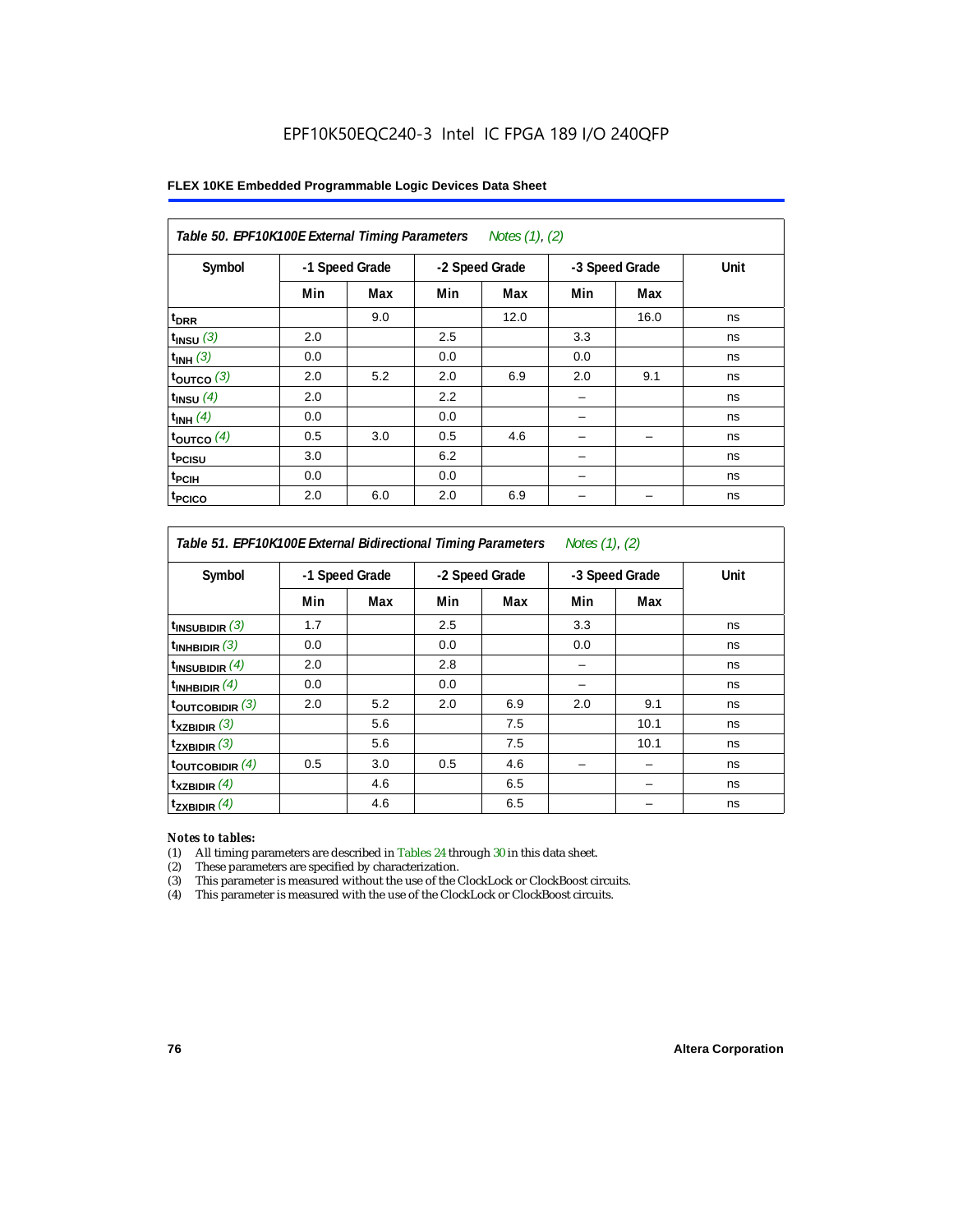Tables 52 through 58 show EPF10K130E device internal and external timing parameters.

| Table 52. EPF10K130E Device LE Timing Microparameters<br><b>Note (1)</b> |                |     |     |                |     |                |      |  |  |  |
|--------------------------------------------------------------------------|----------------|-----|-----|----------------|-----|----------------|------|--|--|--|
| Symbol                                                                   | -1 Speed Grade |     |     | -2 Speed Grade |     | -3 Speed Grade | Unit |  |  |  |
|                                                                          | Min            | Max | Min | Max            | Min | Max            |      |  |  |  |
| $t_{LUT}$                                                                |                | 0.6 |     | 0.9            |     | 1.3            | ns   |  |  |  |
| $t_{CLUT}$                                                               |                | 0.6 |     | 0.8            |     | 1.0            | ns   |  |  |  |
| $t_{RLUT}$                                                               |                | 0.7 |     | 0.9            |     | 0.2            | ns   |  |  |  |
| t <sub>PACKED</sub>                                                      |                | 0.3 |     | 0.5            |     | 0.6            | ns   |  |  |  |
| $t_{EN}$                                                                 |                | 0.2 |     | 0.3            |     | 0.4            | ns   |  |  |  |
| $t_{CICO}$                                                               |                | 0.1 |     | 0.1            |     | 0.2            | ns   |  |  |  |
| $t_{CGEN}$                                                               |                | 0.4 |     | 0.6            |     | 0.8            | ns   |  |  |  |
| $t_{CGENR}$                                                              |                | 0.1 |     | 0.1            |     | 0.2            | ns   |  |  |  |
| $t_{CASC}$                                                               |                | 0.6 |     | 0.9            |     | 1.2            | ns   |  |  |  |
| $t_{\rm C}$                                                              |                | 0.3 |     | 0.5            |     | 0.6            | ns   |  |  |  |
| $t_{CO}$                                                                 |                | 0.5 |     | 0.7            |     | 0.8            | ns   |  |  |  |
| $t_{\text{COMB}}$                                                        |                | 0.3 |     | 0.5            |     | 0.6            | ns   |  |  |  |
| $t_{\rm SU}$                                                             | 0.5            |     | 0.7 |                | 0.8 |                | ns   |  |  |  |
| $t_H$                                                                    | 0.6            |     | 0.7 |                | 1.0 |                | ns   |  |  |  |
| $t_{PRE}$                                                                |                | 0.9 |     | 1.2            |     | 1.6            | ns   |  |  |  |
| $t_{CLR}$                                                                |                | 0.9 |     | 1.2            |     | 1.6            | ns   |  |  |  |
| $t_{CH}$                                                                 | 1.5            |     | 1.5 |                | 2.5 |                | ns   |  |  |  |
| $t_{\rm CL}$                                                             | 1.5            |     | 1.5 |                | 2.5 |                | ns   |  |  |  |

*Table 53. EPF10K130E Device IOE Timing Microparameters Note (1)*

| Symbol           |                |     |                |     | -3 Speed Grade |     | Unit |
|------------------|----------------|-----|----------------|-----|----------------|-----|------|
|                  | -1 Speed Grade |     | -2 Speed Grade |     |                |     |      |
|                  | Min            | Max | Min            | Max | Min            | Max |      |
| t <sub>IOD</sub> |                | 1.3 |                | 1.5 |                | 2.0 | ns   |
| $t_{\text{IOC}}$ |                | 0.0 |                | 0.0 |                | 0.0 | ns   |
| $t_{IOCO}$       |                | 0.6 |                | 0.8 |                | 1.0 | ns   |
| $t_{IOCOMB}$     |                | 0.6 |                | 0.8 |                | 1.0 | ns   |
| $t_{IOSU}$       | 1.0            |     | 1.2            |     | 1.6            |     | ns   |
| $t_{IOH}$        | 0.9            |     | 0.9            |     | 1.4            |     | ns   |
| $t_{IOCLR}$      |                | 0.6 |                | 0.8 |                | 1.0 | ns   |
| $t_{OD1}$        |                | 2.8 |                | 4.1 |                | 5.5 | ns   |
| $t_{OD2}$        |                | 2.8 |                | 4.1 |                | 5.5 | ns   |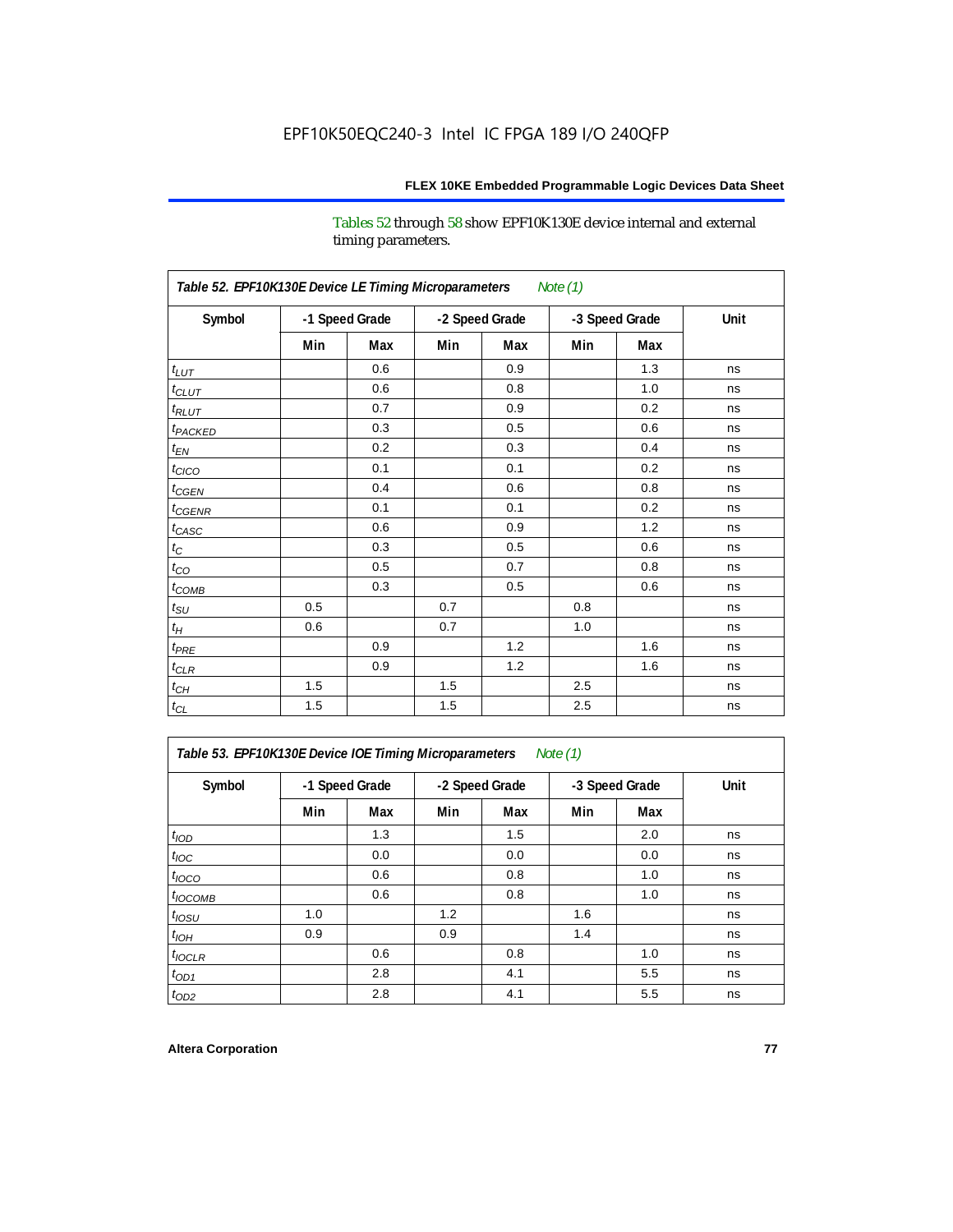#### **FLEX 10KE Embedded Programmable Logic Devices Data Sheet**

| Table 53. EPF10K130E Device IOE Timing Microparameters<br>Note $(1)$ |                |     |     |                |     |                |      |  |  |  |  |
|----------------------------------------------------------------------|----------------|-----|-----|----------------|-----|----------------|------|--|--|--|--|
| Symbol                                                               | -1 Speed Grade |     |     | -2 Speed Grade |     | -3 Speed Grade | Unit |  |  |  |  |
|                                                                      | Min            | Max | Min | Max            | Min | Max            |      |  |  |  |  |
| $t_{OD3}$                                                            |                | 4.0 |     | 5.6            |     | 7.5            | ns   |  |  |  |  |
| $t_{XZ}$                                                             |                | 2.8 |     | 4.1            |     | 5.5            | ns   |  |  |  |  |
| $t_{ZX1}$                                                            |                | 2.8 |     | 4.1            |     | 5.5            | ns   |  |  |  |  |
| $t_{ZX2}$                                                            |                | 2.8 |     | 4.1            |     | 5.5            | ns   |  |  |  |  |
| $t_{ZX3}$                                                            |                | 4.0 |     | 5.6            |     | 7.5            | ns   |  |  |  |  |
| $t_{INREG}$                                                          |                | 2.5 |     | 3.0            |     | 4.1            | ns   |  |  |  |  |
| $t_{IOFD}$                                                           |                | 0.4 |     | 0.5            |     | 0.6            | ns   |  |  |  |  |
| $t_{INCOMB}$                                                         |                | 0.4 |     | 0.5            |     | 0.6            | ns   |  |  |  |  |

| Symbol                 | -1 Speed Grade |     | -2 Speed Grade |     | -3 Speed Grade |     | Unit |
|------------------------|----------------|-----|----------------|-----|----------------|-----|------|
|                        | Min            | Max | Min            | Max | Min            | Max |      |
| <sup>t</sup> EABDATA1  |                | 1.5 |                | 2.0 |                | 2.6 | ns   |
| <sup>t</sup> EABDATA2  |                | 0.0 |                | 0.0 |                | 0.0 | ns   |
| t <sub>EABWE1</sub>    |                | 1.5 |                | 2.0 |                | 2.6 | ns   |
| t <sub>EABWE2</sub>    |                | 0.3 |                | 0.4 |                | 0.5 | ns   |
| t <sub>EABRE1</sub>    |                | 0.3 |                | 0.4 |                | 0.5 | ns   |
| <sup>t</sup> EABRE2    |                | 0.0 |                | 0.0 |                | 0.0 | ns   |
| <sup>t</sup> EABCLK    |                | 0.0 |                | 0.0 |                | 0.0 | ns   |
| t <sub>EABCO</sub>     |                | 0.3 |                | 0.4 |                | 0.5 | ns   |
| t <sub>EABBYPASS</sub> |                | 0.1 |                | 0.1 |                | 0.2 | ns   |
| t <sub>EABSU</sub>     | 0.8            |     | 1.0            |     | 1.4            |     | ns   |
| t <sub>ЕАВН</sub>      | 0.1            |     | 0.2            |     | 0.2            |     | ns   |
| <sup>t</sup> EABCLR    | 0.3            |     | 0.4            |     | 0.5            |     | ns   |
| t <sub>АА</sub>        |                | 4.0 |                | 5.0 |                | 6.6 | ns   |
| $t_{\mathcal{WP}}$     | 2.7            |     | 3.5            |     | 4.7            |     | ns   |
| $t_{\mathsf{RP}}$      | 1.0            |     | 1.3            |     | 1.7            |     | ns   |
| ${}^t\!$ wdsu          | 1.0            |     | 1.3            |     | 1.7            |     | ns   |
| $t_{WDH}$              | 0.2            |     | 0.2            |     | 0.3            |     | ns   |
| t <sub>WASU</sub>      | 1.6            |     | 2.1            |     | 2.8            |     | ns   |
| $t_{WAH}$              | 1.6            |     | 2.1            |     | 2.8            |     | ns   |
| t <sub>RASU</sub>      | 3.0            |     | 3.9            |     | 5.2            |     | ns   |
| $t_{RAH}$              | 0.1            |     | 0.1            |     | 0.2            |     | ns   |
| $t_{WO}$               |                | 1.5 |                | 2.0 |                | 2.6 | ns   |

**78 Altera Corporation**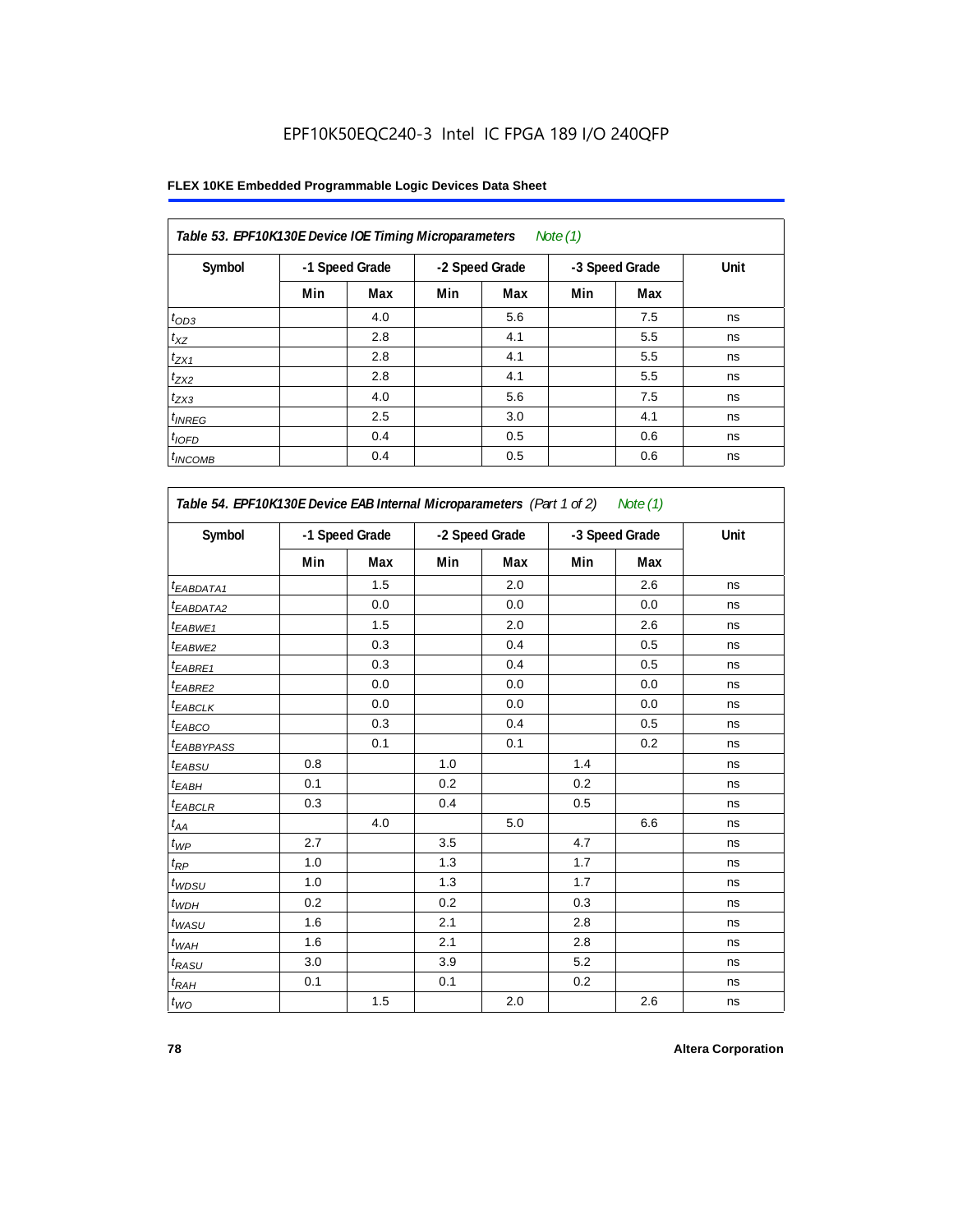| Table 54. EPF10K130E Device EAB Internal Microparameters (Part 2 of 2)<br>Note (1) |     |                |     |                |     |                |      |  |  |  |
|------------------------------------------------------------------------------------|-----|----------------|-----|----------------|-----|----------------|------|--|--|--|
| Symbol                                                                             |     | -1 Speed Grade |     | -2 Speed Grade |     | -3 Speed Grade | Unit |  |  |  |
|                                                                                    | Min | Max            | Min | Max            | Min | Max            |      |  |  |  |
| $t_{DD}$                                                                           |     | 1.5            |     | 2.0            |     | 2.6            | ns   |  |  |  |
| <b><i>EABOUT</i></b>                                                               |     | 0.2            |     | 0.3            |     | 0.3            | ns   |  |  |  |
| $t_{EABCH}$                                                                        | 1.5 |                | 2.0 |                | 2.5 |                | ns   |  |  |  |
| $t_{EABCL}$                                                                        | 2.7 |                | 3.5 |                | 4.7 |                | ns   |  |  |  |

| Table 55. EPF10K130E Device EAB Internal Timing Macroparameters Note (1) |     |                |     |                |      |                |             |
|--------------------------------------------------------------------------|-----|----------------|-----|----------------|------|----------------|-------------|
| Symbol                                                                   |     | -1 Speed Grade |     | -2 Speed Grade |      | -3 Speed Grade | <b>Unit</b> |
|                                                                          | Min | Max            | Min | Max            | Min  | Max            |             |
| $t_{EABA}$                                                               |     | 5.9            |     | 7.5            |      | 9.9            | ns          |
| <sup>t</sup> EABRCOMB                                                    | 5.9 |                | 7.5 |                | 9.9  |                | ns          |
| <b><i>EABROREG</i></b>                                                   | 5.1 |                | 6.4 |                | 8.5  |                | ns          |
| t <sub>EABWP</sub>                                                       | 2.7 |                | 3.5 |                | 4.7  |                | ns          |
| <sup>t</sup> EABWCOMB                                                    | 5.9 |                | 7.7 |                | 10.3 |                | ns          |
| <sup>t</sup> EABWCREG                                                    | 5.4 |                | 7.0 |                | 9.4  |                | ns          |
| <sup>t</sup> EABDD                                                       |     | 3.4            |     | 4.5            |      | 5.9            | ns          |
| <sup>t</sup> EABDATACO                                                   |     | 0.5            |     | 0.7            |      | 0.8            | ns          |
| <sup>t</sup> EABDATASU                                                   | 0.8 |                | 1.0 |                | 1.4  |                | ns          |
| <sup>t</sup> EABDATAH                                                    | 0.1 |                | 0.1 |                | 0.2  |                | ns          |
| <sup>t</sup> EABWESU                                                     | 1.1 |                | 1.4 |                | 1.9  |                | ns          |
| <sup>t</sup> EABWEH                                                      | 0.0 |                | 0.0 |                | 0.0  |                | ns          |
| <sup>t</sup> EABWDSU                                                     | 1.0 |                | 1.3 |                | 1.7  |                | ns          |
| <sup>t</sup> EABWDH                                                      | 0.2 |                | 0.2 |                | 0.3  |                | ns          |
| <sup>t</sup> EABWASU                                                     | 4.1 |                | 5.1 |                | 6.8  |                | ns          |
| <sup>t</sup> EABWAH                                                      | 0.0 |                | 0.0 |                | 0.0  |                | ns          |
| t <sub>EABWO</sub>                                                       |     | 3.4            |     | 4.5            |      | 5.9            | ns          |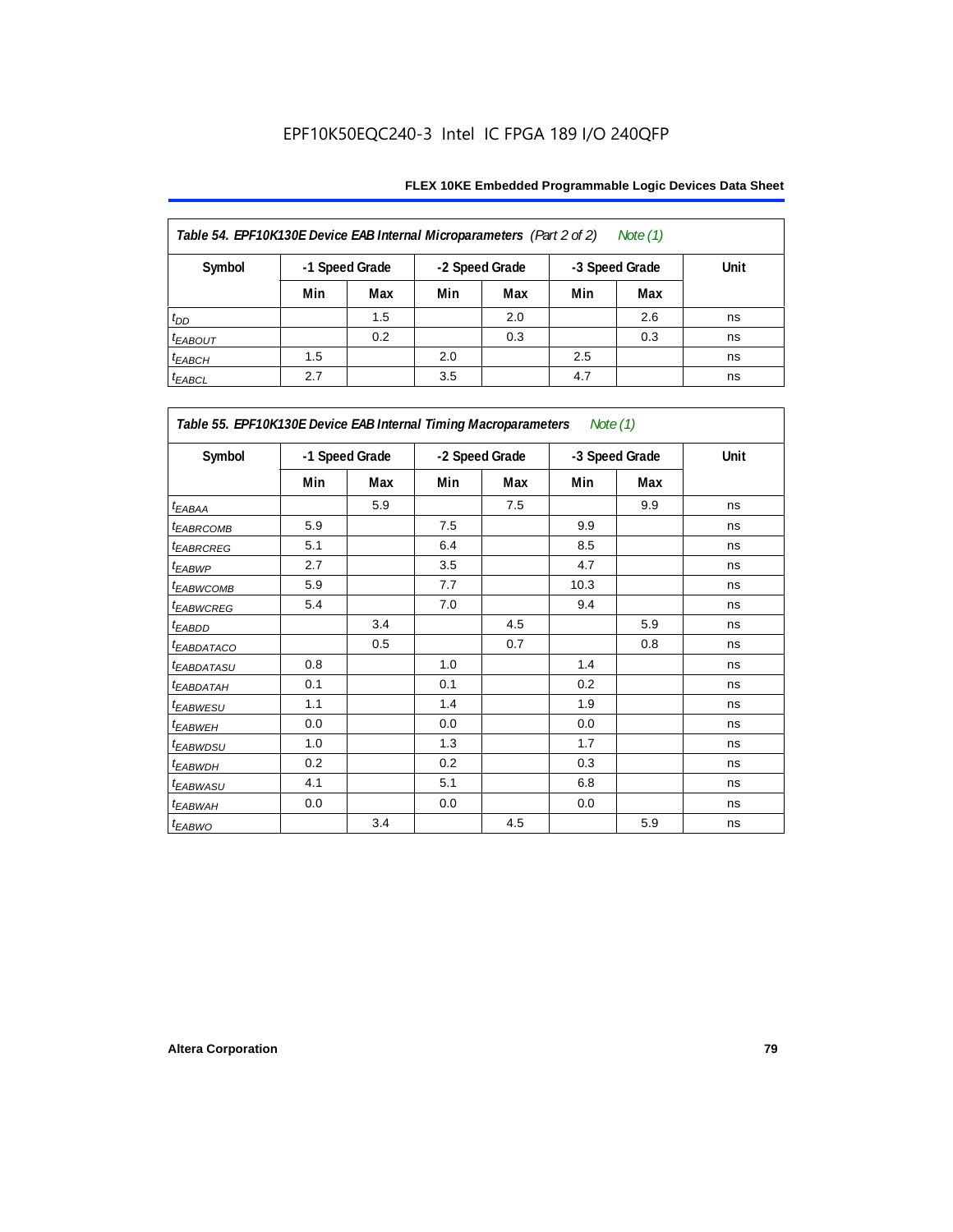| Table 56. EPF10K130E Device Interconnect Timing Microparameters<br>Note $(1)$ |                |     |                |     |                |      |      |  |  |  |
|-------------------------------------------------------------------------------|----------------|-----|----------------|-----|----------------|------|------|--|--|--|
| Symbol                                                                        | -1 Speed Grade |     | -2 Speed Grade |     | -3 Speed Grade |      | Unit |  |  |  |
|                                                                               | Min            | Max | Min            | Max | Min            | Max  |      |  |  |  |
| $t_{DIN2IOE}$                                                                 |                | 2.8 |                | 3.5 |                | 4.4  | ns   |  |  |  |
| $t_{DIN2LE}$                                                                  |                | 0.7 |                | 1.2 |                | 1.6  | ns   |  |  |  |
| <sup>t</sup> DIN2DATA                                                         |                | 1.6 |                | 1.9 |                | 2.2  | ns   |  |  |  |
| $t_{DCLK2IOE}$                                                                |                | 1.6 |                | 2.1 |                | 2.7  | ns   |  |  |  |
| $t_{DCLK2LE}$                                                                 |                | 0.7 |                | 1.2 |                | 1.6  | ns   |  |  |  |
| <sup>t</sup> SAMELAB                                                          |                | 0.1 |                | 0.2 |                | 0.2  | ns   |  |  |  |
| <i>t</i> SAMEROW                                                              |                | 1.9 |                | 3.4 |                | 5.1  | ns   |  |  |  |
| <sup>t</sup> SAMECOLUMN                                                       |                | 0.9 |                | 2.6 |                | 4.4  | ns   |  |  |  |
| <i>t<sub>DIFFROW</sub></i>                                                    |                | 2.8 |                | 6.0 |                | 9.5  | ns   |  |  |  |
| <sup>t</sup> TWOROWS                                                          |                | 4.7 |                | 9.4 |                | 14.6 | ns   |  |  |  |
| <sup>t</sup> LEPERIPH                                                         |                | 3.1 |                | 4.7 |                | 6.9  | ns   |  |  |  |
| <sup>t</sup> LABCARRY                                                         |                | 0.6 |                | 0.8 |                | 1.0  | ns   |  |  |  |
| <sup>t</sup> LABCASC                                                          |                | 0.9 |                | 1.2 |                | 1.6  | ns   |  |  |  |

| Table 57. EPF10K130E External Timing Parameters Notes (1), (2) |                |     |     |                |     |                |      |  |  |  |
|----------------------------------------------------------------|----------------|-----|-----|----------------|-----|----------------|------|--|--|--|
| Symbol                                                         | -1 Speed Grade |     |     | -2 Speed Grade |     | -3 Speed Grade | Unit |  |  |  |
|                                                                | Min            | Max | Min | Max            | Min | Max            |      |  |  |  |
| t <sub>DRR</sub>                                               |                | 9.0 |     | 12.0           |     | 16.0           | ns   |  |  |  |
| $t_{INSU}$ (3)                                                 | 1.9            |     | 2.1 |                | 3.0 |                | ns   |  |  |  |
| $t_{INH}$ (3)                                                  | 0.0            |     | 0.0 |                | 0.0 |                | ns   |  |  |  |
| $t_{OUTCO}$ (3)                                                | 2.0            | 5.0 | 2.0 | 7.0            | 2.0 | 9.2            | ns   |  |  |  |
| $t_{INSU}$ (4)                                                 | 0.9            |     | 1.1 |                |     |                | ns   |  |  |  |
| $t_{INH}$ (4)                                                  | 0.0            |     | 0.0 |                |     |                | ns   |  |  |  |
| toutco $(4)$                                                   | 0.5            | 4.0 | 0.5 | 6.0            |     |                | ns   |  |  |  |
| t <sub>PCISU</sub>                                             | 3.0            |     | 6.2 |                |     |                | ns   |  |  |  |
| $t_{PCH}$                                                      | 0.0            |     | 0.0 |                |     |                | ns   |  |  |  |
| <sup>t</sup> PCICO                                             | 2.0            | 6.0 | 2.0 | 6.9            |     |                | ns   |  |  |  |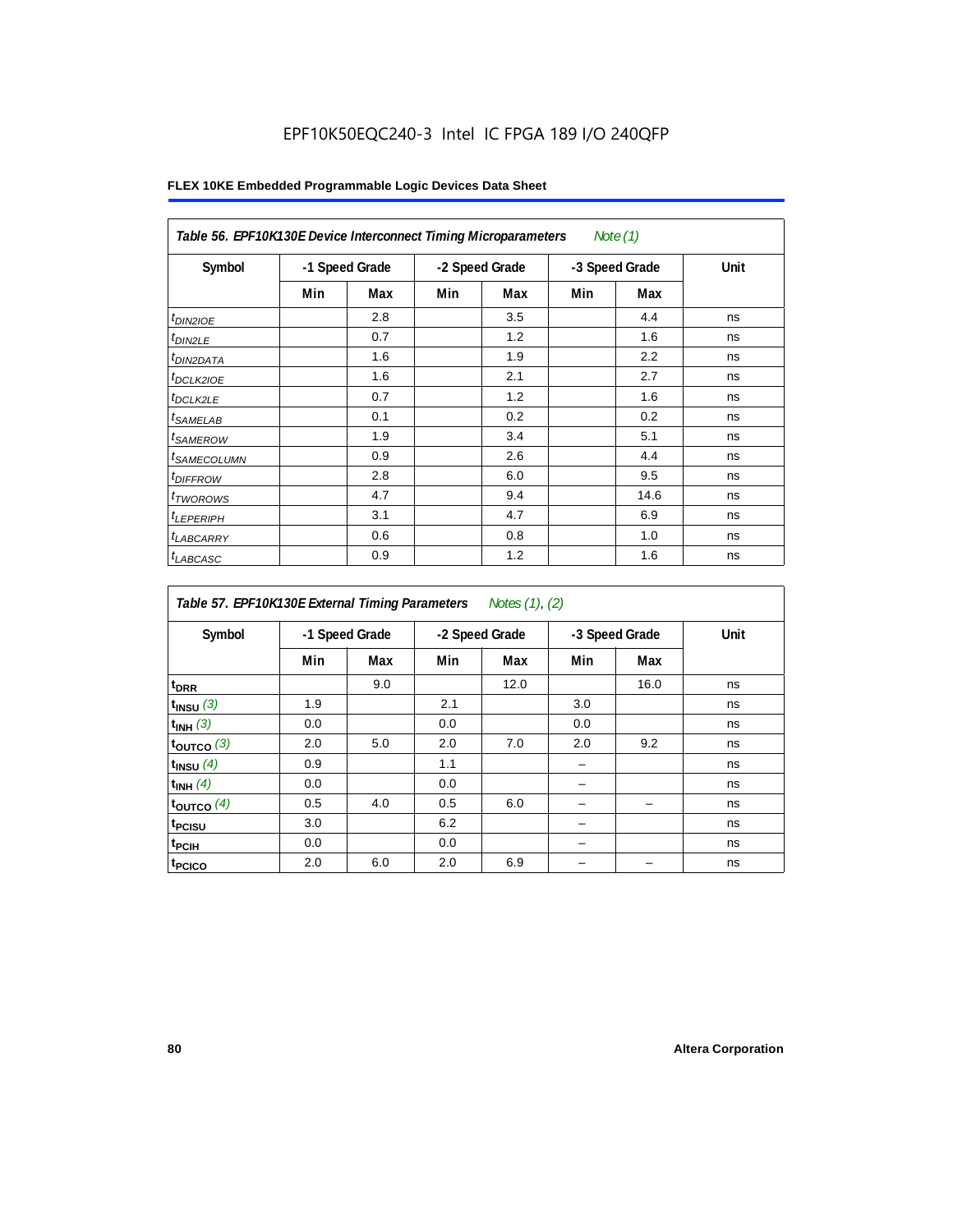| Table 58. EPF10K130E External Bidirectional Timing Parameters<br>Notes $(1)$ , $(2)$ |                |     |     |                |     |                |      |  |  |  |
|--------------------------------------------------------------------------------------|----------------|-----|-----|----------------|-----|----------------|------|--|--|--|
| Symbol                                                                               | -1 Speed Grade |     |     | -2 Speed Grade |     | -3 Speed Grade | Unit |  |  |  |
|                                                                                      | Min            | Max | Min | Max            | Min | Max            |      |  |  |  |
| $t_{INSUBIDIR}$ (3)                                                                  | 2.2            |     | 2.4 |                | 3.2 |                | ns   |  |  |  |
| $t_{INHBIDIR}$ (3)                                                                   | 0.0            |     | 0.0 |                | 0.0 |                | ns   |  |  |  |
| $t_{\text{INSUBIDIR}}$ (4)                                                           | 2.8            |     | 3.0 |                |     |                | ns   |  |  |  |
| $t_{INHBIDIR}$ $(4)$                                                                 | 0.0            |     | 0.0 |                |     |                | ns   |  |  |  |
| toutcobidir $(3)$                                                                    | 2.0            | 5.0 | 2.0 | 7.0            | 2.0 | 9.2            | ns   |  |  |  |
| $\mathsf{t}_{\mathsf{XZBIDIR}}$ (3)                                                  |                | 5.6 |     | 8.1            |     | 10.8           | ns   |  |  |  |
| $t_{ZXBIDIR}$ (3)                                                                    |                | 5.6 |     | 8.1            |     | 10.8           | ns   |  |  |  |
| toutcobidir $(4)$                                                                    | 0.5            | 4.0 | 0.5 | 6.0            |     |                | ns   |  |  |  |
| $t_{XZBIDIR}$ (4)                                                                    |                | 4.6 |     | 7.1            |     |                | ns   |  |  |  |
| $t_{\text{ZXBIDIR}}$ (4)                                                             |                | 4.6 |     | 7.1            |     |                | ns   |  |  |  |

#### *Notes to tables:*

(1) All timing parameters are described in Tables 24 through 30 in this data sheet.<br>(2) These parameters are specified by characterization.

(2) These parameters are specified by characterization.<br>
(3) This parameter is measured without the use of the C

This parameter is measured without the use of the ClockLock or ClockBoost circuits.

(4) This parameter is measured with the use of the ClockLock or ClockBoost circuits.

#### Tables 59 through 65 show EPF10K200E device internal and external timing parameters.

| Table 59. EPF10K200E Device LE Timing Microparameters (Part 1 of 2) Note (1) |                |     |     |                |                |     |      |  |  |  |
|------------------------------------------------------------------------------|----------------|-----|-----|----------------|----------------|-----|------|--|--|--|
| Symbol                                                                       | -1 Speed Grade |     |     | -2 Speed Grade | -3 Speed Grade |     | Unit |  |  |  |
|                                                                              | Min            | Max | Min | Max            | Min            | Max |      |  |  |  |
| $t_{LUT}$                                                                    |                | 0.7 |     | 0.8            |                | 1.2 | ns   |  |  |  |
| $t_{CLUT}$                                                                   |                | 0.4 |     | 0.5            |                | 0.6 | ns   |  |  |  |
| $t_{RLUT}$                                                                   |                | 0.6 |     | 0.7            |                | 0.9 | ns   |  |  |  |
| <sup>t</sup> PACKED                                                          |                | 0.3 |     | 0.5            |                | 0.7 | ns   |  |  |  |
| $t_{EN}$                                                                     |                | 0.4 |     | 0.5            |                | 0.6 | ns   |  |  |  |
| $t_{CICO}$                                                                   |                | 0.2 |     | 0.2            |                | 0.3 | ns   |  |  |  |
| $t_{GEN}$                                                                    |                | 0.4 |     | 0.4            |                | 0.6 | ns   |  |  |  |
| <sup>t</sup> CGENR                                                           |                | 0.2 |     | 0.2            |                | 0.3 | ns   |  |  |  |
| $t_{CASC}$                                                                   |                | 0.7 |     | 0.8            |                | 1.2 | ns   |  |  |  |
| $t_{\rm C}$                                                                  |                | 0.5 |     | 0.6            |                | 0.8 | ns   |  |  |  |
| $t_{CO}$                                                                     |                | 0.5 |     | 0.6            |                | 0.8 | ns   |  |  |  |
| $t_{COMB}$                                                                   |                | 0.4 |     | 0.6            |                | 0.8 | ns   |  |  |  |
| $t_{\text{SU}}$                                                              | 0.4            |     | 0.6 |                | 0.7            |     | ns   |  |  |  |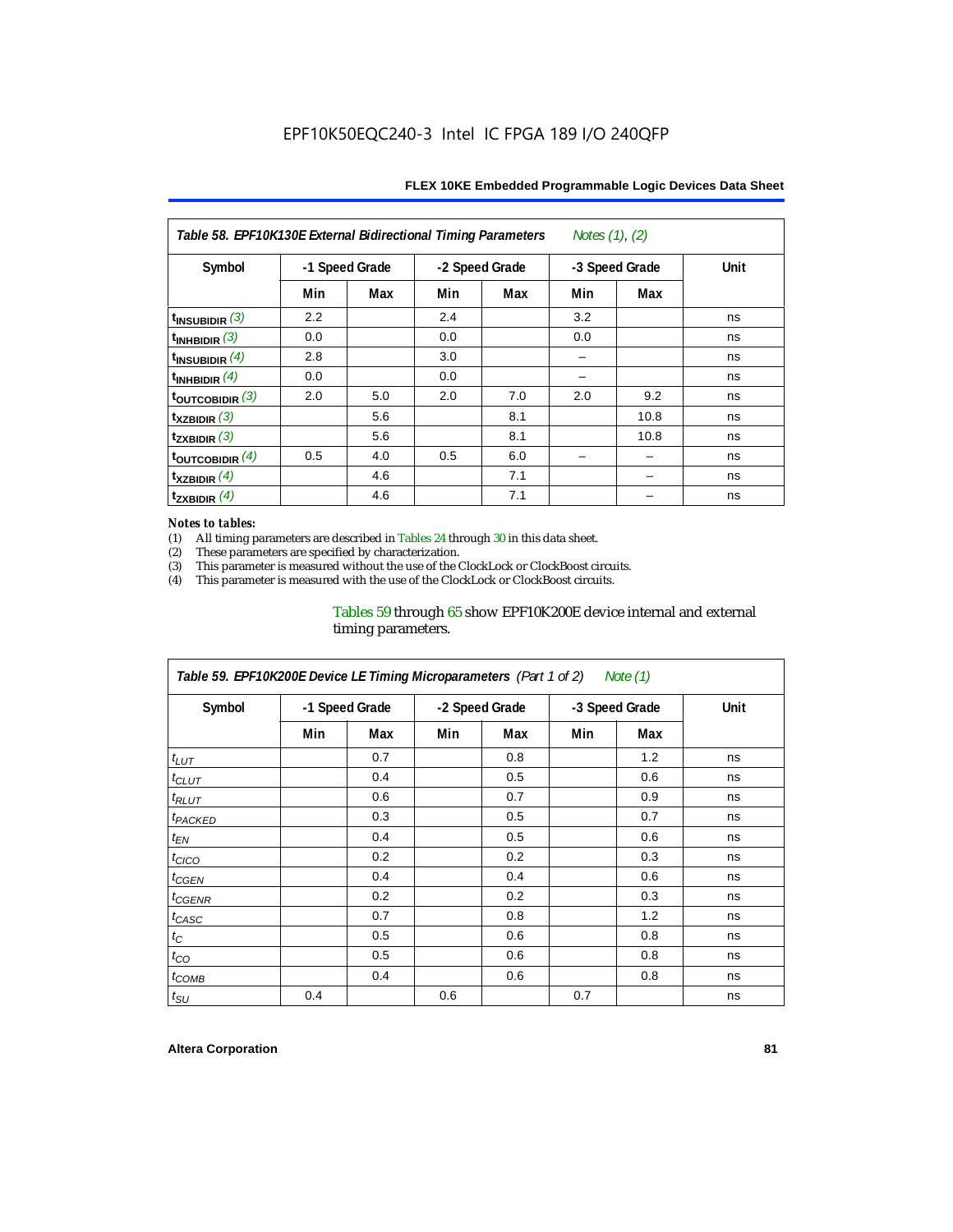| Table 59. EPF10K200E Device LE Timing Microparameters (Part 2 of 2) |     |                |     |                |     | Note (1)       |      |
|---------------------------------------------------------------------|-----|----------------|-----|----------------|-----|----------------|------|
| Symbol                                                              |     | -1 Speed Grade |     | -2 Speed Grade |     | -3 Speed Grade | Unit |
|                                                                     | Min | Max            | Min | Max            | Min | Max            |      |
| $t_H$                                                               | 0.9 |                | 1.1 |                | 1.5 |                | ns   |
| $t_{PRE}$                                                           |     | 0.5            |     | 0.6            |     | 0.8            | ns   |
| $t_{CLR}$                                                           |     | 0.5            |     | 0.6            |     | 0.8            | ns   |
| $t_{CH}$                                                            | 2.0 |                | 2.5 |                | 3.0 |                | ns   |
| $t_{CL}$                                                            | 2.0 |                | 2.5 |                | 3.0 |                | ns   |

| Table 60. EPF10K200E Device IOE Timing Microparameters Note (1) |                |     |                |     |                |      |      |  |  |
|-----------------------------------------------------------------|----------------|-----|----------------|-----|----------------|------|------|--|--|
| Symbol                                                          | -1 Speed Grade |     | -2 Speed Grade |     | -3 Speed Grade |      | Unit |  |  |
|                                                                 | Min            | Max | Min            | Max | Min            | Max  |      |  |  |
| t <sub>IOD</sub>                                                |                | 1.6 |                | 1.9 |                | 2.6  | ns   |  |  |
| $t_{\text{IOC}}$                                                |                | 0.3 |                | 0.3 |                | 0.5  | ns   |  |  |
| $t_{IOCO}$                                                      |                | 1.6 |                | 1.9 |                | 2.6  | ns   |  |  |
| $t_{IOCOMB}$                                                    |                | 0.5 |                | 0.6 |                | 0.8  | ns   |  |  |
| $t_{IOSU}$                                                      | 0.8            |     | 0.9            |     | 1.2            |      | ns   |  |  |
| $t_{IOH}$                                                       | 0.7            |     | 0.8            |     | 1.1            |      | ns   |  |  |
| $t_{IOCLR}$                                                     |                | 0.2 |                | 0.2 |                | 0.3  | ns   |  |  |
| $t_{OD1}$                                                       |                | 0.6 |                | 0.7 |                | 0.9  | ns   |  |  |
| $t_{OD2}$                                                       |                | 0.1 |                | 0.2 |                | 0.7  | ns   |  |  |
| $t_{\underline{OD3}}$                                           |                | 2.5 |                | 3.0 |                | 3.9  | ns   |  |  |
| $t_{\mathsf{XZ}}$                                               |                | 4.4 |                | 5.3 |                | 7.1  | ns   |  |  |
| $t_{ZX1}$                                                       |                | 4.4 |                | 5.3 |                | 7.1  | ns   |  |  |
| $t_{ZX2}$                                                       |                | 3.9 |                | 4.8 |                | 6.9  | ns   |  |  |
| $t_{ZX3}$                                                       |                | 6.3 |                | 7.6 |                | 10.1 | ns   |  |  |
| $t_{INREG}$                                                     |                | 4.8 |                | 5.7 |                | 7.7  | ns   |  |  |
| $t_{IOED}$                                                      |                | 1.5 |                | 1.8 |                | 2.4  | ns   |  |  |
| $t_{INCOMB}$                                                    |                | 1.5 |                | 1.8 |                | 2.4  | ns   |  |  |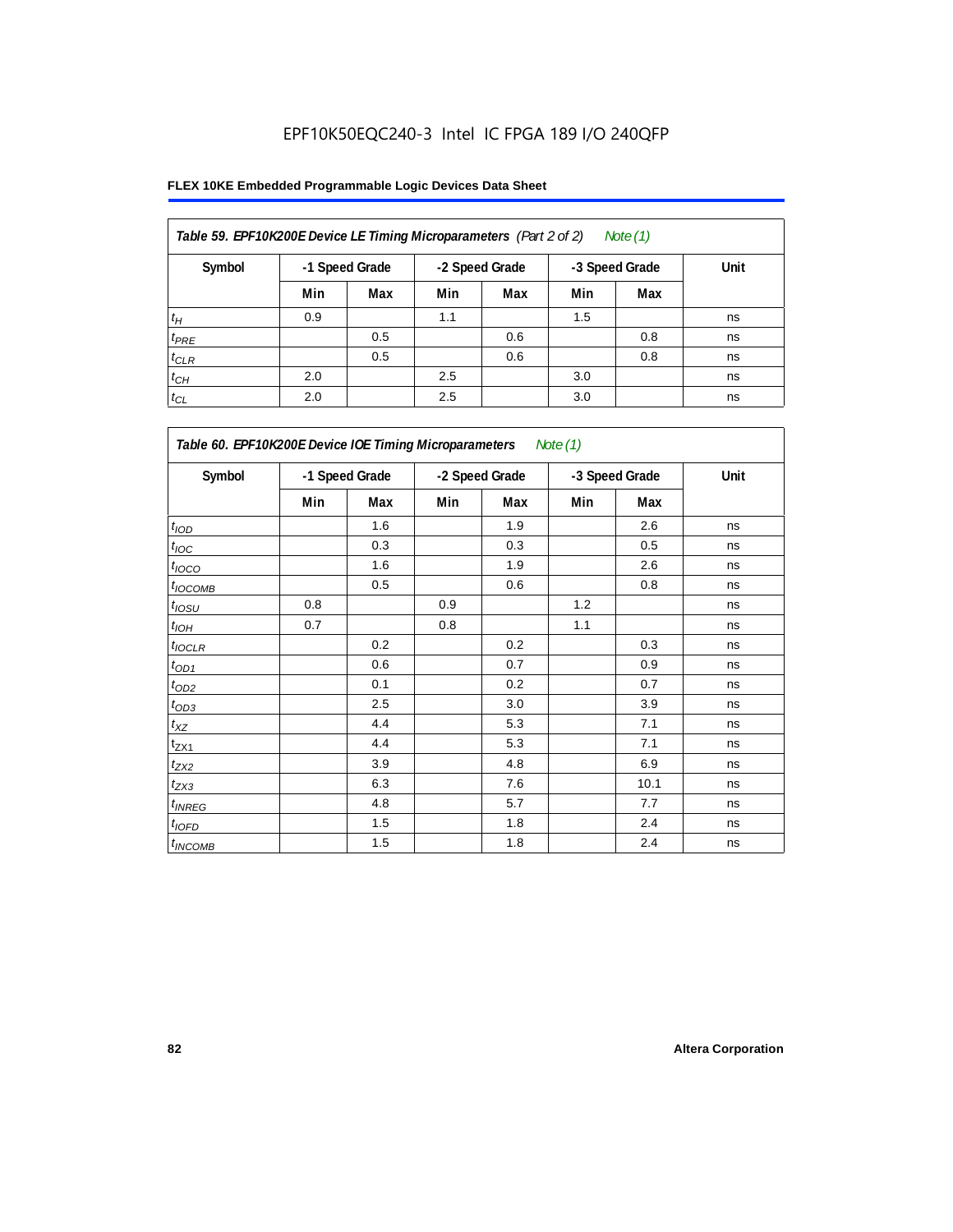| Table 61. EPF10K200E Device EAB Internal Microparameters<br>Note $(1)$ |                |             |                |             |                |             |      |  |  |
|------------------------------------------------------------------------|----------------|-------------|----------------|-------------|----------------|-------------|------|--|--|
| Symbol                                                                 | -1 Speed Grade |             | -2 Speed Grade |             | -3 Speed Grade |             | Unit |  |  |
|                                                                        | Min            | Max         | Min            | Max         | Min            | Max         |      |  |  |
| t <sub>EABDATA1</sub>                                                  |                | 2.0         |                | 2.4         |                | 3.2         | ns   |  |  |
| t <sub>EABDATA1</sub>                                                  |                | 0.4         |                | 0.5         |                | 0.6         | ns   |  |  |
| t <sub>EABWE1</sub>                                                    |                | 1.4         |                | 1.7         |                | 2.3         | ns   |  |  |
| t <sub>EABWE2</sub>                                                    |                | 0.0         |                | 0.0         |                | 0.0         | ns   |  |  |
| $t_{EABRE1}$                                                           |                | $\mathbf 0$ |                | $\mathbf 0$ |                | $\mathbf 0$ | ns   |  |  |
| $t_{EABRE2}$                                                           |                | 0.4         |                | 0.5         |                | 0.6         | ns   |  |  |
| $t_{EABCLK}$                                                           |                | 0.0         |                | 0.0         |                | 0.0         | ns   |  |  |
| $t_{EABCO}$                                                            |                | 0.8         |                | 0.9         |                | 1.2         | ns   |  |  |
| <i><b>EABBYPASS</b></i>                                                |                | 0.0         |                | 0.1         |                | 0.1         | ns   |  |  |
| $t_{EABSU}$                                                            | 0.9            |             | 1.1            |             | 1.5            |             | ns   |  |  |
| $t_{EABH}$                                                             | 0.4            |             | 0.5            |             | 0.6            |             | ns   |  |  |
| $t_{EABCLR}$                                                           | 0.8            |             | 0.9            |             | 1.2            |             | ns   |  |  |
| $t_{AA}$                                                               |                | 3.1         |                | 3.7         |                | 4.9         | ns   |  |  |
| $t_{WP}$                                                               | 3.3            |             | 4.0            |             | 5.3            |             | ns   |  |  |
| $t_{RP}$                                                               | 0.9            |             | 1.1            |             | 1.5            |             | ns   |  |  |
| t <sub>WDSU</sub>                                                      | 0.9            |             | 1.1            |             | 1.5            |             | ns   |  |  |
| $t_{WDH}$                                                              | 0.1            |             | 0.1            |             | 0.1            |             | ns   |  |  |
| $t_{WASU}$                                                             | 1.3            |             | 1.6            |             | 2.1            |             | ns   |  |  |
| $t_{\textit{WAH}}$                                                     | 2.1            |             | 2.5            |             | 3.3            |             | ns   |  |  |
| $t_{RASU}$                                                             | 2.2            |             | 2.6            |             | 3.5            |             | ns   |  |  |
| $t_{RAH}$                                                              | 0.1            |             | 0.1            |             | 0.2            |             | ns   |  |  |
| $t_{WO}$                                                               |                | 2.0         |                | 2.4         |                | 3.2         | ns   |  |  |
| $t_{DD}$                                                               |                | 2.0         |                | 2.4         |                | 3.2         | ns   |  |  |
| $t_{EABOUT}$                                                           |                | 0.0         |                | 0.1         |                | 0.1         | ns   |  |  |
| $t_{EABCH}$                                                            | 1.5            |             | 2.0            |             | 2.5            |             | ns   |  |  |
| $t_{EABCL}$                                                            | 3.3            |             | 4.0            |             | 5.3            |             | ns   |  |  |

*Table 62. EPF10K200E Device EAB Internal Timing Macroparameters (Part 1 of 2) Note (1)*

| Symbol                 | -1 Speed Grade |     | -2 Speed Grade |     | -3 Speed Grade |     | Unit |  |  |  |
|------------------------|----------------|-----|----------------|-----|----------------|-----|------|--|--|--|
|                        | Min            | Max | Min            | Max | Min            | Max |      |  |  |  |
| <sup>t</sup> EABAA     |                | 5.1 |                | 6.4 |                | 8.4 | ns   |  |  |  |
| <b><i>EABRCOMB</i></b> | 5.1            |     | 6.4            |     | 8.4            |     | ns   |  |  |  |
| <i><b>EABRCREG</b></i> | 4.8            |     | 5.7            |     | 7.6            |     | ns   |  |  |  |
| <sup>t</sup> EABWP     | 3.3            |     | 4.0            |     | 5.3            |     | ns   |  |  |  |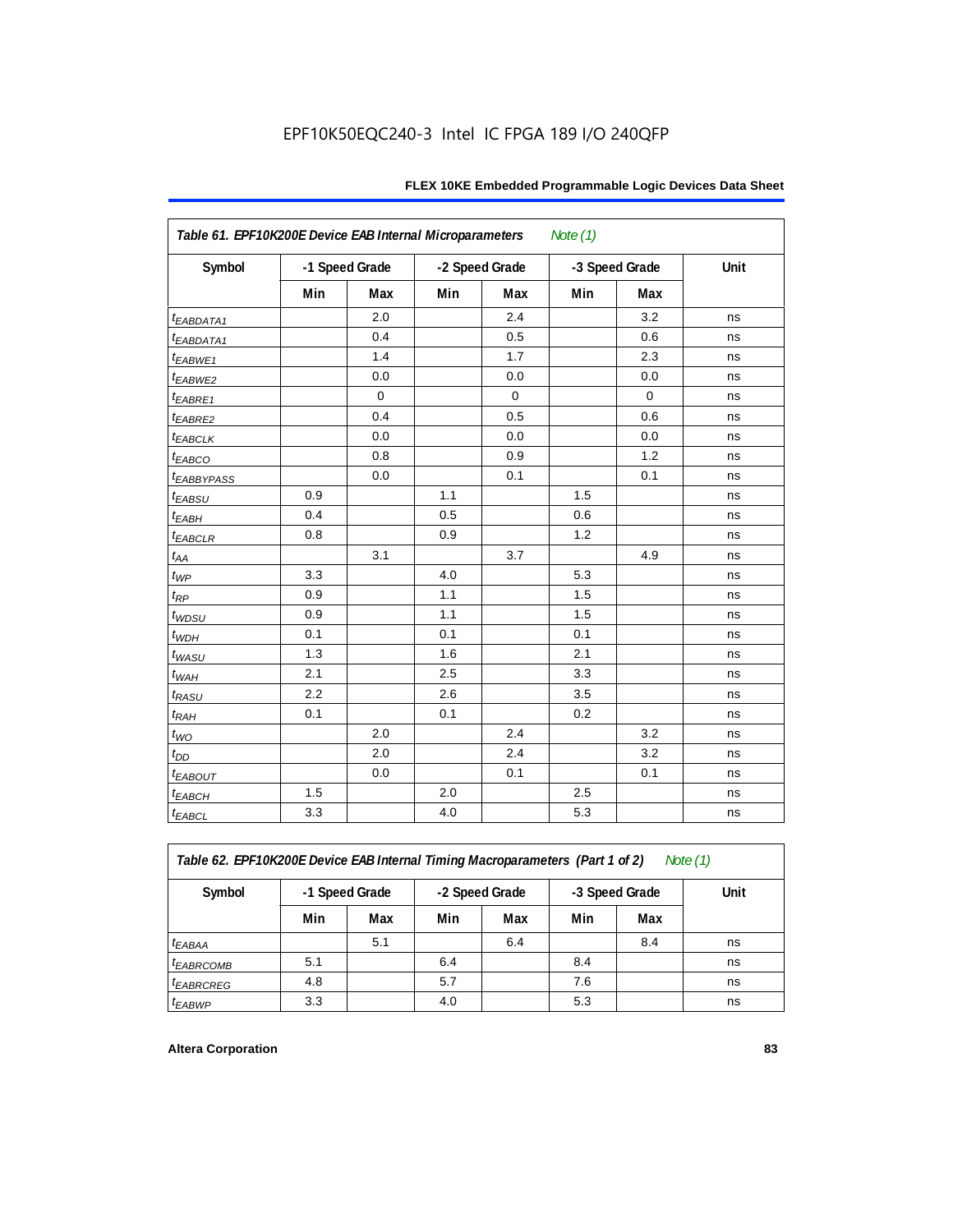| Table 62. EPF10K200E Device EAB Internal Timing Macroparameters (Part 2 of 2)<br>Note $(1)$ |                |     |                |     |                |     |      |  |  |
|---------------------------------------------------------------------------------------------|----------------|-----|----------------|-----|----------------|-----|------|--|--|
| Symbol                                                                                      | -1 Speed Grade |     | -2 Speed Grade |     | -3 Speed Grade |     | Unit |  |  |
|                                                                                             | Min            | Max | Min            | Max | Min            | Max |      |  |  |
| <sup>t</sup> EABWCOMB                                                                       | 6.7            |     | 8.1            |     | 10.7           |     | ns   |  |  |
| <sup>t</sup> EABWCREG                                                                       | 6.6            |     | 8.0            |     | 10.6           |     | ns   |  |  |
| <sup>t</sup> EABDD                                                                          |                | 4.0 |                | 5.1 |                | 6.7 | ns   |  |  |
| <sup>t</sup> EABDATACO                                                                      |                | 0.8 |                | 1.0 |                | 1.3 | ns   |  |  |
| <sup>t</sup> EABDATASU                                                                      | 1.3            |     | 1.6            |     | 2.1            |     | ns   |  |  |
| <sup>t</sup> EABDATAH                                                                       | 0.0            |     | 0.0            |     | 0.0            |     | ns   |  |  |
| <sup>t</sup> EABWESU                                                                        | 0.9            |     | 1.1            |     | 1.5            |     | ns   |  |  |
| $t_{EABWEH}$                                                                                | 0.4            |     | 0.5            |     | 0.6            |     | ns   |  |  |
| <sup>t</sup> EABWDSU                                                                        | 1.5            |     | 1.8            |     | 2.4            |     | ns   |  |  |
| <sup>t</sup> EABWDH                                                                         | 0.0            |     | 0.0            |     | 0.0            |     | ns   |  |  |
| <sup>t</sup> EABWASU                                                                        | 3.0            |     | 3.6            |     | 4.7            |     | ns   |  |  |
| <sup>t</sup> EABWAH                                                                         | 0.4            |     | 0.5            |     | 0.7            |     | ns   |  |  |
| $t_{EABWO}$                                                                                 |                | 3.4 |                | 4.4 |                | 5.8 | ns   |  |  |

| Table 63. EPF10K200E Device Interconnect Timing Microparameters<br>Note $(1)$ |     |                |     |                |     |                |      |  |  |
|-------------------------------------------------------------------------------|-----|----------------|-----|----------------|-----|----------------|------|--|--|
| Symbol                                                                        |     | -1 Speed Grade |     | -2 Speed Grade |     | -3 Speed Grade | Unit |  |  |
|                                                                               | Min | Max            | Min | Max            | Min | Max            |      |  |  |
| $t_{DINZIOE}$                                                                 |     | 4.2            |     | 4.6            |     | 5.7            | ns   |  |  |
| $t_{DIN2LE}$                                                                  |     | 1.7            |     | 1.7            |     | 2.0            | ns   |  |  |
| <sup>t</sup> DIN2DATA                                                         |     | 1.9            |     | 2.1            |     | 3.0            | ns   |  |  |
| <sup>t</sup> DCLK2IOE                                                         |     | 2.5            |     | 2.9            |     | 4.0            | ns   |  |  |
| <sup>t</sup> DCLK2LE                                                          |     | 1.7            |     | 1.7            |     | 2.0            | ns   |  |  |
| <sup>t</sup> SAMELAB                                                          |     | 0.1            |     | 0.1            |     | 0.2            | ns   |  |  |
| <sup>t</sup> SAMEROW                                                          |     | 2.3            |     | 2.6            |     | 3.6            | ns   |  |  |
| <sup>t</sup> SAMECOLUMN                                                       |     | 2.5            |     | 2.7            |     | 4.1            | ns   |  |  |
| <sup>t</sup> DIFFROW                                                          |     | 4.8            |     | 5.3            |     | 7.7            | ns   |  |  |
| t <sub>TWOROWS</sub>                                                          |     | 7.1            |     | 7.9            |     | 11.3           | ns   |  |  |
| $t_{LEPERIPH}$                                                                |     | 7.0            |     | 7.6            |     | 9.0            | ns   |  |  |
| <sup>t</sup> LABCARRY                                                         |     | 0.1            |     | 0.1            |     | 0.2            | ns   |  |  |
| <sup>t</sup> LABCASC                                                          |     | 0.9            |     | 1.0            |     | 1.4            | ns   |  |  |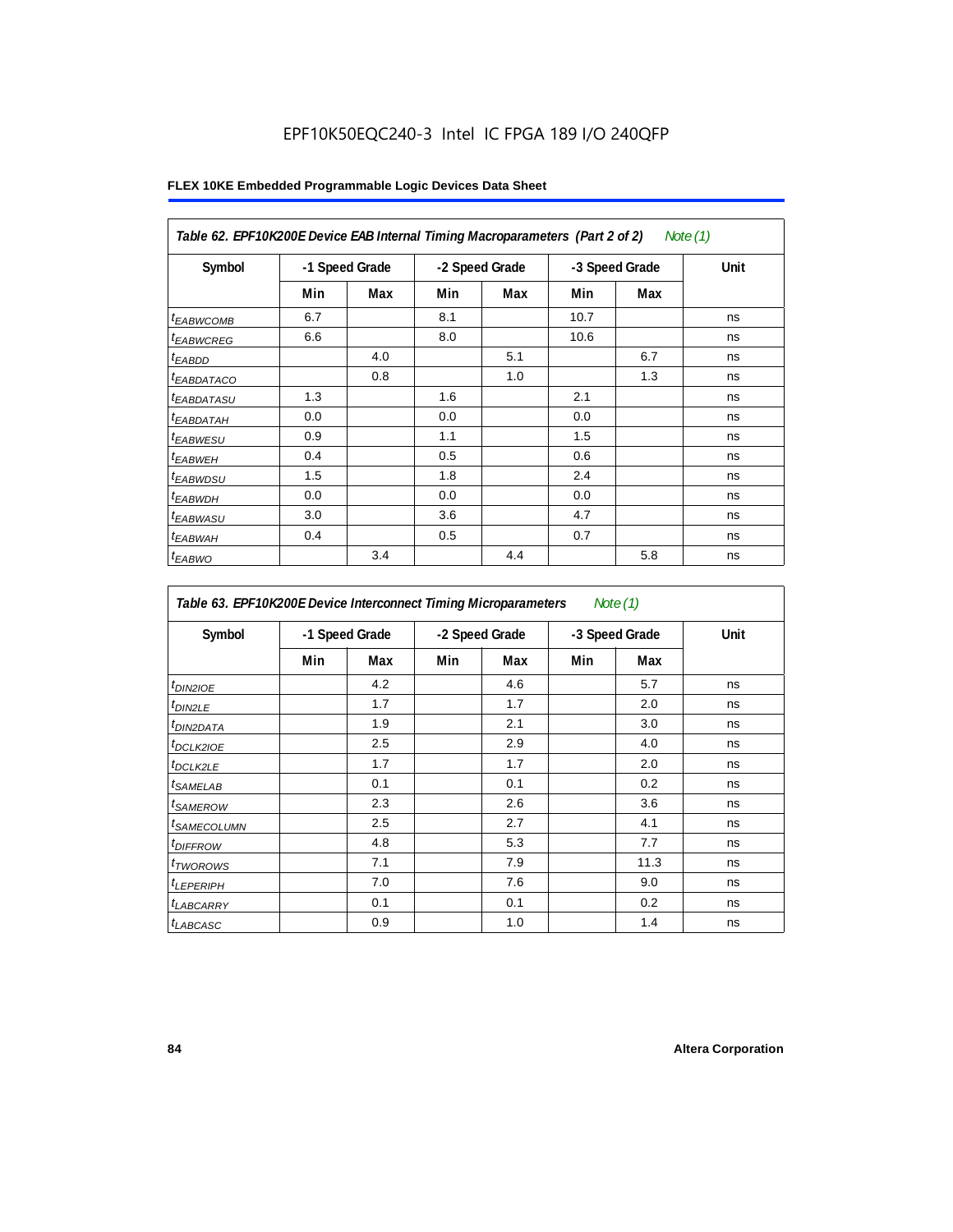| Table 64. EPF10K200E External Timing Parameters<br>Notes (1), (2) |                |      |                |      |                |                          |      |  |  |  |  |
|-------------------------------------------------------------------|----------------|------|----------------|------|----------------|--------------------------|------|--|--|--|--|
| Symbol                                                            | -1 Speed Grade |      | -2 Speed Grade |      | -3 Speed Grade |                          | Unit |  |  |  |  |
|                                                                   | Min            | Max  | Min            | Max  | Min            | Max                      |      |  |  |  |  |
| $t_{\text{DRR}}$                                                  |                | 10.0 |                | 12.0 |                | 16.0                     | ns   |  |  |  |  |
| t <sub>insu</sub>                                                 | 2.8            |      | 3.4            |      | 4.4            |                          | ns   |  |  |  |  |
| t <sub>INH</sub>                                                  | 0.0            |      | 0.0            |      | 0.0            |                          | ns   |  |  |  |  |
| t <sub>outco</sub>                                                | 2.0            | 4.5  | 2.0            | 5.3  | 2.0            | 7.8                      | ns   |  |  |  |  |
| <sup>t</sup> PCISU                                                | 3.0            |      | 6.2            |      | ۰              |                          | ns   |  |  |  |  |
| t <sub>pCIH</sub>                                                 | 0.0            |      | 0.0            |      |                |                          | ns   |  |  |  |  |
| t <sub>PCICO</sub>                                                | 2.0            | 6.0  | 2.0            | 8.9  | ۰              | $\overline{\phantom{a}}$ | ns   |  |  |  |  |

*Table 65. EPF10K200E External Bidirectional Timing Parameters Notes (1), (2)*

| Symbol                  | -1 Speed Grade |     | -2 Speed Grade |     | -3 Speed Grade |      | Unit |
|-------------------------|----------------|-----|----------------|-----|----------------|------|------|
|                         | Min            | Max | Min            | Max | Min            | Max  |      |
| <sup>t</sup> INSUBIDIR  | 3.0            |     | 4.0            |     | 5.5            |      | ns   |
| <sup>t</sup> INHBIDIR   | 0.0            |     | 0.0            |     | 0.0            |      | ns   |
| <sup>T</sup> OUTCOBIDIR | 2.0            | 4.5 | 2.0            | 5.3 | 2.0            | 7.8  | ns   |
| <sup>t</sup> xzbidir    |                | 8.1 |                | 9.5 |                | 13.0 | ns   |
| <sup>T</sup> ZXBIDIR    |                | 8.1 |                | 9.5 |                | 13.0 | ns   |

# *Notes to tables:*

(1) All timing parameters are described in Tables 24 through 30 in this data sheet.<br>(2) These parameters are specified by characterization.

These parameters are specified by characterization.

Tables 66 through 79 show EPF10K50S and EPF10K200S device external timing parameters.

| Table 66. EPF10K50S Device LE Timing Microparameters (Part 1 of 2)<br>Note $(1)$ |     |                |     |                |     |                |      |  |  |  |  |
|----------------------------------------------------------------------------------|-----|----------------|-----|----------------|-----|----------------|------|--|--|--|--|
| Symbol                                                                           |     | -1 Speed Grade |     | -2 Speed Grade |     | -3 Speed Grade | Unit |  |  |  |  |
|                                                                                  | Min | Max            | Min | Max            | Min | Max            |      |  |  |  |  |
| $t_{LUT}$                                                                        |     | 0.6            |     | 0.8            |     | 1.1            | ns   |  |  |  |  |
| $t_{CLUT}$                                                                       |     | 0.5            |     | 0.6            |     | 0.8            | ns   |  |  |  |  |
| $t_{RLUT}$                                                                       |     | 0.6            |     | 0.7            |     | 0.9            | ns   |  |  |  |  |
| <sup>t</sup> PACKED                                                              |     | 0.2            |     | 0.3            |     | 0.4            | ns   |  |  |  |  |
| $t_{EN}$                                                                         |     | 0.6            |     | 0.7            |     | 0.9            | ns   |  |  |  |  |
| $t_{CICO}$                                                                       |     | 0.1            |     | 0.1            |     | 0.1            | ns   |  |  |  |  |
| $t_{GEN}$                                                                        |     | 0.4            |     | 0.5            |     | 0.6            | ns   |  |  |  |  |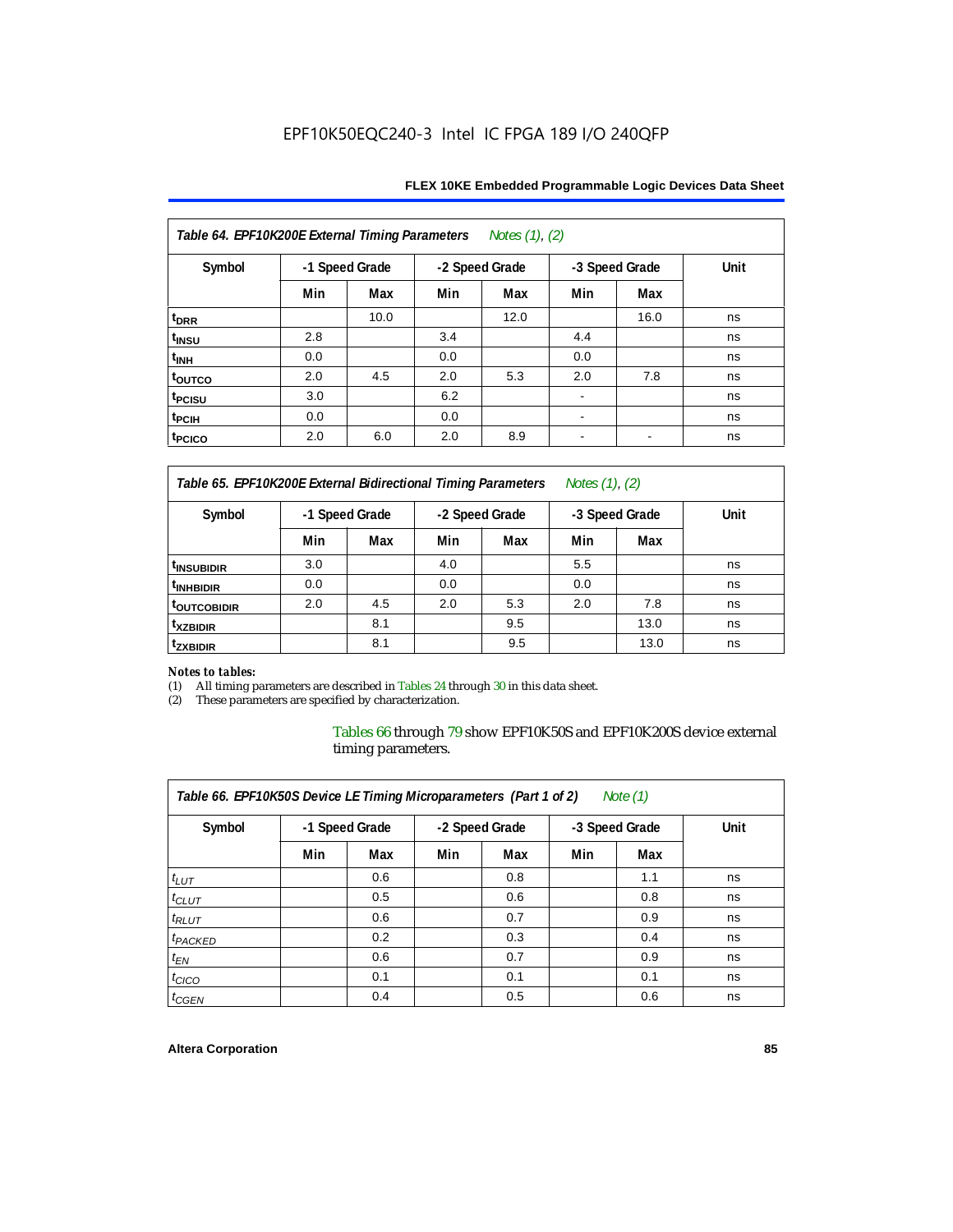| Table 66. EPF10K50S Device LE Timing Microparameters (Part 2 of 2)<br>Note $(1)$ |     |                |     |                |     |                |      |  |  |  |  |
|----------------------------------------------------------------------------------|-----|----------------|-----|----------------|-----|----------------|------|--|--|--|--|
| Symbol                                                                           |     | -1 Speed Grade |     | -2 Speed Grade |     | -3 Speed Grade | Unit |  |  |  |  |
|                                                                                  | Min | Max            | Min | Max            | Min | Max            |      |  |  |  |  |
| $t_{GENR}$                                                                       |     | 0.1            |     | 0.1            |     | 0.1            | ns   |  |  |  |  |
| $t_{CASC}$                                                                       |     | 0.5            |     | 0.8            |     | 1.0            | ns   |  |  |  |  |
| $t_{\rm C}$                                                                      |     | 0.5            |     | 0.6            |     | 0.8            | ns   |  |  |  |  |
| $t_{\rm CO}$                                                                     |     | 0.6            |     | 0.6            |     | 0.7            | ns   |  |  |  |  |
| $t_{COMB}$                                                                       |     | 0.3            |     | 0.4            |     | 0.5            | ns   |  |  |  |  |
| $t_{\text{SU}}$                                                                  | 0.5 |                | 0.6 |                | 0.7 |                | ns   |  |  |  |  |
| $t_H$                                                                            | 0.5 |                | 0.6 |                | 0.8 |                | ns   |  |  |  |  |
| $t_{PRE}$                                                                        |     | 0.4            |     | 0.5            |     | 0.7            | ns   |  |  |  |  |
| $t_{CLR}$                                                                        |     | 0.8            |     | 1.0            |     | 1.2            | ns   |  |  |  |  |
| $t_{CH}$                                                                         | 2.0 |                | 2.5 |                | 3.0 |                | ns   |  |  |  |  |
| $t_{CL}$                                                                         | 2.0 |                | 2.5 |                | 3.0 |                | ns   |  |  |  |  |

| Symbol                     | -1 Speed Grade |     | -2 Speed Grade |     | -3 Speed Grade |     | Unit |
|----------------------------|----------------|-----|----------------|-----|----------------|-----|------|
|                            | Min            | Max | Min            | Max | Min            | Max |      |
| t <sub>IOD</sub>           |                | 1.3 |                | 1.3 |                | 1.9 | ns   |
| $t_{\text{IOC}}$           |                | 0.3 |                | 0.4 |                | 0.4 | ns   |
| $t_{IOCO}$                 |                | 1.7 |                | 2.1 |                | 2.6 | ns   |
| $t_{IOCOMB}$               |                | 0.5 |                | 0.6 |                | 0.8 | ns   |
| $t_{IOSU}$                 | 0.8            |     | 1.0            |     | 1.3            |     | ns   |
| $t_{IOH}$                  | 0.4            |     | 0.5            |     | 0.6            |     | ns   |
| $t_{IOCLR}$                |                | 0.2 |                | 0.2 |                | 0.4 | ns   |
| $t_{OD1}$                  |                | 1.2 |                | 1.2 |                | 1.9 | ns   |
| $t_{OD2}$                  |                | 0.7 |                | 0.8 |                | 1.7 | ns   |
| $t_{OD3}$                  |                | 2.7 |                | 3.0 |                | 4.3 | ns   |
| $t_{XZ}$                   |                | 4.7 |                | 5.7 |                | 7.5 | ns   |
| $t_{ZX1}$                  |                | 4.7 |                | 5.7 |                | 7.5 | ns   |
| $t_{ZX2}$                  |                | 4.2 |                | 5.3 |                | 7.3 | ns   |
| $t_{ZX3}$                  |                | 6.2 |                | 7.5 |                | 9.9 | ns   |
| $t_{INREG}$                |                | 3.5 |                | 4.2 |                | 5.6 | ns   |
| $t_{IOFD}$                 |                | 1.1 |                | 1.3 |                | 1.8 | ns   |
| <i>t</i> <sub>INCOMB</sub> |                | 1.1 |                | 1.3 |                | 1.8 | ns   |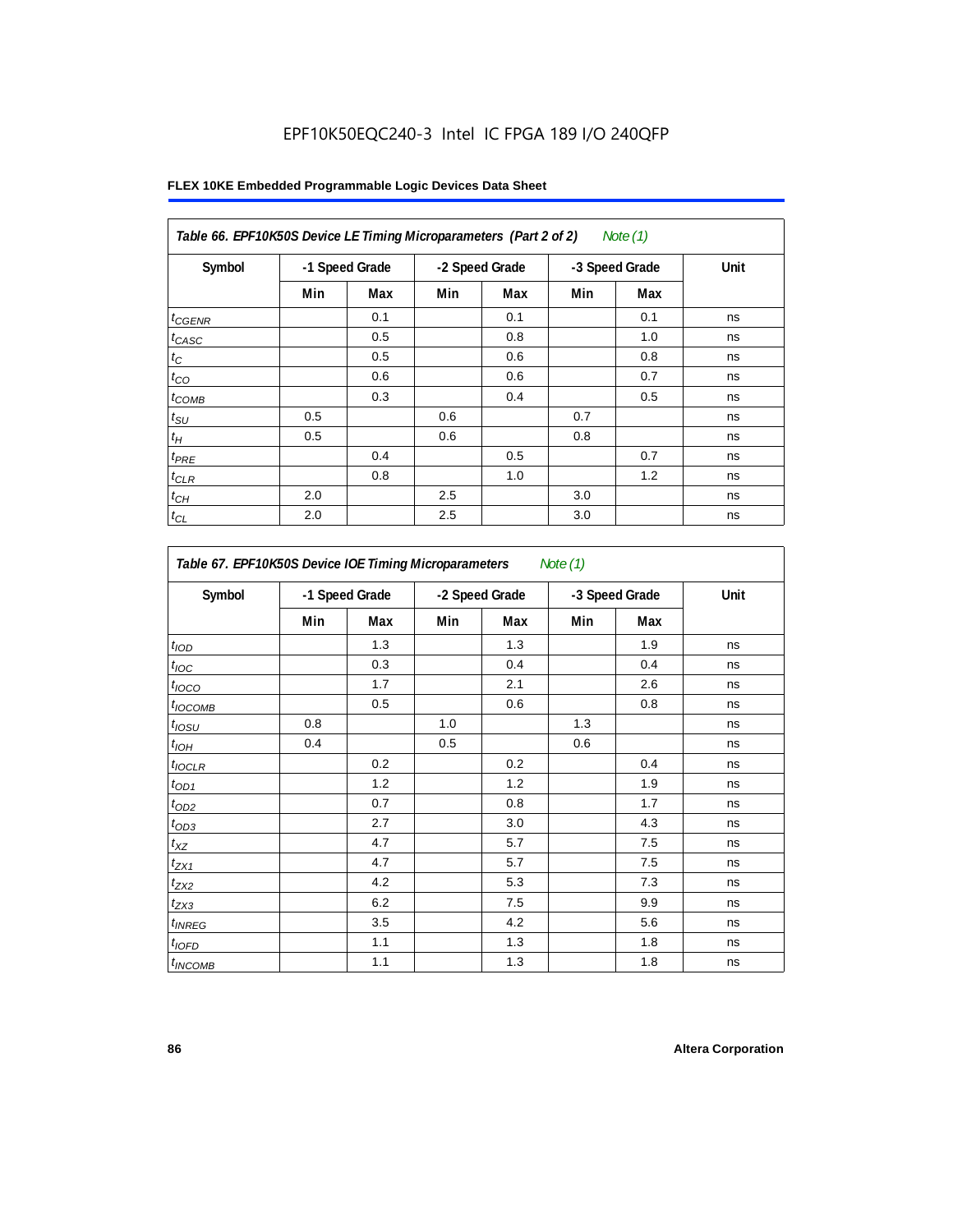| Table 68. EPF10K50S Device EAB Internal Microparameters<br>Note (1) |     |                |                |     |                |     |      |  |  |
|---------------------------------------------------------------------|-----|----------------|----------------|-----|----------------|-----|------|--|--|
| Symbol                                                              |     | -1 Speed Grade | -2 Speed Grade |     | -3 Speed Grade |     | Unit |  |  |
|                                                                     | Min | Max            | Min            | Max | Min            | Max |      |  |  |
| $t_{EABDATA1}$                                                      |     | 1.7            |                | 2.4 |                | 3.2 | ns   |  |  |
| $t_{EABDATA2}$                                                      |     | 0.4            |                | 0.6 |                | 0.8 | ns   |  |  |
| $t_{EABWE1}$                                                        |     | 1.0            |                | 1.4 |                | 1.9 | ns   |  |  |
| t <sub>EABWE2</sub>                                                 |     | 0.0            |                | 0.0 |                | 0.0 | ns   |  |  |
| $t_{EABRE1}$                                                        |     | 0.0            |                | 0.0 |                | 0.0 |      |  |  |
| $t_{EABRE2}$                                                        |     | 0.4            |                | 0.6 |                | 0.8 |      |  |  |
| $t_{EABCLK}$                                                        |     | 0.0            |                | 0.0 |                | 0.0 | ns   |  |  |
| $t_{EABCO}$                                                         |     | 0.8            |                | 1.1 |                | 1.5 | ns   |  |  |
| <i><b><i>EABBYPASS</i></b></i>                                      |     | 0.0            |                | 0.0 |                | 0.0 | ns   |  |  |
| $t_{EABSU}$                                                         | 0.7 |                | 1.0            |     | 1.3            |     | ns   |  |  |
| $t_{EABH}$                                                          | 0.4 |                | 0.6            |     | 0.8            |     | ns   |  |  |
| $t_{EABCLR}$                                                        | 0.8 |                | 1.1            |     | 1.5            |     |      |  |  |
| $t_{AA}$                                                            |     | 2.0            |                | 2.8 |                | 3.8 | ns   |  |  |
| $t_{WP}$                                                            | 2.0 |                | 2.8            |     | 3.8            |     | ns   |  |  |
| $t_{RP}$                                                            | 1.0 |                | 1.4            |     | 1.9            |     |      |  |  |
| $t_{WDSU}$                                                          | 0.5 |                | 0.7            |     | 0.9            |     | ns   |  |  |
| $t_{WDH}$                                                           | 0.1 |                | 0.1            |     | 0.2            |     | ns   |  |  |
| $t_{WASU}$                                                          | 1.0 |                | 1.4            |     | 1.9            |     | ns   |  |  |
| $t_{W\!AH}$                                                         | 1.5 |                | 2.1            |     | 2.9            |     | ns   |  |  |
| $t_{RASU}$                                                          | 1.5 |                | 2.1            |     | 2.8            |     |      |  |  |
| $t_{RAH}$                                                           | 0.1 |                | 0.1            |     | 0.2            |     |      |  |  |
| $t_{WO}$                                                            |     | 2.1            |                | 2.9 |                | 4.0 | ns   |  |  |
| $t_{DD}$                                                            |     | 2.1            |                | 2.9 |                | 4.0 | ns   |  |  |
| $t_{EABOUT}$                                                        |     | 0.0            |                | 0.0 |                | 0.0 | ns   |  |  |
| $t_{EABCH}$                                                         | 1.5 |                | 2.0            |     | 2.5            |     | ns   |  |  |
| $t_{EABCL}$                                                         | 1.5 |                | 2.0            |     | 2.5            |     | ns   |  |  |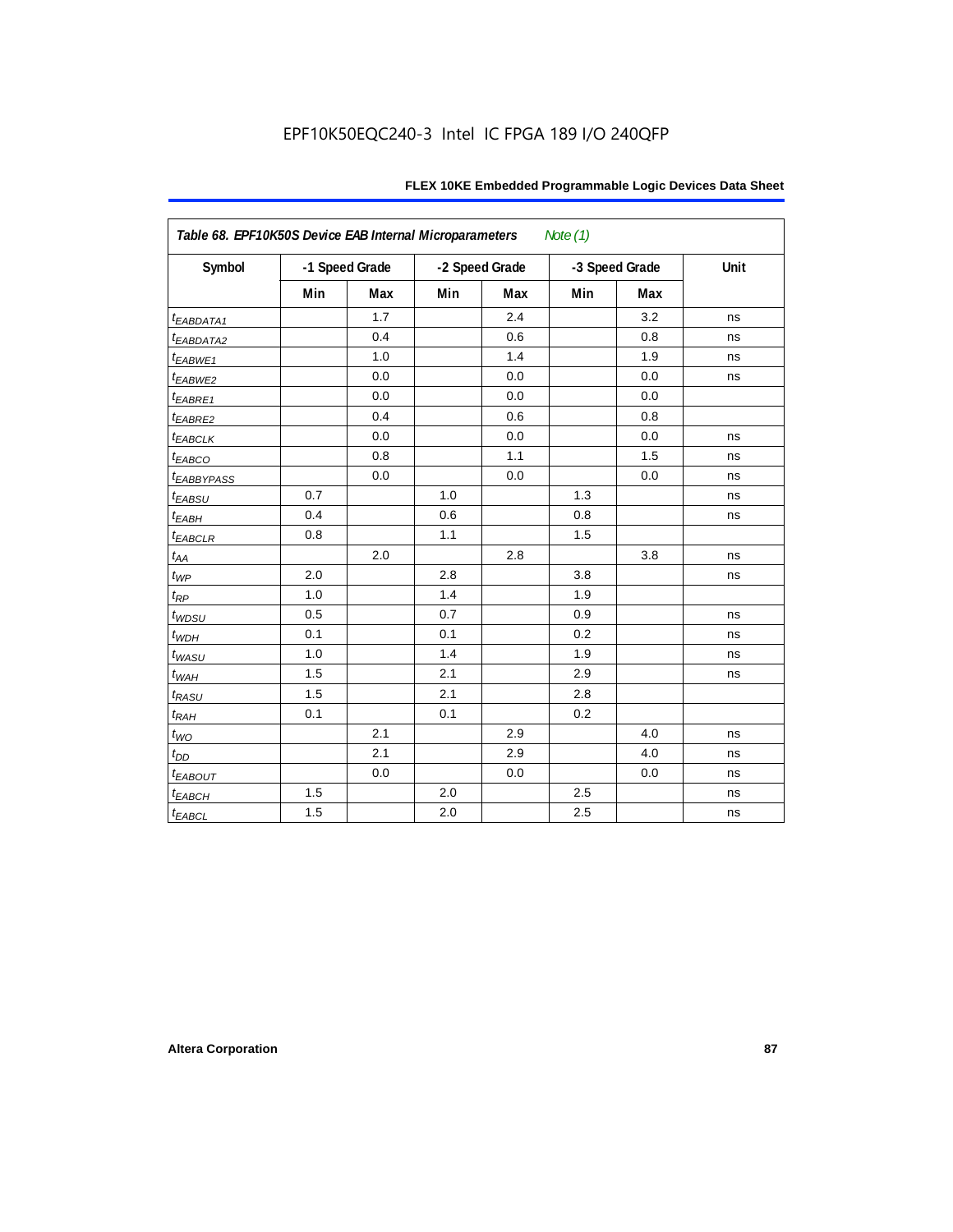|                        | Table 69. EPF10K50S Device EAB Internal Timing Macroparameters<br>Note $(1)$ |                |     |                |      |                |      |  |  |  |  |
|------------------------|------------------------------------------------------------------------------|----------------|-----|----------------|------|----------------|------|--|--|--|--|
| Symbol                 |                                                                              | -1 Speed Grade |     | -2 Speed Grade |      | -3 Speed Grade | Unit |  |  |  |  |
|                        | Min                                                                          | Max            | Min | Max            | Min  | Max            |      |  |  |  |  |
| <sup>t</sup> EABAA     |                                                                              | 3.7            |     | 5.2            |      | 7.0            | ns   |  |  |  |  |
| <sup>t</sup> EABRCCOMB | 3.7                                                                          |                | 5.2 |                | 7.0  |                | ns   |  |  |  |  |
| <sup>t</sup> EABRCREG  | 3.5                                                                          |                | 4.9 |                | 6.6  |                | ns   |  |  |  |  |
| t <sub>EABWP</sub>     | 2.0                                                                          |                | 2.8 |                | 3.8  |                | ns   |  |  |  |  |
| <sup>t</sup> ЕАВWССОМВ | 4.5                                                                          |                | 6.3 |                | 8.6  |                | ns   |  |  |  |  |
| <sup>t</sup> EABWCREG  | 5.6                                                                          |                | 7.8 |                | 10.6 |                | ns   |  |  |  |  |
| <sup>t</sup> EABDD     |                                                                              | 3.8            |     | 5.3            |      | 7.2            | ns   |  |  |  |  |
| <sup>t</sup> EABDATACO |                                                                              | 0.8            |     | 1.1            |      | 1.5            | ns   |  |  |  |  |
| <sup>t</sup> EABDATASU | 1.1                                                                          |                | 1.6 |                | 2.1  |                | ns   |  |  |  |  |
| <sup>t</sup> EABDATAH  | 0.0                                                                          |                | 0.0 |                | 0.0  |                | ns   |  |  |  |  |
| <sup>t</sup> EABWESU   | 0.7                                                                          |                | 1.0 |                | 1.3  |                | ns   |  |  |  |  |
| <sup>t</sup> EABWEH    | 0.4                                                                          |                | 0.6 |                | 0.8  |                | ns   |  |  |  |  |
| t <sub>EABWDSU</sub>   | 1.2                                                                          |                | 1.7 |                | 2.2  |                | ns   |  |  |  |  |
| <sup>t</sup> EABWDH    | 0.0                                                                          |                | 0.0 |                | 0.0  |                | ns   |  |  |  |  |
| <sup>t</sup> EABWASU   | 1.6                                                                          |                | 2.3 |                | 3.0  |                | ns   |  |  |  |  |
| <sup>t</sup> EABWAH    | 0.9                                                                          |                | 1.2 |                | 1.8  |                | ns   |  |  |  |  |
| <sup>t</sup> EABWO     |                                                                              | 3.1            |     | 4.3            |      | 5.9            | ns   |  |  |  |  |

| Table 70. EPF10K50S Device Interconnect Timing Microparameters<br>Note $(1)$ |                |     |                |     |                |     |      |  |  |
|------------------------------------------------------------------------------|----------------|-----|----------------|-----|----------------|-----|------|--|--|
| Symbol                                                                       | -1 Speed Grade |     | -2 Speed Grade |     | -3 Speed Grade |     | Unit |  |  |
|                                                                              | Min            | Max | Min            | Max | Min            | Max |      |  |  |
| $t_{DINZIOE}$                                                                |                | 3.1 |                | 3.7 |                | 4.6 | ns   |  |  |
| $t_{DIN2LE}$                                                                 |                | 1.7 |                | 2.1 |                | 2.7 | ns   |  |  |
| <sup>t</sup> DIN2DATA                                                        |                | 2.7 |                | 3.1 |                | 5.1 | ns   |  |  |
| <sup>t</sup> DCLK2IOE                                                        |                | 1.6 |                | 1.9 |                | 2.6 | ns   |  |  |
| <sup>t</sup> DCLK2LE                                                         |                | 1.7 |                | 2.1 |                | 2.7 | ns   |  |  |
| <sup>t</sup> SAMELAB                                                         |                | 0.1 |                | 0.1 |                | 0.2 | ns   |  |  |
| <sup>t</sup> SAMEROW                                                         |                | 1.5 |                | 1.7 |                | 2.4 | ns   |  |  |
| <i><b>ISAMECOLUMN</b></i>                                                    |                | 1.0 |                | 1.3 |                | 2.1 | ns   |  |  |
| <i>t<sub>DIFFROW</sub></i>                                                   |                | 2.5 |                | 3.0 |                | 4.5 | ns   |  |  |
| <sup>t</sup> TWOROWS                                                         |                | 4.0 |                | 4.7 |                | 6.9 | ns   |  |  |
| <sup>t</sup> LEPERIPH                                                        |                | 2.6 |                | 2.9 |                | 3.4 | ns   |  |  |
| t <sub>LABCARRY</sub>                                                        |                | 0.1 |                | 0.2 |                | 0.2 | ns   |  |  |
| t <sub>LABCASC</sub>                                                         |                | 0.8 |                | 1.0 |                | 1.3 | ns   |  |  |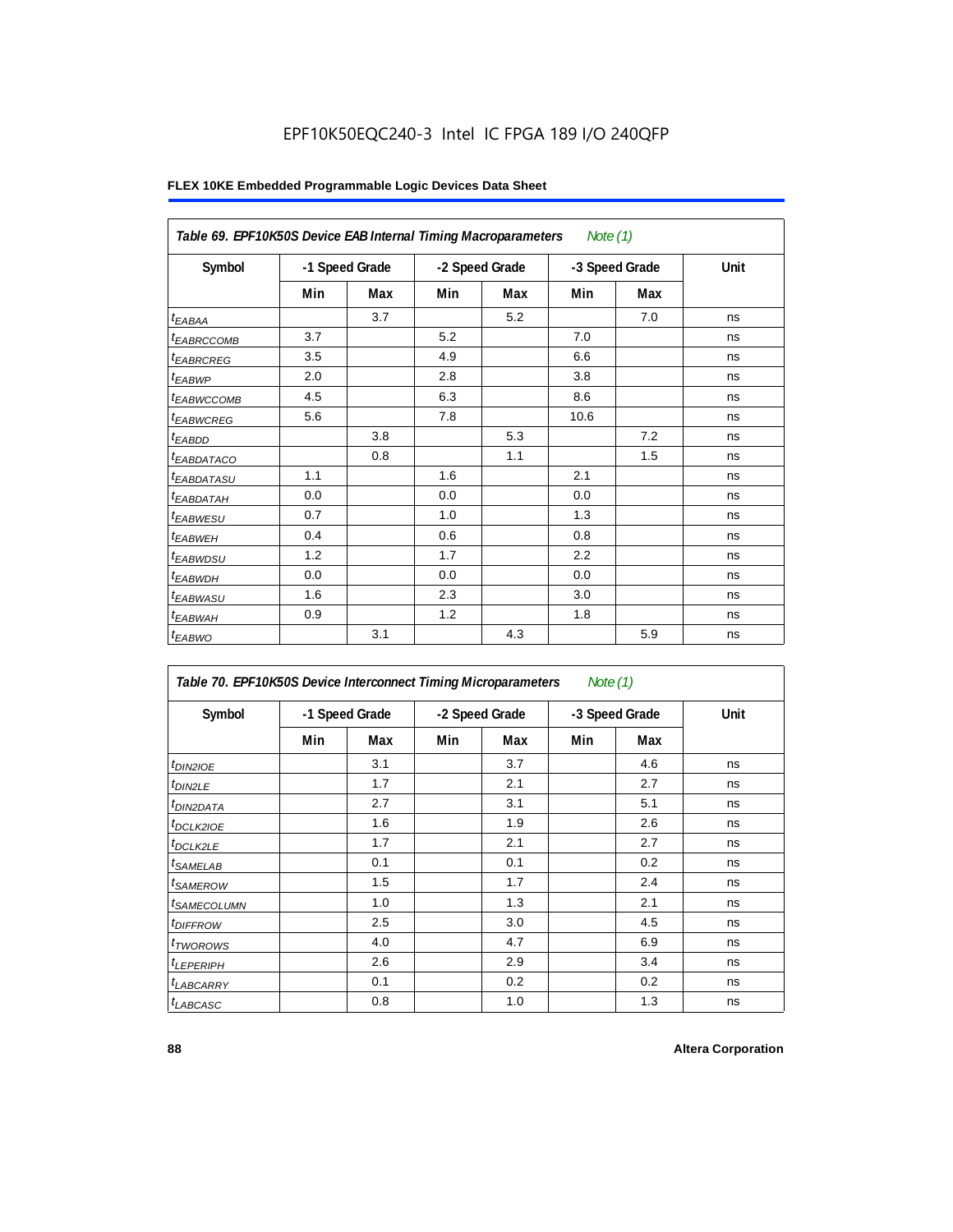| Table 71. EPF10K50S External Timing Parameters<br>Note (1) |                |     |     |                |     |                |      |
|------------------------------------------------------------|----------------|-----|-----|----------------|-----|----------------|------|
| Symbol                                                     | -1 Speed Grade |     |     | -2 Speed Grade |     | -3 Speed Grade | Unit |
|                                                            | Min            | Max | Min | Max            | Min | Max            |      |
| t <sub>DRR</sub>                                           |                | 8.0 |     | 9.5            |     | 12.5           | ns   |
| $t_{INSU}$ (2)                                             | 2.4            |     | 2.9 |                | 3.9 |                | ns   |
| $t_{INH}$ (2)                                              | 0.0            |     | 0.0 |                | 0.0 |                | ns   |
| $\tt_{\text{OUTCO}}$ (2)                                   | 2.0            | 4.3 | 2.0 | 5.2            | 2.0 | 7.3            | ns   |
| $t_{INSU}$ (3)                                             | 2.4            |     | 2.9 |                |     |                | ns   |
| $t_{INH}$ (3)                                              | 0.0            |     | 0.0 |                |     |                | ns   |
| $\tt_{\text{OUTCO}}$ (3)                                   | 0.5            | 3.3 | 0.5 | 4.1            |     |                | ns   |
| t <sub>PCISU</sub>                                         | 2.4            |     | 2.9 |                |     |                | ns   |
| t <sub>PCIH</sub>                                          | 0.0            |     | 0.0 |                |     |                | ns   |
| t <sub>PCICO</sub>                                         | 2.0            | 6.0 | 2.0 | 7.7            |     |                | ns   |

*Table 72. EPF10K50S External Bidirectional Timing Parameters Note (1)*

| Symbol                     |     | -1 Speed Grade |     | -2 Speed Grade |     | -3 Speed Grade |    |
|----------------------------|-----|----------------|-----|----------------|-----|----------------|----|
|                            | Min | Max            | Min | Max            | Min | Max            |    |
| $t_{INSUBIDIR}$ (2)        | 2.7 |                | 3.2 |                | 4.3 |                | ns |
| $t_{INHBIDIR}$ (2)         | 0.0 |                | 0.0 |                | 0.0 |                | ns |
| $t_{INHBIDIR}$ (3)         | 0.0 |                | 0.0 |                |     |                | ns |
| $t_{INSUBIDIR}$ (3)        | 3.7 |                | 4.2 |                |     |                | ns |
| $t_{\text{OUTCOBIDIR}}(2)$ | 2.0 | 4.5            | 2.0 | 5.2            | 2.0 | 7.3            | ns |
| $t_{XZBIDIR}$ (2)          |     | 6.8            |     | 7.8            |     | 10.1           | ns |
| $t_{ZXBIDIR}$ (2)          |     | 6.8            |     | 7.8            |     | 10.1           | ns |
| toutcobidir $(3)$          | 0.5 | 3.5            | 0.5 | 4.2            |     |                |    |
| $t_{XZBIDIR}$ (3)          |     | 6.8            |     | 8.4            |     |                | ns |
| $t_{ZXBIDIR}$ (3)          |     | 6.8            |     | 8.4            |     |                | ns |

*Notes to tables:* All timing parameters are described in Tables 24 through 30.

(2) This parameter is measured without use of the ClockLock or ClockBoost circuits.<br>(3) This parameter is measured with use of the ClockLock or ClockBoost circuits

This parameter is measured with use of the ClockLock or ClockBoost circuits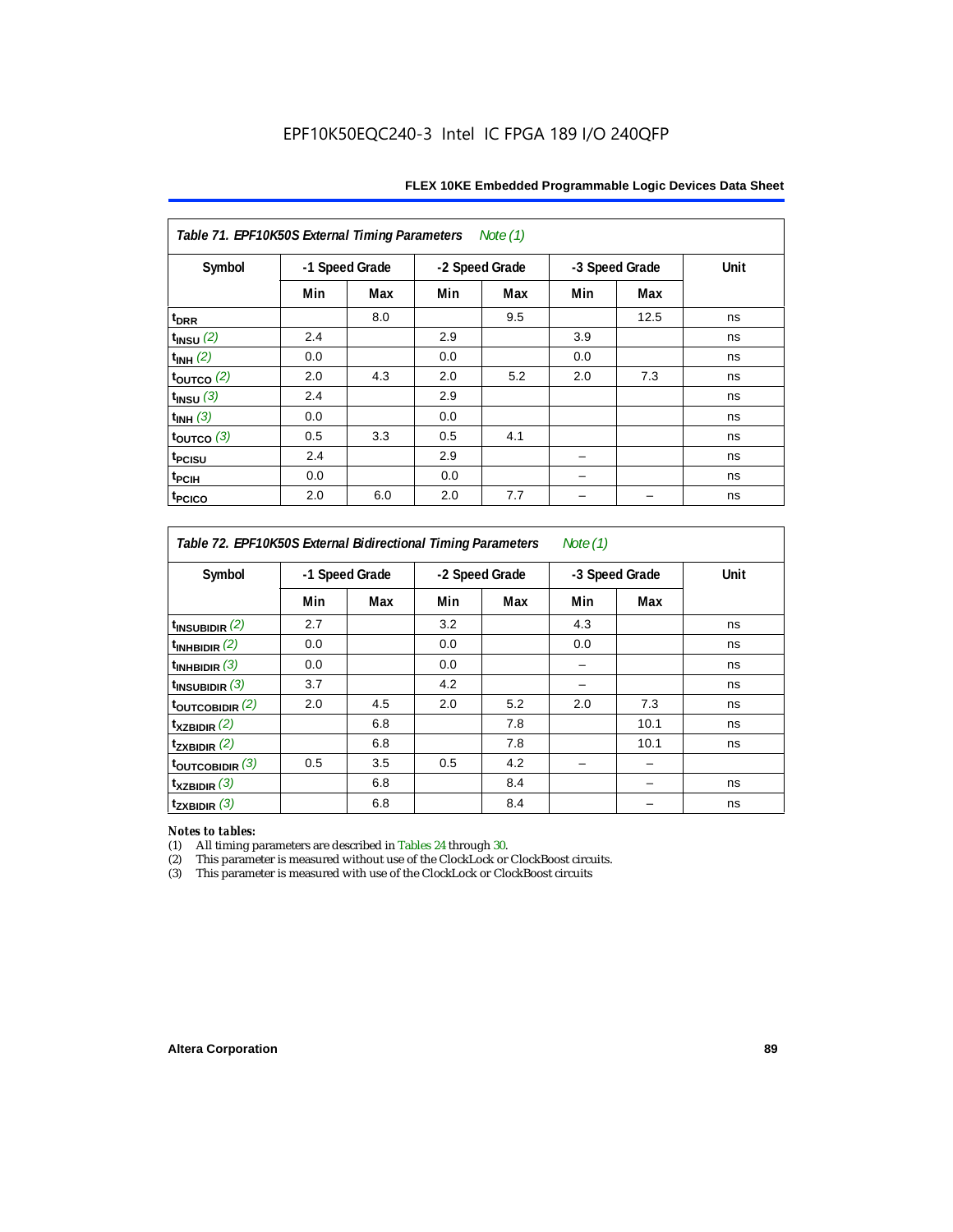| Table 73. EPF10K200S Device Internal & External Timing Parameters<br>Note $(1)$ |                |     |                |     |                |     |      |  |
|---------------------------------------------------------------------------------|----------------|-----|----------------|-----|----------------|-----|------|--|
| Symbol                                                                          | -1 Speed Grade |     | -2 Speed Grade |     | -3 Speed Grade |     | Unit |  |
|                                                                                 | Min            | Max | Min            | Max | Min            | Max |      |  |
| $t_{LUT}$                                                                       |                | 0.7 |                | 0.8 |                | 1.2 | ns   |  |
| $t_{CLUT}$                                                                      |                | 0.4 |                | 0.5 |                | 0.6 | ns   |  |
| $t_{RLUT}$                                                                      |                | 0.5 |                | 0.7 |                | 0.9 | ns   |  |
| t <sub>PACKED</sub>                                                             |                | 0.4 |                | 0.5 |                | 0.7 | ns   |  |
| $t_{EN}$                                                                        |                | 0.6 |                | 0.5 |                | 0.6 | ns   |  |
| t <sub>CICO</sub>                                                               |                | 0.1 |                | 0.2 |                | 0.3 | ns   |  |
| $t_{CGEN}$                                                                      |                | 0.3 |                | 0.4 |                | 0.6 | ns   |  |
| $t_{\text{GENR}}$                                                               |                | 0.1 |                | 0.2 |                | 0.3 | ns   |  |
| $t_{CASC}$                                                                      |                | 0.7 |                | 0.8 |                | 1.2 | ns   |  |
| $t_{\rm C}$                                                                     |                | 0.5 |                | 0.6 |                | 0.8 | ns   |  |
| $t_{CO}$                                                                        |                | 0.5 |                | 0.6 |                | 0.8 | ns   |  |
| $t_{COMB}$                                                                      |                | 0.3 |                | 0.6 |                | 0.8 | ns   |  |
| $t_{\rm SU}$                                                                    | 0.4            |     | 0.6            |     | 0.7            |     | ns   |  |
| $t_H\,$                                                                         | 1.0            |     | 1.1            |     | 1.5            |     | ns   |  |
| $t_{PRE}$                                                                       |                | 0.4 |                | 0.6 |                | 0.8 | ns   |  |
| $t_{CLR}$                                                                       |                | 0.5 |                | 0.6 |                | 0.8 | ns   |  |
| $t_{CH}$                                                                        | 2.0            |     | 2.5            |     | 3.0            |     | ns   |  |
| $t_{CL}$                                                                        | 2.0            |     | 2.5            |     | 3.0            |     | ns   |  |

| Table 74. EPF10K200S Device IOE Timing Microparameters (Part 1 of 2) Note (1) |  |  |  |
|-------------------------------------------------------------------------------|--|--|--|
|-------------------------------------------------------------------------------|--|--|--|

| Symbol           |     | -1 Speed Grade |     | -2 Speed Grade |     | -3 Speed Grade | Unit |
|------------------|-----|----------------|-----|----------------|-----|----------------|------|
|                  | Min | Max            | Min | Max            | Min | <b>Max</b>     |      |
| t <sub>IOD</sub> |     | 1.8            |     | 1.9            |     | 2.6            | ns   |
| $t_{\text{IOC}}$ |     | 0.3            |     | 0.3            |     | 0.5            | ns   |
| $t_{IOCO}$       |     | 1.7            |     | 1.9            |     | 2.6            | ns   |
| $t_{IOCOMB}$     |     | 0.5            |     | 0.6            |     | 0.8            | ns   |
| $t_{IOSU}$       | 0.8 |                | 0.9 |                | 1.2 |                | ns   |
| $t_{IOH}$        | 0.4 |                | 0.8 |                | 1.1 |                | ns   |
| $t_{IOCLR}$      |     | 0.2            |     | 0.2            |     | 0.3            | ns   |
| $t_{OD1}$        |     | 1.3            |     | 0.7            |     | 0.9            | ns   |
| $t_{OD2}$        |     | 0.8            |     | 0.2            |     | 0.4            | ns   |
| $t_{OD3}$        |     | 2.9            |     | 3.0            |     | 3.9            | ns   |
| $t_{XZ}$         |     | 5.0            |     | 5.3            |     | 7.1            | ns   |
| $t_{ZX1}$        |     | 5.0            |     | 5.3            |     | 7.1            | ns   |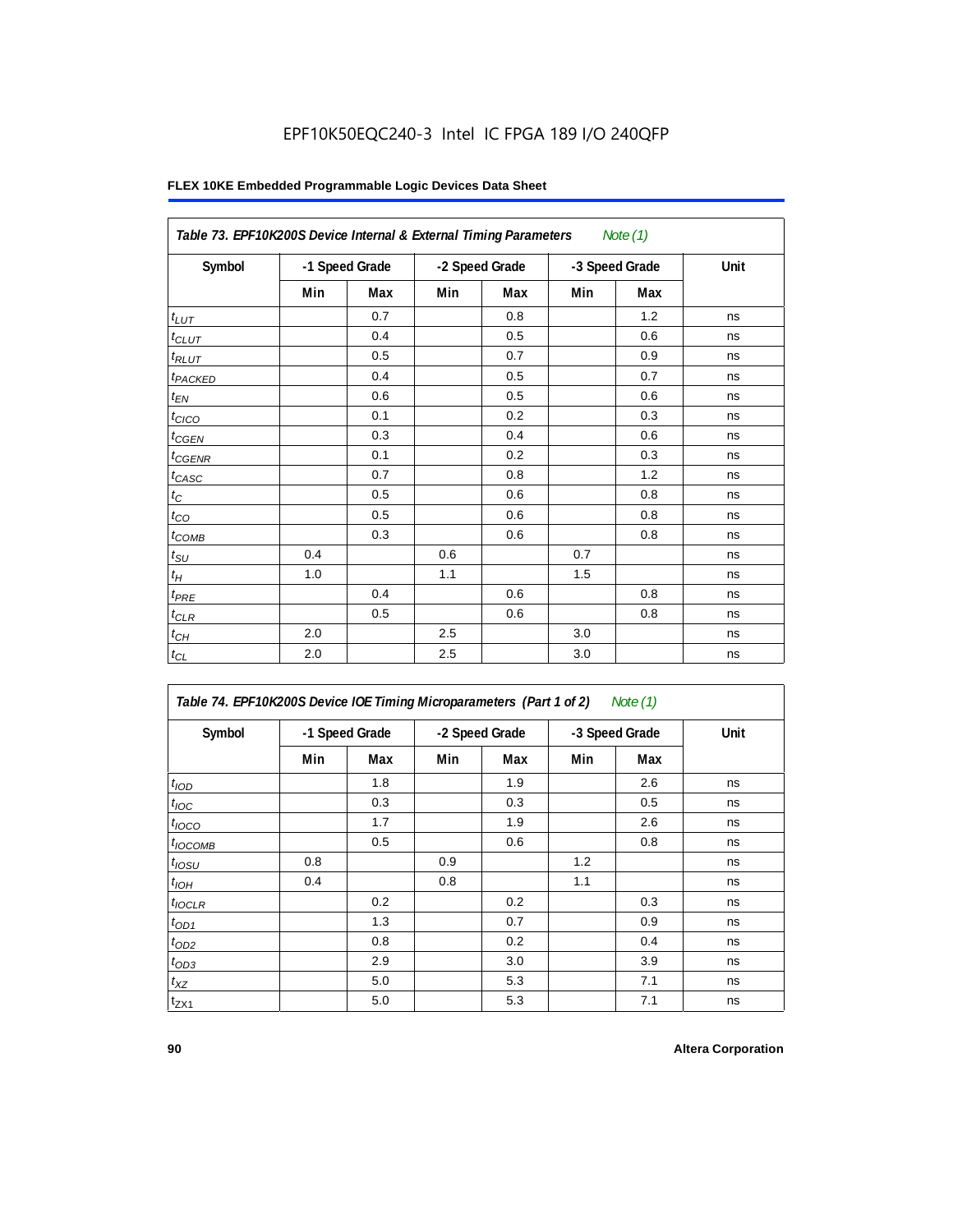| Table 74. EPF10K200S Device IOE Timing Microparameters (Part 2 of 2)<br>Note $(1)$ |     |                |     |                |     |                |      |
|------------------------------------------------------------------------------------|-----|----------------|-----|----------------|-----|----------------|------|
| Symbol                                                                             |     | -1 Speed Grade |     | -2 Speed Grade |     | -3 Speed Grade | Unit |
|                                                                                    | Min | Max            | Min | Max            | Min | Max            |      |
| $t_{ZX2}$                                                                          |     | 4.5            |     | 4.8            |     | 6.6            | ns   |
| $t_{ZX3}$                                                                          |     | 6.6            |     | 7.6            |     | 10.1           | ns   |
| $t_{INREG}$                                                                        |     | 3.7            |     | 5.7            |     | 7.7            | ns   |
| $t_{IOFD}$                                                                         |     | 1.8            |     | 3.4            |     | 4.0            | ns   |
| $t_{INCOMB}$                                                                       |     | 1.8            |     | 3.4            |     | 4.0            | ns   |

| Symbol                  | -1 Speed Grade |          |     | -2 Speed Grade |     | -3 Speed Grade | Unit |
|-------------------------|----------------|----------|-----|----------------|-----|----------------|------|
|                         | Min            | Max      | Min | Max            | Min | Max            |      |
| t <sub>EABDATA1</sub>   |                | 1.8      |     | 2.4            |     | 3.2            | ns   |
| <sup>t</sup> EABDATA1   |                | 0.4      |     | 0.5            |     | 0.6            | ns   |
| t <sub>EABWE1</sub>     |                | 1.1      |     | 1.7            |     | 2.3            | ns   |
| t <sub>EABWE2</sub>     |                | 0.0      |     | 0.0            |     | 0.0            | ns   |
| t <sub>EABRE1</sub>     |                | $\Omega$ |     | $\mathbf 0$    |     | $\mathbf 0$    | ns   |
| t <sub>EABRE2</sub>     |                | 0.4      |     | 0.5            |     | 0.6            | ns   |
| <b>LEABCLK</b>          |                | 0.0      |     | 0.0            |     | 0.0            | ns   |
| <b><i>EABCO</i></b>     |                | 0.8      |     | 0.9            |     | 1.2            | ns   |
| <b><i>EABBYPASS</i></b> |                | 0.0      |     | 0.1            |     | 0.1            | ns   |
| <b><i>EABSU</i></b>     | 0.7            |          | 1.1 |                | 1.5 |                | ns   |
| <sup>t</sup> EABH       | 0.4            |          | 0.5 |                | 0.6 |                | ns   |
| t <sub>EABCLR</sub>     | 0.8            |          | 0.9 |                | 1.2 |                | ns   |
| $t_{AA}$                |                | 2.1      |     | 3.7            |     | 4.9            | ns   |
| $t_{WP}$                | 2.1            |          | 4.0 |                | 5.3 |                | ns   |
| $t_{\mathsf{RP}}$       | 1.1            |          | 1.1 |                | 1.5 |                | ns   |
| t <sub>WDSU</sub>       | 0.5            |          | 1.1 |                | 1.5 |                | ns   |
| t <sub>WDH</sub>        | 0.1            |          | 0.1 |                | 0.1 |                | ns   |
| t <sub>WASU</sub>       | 1.1            |          | 1.6 |                | 2.1 |                | ns   |
| t <sub>WAH</sub>        | 1.6            |          | 2.5 |                | 3.3 |                | ns   |
| t <sub>RASU</sub>       | 1.6            |          | 2.6 |                | 3.5 |                | ns   |
| $t_{R\underline{AH}}$   | 0.1            |          | 0.1 |                | 0.2 |                | ns   |
| $t_{WO}$                |                | 2.0      |     | 2.4            |     | 3.2            | ns   |
| t <sub>DD</sub>         |                | 2.0      |     | 2.4            |     | 3.2            | ns   |
| <b><i>EABOUT</i></b>    |                | 0.0      |     | 0.1            |     | 0.1            | ns   |
| t <sub>EABCH</sub>      | 1.5            |          | 2.0 |                | 2.5 |                | ns   |
| t <sub>EABCL</sub>      | 2.1            |          | 2.8 |                | 3.8 |                | ns   |

**Altera Corporation 91**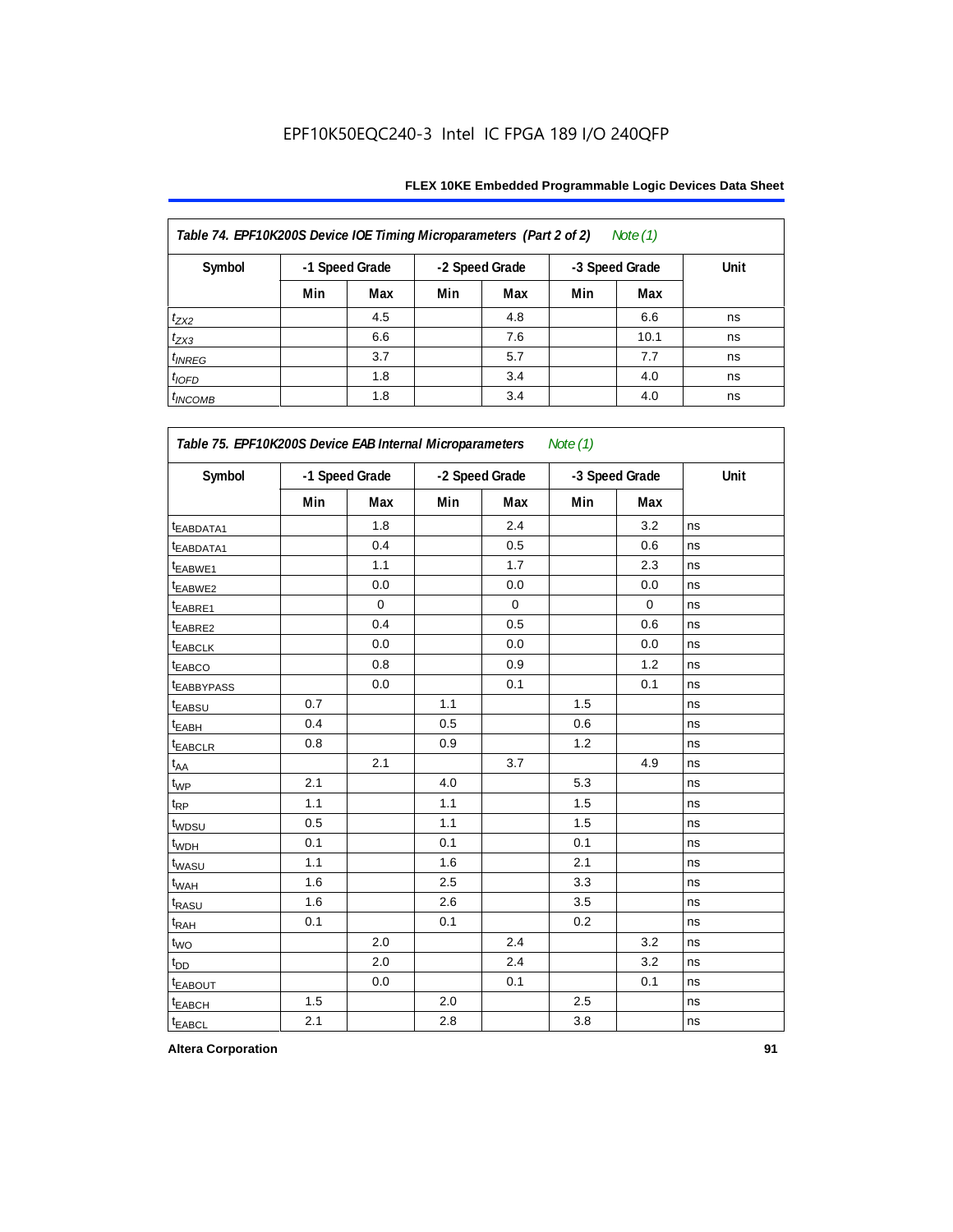| Table 76. EPF10K200S Device EAB Internal Timing Macroparameters Note (1) |                |     |                |     |                |     |      |
|--------------------------------------------------------------------------|----------------|-----|----------------|-----|----------------|-----|------|
| Symbol                                                                   | -1 Speed Grade |     | -2 Speed Grade |     | -3 Speed Grade |     | Unit |
|                                                                          | Min            | Max | Min            | Max | Min            | Max |      |
| $t_{EABA}$                                                               |                | 3.9 |                | 6.4 |                | 8.4 | ns   |
| <sup>t</sup> EABRCOMB                                                    | 3.9            |     | 6.4            |     | 8.4            |     | ns   |
| <sup>t</sup> EABRCREG                                                    | 3.6            |     | 5.7            |     | 7.6            |     | ns   |
| <sup>t</sup> EABWP                                                       | 2.1            |     | 4.0            |     | 5.3            |     | ns   |
| <sup>t</sup> EABWCOMB                                                    | 4.8            |     | 8.1            |     | 10.7           |     | ns   |
| <sup>t</sup> EABWCREG                                                    | 5.4            |     | 8.0            |     | 10.6           |     | ns   |
| $t_{EABDD}$                                                              |                | 3.8 |                | 5.1 |                | 6.7 | ns   |
| <sup>t</sup> EABDATACO                                                   |                | 0.8 |                | 1.0 |                | 1.3 | ns   |
| <sup>t</sup> EABDATASU                                                   | 1.1            |     | 1.6            |     | 2.1            |     | ns   |
| <sup>t</sup> EABDATAH                                                    | 0.0            |     | 0.0            |     | 0.0            |     | ns   |
| <sup>t</sup> EABWESU                                                     | 0.7            |     | 1.1            |     | 1.5            |     | ns   |
| <sup>t</sup> EABWEH                                                      | 0.4            |     | 0.5            |     | 0.6            |     | ns   |
| <sup>t</sup> EABWDSU                                                     | 1.2            |     | 1.8            |     | 2.4            |     | ns   |
| <sup>t</sup> EABWDH                                                      | 0.0            |     | 0.0            |     | 0.0            |     | ns   |
| <sup>t</sup> EABWASU                                                     | 1.9            |     | 3.6            |     | 4.7            |     | ns   |
| <sup>t</sup> EABWAH                                                      | 0.8            |     | 0.5            |     | 0.7            |     | ns   |
| $t_{EABWO}$                                                              |                | 3.1 |                | 4.4 |                | 5.8 | ns   |

| Table 77. EPF10K200S Device Interconnect Timing Microparameters (Part 1 of 2)<br>Note $(1)$ |                |     |                |      |                |      |      |
|---------------------------------------------------------------------------------------------|----------------|-----|----------------|------|----------------|------|------|
| Symbol                                                                                      | -1 Speed Grade |     | -2 Speed Grade |      | -3 Speed Grade |      | Unit |
|                                                                                             | Min            | Max | Min            | Max  | Min            | Max  |      |
| $t_{DIN2IOE}$                                                                               |                | 4.4 |                | 4.8  |                | 5.5  | ns   |
| $t_{DIN2LE}$                                                                                |                | 0.6 |                | 0.6  |                | 0.9  | ns   |
| <sup>t</sup> DIN2DATA                                                                       |                | 1.8 |                | 2.1  |                | 2.8  | ns   |
| <sup>t</sup> DCLK2IOE                                                                       |                | 1.7 |                | 2.0  |                | 2.8  | ns   |
| <sup>t</sup> DCLK2LE                                                                        |                | 0.6 |                | 0.6  |                | 0.9  | ns   |
| <sup>t</sup> SAMELAB                                                                        |                | 0.1 |                | 0.1  |                | 0.2  | ns   |
| <sup>t</sup> SAMEROW                                                                        |                | 3.0 |                | 4.6  |                | 5.7  | ns   |
| <sup>t</sup> SAMECOLUMN                                                                     |                | 3.5 |                | 4.9  |                | 6.4  | ns   |
| <sup>t</sup> DIFFROW                                                                        |                | 6.5 |                | 9.5  |                | 12.1 | ns   |
| <sup>t</sup> TWOROWS                                                                        |                | 9.5 |                | 14.1 |                | 17.8 | ns   |
| <sup>t</sup> LEPERIPH                                                                       |                | 5.5 |                | 6.2  |                | 7.2  | ns   |
| <b><i>LABCARRY</i></b>                                                                      |                | 0.3 |                | 0.1  |                | 0.2  | ns   |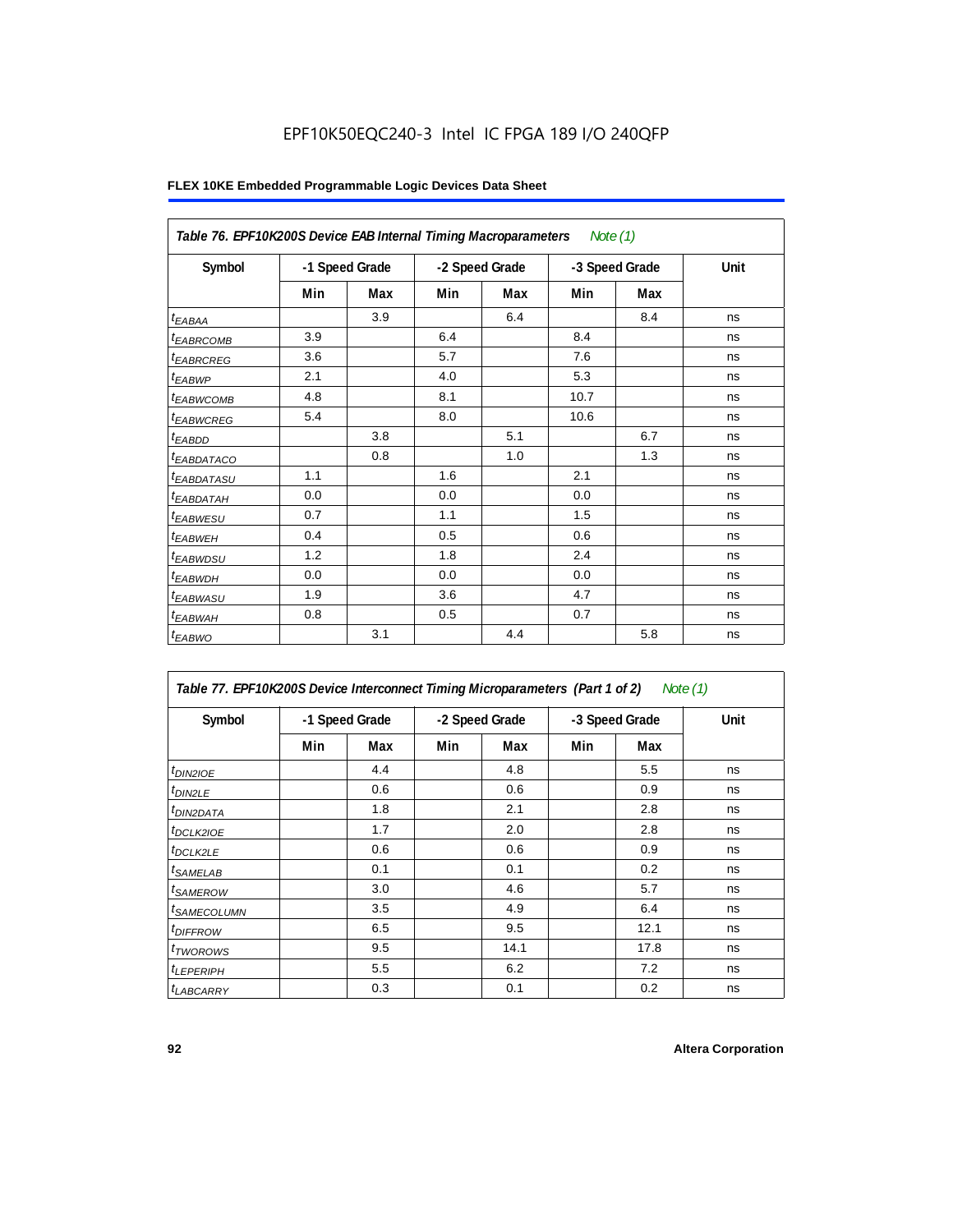#### **FLEX 10KE Embedded Programmable Logic Devices Data Sheet**

| Table 77. EPF10K200S Device Interconnect Timing Microparameters (Part 2 of 2)<br>Note $(1)$ |                |     |                |     |                |     |      |
|---------------------------------------------------------------------------------------------|----------------|-----|----------------|-----|----------------|-----|------|
| Symbol                                                                                      | -1 Speed Grade |     | -2 Speed Grade |     | -3 Speed Grade |     | Unit |
|                                                                                             | Min            | Max | Min            | Max | Min            | Max |      |
| <sup>I</sup> LABCASC                                                                        |                | 0.5 |                | 1.0 |                | 1.4 | ns   |

# *Table 78. EPF10K200S External Timing Parameters Note (1)*

| Symbol                |     | -1 Speed Grade |     | -2 Speed Grade |     | -3 Speed Grade | Unit |
|-----------------------|-----|----------------|-----|----------------|-----|----------------|------|
|                       | Min | Max            | Min | Max            | Min | Max            |      |
| $t_{\text{DRR}}$      |     | 9.0            |     | 12.0           |     | 16.0           | ns   |
| $t_{INSU}$ (2)        | 3.1 |                | 3.7 |                | 4.7 |                | ns   |
| $t_{INH}$ (2)         | 0.0 |                | 0.0 |                | 0.0 |                | ns   |
| $t_{\text{OUTCO}}(2)$ | 2.0 | 3.7            | 2.0 | 4.4            | 2.0 | 6.3            | ns   |
| $t_{INSU}(3)$         | 2.1 |                | 2.7 |                |     |                | ns   |
| $t_{INH}$ (3)         | 0.0 |                | 0.0 |                | -   |                | ns   |
| $t_{OUTCO}(3)$        | 0.5 | 2.7            | 0.5 | 3.4            | -   | -              | ns   |
| <sup>t</sup> PCISU    | 3.0 |                | 4.2 |                | -   |                | ns   |
| t <sub>PCIH</sub>     | 0.0 |                | 0.0 |                | -   |                | ns   |
| t <sub>PCICO</sub>    | 2.0 | 6.0            | 2.0 | 8.9            |     |                | ns   |

*Table 79. EPF10K200S External Bidirectional Timing Parameters Note (1)* Symbol | -1 Speed Grade | -2 Speed Grade | -3 Speed Grade | Unit **Min Max Min Max Min Max t<sub>INSUBIDIR</sub>** (2) 2.3  $\begin{vmatrix} 2.3 & 3.4 \\ 2.3 & 3.4 \end{vmatrix}$  4.4  $\begin{vmatrix} 4.4 & 3.4 \\ 3.4 & 4.4 \end{vmatrix}$  ns **t**<sub>INHBIDIR</sub> (2) 0.0 0.0 0.0 0.0 0.0 ns **t<sub>INSUBIDIR</sub>** (3) 3.3 4.4  $-$  ns **tINHBIDIR** (3) 0.0 0.0 – ns **tOUTCOBIDIR** (2) 2.0 3.7 2.0 4.4 2.0 6.3 ns **t<sub>XZBIDIR</sub> (2)** | 6.9 | 7.6 | 9.2 | ns **t<sub>zxbidir</sub>** (2) 5.9 6.6 ns **tOUTCOBIDIR** (3) 0.5 2.7 0.5 3.4 – – ns **t**<sub>XZBIDIR</sub> (3)  $\begin{vmatrix} 6.9 \\ 6.9 \end{vmatrix}$  7.6  $\begin{vmatrix} 7.6 \\ 9.2 \end{vmatrix}$  ns **t<sub>zxbidir</sub>** (3) | 5.9 | 6.6 | | – | ns

# *Notes to tables:*<br>(1) All timing p

(1) All timing parameters are described in Tables  $24$  through  $30$  in this data sheet.<br>(2) This parameter is measured without the use of the ClockLock or ClockBoost ci

(2) This parameter is measured without the use of the ClockLock or ClockBoost circuits.<br>(3) This parameter is measured with the use of the ClockLock or ClockBoost circuits.

This parameter is measured with the use of the ClockLock or ClockBoost circuits.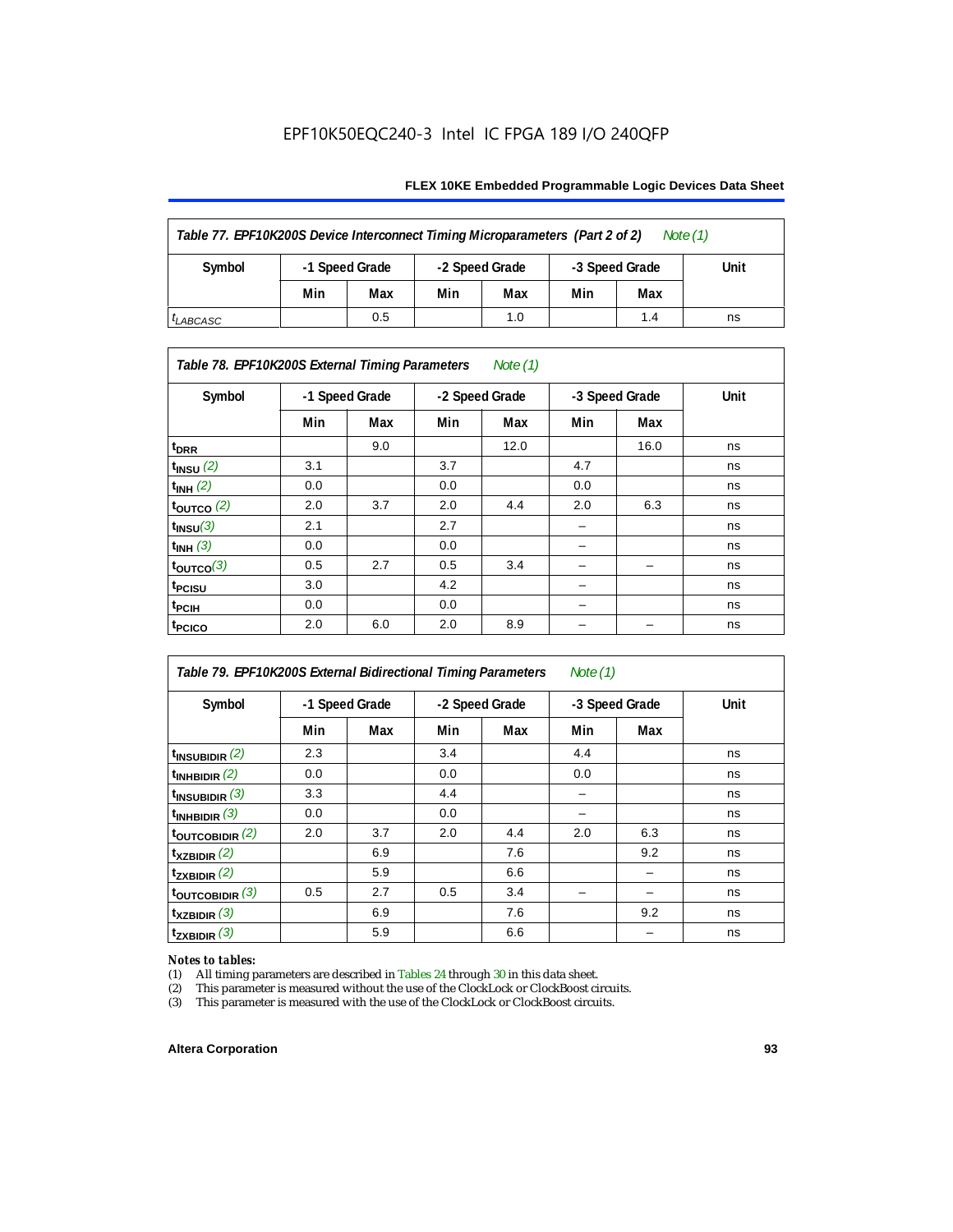| Power<br>Consumption | The supply power (P) for FLEX 10KE devices can be calculated with the<br>following equation:                                                                                                                                                                                                                                                                                                                                        |                                                                                                                                                                                   |  |  |  |  |  |  |
|----------------------|-------------------------------------------------------------------------------------------------------------------------------------------------------------------------------------------------------------------------------------------------------------------------------------------------------------------------------------------------------------------------------------------------------------------------------------|-----------------------------------------------------------------------------------------------------------------------------------------------------------------------------------|--|--|--|--|--|--|
|                      |                                                                                                                                                                                                                                                                                                                                                                                                                                     | $P = P_{INT} + P_{IO} = (I_{COSTANDBY} + I_{CCACTIVE}) \times V_{CC} + P_{IO}$                                                                                                    |  |  |  |  |  |  |
|                      | The I <sub>CCACTIVE</sub> value depends on the switching frequency and the<br>application logic. This value is calculated based on the amount of current<br>that each LE typically consumes. The P <sub>IO</sub> value, which depends on the<br>device output load characteristics and switching frequency, can be<br>calculated using the guidelines given in Application Note 74 (Evaluating<br><b>Power for Altera Devices).</b> |                                                                                                                                                                                   |  |  |  |  |  |  |
|                      |                                                                                                                                                                                                                                                                                                                                                                                                                                     | Compared to the rest of the device, the embedded array consumes a<br>negligible amount of power. Therefore, the embedded array can be<br>ignored when calculating supply current. |  |  |  |  |  |  |
|                      | The $I_{\text{CCACTIVE}}$ value can be calculated with the following equation:                                                                                                                                                                                                                                                                                                                                                      |                                                                                                                                                                                   |  |  |  |  |  |  |
|                      | $I_{\text{CCACTIVE}} = K \times f_{\text{MAX}} \times N \times \text{tog}_{\text{LC}} \times \frac{\mu A}{\text{MHz} \times \text{LE}}$                                                                                                                                                                                                                                                                                             |                                                                                                                                                                                   |  |  |  |  |  |  |
|                      | Where:                                                                                                                                                                                                                                                                                                                                                                                                                              |                                                                                                                                                                                   |  |  |  |  |  |  |
|                      | = Maximum operating frequency in MHz<br>$f_{MAX}$<br>N<br>Total number of LEs used in the device<br>$=$<br>Average percent of LEs toggling at each clock<br>tog <sub>LC</sub><br>$=$<br>(typically 12.5%)                                                                                                                                                                                                                           |                                                                                                                                                                                   |  |  |  |  |  |  |
|                      | K<br>Constant                                                                                                                                                                                                                                                                                                                                                                                                                       |                                                                                                                                                                                   |  |  |  |  |  |  |
|                      | Table 80 provides the constant (K) values for FLEX 10KE devices.                                                                                                                                                                                                                                                                                                                                                                    |                                                                                                                                                                                   |  |  |  |  |  |  |
|                      | Table 80. FLEX 10KE K Constant Values                                                                                                                                                                                                                                                                                                                                                                                               |                                                                                                                                                                                   |  |  |  |  |  |  |
|                      | <b>Device</b>                                                                                                                                                                                                                                                                                                                                                                                                                       | <b>K</b> Value                                                                                                                                                                    |  |  |  |  |  |  |
|                      | EPF10K30E                                                                                                                                                                                                                                                                                                                                                                                                                           | 4.5                                                                                                                                                                               |  |  |  |  |  |  |
|                      | EPF10K50E                                                                                                                                                                                                                                                                                                                                                                                                                           | 4.8                                                                                                                                                                               |  |  |  |  |  |  |
|                      | <b>EPF10K50S</b>                                                                                                                                                                                                                                                                                                                                                                                                                    | 4.5                                                                                                                                                                               |  |  |  |  |  |  |
|                      | EPF10K100E                                                                                                                                                                                                                                                                                                                                                                                                                          | 4.5                                                                                                                                                                               |  |  |  |  |  |  |
|                      | EPF10K130E                                                                                                                                                                                                                                                                                                                                                                                                                          | 4.6                                                                                                                                                                               |  |  |  |  |  |  |
|                      | EPF10K200E                                                                                                                                                                                                                                                                                                                                                                                                                          | 4.8                                                                                                                                                                               |  |  |  |  |  |  |
|                      | EPF10K200S                                                                                                                                                                                                                                                                                                                                                                                                                          | 4.6                                                                                                                                                                               |  |  |  |  |  |  |

This calculation provides an  $\rm I_{CC}$  estimate based on typical conditions with no output load. The actual I $_{\rm CC}$  should be verified during operation because this measurement is sensitive to the actual pattern in the device and the environmental operating conditions.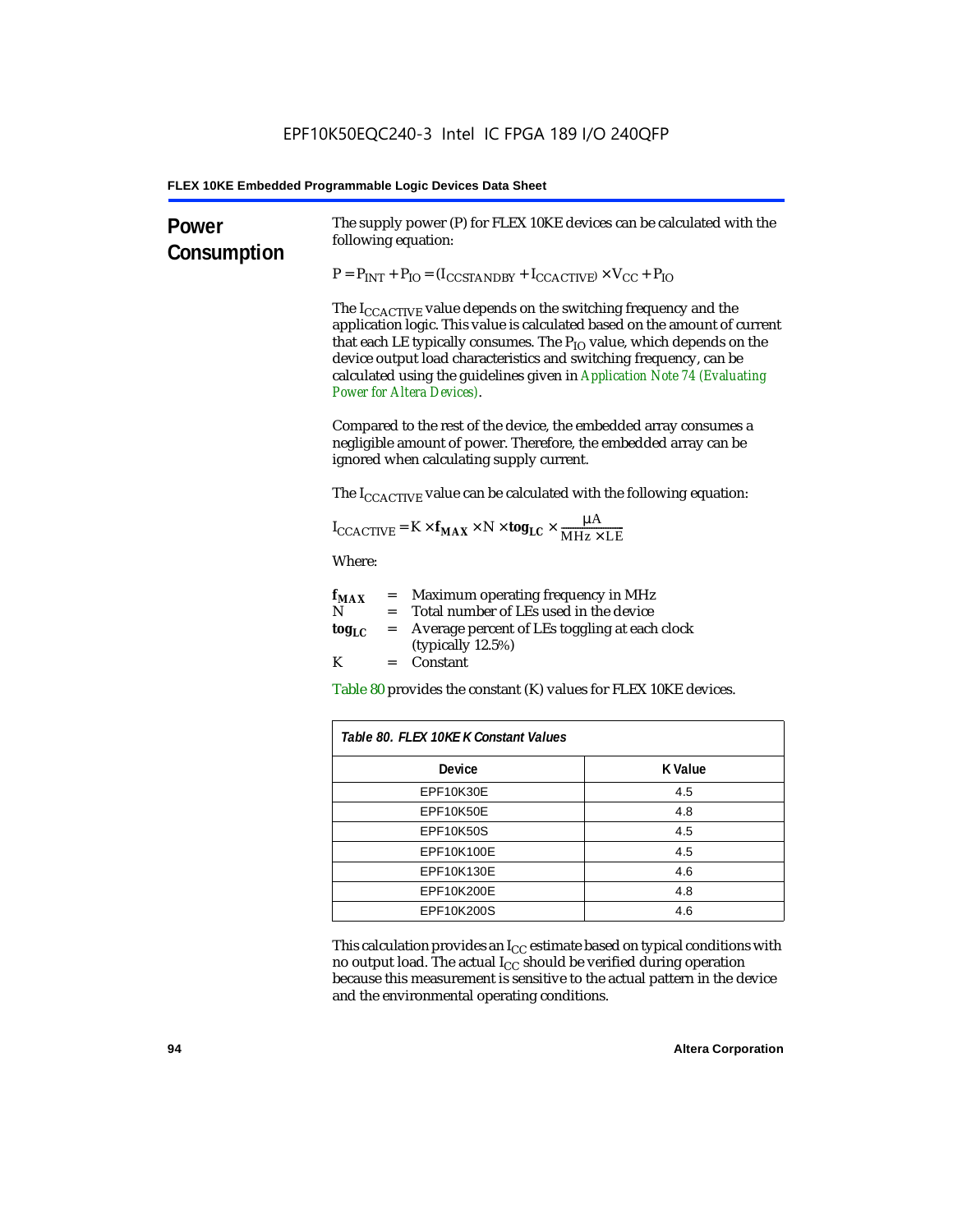To better reflect actual designs, the power model (and the constant K in the power calculation equations) for continuous interconnect FLEX devices assumes that LEs drive FastTrack Interconnect channels. In contrast, the power model of segmented FPGAs assumes that all LEs drive only one short interconnect segment. This assumption may lead to inaccurate results when compared to measured power consumption for actual designs in segmented FPGAs.

Figure 31 shows the relationship between the current and operating frequency of FLEX 10KE devices.



*Figure 31. FLEX 10KE I<sub>CCACTIVE</sub> vs. Operating Frequency (Part 1 of 2)*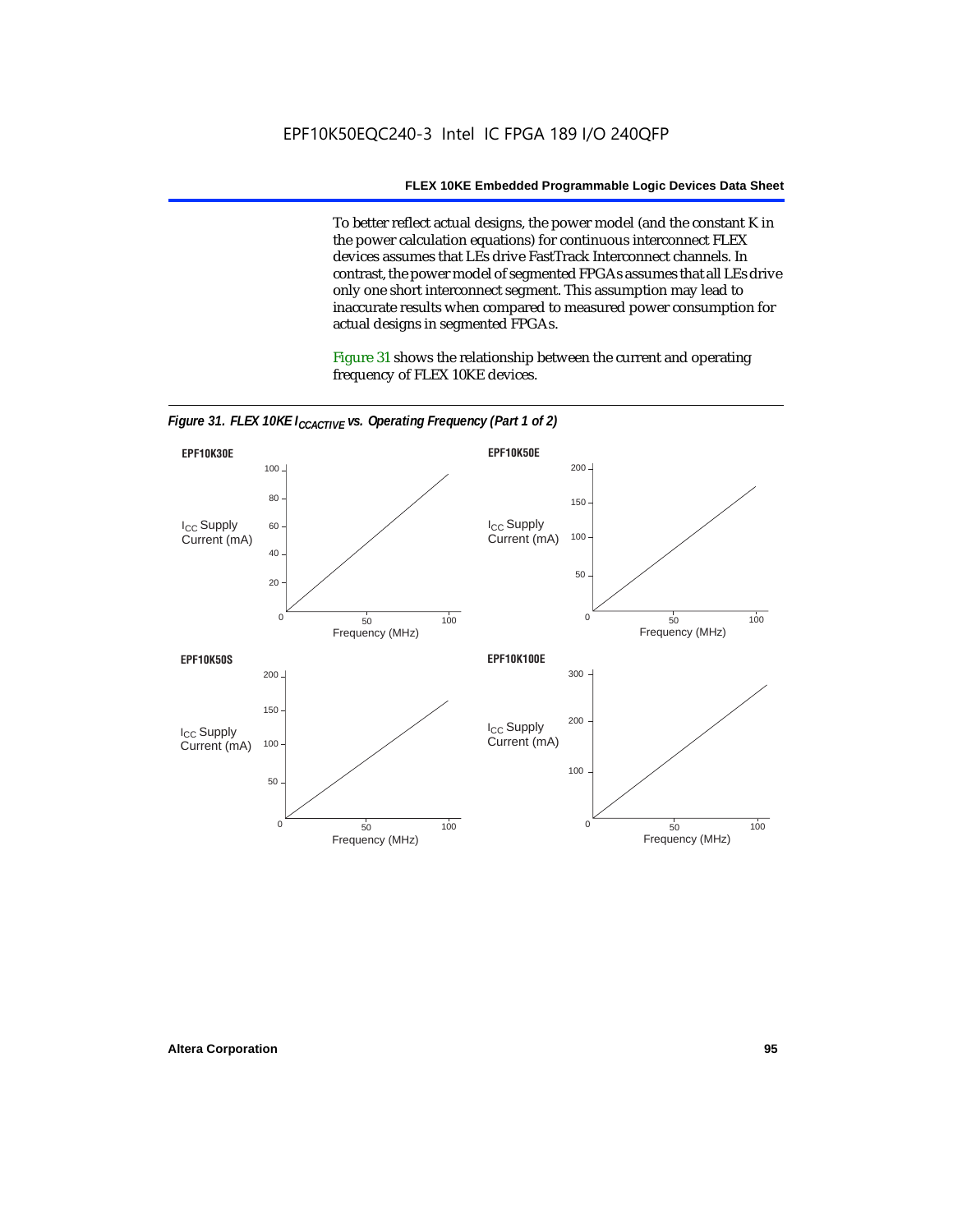

#### *Figure 31. FLEX 10KE I<sub>CCACTIVE</sub> vs. Operating Frequency (Part 2 of 2)*

# **Configuration & Operation**

The FLEX 10KE architecture supports several configuration schemes. This section summarizes the device operating modes and available device configuration schemes.

### **Operating Modes**

The FLEX 10KE architecture uses SRAM configuration elements that require configuration data to be loaded every time the circuit powers up. The process of physically loading the SRAM data into the device is called *configuration.* Before configuration, as  $V_{CC}$  rises, the device initiates a Power-On Reset (POR). This POR event clears the device and prepares it for configuration. The FLEX 10KE POR time does not exceed 50 µs.

When configuring with a configuration device, refer to the respective configuration device data sheet for POR timing information.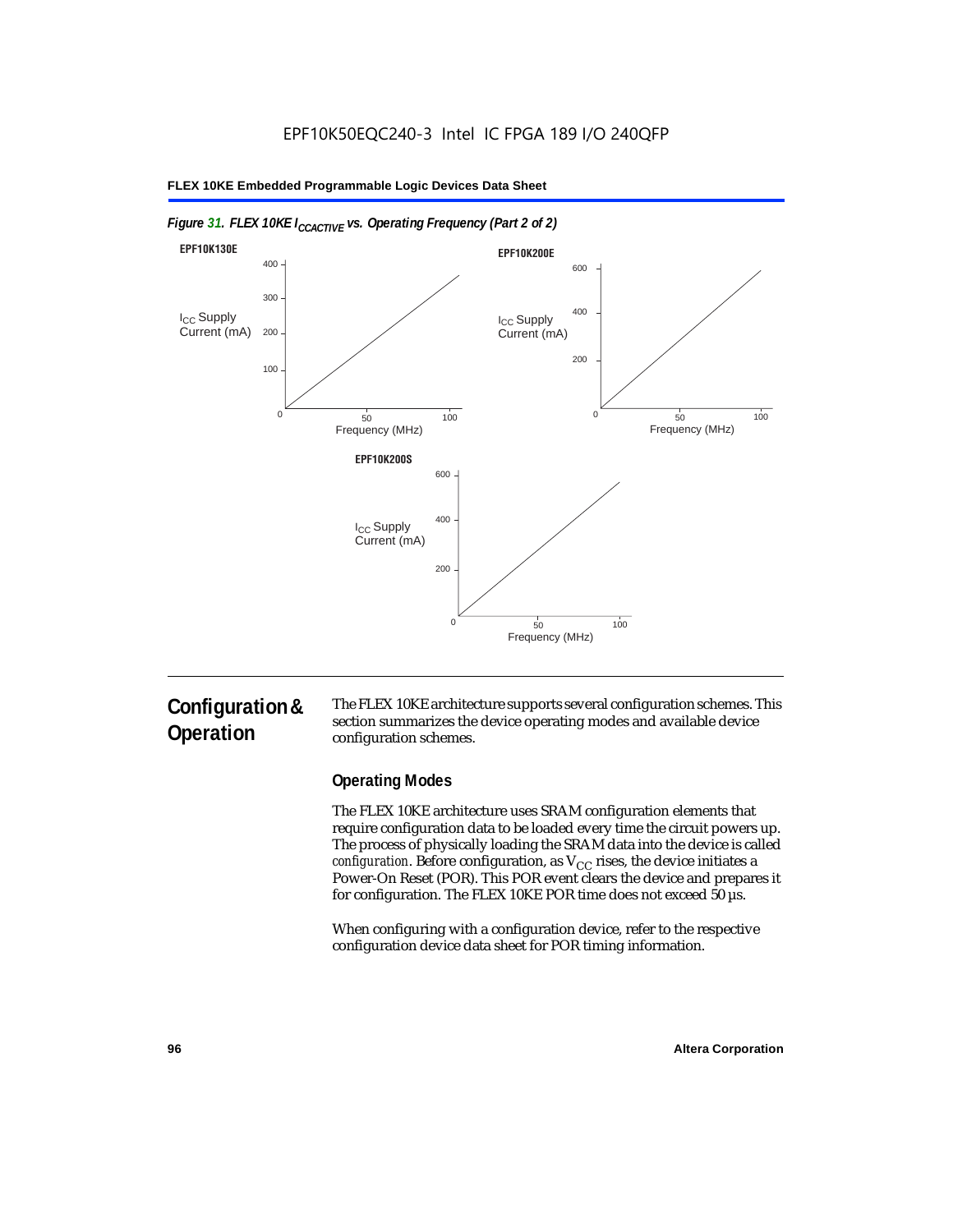During initialization, which occurs immediately after configuration, the device resets registers, enables I/O pins, and begins to operate as a logic device. The I/O pins are tri-stated during power-up, and before and during configuration. Together, the configuration and initialization processes are called *command mode*; normal device operation is called *user mode*.

SRAM configuration elements allow FLEX 10KE devices to be reconfigured in-circuit by loading new configuration data into the device. Real-time reconfiguration is performed by forcing the device into command mode with a device pin, loading different configuration data, reinitializing the device, and resuming user-mode operation. The entire reconfiguration process requires less than 85 ms and can be used to reconfigure an entire system dynamically. In-field upgrades can be performed by distributing new configuration files.

Before and during configuration, all I/O pins (except dedicated inputs, clock, or configuration pins) are pulled high by a weak pull-up resistor.

#### **Programming Files**

Despite being function- and pin-compatible, FLEX 10KE devices are not programming- or configuration file-compatible with FLEX 10K or FLEX 10KA devices. A design therefore must be recompiled before it is transferred from a FLEX 10K or FLEX 10KA device to an equivalent FLEX 10KE device. This recompilation should be performed both to create a new programming or configuration file and to check design timing in FLEX 10KE devices, which has different timing characteristics than FLEX 10K or FLEX 10KA devices.

FLEX 10KE devices are generally pin-compatible with equivalent FLEX 10KA devices. In some cases, FLEX 10KE devices have fewer I/O pins than the equivalent FLEX 10KA devices. Table 81 shows which FLEX 10KE devices have fewer I/O pins than equivalent FLEX 10KA devices. However, power, ground, JTAG, and configuration pins are the same on FLEX 10KA and FLEX 10KE devices, enabling migration from a FLEX 10KA design to a FLEX 10KE design.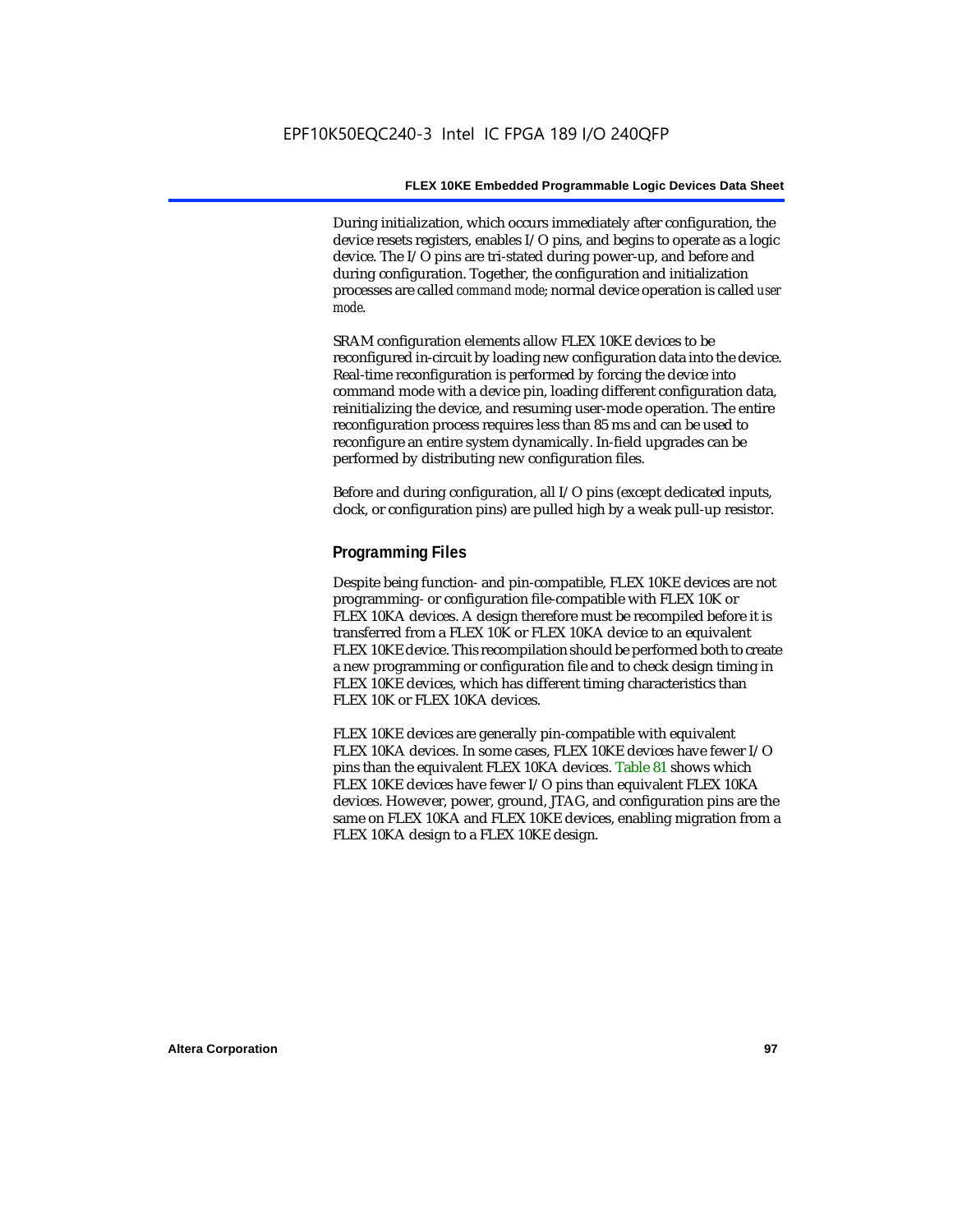Additionally, the Altera software offers several features that help plan for future device migration by preventing the use of conflicting I/O pins.

| Table 81. I/O Counts for FLEX 10KA & FLEX 10KE Devices |           |                  |           |  |
|--------------------------------------------------------|-----------|------------------|-----------|--|
| <b>FLEX 10KA</b>                                       |           | <b>FLEX 10KE</b> |           |  |
| <b>Device</b>                                          | I/O Count | Device           | I/O Count |  |
| EPF10K30AF256                                          | 191       | EPF10K30EF256    | 176       |  |
| EPF10K30AF484                                          | 246       | EPF10K30EF484    | 220       |  |
| EPF10K50VB356                                          | 274       | EPF10K50SB356    | 220       |  |
| EPF10K50VF484                                          | 291       | EPF10K50EF484    | 254       |  |
| EPF10K50VF484                                          | 291       | EPF10K50SF484    | 254       |  |
| EPF10K100AF484                                         | 369       | EPF10K100EF484   | 338       |  |

#### **Configuration Schemes**

The configuration data for a FLEX 10KE device can be loaded with one of five configuration schemes (see Table 82), chosen on the basis of the target application. An EPC1, EPC2, or EPC16 configuration device, intelligent controller, or the JTAG port can be used to control the configuration of a FLEX 10KE device, allowing automatic configuration on system power-up.

Multiple FLEX 10KE devices can be configured in any of the five configuration schemes by connecting the configuration enable (nCE) and configuration enable output (nCEO) pins on each device. Additional FLEX 10K, FLEX 10KA, FLEX 10KE, and FLEX 6000 devices can be configured in the same serial chain.

| Table 82. Data Sources for FLEX 10KE Configuration |                                                                                                     |  |  |  |
|----------------------------------------------------|-----------------------------------------------------------------------------------------------------|--|--|--|
| <b>Configuration Scheme</b>                        | Data Source                                                                                         |  |  |  |
| Configuration device                               | EPC1, EPC2, or EPC16 configuration device                                                           |  |  |  |
| Passive serial (PS)                                | BitBlaster, ByteBlasterMV, or MasterBlaster download cables,<br>or serial data source               |  |  |  |
| Passive parallel asynchronous (PPA)                | Parallel data source                                                                                |  |  |  |
| Passive parallel synchronous (PPS)                 | Parallel data source                                                                                |  |  |  |
| <b>JTAG</b>                                        | BitBlaster or ByteBlasterMV download cables, or<br>microprocessor with a Jam STAPL file or JBC file |  |  |  |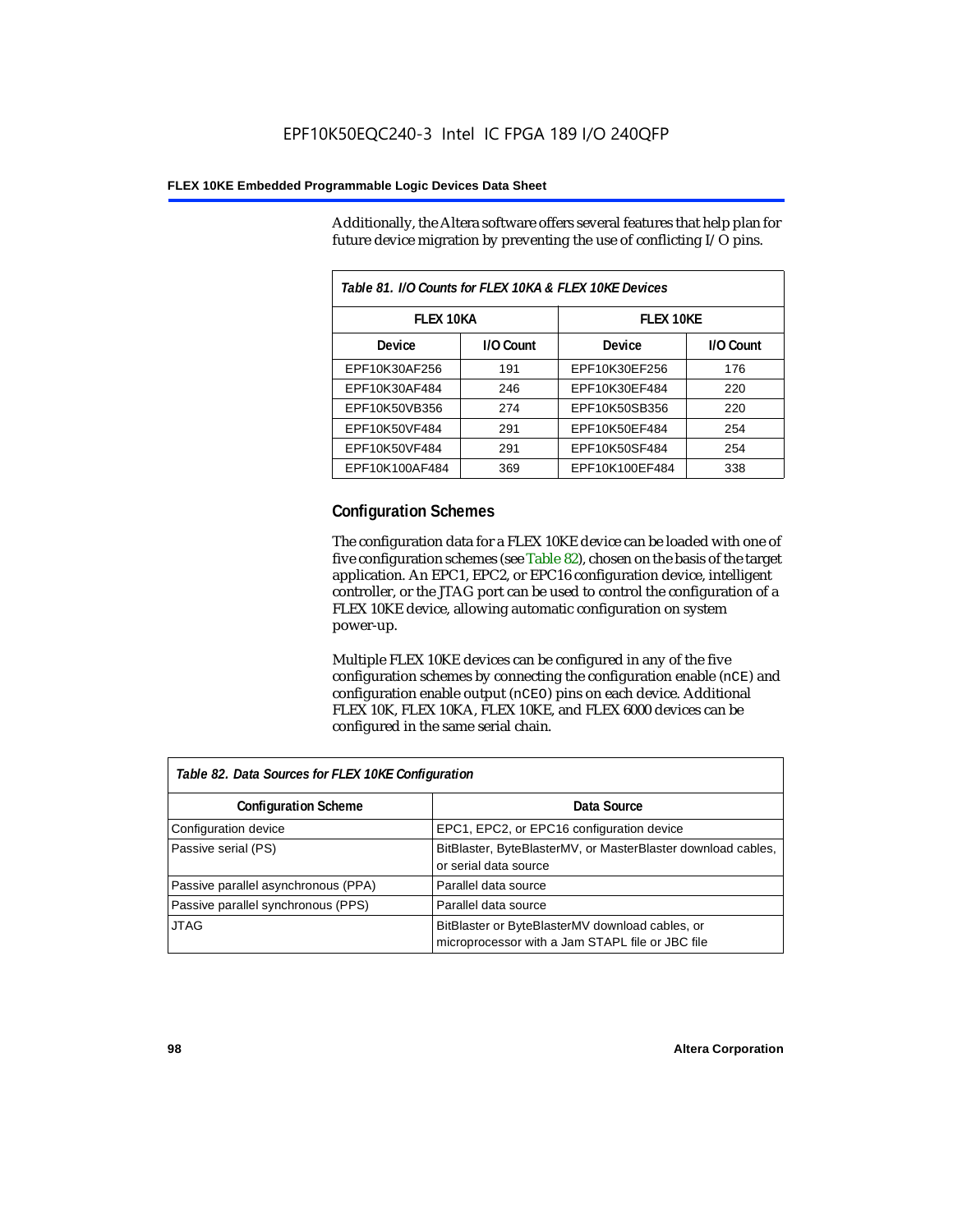| <b>Device</b><br><b>Pin-Outs</b>  | See the Altera web site (http://www.altera.com) or the Altera Digital<br>Library for pin-out information.                                                  |  |
|-----------------------------------|------------------------------------------------------------------------------------------------------------------------------------------------------------|--|
| <b>Revision</b><br><b>History</b> | The information contained in the FLEX 10KE Embedded Programmable Logic<br>Data Sheet version 2.5 supersedes information published in previous<br>versions. |  |
|                                   | Version 2.5                                                                                                                                                |  |
|                                   | The following changes were made to the FLEX 10KE Embedded<br>Programmable Logic Data Sheet version 2.5:                                                    |  |
|                                   | Note (1) added to Figure 23.<br>Text added to "I/O Element" section on page 34.<br><b>Updated Table 22.</b>                                                |  |
|                                   | Version 2.4                                                                                                                                                |  |
|                                   | The following changes were mode to the FLFV 10VF Embedded                                                                                                  |  |

The following changes were made to the *FLEX 10KE Embedded Programmable Logic Data Sheet* version 2.4: updated text on page 34 and page 63.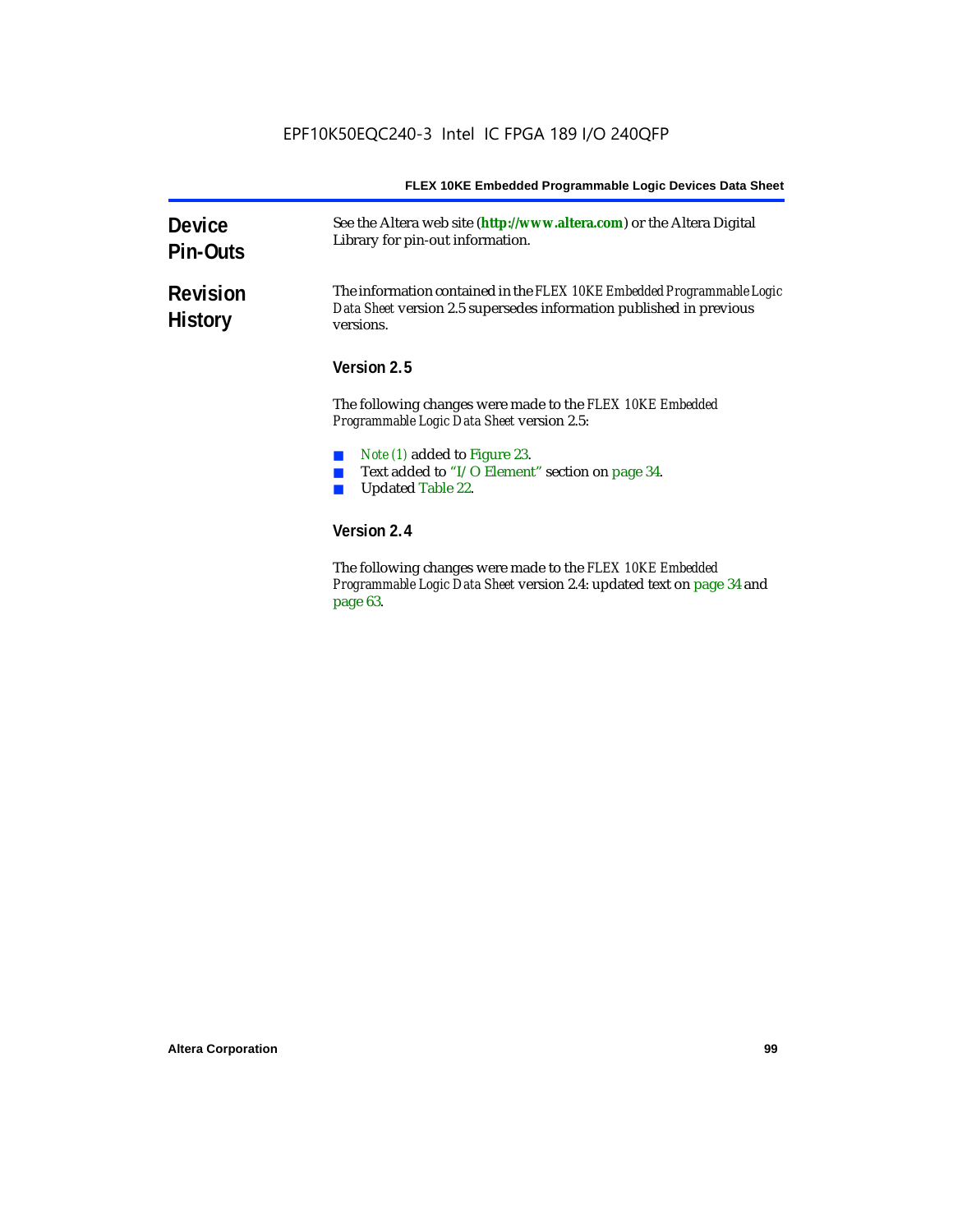

101 Innovation Drive San Jose, CA 95134 (408) 544-7000 http://www.altera.com Applications Hotline: (800) 800-EPLD Literature Services: lit\_req@altera.com

Copyright © 2003 Altera Corporation. All rights reserved. Altera, The Programmable Solutions Company, the stylized Altera logo, specific device designations, and all other words and logos that are identified as trademarks and/or service marks are, unless noted otherwise, the trademarks and service marks of Altera Corporation in the U.S. and other countries. All other product or service names are the property of their respective holders. Altera products are protected under numerous U.S. and foreign patents and pending

applications, maskwork rights, and copyrights. Altera warrants performance of its semiconductor products to current specifications in accordance with Altera's standard warranty, but reserves the right to make changes to any products and services at any time without notice. Altera assumes no responsibility or liability arising out of the application or use of any information, product, or service described herein except as expressly agreed to in writing by Altera Corporation. Altera customers are advised to obtain the latest version of device specifications before relying on any published information and before placing orders for products or services.



**100 Altera Corporation**